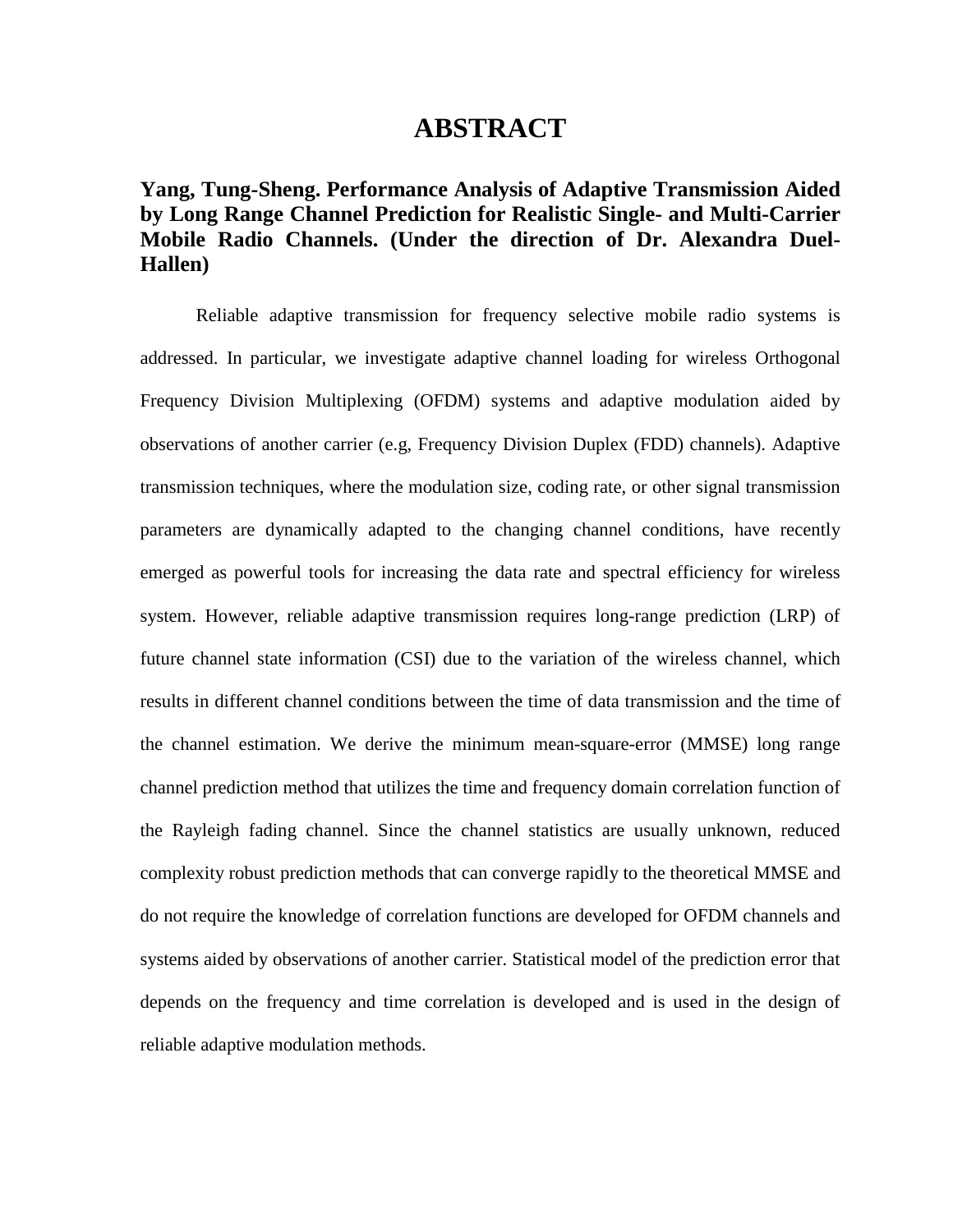| <b>Report Documentation Page</b>                                                                                                                                                                                                                                                                                                                                                                                                                                                                                                                                                                                                                                                                                                                                                                                                                                   |                                              |                              | Form Approved<br>OMB No. 0704-0188                 |                                  |                                           |
|--------------------------------------------------------------------------------------------------------------------------------------------------------------------------------------------------------------------------------------------------------------------------------------------------------------------------------------------------------------------------------------------------------------------------------------------------------------------------------------------------------------------------------------------------------------------------------------------------------------------------------------------------------------------------------------------------------------------------------------------------------------------------------------------------------------------------------------------------------------------|----------------------------------------------|------------------------------|----------------------------------------------------|----------------------------------|-------------------------------------------|
| Public reporting burden for the collection of information is estimated to average 1 hour per response, including the time for reviewing instructions, searching existing data sources, gathering and<br>maintaining the data needed, and completing and reviewing the collection of information. Send comments regarding this burden estimate or any other aspect of this collection of information,<br>including suggestions for reducing this burden, to Washington Headquarters Services, Directorate for Information Operations and Reports, 1215 Jefferson Davis Highway, Suite 1204, Arlington<br>VA 22202-4302. Respondents should be aware that notwithstanding any other provision of law, no person shall be subject to a penalty for failing to comply with a collection of information if it<br>does not display a currently valid OMB control number. |                                              |                              |                                                    |                                  |                                           |
| 1. REPORT DATE<br>2004                                                                                                                                                                                                                                                                                                                                                                                                                                                                                                                                                                                                                                                                                                                                                                                                                                             |                                              | 2. REPORT TYPE               |                                                    | <b>3. DATES COVERED</b>          | 00-00-2004 to 00-00-2004                  |
| <b>4. TITLE AND SUBTITLE</b>                                                                                                                                                                                                                                                                                                                                                                                                                                                                                                                                                                                                                                                                                                                                                                                                                                       |                                              |                              | 5a. CONTRACT NUMBER                                |                                  |                                           |
| Performance Analysis of Adaptive Transmission Aided by Long Range<br><b>Channel Prediction for Realistic Single- and Multi-Carrier Mobile Radio</b>                                                                                                                                                                                                                                                                                                                                                                                                                                                                                                                                                                                                                                                                                                                |                                              |                              | <b>5b. GRANT NUMBER</b>                            |                                  |                                           |
| <b>Channels</b>                                                                                                                                                                                                                                                                                                                                                                                                                                                                                                                                                                                                                                                                                                                                                                                                                                                    |                                              |                              | <b>5c. PROGRAM ELEMENT NUMBER</b>                  |                                  |                                           |
| 6. AUTHOR(S)                                                                                                                                                                                                                                                                                                                                                                                                                                                                                                                                                                                                                                                                                                                                                                                                                                                       |                                              |                              | 5d. PROJECT NUMBER                                 |                                  |                                           |
|                                                                                                                                                                                                                                                                                                                                                                                                                                                                                                                                                                                                                                                                                                                                                                                                                                                                    |                                              |                              | <b>5e. TASK NUMBER</b>                             |                                  |                                           |
|                                                                                                                                                                                                                                                                                                                                                                                                                                                                                                                                                                                                                                                                                                                                                                                                                                                                    |                                              |                              | 5f. WORK UNIT NUMBER                               |                                  |                                           |
| 7. PERFORMING ORGANIZATION NAME(S) AND ADDRESS(ES)<br><b>North Carolina State University, Department of Electrical</b><br>Engineering, Raleigh, NC, 27695                                                                                                                                                                                                                                                                                                                                                                                                                                                                                                                                                                                                                                                                                                          |                                              |                              | 8. PERFORMING ORGANIZATION<br><b>REPORT NUMBER</b> |                                  |                                           |
| 9. SPONSORING/MONITORING AGENCY NAME(S) AND ADDRESS(ES)                                                                                                                                                                                                                                                                                                                                                                                                                                                                                                                                                                                                                                                                                                                                                                                                            |                                              |                              |                                                    | 10. SPONSOR/MONITOR'S ACRONYM(S) |                                           |
|                                                                                                                                                                                                                                                                                                                                                                                                                                                                                                                                                                                                                                                                                                                                                                                                                                                                    |                                              |                              | 11. SPONSOR/MONITOR'S REPORT<br>NUMBER(S)          |                                  |                                           |
| <b>12. DISTRIBUTION/AVAILABILITY STATEMENT</b><br>Approved for public release; distribution unlimited                                                                                                                                                                                                                                                                                                                                                                                                                                                                                                                                                                                                                                                                                                                                                              |                                              |                              |                                                    |                                  |                                           |
| <b>13. SUPPLEMENTARY NOTES</b>                                                                                                                                                                                                                                                                                                                                                                                                                                                                                                                                                                                                                                                                                                                                                                                                                                     | The original document contains color images. |                              |                                                    |                                  |                                           |
| 14. ABSTRACT                                                                                                                                                                                                                                                                                                                                                                                                                                                                                                                                                                                                                                                                                                                                                                                                                                                       |                                              |                              |                                                    |                                  |                                           |
| <b>15. SUBJECT TERMS</b>                                                                                                                                                                                                                                                                                                                                                                                                                                                                                                                                                                                                                                                                                                                                                                                                                                           |                                              |                              |                                                    |                                  |                                           |
| 16. SECURITY CLASSIFICATION OF:                                                                                                                                                                                                                                                                                                                                                                                                                                                                                                                                                                                                                                                                                                                                                                                                                                    |                                              |                              | 17. LIMITATION OF<br><b>ABSTRACT</b>               | 18. NUMBER<br>OF PAGES           | 19a. NAME OF<br><b>RESPONSIBLE PERSON</b> |
| a. REPORT<br>unclassified                                                                                                                                                                                                                                                                                                                                                                                                                                                                                                                                                                                                                                                                                                                                                                                                                                          | b. ABSTRACT<br>unclassified                  | c. THIS PAGE<br>unclassified |                                                    | 133                              |                                           |

**Standard Form 298 (Rev. 8-98)**<br>Prescribed by ANSI Std Z39-18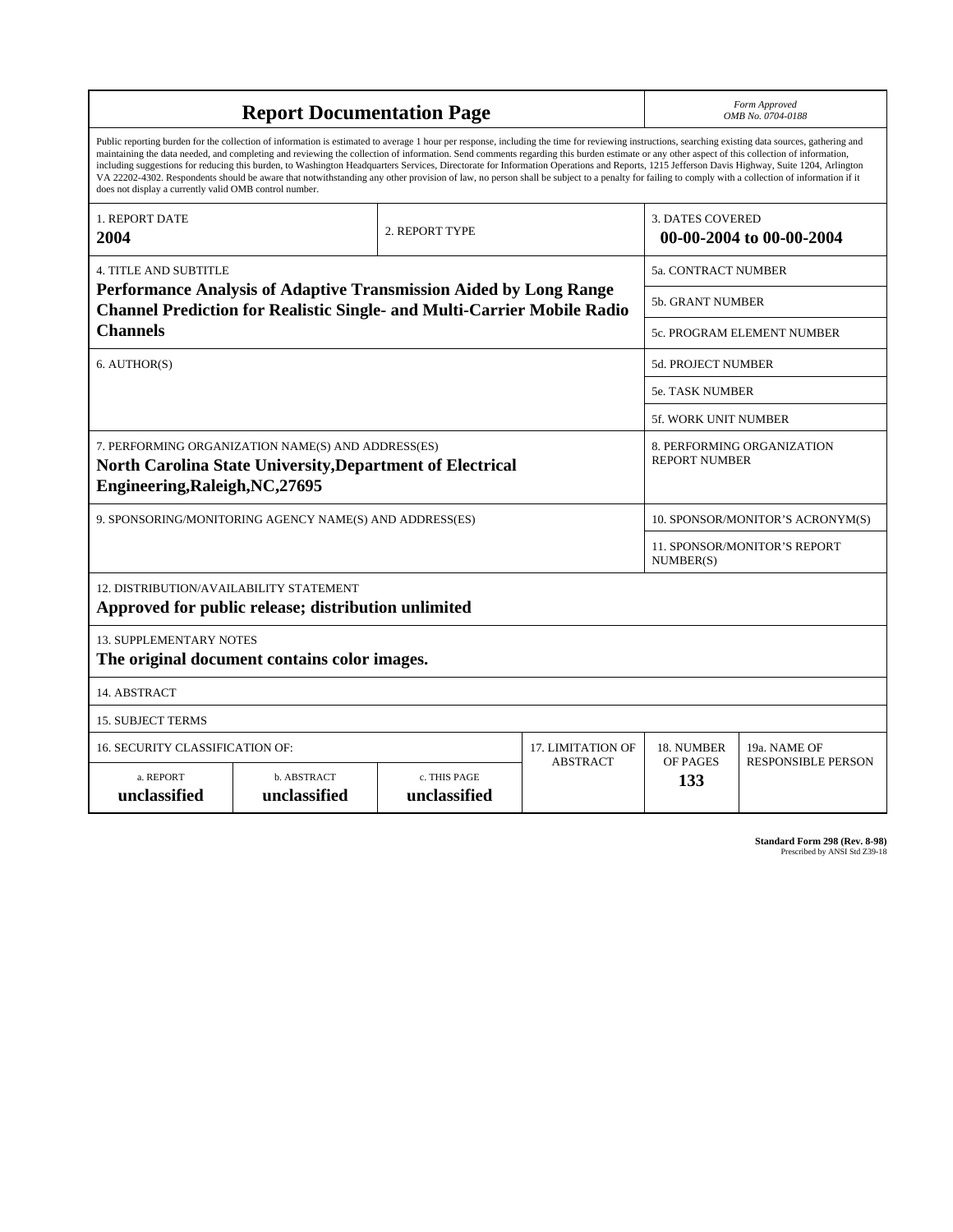A standard sum-of-sinusoids Rayleigh fading channel model and a novel physical model based on the method of images augmented with diffraction are employed to test the prediction algorithm. This physical model can generate non-stationary datasets to test both the LRP and its application in adaptive transmission schemes. It is demonstrated that this physical model generates realistic datasets that closely resemble measured data, and the results of the LRP for the physical model and measured data are similar, and differ significantly from those produced for the Jakes model. We use this model to produce different scenarios to classify typical and challenging cases to test the performance of the proposed prediction algorithm. These cases are more difficult to identify with the measured data. Moreover, we examine the dependency of the correlation between two different carrier frequencies on the variation of the root mean square (*rms*) delay spread and investigate the limits on the adaptation rate in adaptive transmission systems aided by observations of another carrier. Thus, the physical model allows to test robustness and to determine practical constraints of the proposed adaptive transmission methods.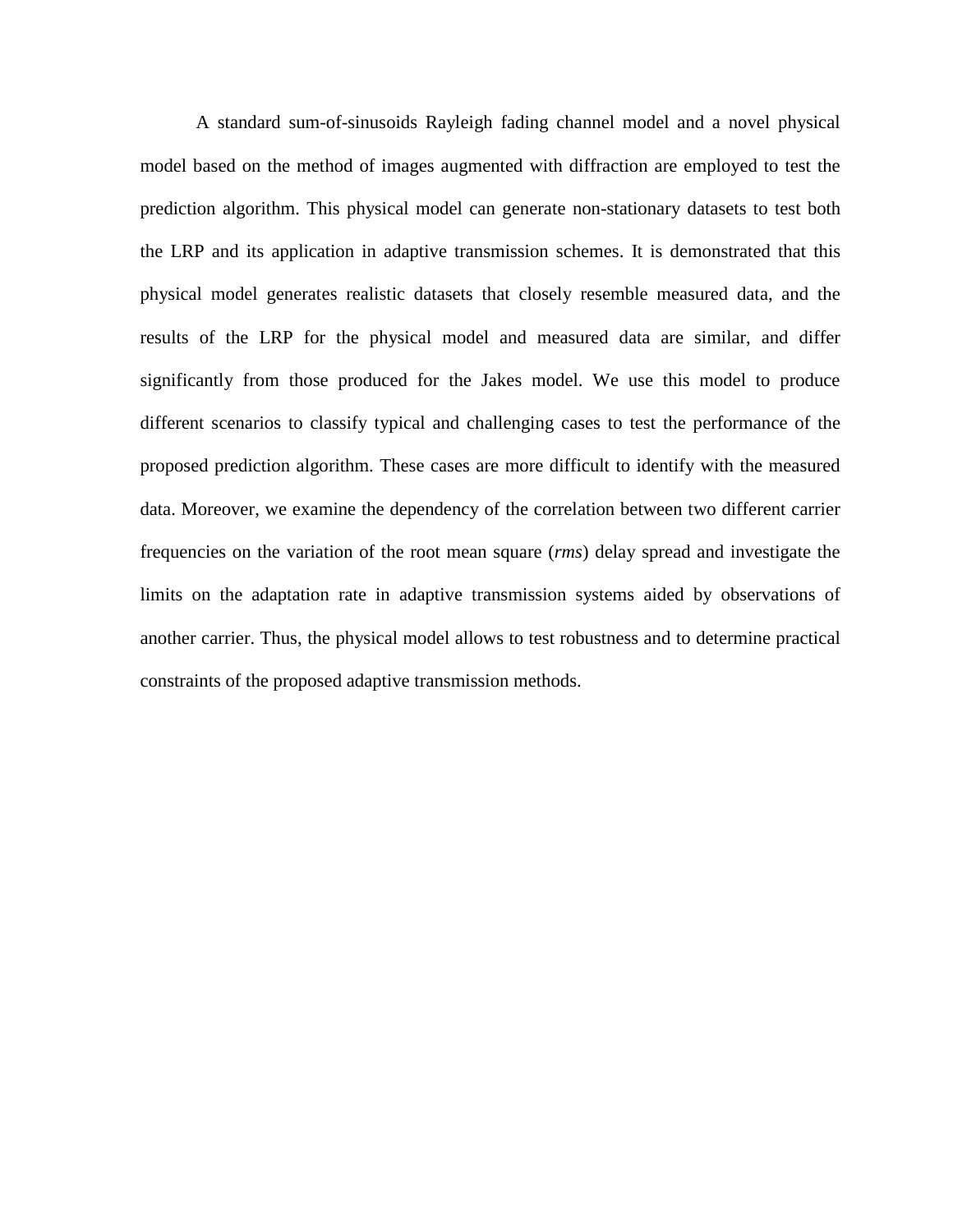# **Performance Analysis of Adaptive Transmission Aided by Long Range Channel Prediction for Realistic Single- and Multi-Carrier Mobile Radio Channels**

by **Tung-Sheng Yang**

A dissertation submitted to the Graduate Faculty of North Carolina State University in partial fulfillment of the requirements for the Degree of Doctor of Philosophy

ELECTRICAL ENGINEERING

Raleigh 2004

APPROVED BY:

Hamid Krim Brian L. Hughes

Hans Hallen Alexandra Duel-Hallen *Chair of Advisory Committee*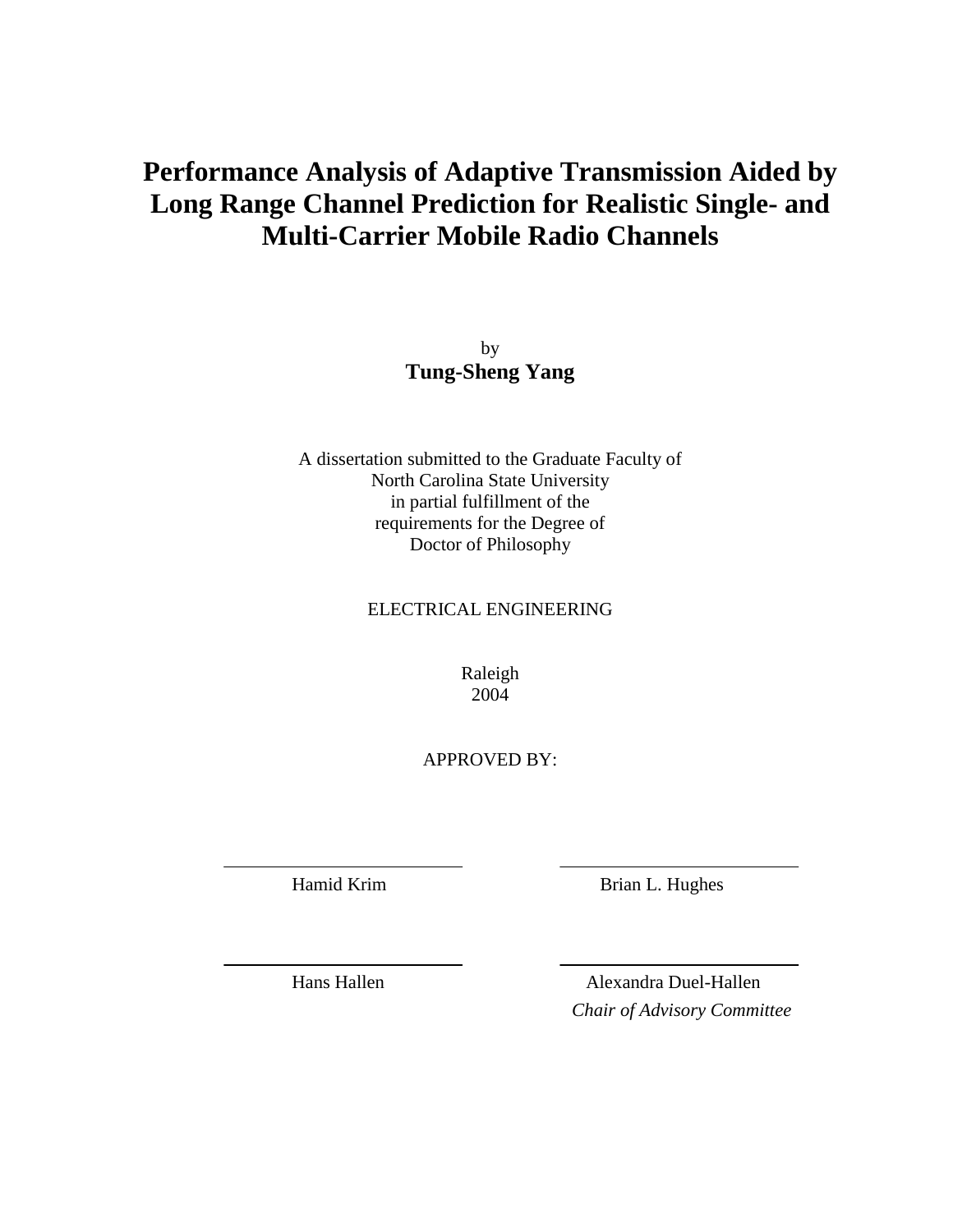*To my family, friends, and my beloved An-Chun*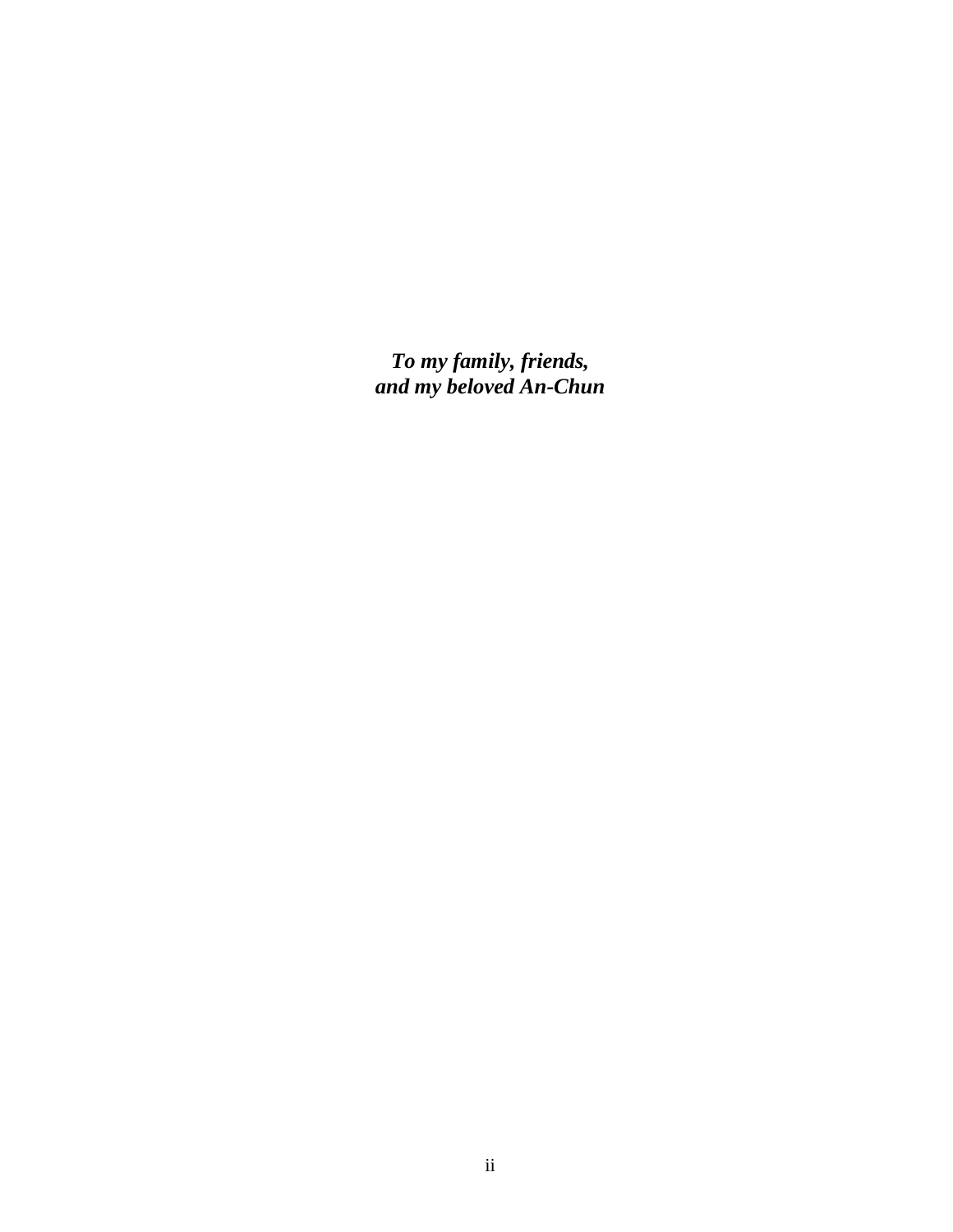## **BIOGRAPHY**

Tung-Sheng Yang was born in Taichung, Taiwan on March 3rd, 1976. He received the Bachelor of Science degree in Electrical and Electronics Engineering from Tsing Hua University, Hsinchu, Taiwan in August 1998. He started his graduate studies at North Carolina State University, Raleigh NC in Electrical and Computer Engineering Department in Fall 1998. In 2000, he received the Master of Science degree. He was enrolled in the Ph.D. program and was a teaching assistant in winter 2000 in the same department. He became a research assistant in fall 2000. Since then, he has been a research assistant at Center for Advanced Computing and Communications (CACC).

The author intends to pursue a career in the field of digital and wireless communications.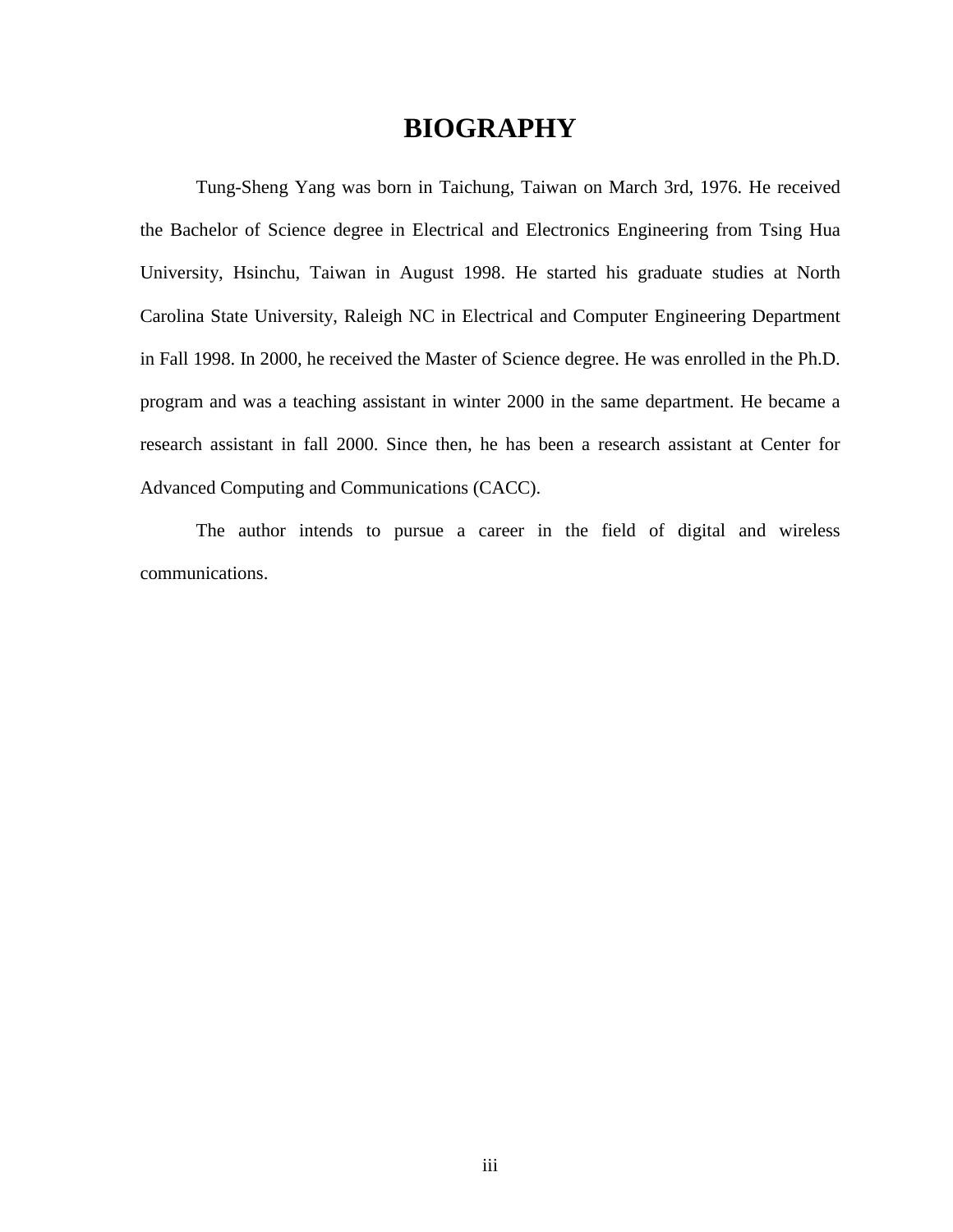# **ACKNOWLEDGMENTS**

I am indeed grateful to my advisor, Dr. Alexandra Duel-Hallen for her supervision, support and encouragement through my academic research. I truly appreciate her enthusiastic help in suggesting research topics, revising my technical papers, and preparing my presentations.

I would like to thank Dr. Hans Hallen for his time as my committee member, and for his help, instructions, and suggestions for applying his physical model of fading channels on my research work. I would also like to thank Dr. Brian L. Hughes and Dr. Hamid Krim for their time to serve as my advisory committee.

I express my appreciation to my good friends and colleagues, with whom I had many fruitful conversations about my research work: Dr. Shengquan Hu, Dr. Ayman El-Ezabi, Dr. Zhihong Hong, and Ming Lei.

I thank Center for Advanced Computing and Communications (CACC), the Department of Electrical and Computer Engineering at North Carolina State University, the National Science Foundation, and the Army Research Office for their support and help of this work.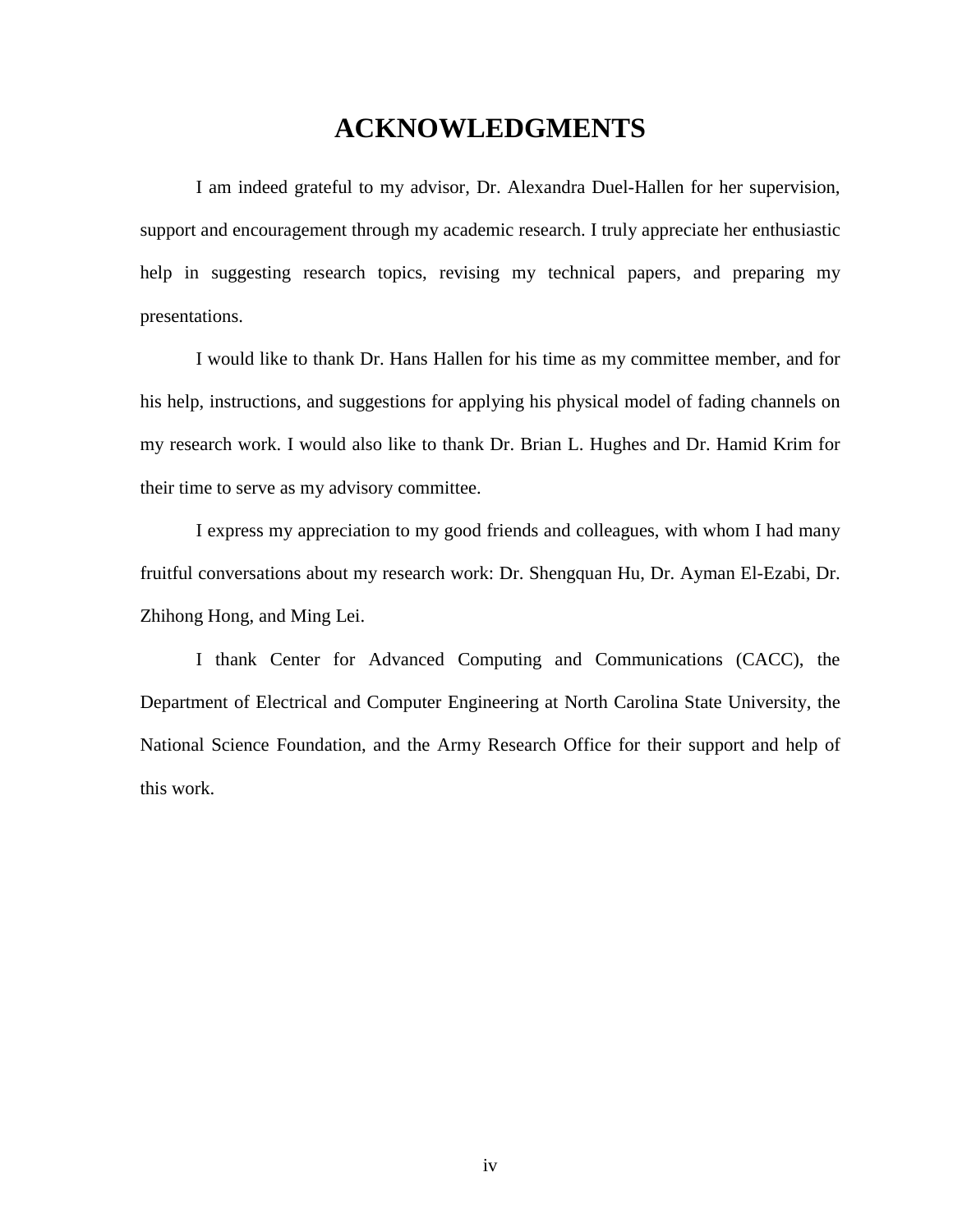# **TABLE OF CONTENTS**

| <b>LIST OF TABLES</b>  |                                                                                         | viii        |
|------------------------|-----------------------------------------------------------------------------------------|-------------|
| <b>LIST OF FIGURES</b> |                                                                                         | ix          |
| <b>CHAPTER 1</b>       | <b>INTRODUCTION</b>                                                                     | 1           |
|                        |                                                                                         | $\mathbf 1$ |
|                        |                                                                                         | 6           |
| <b>CHAPTER 2</b>       | FADING CHANNEL CHARACTERIZATION AND MODELING                                            | 9           |
|                        |                                                                                         | 9           |
|                        |                                                                                         | <b>10</b>   |
|                        |                                                                                         | 11          |
|                        |                                                                                         | 13          |
|                        |                                                                                         | 15          |
|                        |                                                                                         | <b>16</b>   |
|                        |                                                                                         | 18          |
|                        | 2.4.1 Modified Jakes Model: Random Phase Model                                          | 19          |
|                        |                                                                                         |             |
| <b>CHAPTER 3</b>       | <b>ADAPTIVE MODULATION</b>                                                              | 22          |
|                        |                                                                                         | 22          |
|                        |                                                                                         |             |
|                        |                                                                                         | 28          |
|                        |                                                                                         | 33          |
|                        |                                                                                         | 34          |
|                        |                                                                                         | 36          |
|                        |                                                                                         | 37          |
|                        |                                                                                         | 40          |
| <b>CHAPTER 4</b>       | LONG RANGE CHANNEL PREDICTION AIDED BY<br><b>OBSERVATIONS OF ANOTHER FADING CHANNEL</b> | 43          |
|                        |                                                                                         | 43          |
|                        |                                                                                         |             |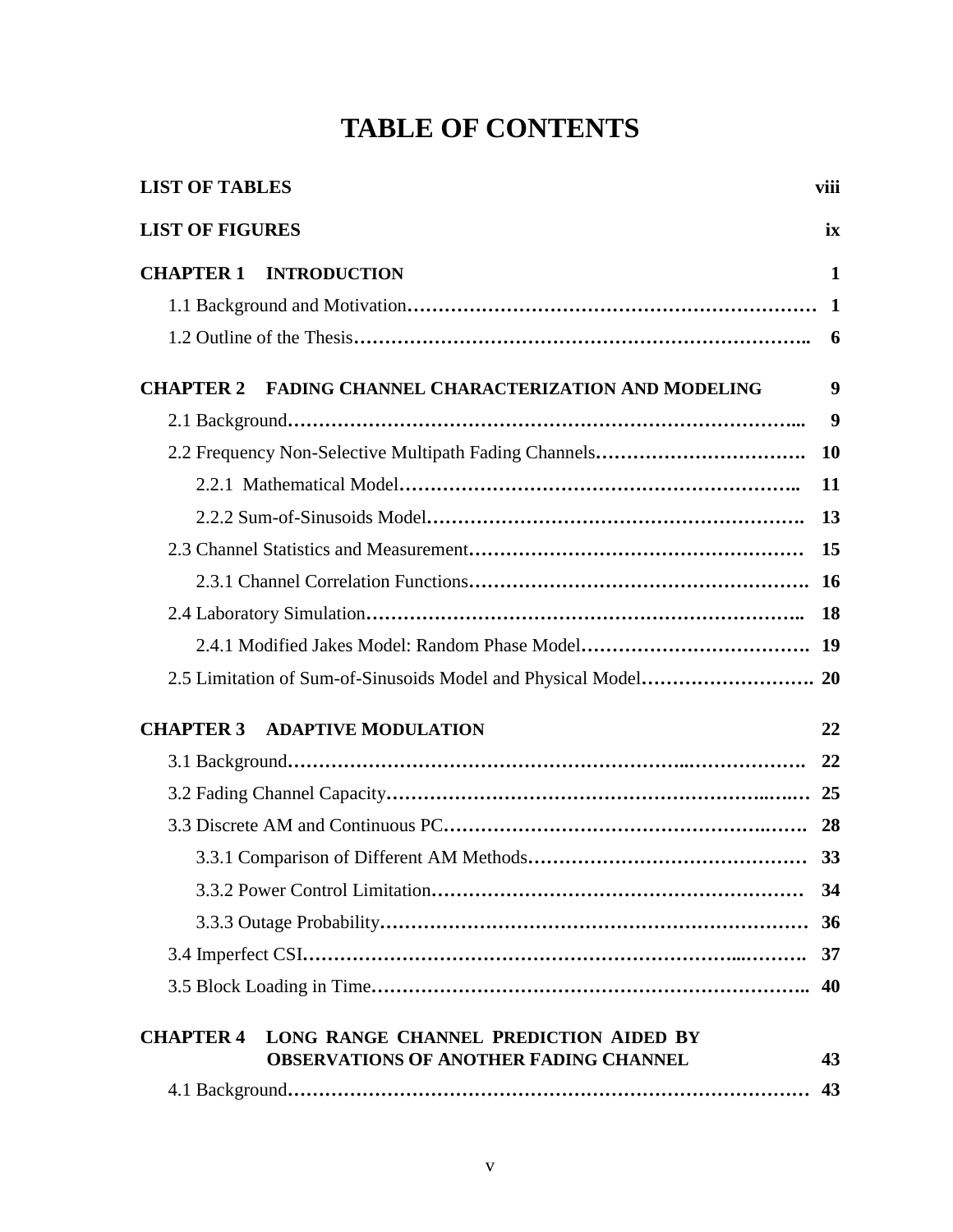|                                                               | 44         |
|---------------------------------------------------------------|------------|
|                                                               | 46         |
|                                                               | 48         |
|                                                               | 51         |
|                                                               | 51         |
|                                                               | 54         |
|                                                               | 55         |
|                                                               |            |
|                                                               | 61         |
| <b>CHAPTER 5</b><br><b>ADAPTIVE OFDM SYSTEM AIDED BY LONG</b> |            |
| <b>RANGE PREDICTION</b>                                       | 67         |
|                                                               | 67         |
|                                                               |            |
|                                                               |            |
|                                                               | 74         |
|                                                               | 75         |
|                                                               | 77         |
|                                                               | 80         |
|                                                               | 82         |
|                                                               | 83         |
|                                                               | 86         |
|                                                               | 89         |
|                                                               | 90         |
|                                                               | 92         |
|                                                               | 94         |
|                                                               | 96         |
|                                                               | 98         |
|                                                               | 98         |
| 5.5.3 Numerical Simulation for AOFDM and Reduced Feedback     | <b>100</b> |
|                                                               |            |

## **CHAPTER 6 CONCLUSIONS 103**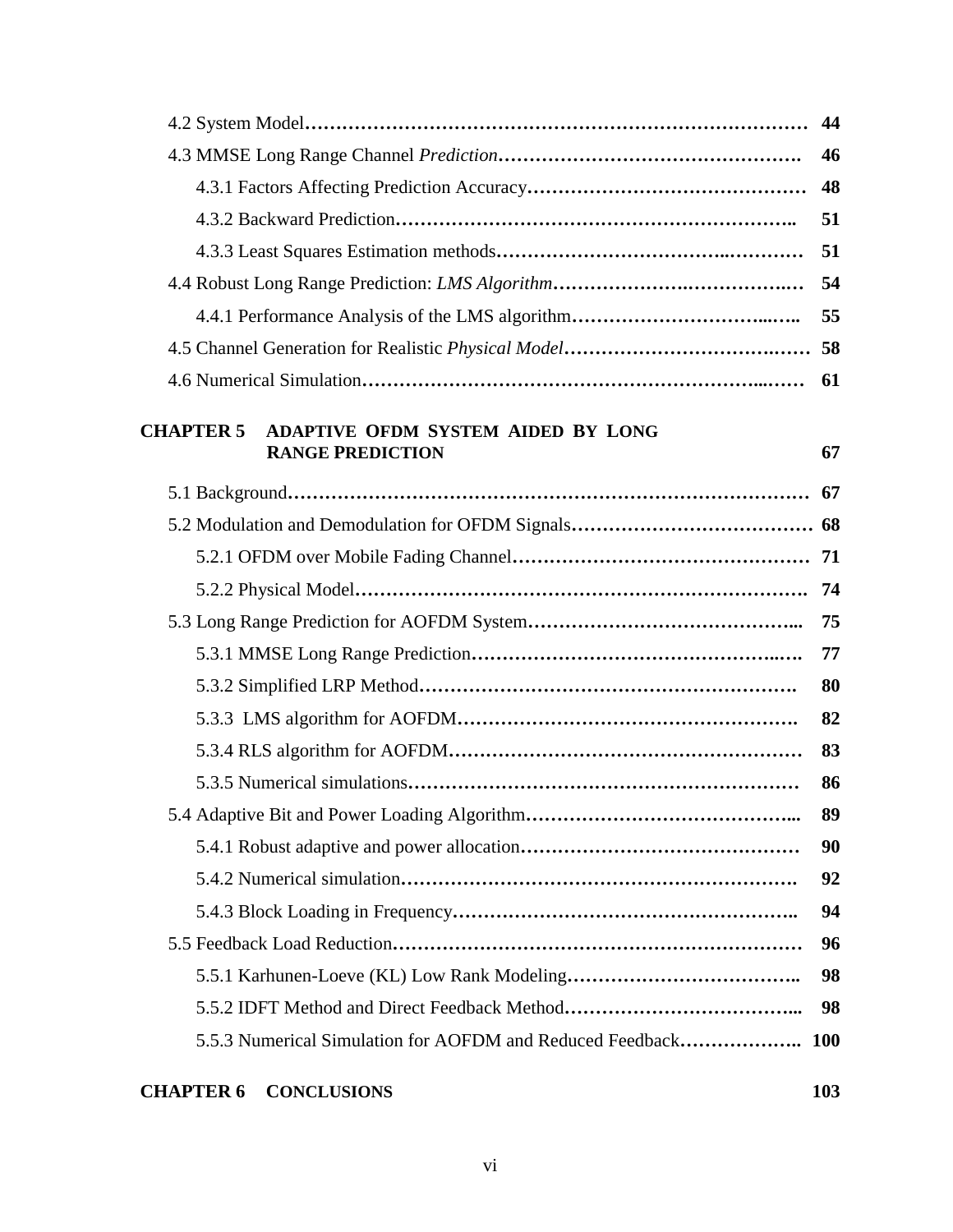|                     | APPENDIX A DERIVATION OF THE ENSEMBLE AVERAGE   |     |
|---------------------|-------------------------------------------------|-----|
|                     |                                                 |     |
|                     | APPENDIX C MMSE LRP FOR INFINITE NUMBER OF PAST |     |
|                     |                                                 |     |
| <b>BIBLIOGRAPHY</b> |                                                 | 117 |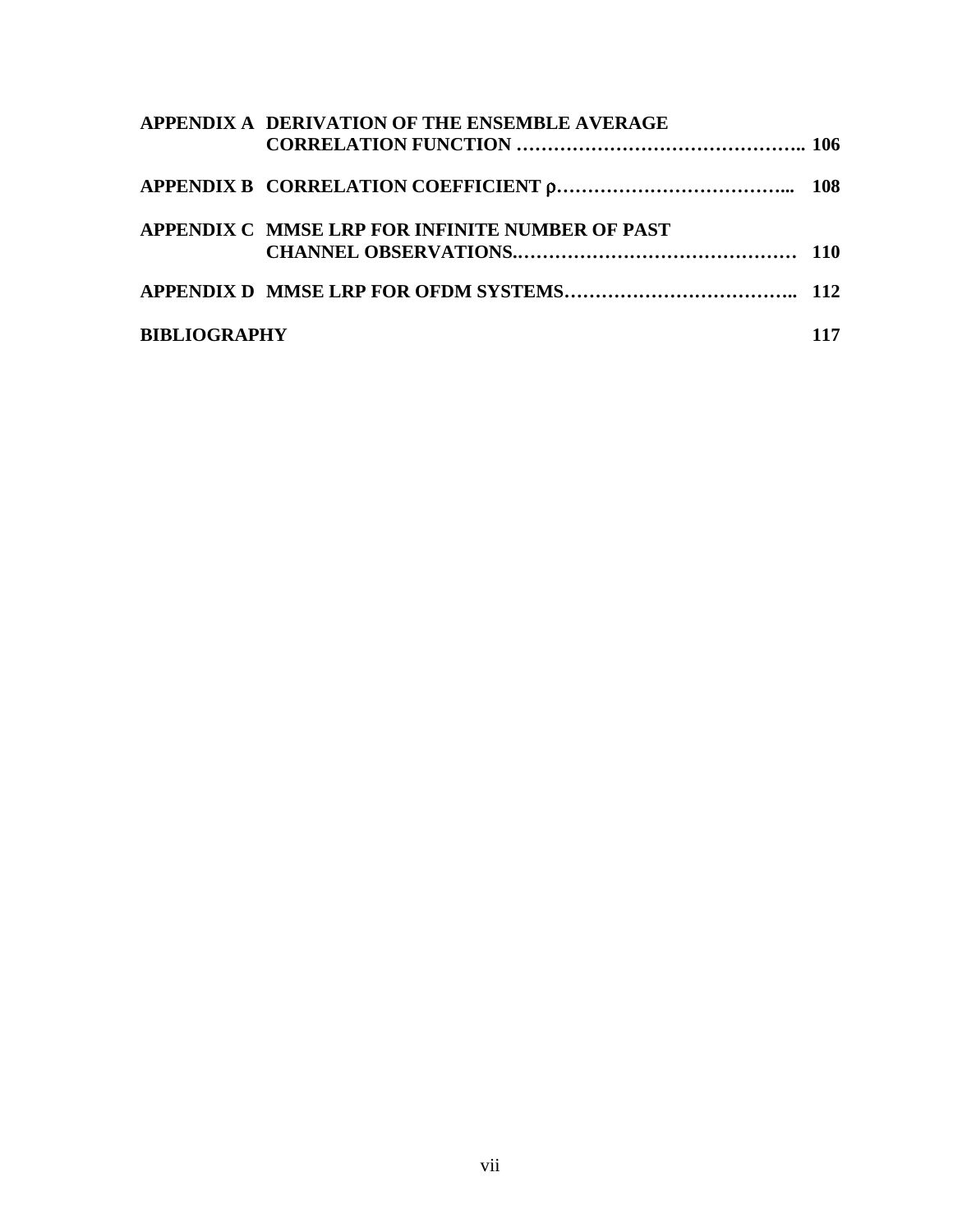# **LIST OF TABLES**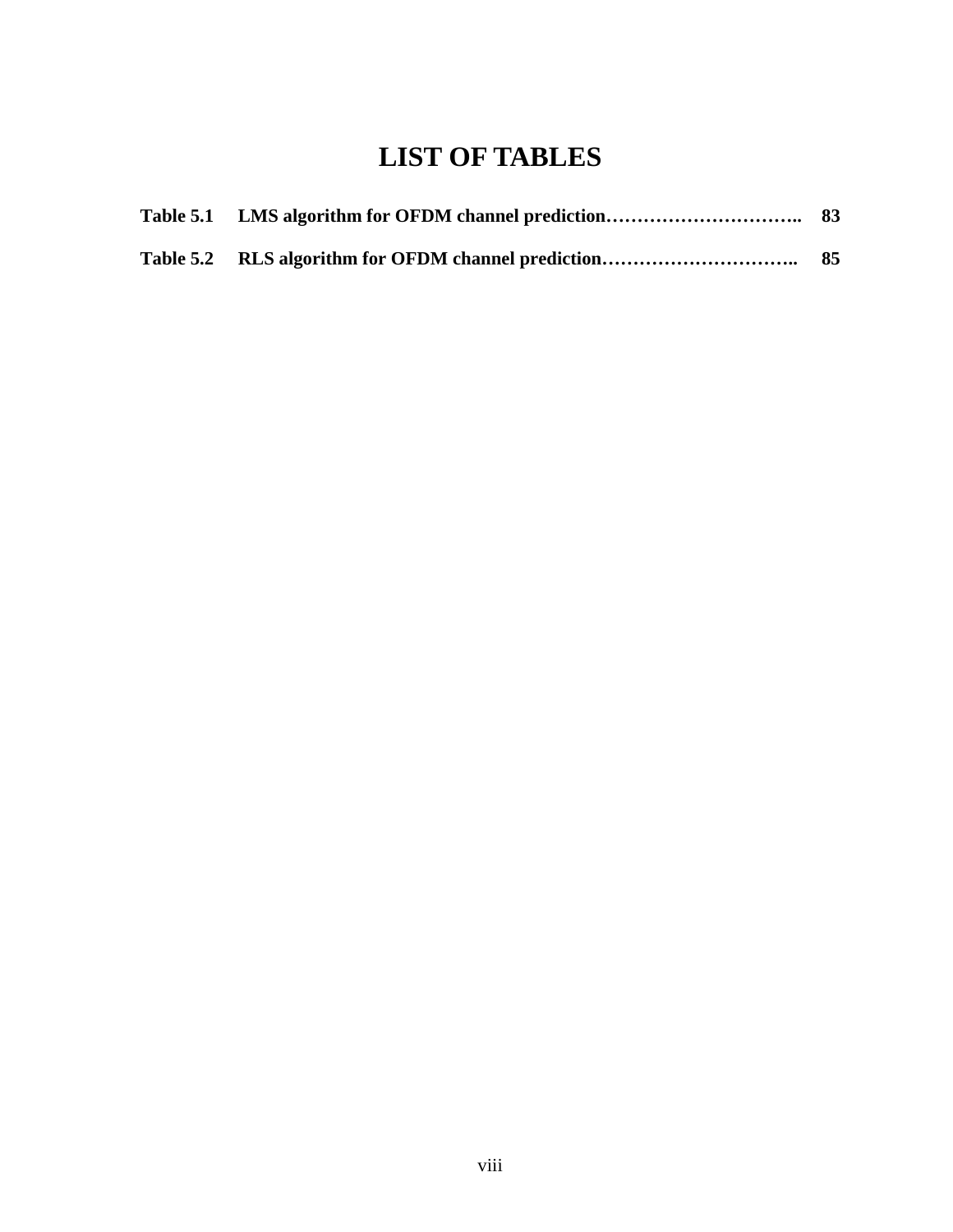# **LIST OF FIGURES**

| Figure 2.1        | Scattering from objects results in signals arriving at the mobile                                                            | 10 |
|-------------------|------------------------------------------------------------------------------------------------------------------------------|----|
| Figure 2.2        |                                                                                                                              | 11 |
| Figure 2.3        |                                                                                                                              | 14 |
| Figure 2.4        | Comparison of the theoretical correlation function and the                                                                   | 18 |
| Figure 3.1        |                                                                                                                              | 23 |
| <b>Figure 3.2</b> | System model of adaptive modulation and power control                                                                        | 26 |
| Figure 3.3        |                                                                                                                              | 29 |
| Figure 3.4        |                                                                                                                              | 30 |
| Figure 3.5        | An example of modulation level-controlled adaptive modulation                                                                | 31 |
| Figure 3.6        | Spectral efficiency vs. SNR $\bar{\gamma}$ for different transmission                                                        | 34 |
| Figure 3.7        | Comparison between the actual power usage and its upper bound                                                                | 35 |
| <b>Figure 3.8</b> | Outage probability vs. power usage upper bound $\bar{S}$ . BER <sub>tg</sub> = 10 <sup>-3</sup>                              | 36 |
| <b>Figure 3.9</b> | Bit per symbol vs. $\rho$ for different SNR for power control                                                                | 39 |
| Figure 3.10       | Correlation coefficient for outdated CSI. $\Omega_1 = \Omega_2 = 1$                                                          | 40 |
| Figure 3.11       | Bit per symbol for block loading adaptive modulation and                                                                     | 42 |
| Figure 4.1        | System model of adaptive modulation on carrier f <sup>2</sup> based                                                          | 44 |
| <b>Figure 4.2</b> | Correlation coefficient $\rho$ vs. prediction range in frequency<br>for theoretical MMSE and numerical simulation            | 48 |
| Figure 4.3        | MMSE vs. normalized frequency separation $\Delta f \sigma$ for                                                               | 50 |
| Figure 4.4        | Average MSE vs. number of observation symbol for least<br>square prediction method. Normalized prediction $f_{dm}/f_s = 0.2$ | 53 |
| Figure 4.5        | LMS algorithm learning curve. Normalized Prediction range                                                                    | 57 |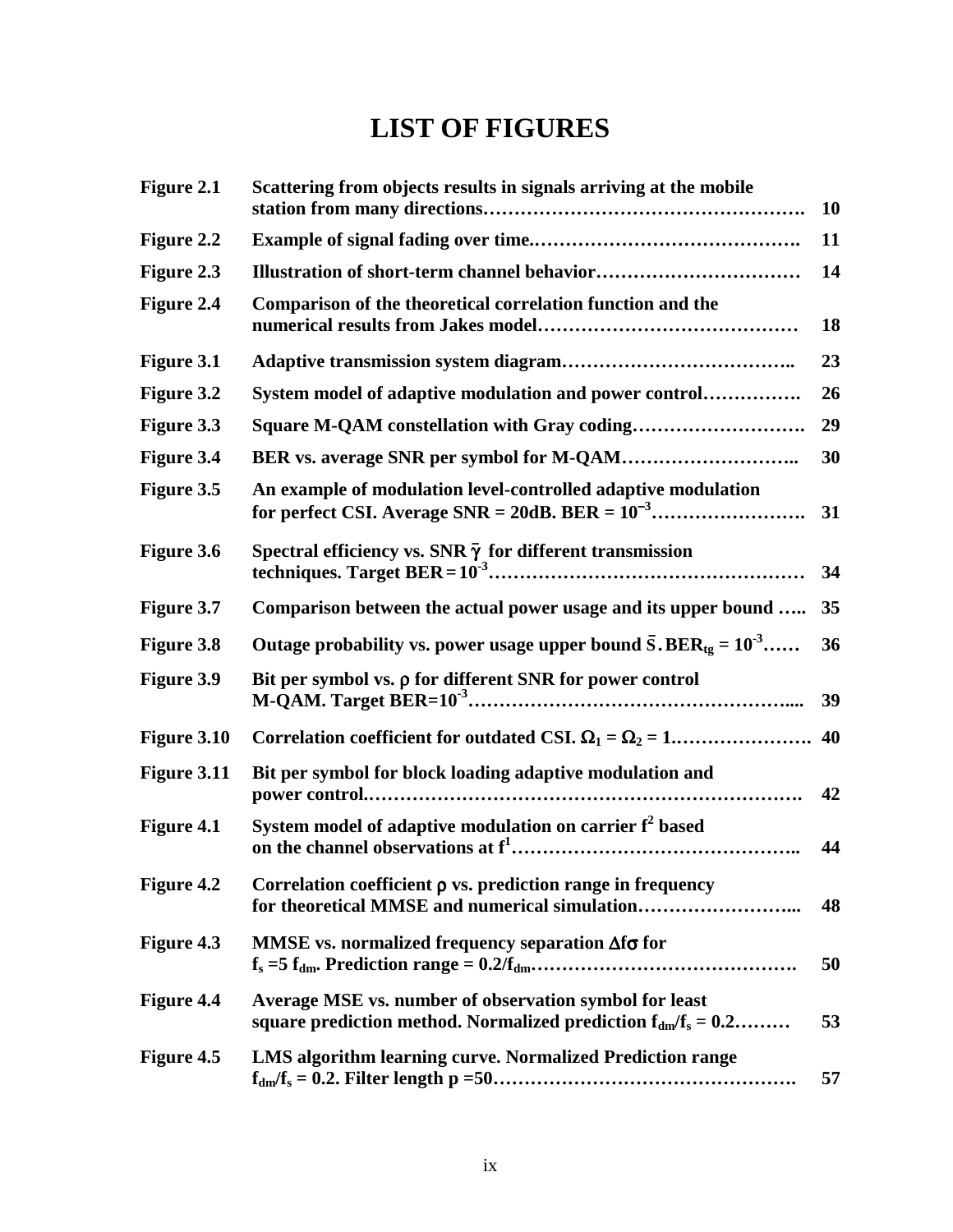| Figure 4.6        |                                                                                                                                              | 59 |
|-------------------|----------------------------------------------------------------------------------------------------------------------------------------------|----|
| Figure 4.7        | The variation of the <i>rms</i> delay spread $\sigma$ for typical (case 1)                                                                   | 60 |
| <b>Figure 4.8</b> | BPS vs. normalized frequency separation for different<br>prediction techniques. $f_{dm} = 100$ Hz. Prediction range is $2ms$                 | 62 |
| Figure 4.9        |                                                                                                                                              | 64 |
| Figure 4.10       | BPS vs. normalized adaptation rate $R_{\rho}T$ . SNR = 20dB.                                                                                 | 65 |
| Figure 5.1        | <b>Example of four subcarriers within one OFDM symbol</b>                                                                                    | 69 |
| Figure 5.2        |                                                                                                                                              | 70 |
| Figure 5.3        |                                                                                                                                              | 74 |
| Figure 5.4        |                                                                                                                                              | 75 |
| Figure 5.5        |                                                                                                                                              | 76 |
| Figure 5.6        |                                                                                                                                              | 79 |
| Figure 5.7        |                                                                                                                                              | 79 |
| Figure 5.8        | LMS learning curve. Normalized sample interval and<br>prediction range in time $f_{dm}T = 0.2$ . $p = 50$ . $K = 100$ . $\Delta f_s = 0.005$ | 84 |
| Figure 5.9        | RLS learning curve. Normalized sample interval and prediction                                                                                | 86 |
| Figure 5.10       | Performance of different adaptive prediction methods for the                                                                                 | 87 |
| Figure 5.11       | Performance of different adaptive prediction methods for the                                                                                 | 89 |
| Figure 5.12       | BPS vs. $\rho$ for different SNR for adaptive OFDM system. SNR =                                                                             | 92 |
| Figure 5.13       | Comparison of average BPS performance for adaptive OFDM aided<br>by different prediction methods for the RPM and physical model              | 93 |
| Figure 5.14       | Bit per symbol for block loading adaptive modulation and                                                                                     | 96 |
| Figure 5.15       |                                                                                                                                              |    |
| Figure 5.16       | Performance comparisons of the reduced feedback methods 101                                                                                  |    |
| Figure 5.17       | Performance comparison for different reduced feedback methods 102                                                                            |    |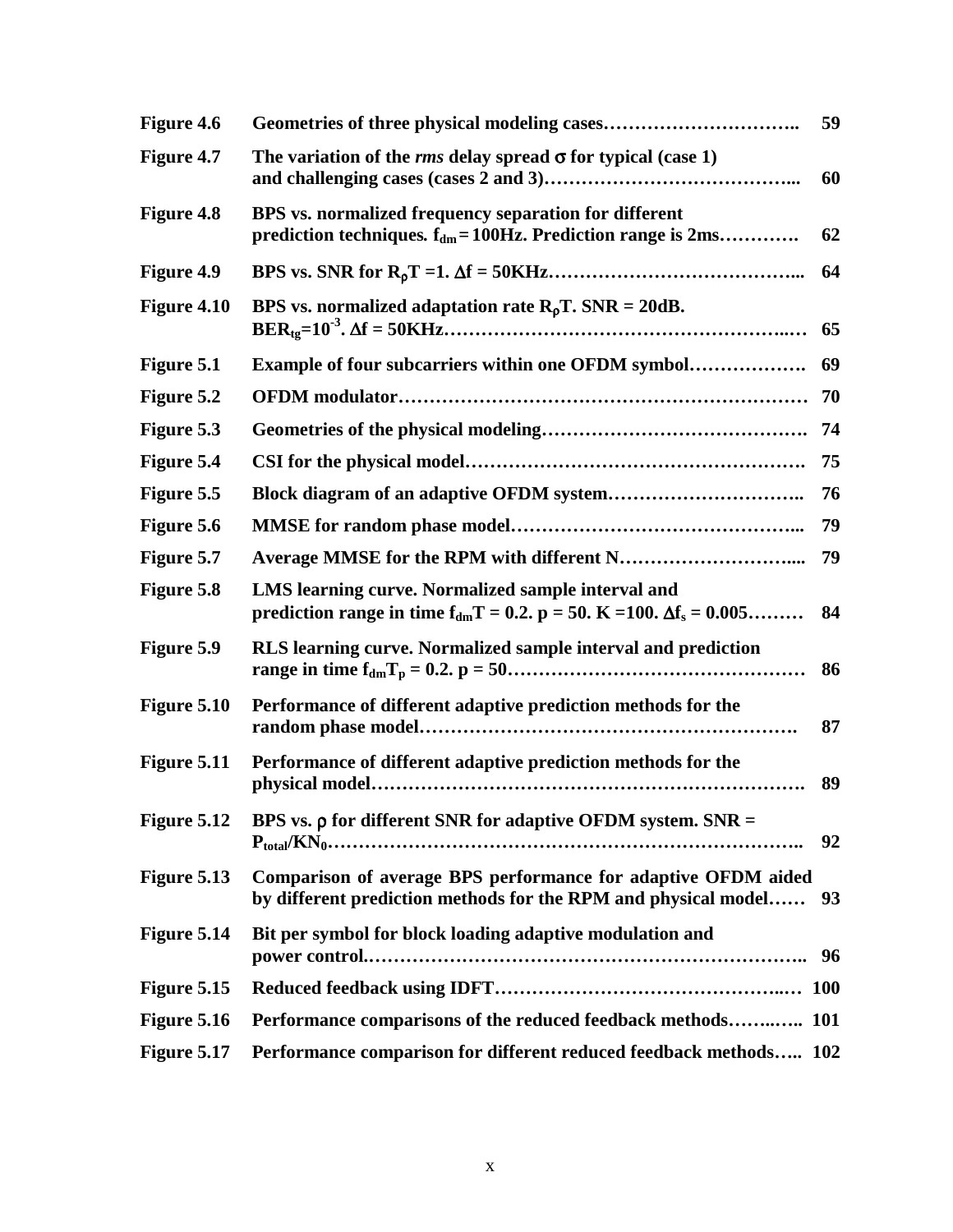## **CHAPTER 1**

## **INTRODUTION**

### **1.1 Background and Motivation**

Wireless communications is experiencing an explosive growth rate due to enabling technologies which permit wide spread deployment. Continued increase in demand for all types of wireless services such as voice, data, and multimedia is fueling the need for high capacity and data rate. This high demand for wireless communications services requires increased system capacities. Therefore, new transmission methods and service have been enthusiastically adopted by people throughout the world. Particularly during the past ten years, the mobile radio communications industry has grown by orders of magnitude, fueled by digital and RF circuit fabrication improvement, new large-scale circuit integration, and other miniaturization technologies which make portable radio equipment smaller, cheaper, and more reliable. Digital switching techniques have facilitated the large scaled deployment of affordable, easy-to-use radio communication networks. These trends will continue at an even greater pace during the next decade.

It is well known that the fundamental limitation of wireless systems is constituted by their time-variant channel fading, which results in dramatic signal-to-noise (SNR) fluctuations observed in both time and frequency. The traditional wireless cellular systems are designed to provide good transmission quality for the worst channel conditions. As a result, SNR that are much larger than the target are achieved over a large portion of the cellular coverage area and transmission time, which leads to inefficient utilization of the full channel capacity. In addition, the integration of the voice and data transmission has caused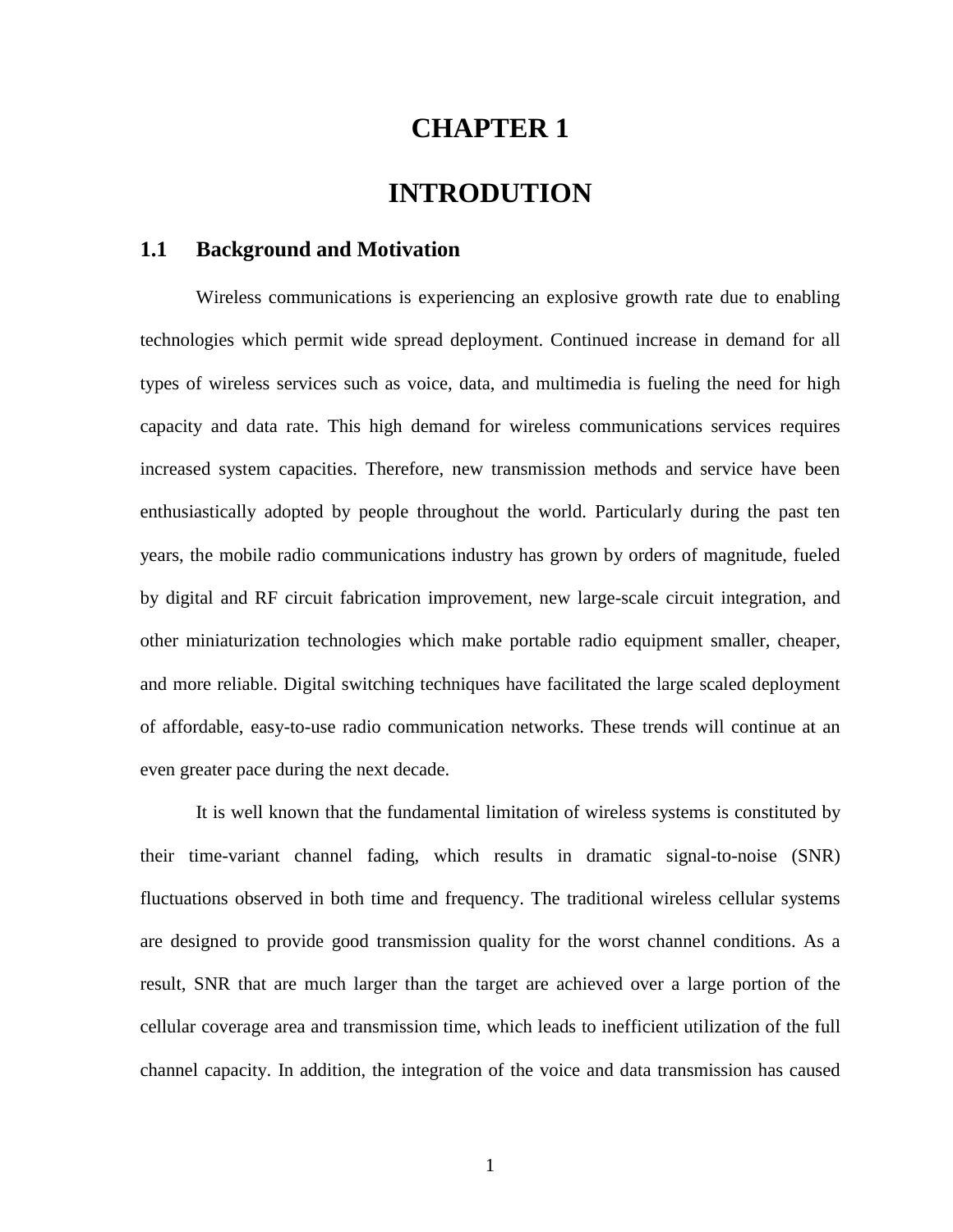different quality of service (QoS) requirements over wireless systems. Voice transmission requires a certain minimum SNR and can only tolerate a latency of up to 100ms. On the other hand, data is more flexible. Data flow may be increased in good channels to boost the throughput and conversely, reduced in poor conditions in exchange for a lower bit error rate (BER).

Motivated by the above mentioned performance limitations of fixed-mode transceiver, adaptive transmission (AT) techniques, where the modulation level, coding rate, and other signal transmission parameters are dynamically adapted to the changing channel conditions without sacrificing the BER, have recently emerged as powerful tools for increasing the data rate and spectral efficiency and have attracted considerable research interests in the past decades [21,22,57,64]. The AT techniques can be applied to singlecarrier [16,21,22,24,31,57], multi-carrier Orthogonal Frequency Division Multiplex (OFDM) [11,10,26,36] as well as Code Division Multiple Access (CDMA) [1,41] transceivers. Besides, it can be incorporated in transmit antenna diversity systems [30,32]. The goal is to communicate over hostile mobile channels at a higher integrity or higher throughput, than conventional fixed-mode transceivers. A number of existing wireless systems already support some grade of adaptivity and future research is likely to promote these principles further by embedding them into the already existing standards. The range of various existing solutions that have found favor in already operational standard systems was summarized in [40] by Nanda et al.

The AT techniques generally require accurate channel state information (CSI) that can be acquired from different sources. If the communication between the two stations is bidirection and the channel can be considered reciprocal, as, for example, in time division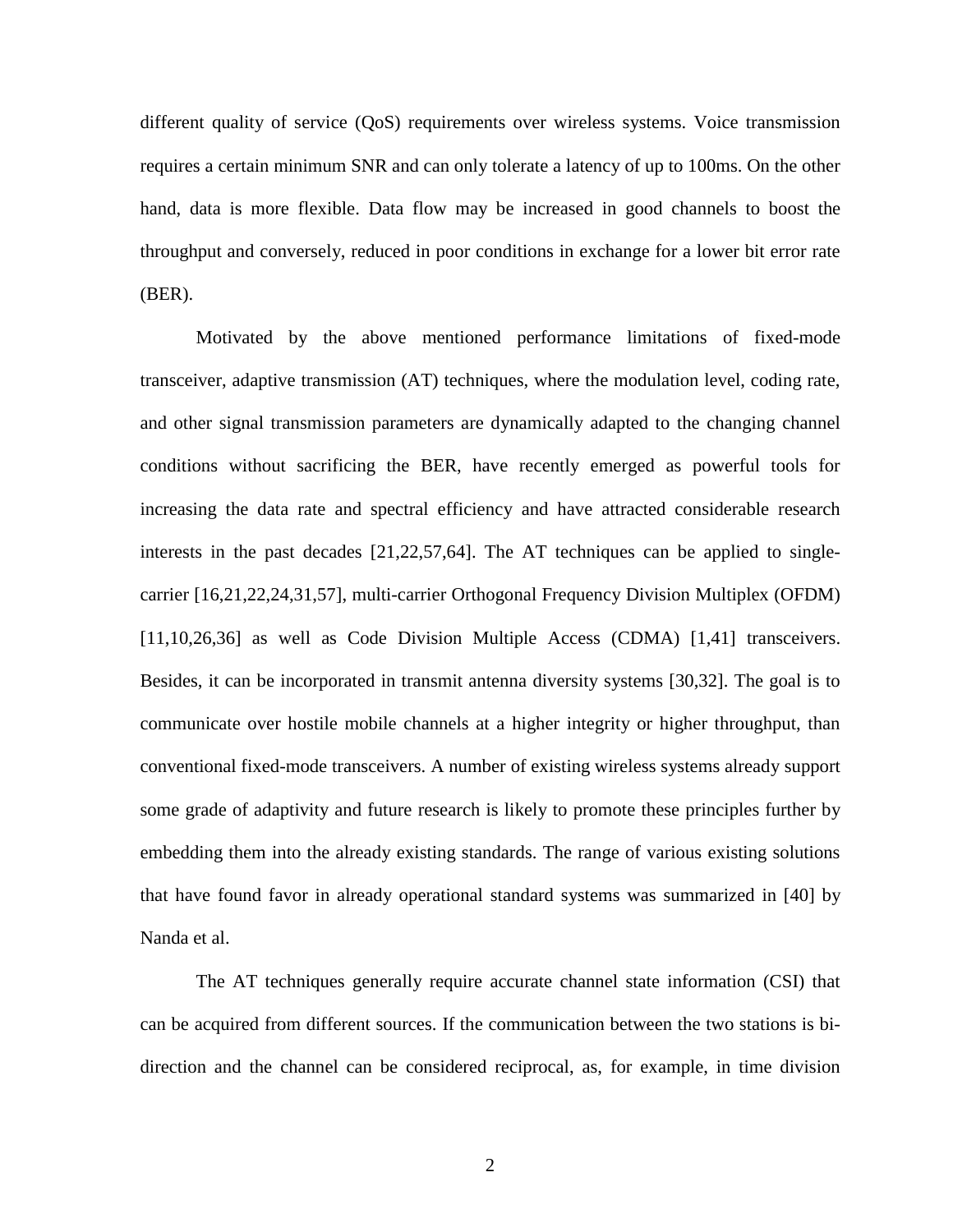duplex (TDD) systems, then each station can estimate the channel quality on the basis of the received symbols and adapt the parameters to this estimation. This is called open-loop adaptation [57]. If the channel is not reciprocal, the receiver has to estimate channel quality from feedback resulting in closed-loop adaptation. The feedback load consumes power and bandwidth, and the fed back CSI needs to be quantized resulting in degraded performance. Note that for many adaptive transmission applications (e.g., selective transmitter diversity or adaptive modulation [31]), it is not necessary to feed back the actual fading coefficient. It is sufficient to send to the transmitter just the antenna selection or modulation index bits derived from the estimates of predicted values at the receiver. The feedback delay, overhead, channel estimation and CSI quantization errors, and processing delay degrade the performance of adaptive modulation, especially in rapidly time variant fading. Even in openloop channels, current CSI is not sufficient since future channel conditions need to be known to adapt transmission parameters. To realize the potential of adaptive transmission methods, the channel variations have to be reliably predicted at least several milliseconds ahead.

Recently, many researchers have developed techniques to predict the near-term behavior of the mobile channel. In [20], the multivariate adaptive regression splines (MARS) model was used to capture the dynamics for predicting parameters of wideband fading channels several millisecond ahead for fast vehicle speed. The sub-space based [46] root-MUSIC [27] method and ESPRIT [3] type algorithm are employed to estimate the power spectrum that constitutes the fading process. Then these sinusoids are extrapolated to predict future samples. In addition, a novel long-range prediction (LRP) method was proposed in [16,18,19,31]. This algorithm employs an autoregressive (AR) model to characterize the fading channel and computes the minimum mean-square-error (MMSE) estimate of a future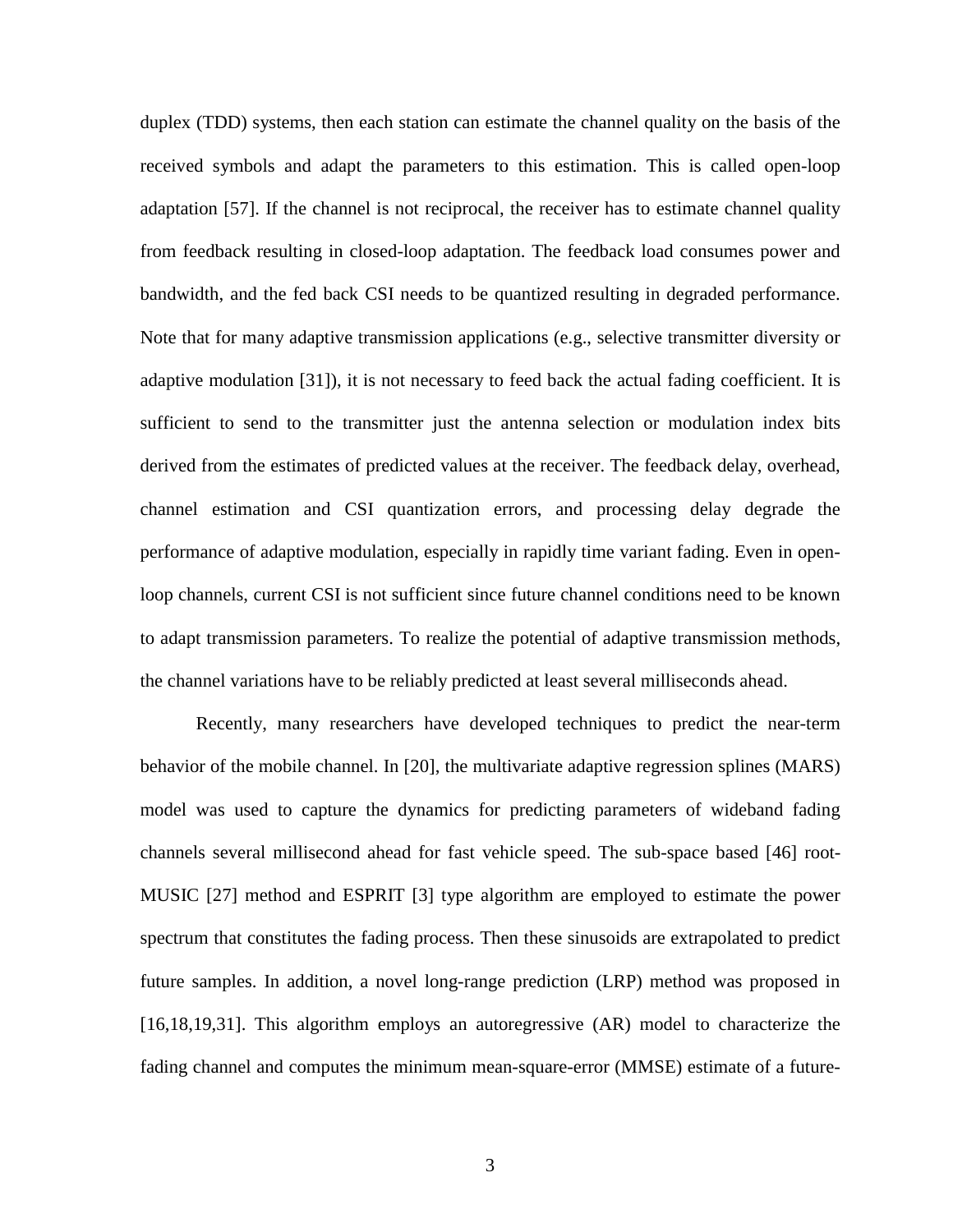fading coefficient based on a number of past observations. The advantage of this algorithm relative to conventional methods is due to its low sampling rate (on the order of twice the maximum Doppler shift and much lower than the data rate), which results in longer memory span and further prediction into the future for a fixed filter length. The low sampling rate also results in reduced feedback rate for closed-loop AT systems. All these methods were examined by synthetic and measured data, and it was concluded that reliable prediction is feasible at least one wavelength into the future (or 10 ms ahead for vehicle the vehicle speed of 68 miles per hour and the carrier frequency of 1 GHz). Since fades occur at least half a wavelength apart, this prediction capability means that enough information about the future deep fade can be forecasted to adjusting transmission modes in an optimal sense.

In this thesis, we focus on the adaptive modulation (AM) and power control (PC) aided by the long-range prediction technique on single- and multi-carrier systems. The LRP method was modified to predict not only in time but also in frequency domain. Since the channel statistics are time-variant, adaptive LRP techniques using least mean square (LMS) and recursive least-squares (RLS) algorithm are also developed.

For the single carrier system, we concentrate on the scenario where we observe a received uplink signal at the carrier frequency  $f<sup>1</sup>$  and attempt to predict the downlink signal at the carrier frequency  $f^2$  without feedback from the mobile. Alternatively, a signal at frequency  $f^1$  can be fed back and a signal at adjacent frequency  $f^2$  is predicted without feedback. To accomplish this prediction, the predicted samples must be sufficiently correlated with the observations in both time and frequency. This technique can be applied in correlated uplink and downlink channels as in Frequency Division Duplex (FDD) systems, in orthogonal frequency division multiplexing (OFDM) systems (where narrow correlated sub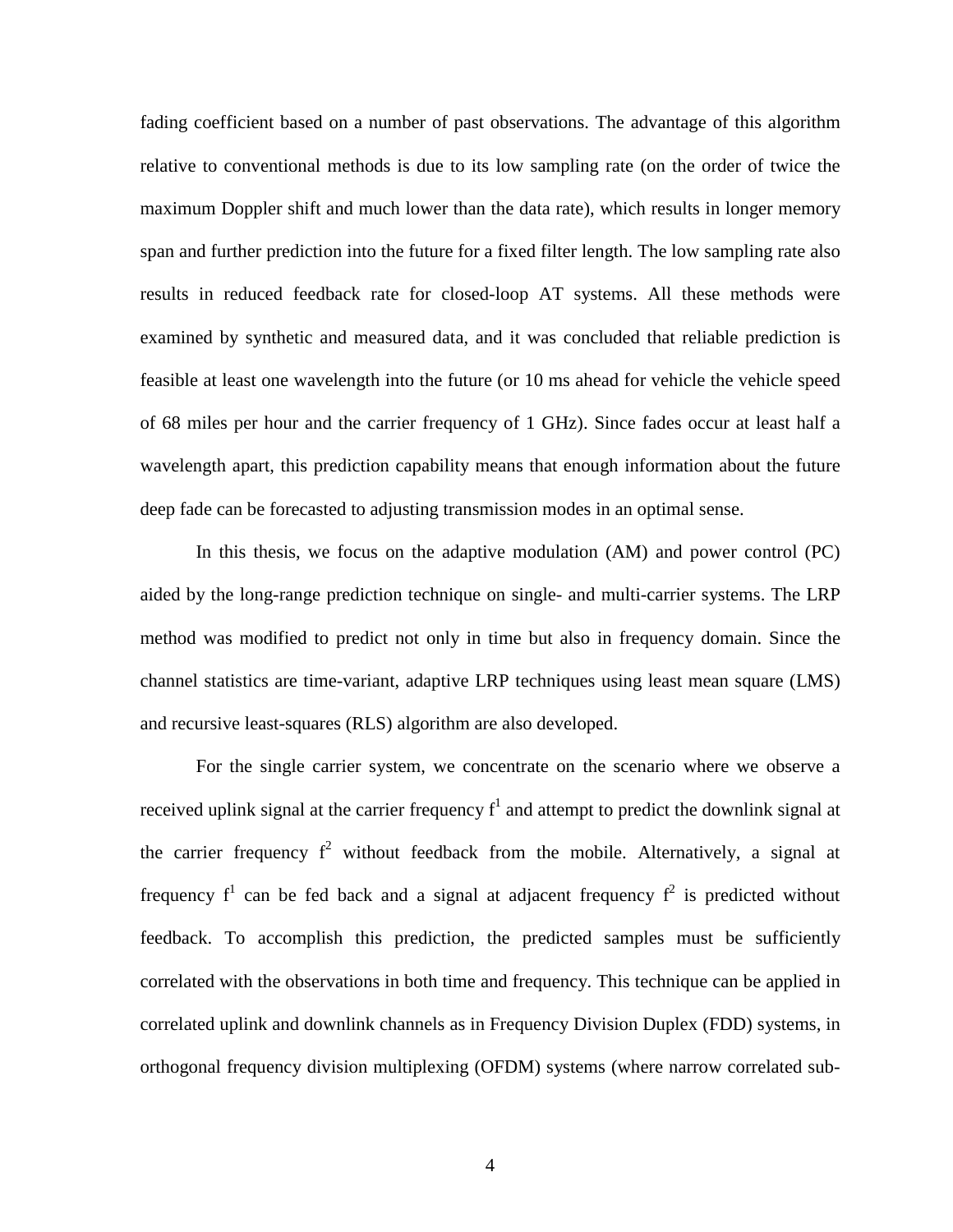channels are employed) or other wideband systems to reduce feedback and overhead requirements.

For the multicarrier system, we developed LRP for Orthogonal Frequency Division Multiplexing (OFDM) [5,63] systems and investigated the performance of adaptive bit and power loading for the OFDM system. OFDM has been proposed for use in high-speed wireless data applications due to its relatively simple receiver structure compared to single carrier transmission in frequency selective fading channel. In OFDM, the frequency band is divided into narrow subcarriers, and data bits are multiplexed onto these subcarriers. The systems eliminate the need for an equalizer by greatly reducing the intersymbol interference (ISI), and have been extremely popular in Digital Subscribe Line (DSL), digital audio and television broadcasting (DAB [61] and DVB) in Europe and wireless Internet access.

The fading channel is characterized as superposition of several scattered components. The prediction accuracy of the LRP algorithm is determined by the rate of change of amplitude, frequency and phase of each path [16,18,33,34]. However, the standard Jakes channel model [35] or a stationary random process description does not capture the variation of these parameters. To validate the LRP algorithm, a novel physical channel modeling based on the method of images and augmented with diffraction is proposed in [16,33,34]. This physical model can generate non-stationary datasets to test both the LRP and its application in adaptive transmission scheme. It is demonstrated in [16,33,34] that this physical model generates datasets that closely resemble measured data, and results of the LRP for the physical model and measured data are similar, and differ significantly from those produced for the Jakes model. Thus, we have demonstrated that the proposed physical model is realistic. In addition, this model's insights allow classification of scenarios into typical and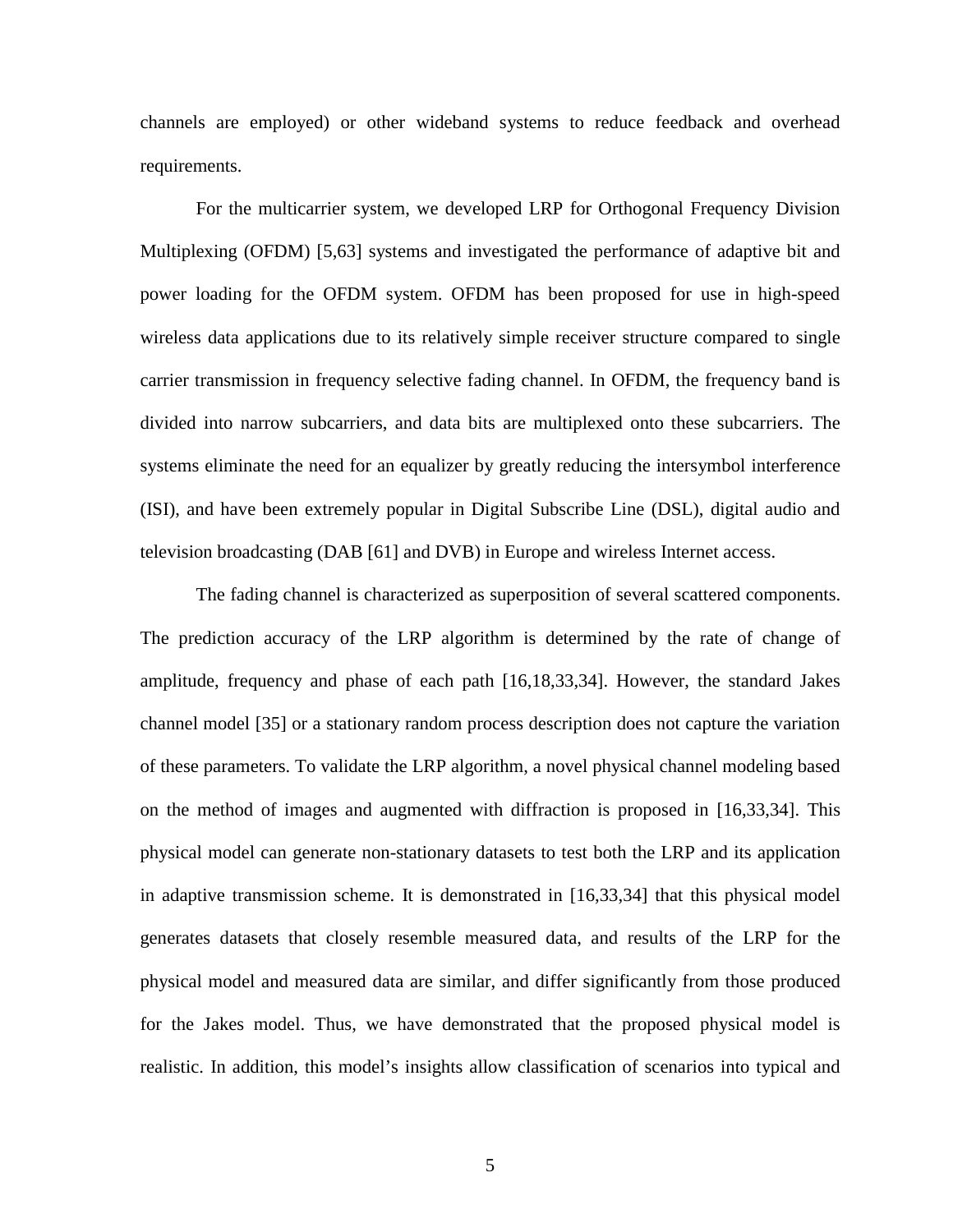challenging cases for testing the algorithm. These scenarios are more difficult to identify with the measured data. Thus, the physical model allows us to test robustness and to determine practical constraints of the proposed adaptive transmission methods.

### **1.2 Outline of the Thesis**

This thesis focuses on the investigation of the single- and multicarrier-adaptive transmission systems, physical mobile channel modeling and the long-range channel prediction algorithm in the time- and frequency domain. The thesis outline is as follows:

In chapter 2, we first briefly review the fading channel phenomenon over narrow band signal and develop a sum-of-sinusoids multipath fading channel model. We derive the correlation functions over time and frequency domain based on this model. Subsequently, we employ the standard Jakes model, a modified Jakes model, and a novel physical model to generate fading channels for numerical system simulations. We also discuss the limitation of the Jakes model and the properties of the physical model.

In chapter 3, we investigate the applications of the adaptive modulation and adaptive power control method. We discuss principles and possible scenarios where adaptive modulation can be applied, and then we review the fading channel capacity, which serves as the theoretical performance upper bound. Next, we present our adaptive modulation method utilizing multilevel quadrature amplitude modulation (MQAM) in conjunction with power control methods. The modulation selection rule of our method is independent of the channel statistics. We compare the performance of our method with several other methods that are optimized for the assumed channel statistics. Finally, we address the practical consideration of the AM such as CSI mismatch, co-channel interference, outage probability, and adaptation rate.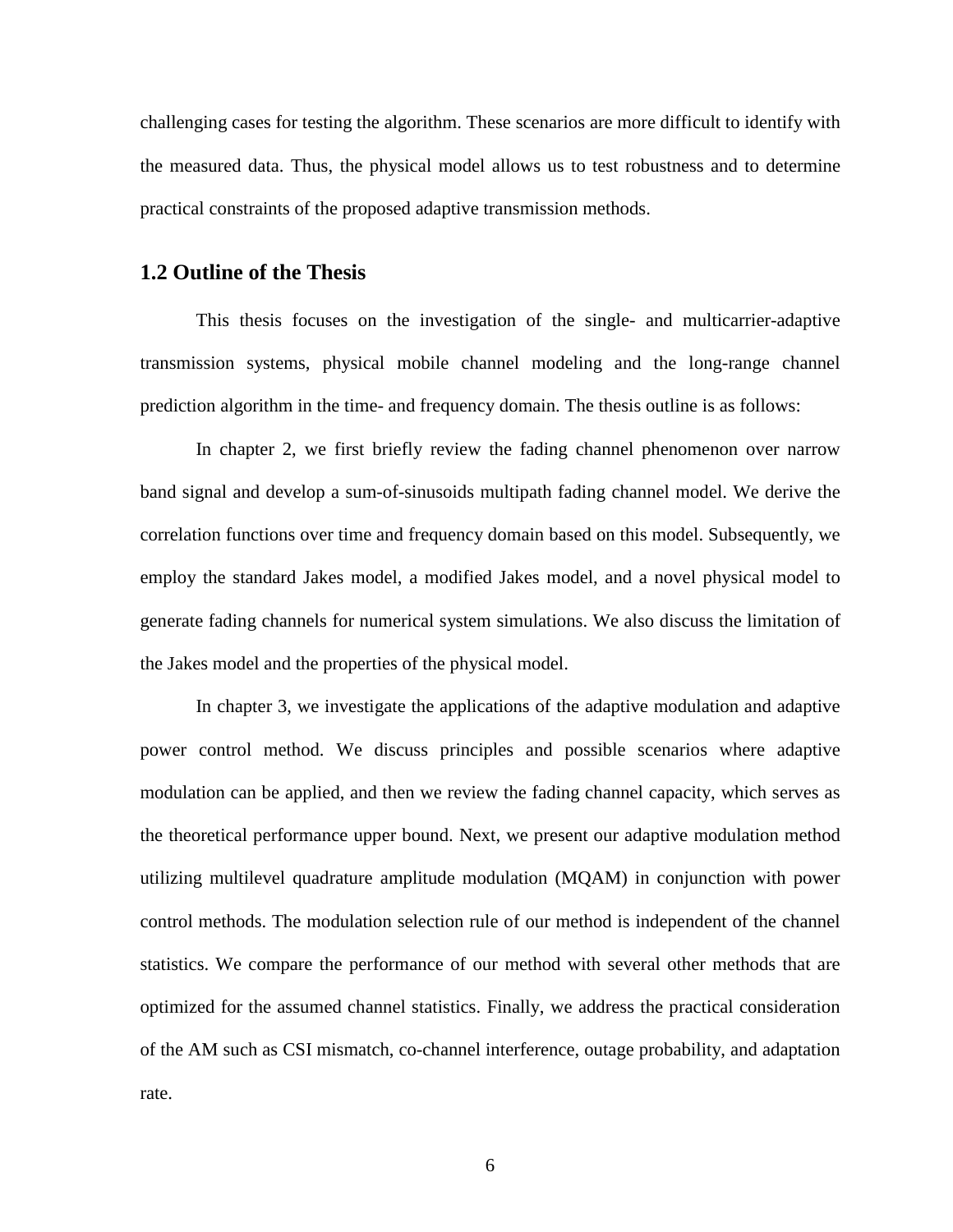In chapter 4, we extend the long-range prediction algorithm into frequency domain. We derive the theoretical linear MMSE filter and discuss the factors that affect the prediction accuracy. Next, we employ the least-square (LS) methods in conjunction with forward and backward linear prediction to estimate the correlation matrix and obtain the filter coefficients. Robust adaptive LRP techniques based on the least-mean-squares (LMS) algorithm that can track the time-variant channel statistics are developed as well. We analyze the transient behavior, convergence rate and asymptotic mean-square error of the LMS algorithms. Lastly, we employ the Jakes and the physical model to test our proposed system and demonstrate the significant gains relative to non-adaptive techniques for sufficiently correlated channels and prediction range. In addition, typical and challenging cases are identified to test the limitation of the adaptation rate of our system.

In chapter 5, the multicarrier OFDM system is introduced. We first revive the modulation and demodulation process of the OFDM system and analyze the effect of Doppler shifts on the receiver SNR performance. Then we apply the long-range channel prediction and adaptive modulation on the OFDM system. In particular, the desired carrier CSI is predicted based on the observation of multiple subcarriers. Modified channel prediction method for OFDM is proposed to significantly reduce the complexity based on the fact that all the subcarriers have approximately the same Doppler shift associated with each path. Adaptive LRP methods based on the LMS and RLS algorithms that do not require the knowledge of channel statistics are developed. Next, optimal and less complex sub-optimal bit and power allocation algorithms are used and the performances are compared for the imperfect CSI. Subsequently, reduced feedback methods are developed to reduce the overhead to synchronize the CSI at the transmitter and the receiver. Finally, the modified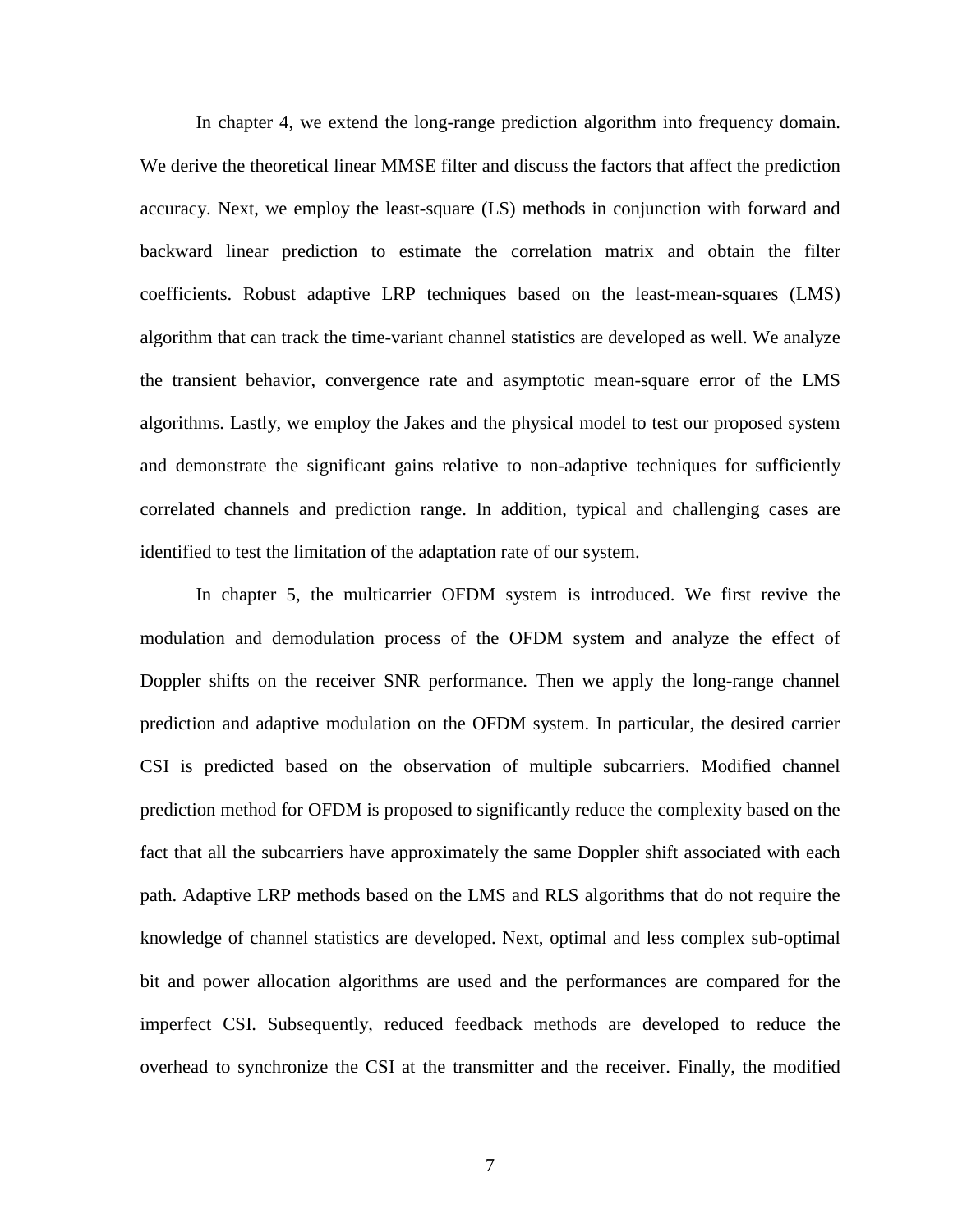Jakes and physical models are used to test the performance of the adaptive OFDM system aided by the long range prediction.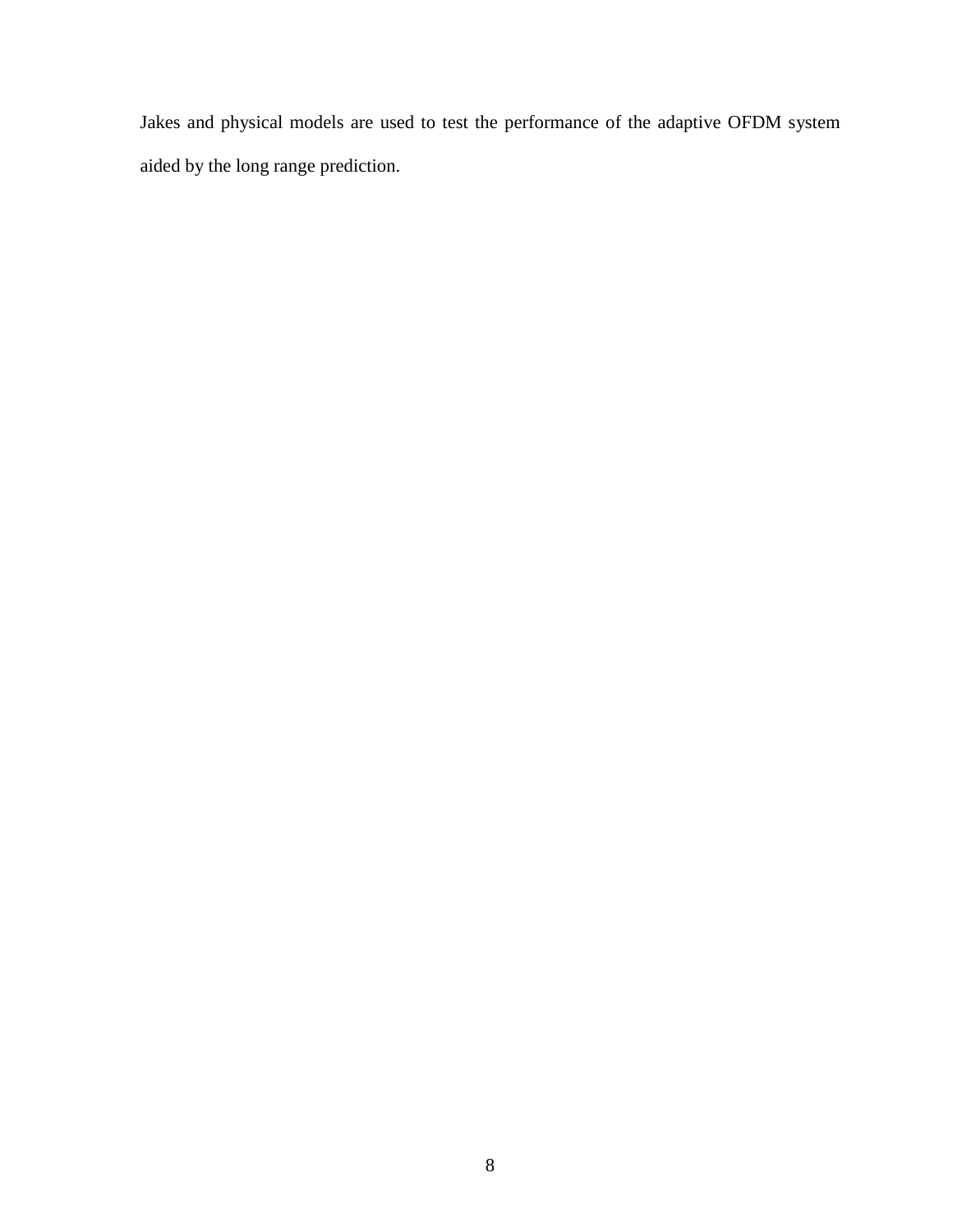## **CHAPTER 2**

# **FADING CHANNEL CHARACTERIZATION AND MODELING**

### **2.1 Background**

Radio-wave propagation through wireless channel is a complicated phenomenon characterized by many factors such as the reflection, diffraction, and scattering. It is too complex to precisely describe this phenomenon by a mathematical model. However, considerable efforts and extensive measurements have been made using the continuous−wave or narrowband signals to determine the propagation characteristics. The measured channel is analyzed by data reduction and characterized by statistical properties that are used by system designers. The results are a range of relatively simple and accurate statistical models for fading channels, which depend on the particular propagation environment and the underlying communication scenario.

As a mobile moves over a very short distance, the instantaneous received signal strength may fluctuate rapidly resulting in *small-scale fading* [51]. (Propagation models that describe the mean signal strength for a large transmitter-receiver separation distance are called *large-scale fading* models.) The reason for this is that the received signal is a sum of may contributions coming from different directions. Throughout the thesis, we only consider the *small-scale fading*. Interested readers are referred to textbooks, e.g. [6] and [51], for different types of fading channels.

In this chapter, we first briefly review a commonly used continuous-time mobile fading channel model, which can be described as a weighted sum of complex sinusoids. This model is based on the assumptions of planar wave-front, constant vehicle velocity and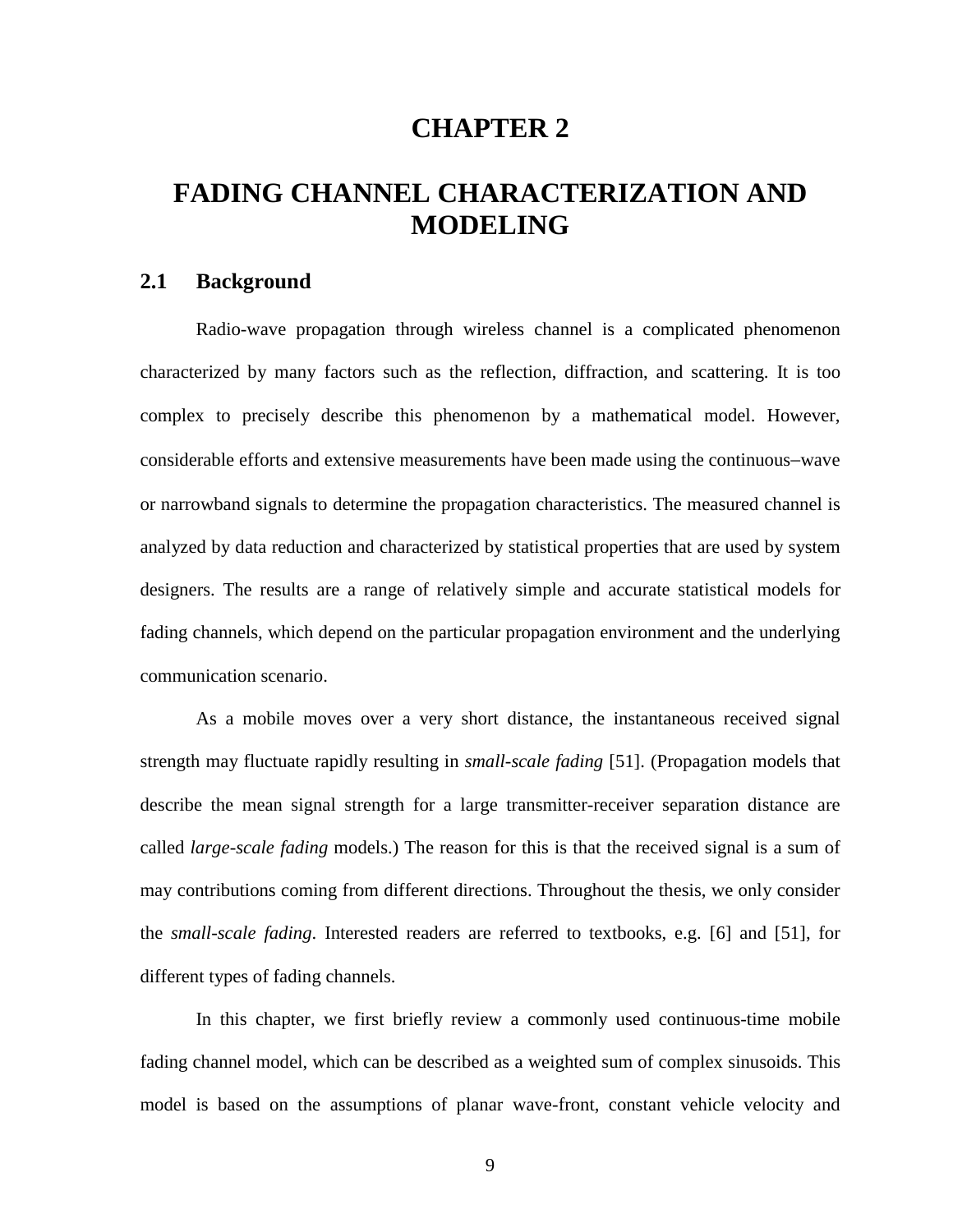

**Figure 2.1 Scattering from objects results in signals arriving at the mobile station from many directions.** 

propagation via reflecting and scattering objects. The assumptions and approximations in the derivation of this model will be discussed. Channel correlation functions over time and frequency based on this model will be established. The limitation of this simple sum-ofsinusoids model is discussed, and a non-stationary physical model that can generate realistic mobile fading channels [16,33,34] is introduced to test our system performance in the later chapters.

### **2.2 Frequency Non-Selective Multipath Fading Channels**

A typical scenario of a mobile station (MS) traveling along a street is depicted in Figure 2.1, where we have shown a few of the many possible rays arriving at the MS. These paths, which make it possible to communicate between base stations (BS) and the MS without line-of-sight (LOS), involve physical phenomena of reflection, diffraction, and scattering from buildings, vehicles, people, and so on. The envelope and phase of the received signal fluctuate over time due to the superposition of the multiple waves leading to either constructive (peak) or destructive (deep fades) interference as shown in Figure 2.2.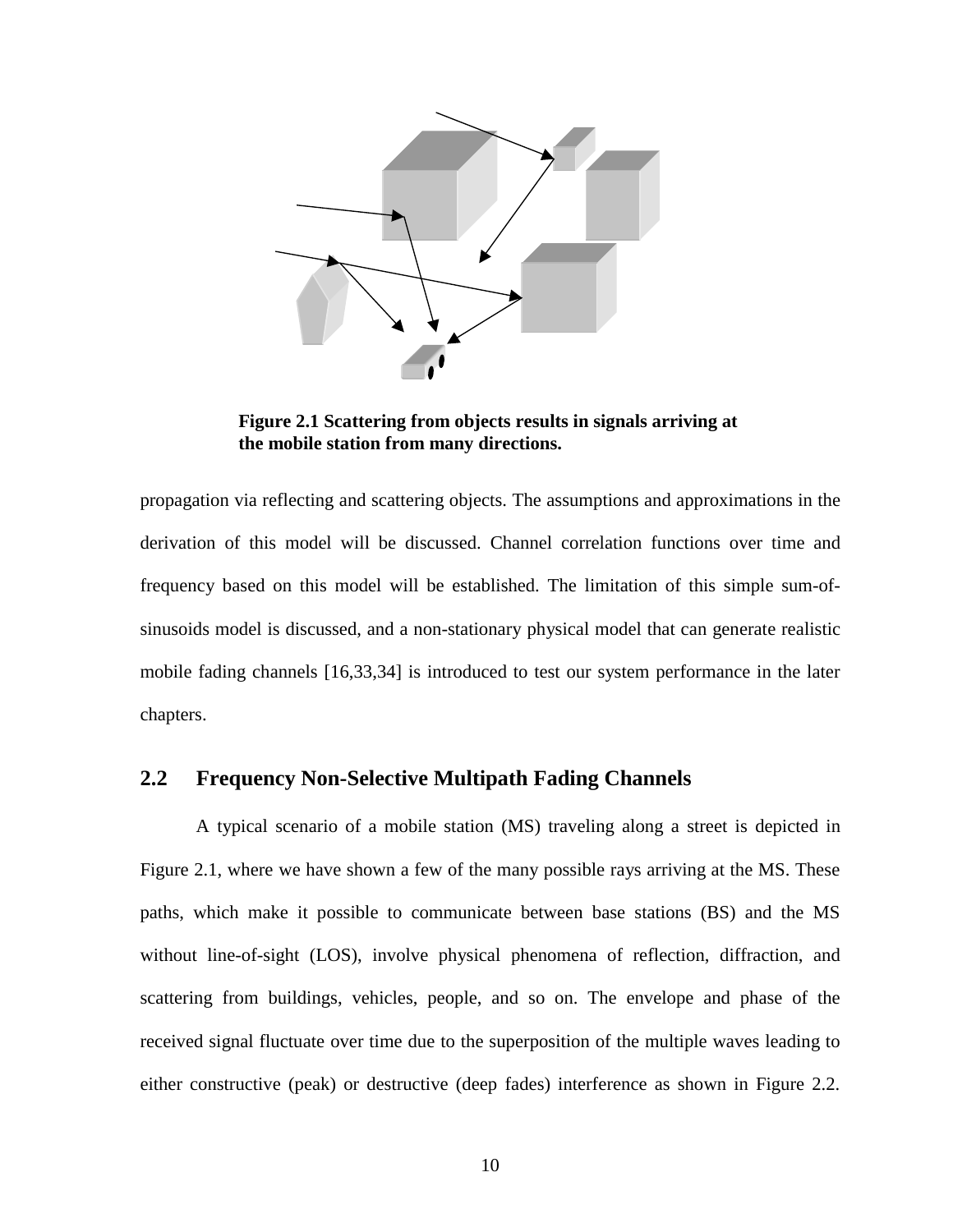

**Figure 2.2 Example of signal fading over time.** 

This fading phenomenon, which is called *multiplath fading*, can severely degrade system performances unless measures are taken to compensate at the receiver. In chapter 3, we will employ adaptive modulation and power control techniques at the transmitter based on the feedback channel information to mitigate the performance loss due to the violent channel variations. Therefore, it is important to first realize the properties of the multipath-fading channels.

### **2.2.1 Mathematical Model**

As shown in Figure 2.1, many multiple plane waves arrive at a MS from many different directions. Associated with each path is a propagation delay and attenuation factor. Due to changes in the structure of the medium, both the propagation delay and the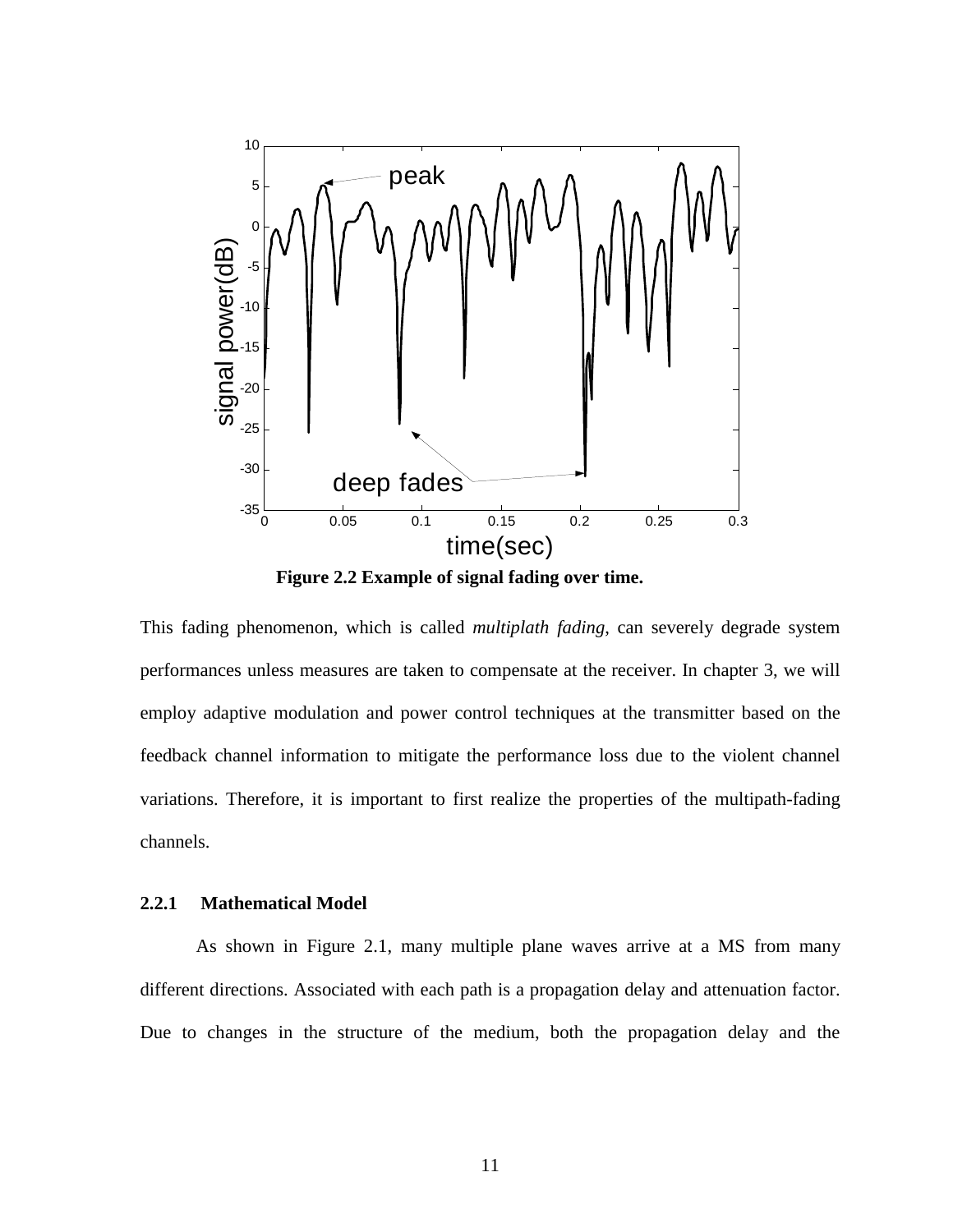attenuation factors are time-variant. The channel impulse response  $h(t, \tau)$  at time t due to an impulse applied at time  $t - \tau$  can be expressed as:

$$
h(t, \tau) = \sum_{n=1}^{N} A_n(t) \delta(\tau - \tau_n(t))
$$
\n(2.1)

where  $\delta(\bullet)$  is the Dirac delta function, N is the number of waves, and for the n<sup>th</sup> path, A<sub>n</sub>(t) is the (real) attenuation factor and  $\tau_n(t)$  is the propagation delay. By taking the Fourier transform of  $h(t, \tau)$  with respect to  $\tau$ , we obtain the time-variant frequency response:

$$
H(t, f) = \int_{-\infty}^{\infty} h(t, \tau) \exp\{-j2\pi f\tau\} d\tau = \sum_{n=1}^{N} A_n(t) \exp\{-j2\pi f\tau_n(t)\}
$$
(2.2)

We now consider a narrowband signal

$$
s(t) = \text{Re}\{s_1(t)exp(j2\pi f_c t)\}\tag{2.3}
$$

where  $s_i(t)$  is the complex low-pass signal [45] and  $f_c$  is the carrier frequency. Assume the symbol interval is much larger than the excessive propagation delay and hence the channel is *frequency non-selective* [45]. This implies that all of the frequency components in s(t), denoted as S(f), undergo about the same attenuation and phase shift. Since S(f) has its frequency content concentrated in the vicinity of  $f_c$ , the received complex lowpass signal  $r_l(t)$ over the time-variant channel (2.2) can be approximately expressed as [45]:

$$
r_l(t) \approx \int_{-\infty}^{\infty} H(t, f_c) S_l(f) exp\{j2\pi ft\} df = H(t, f_c) \int_{-\infty}^{\infty} S_l(f) exp\{j2\pi ft\} df =
$$
  
 
$$
H(t, f_c) S_l(t) = s_l(t) \sum_{n=1}^{N} A_n(t) exp\{-j\phi_n(t)\}
$$
(2.4)

where  $S_l(f)$  is the frequency response of  $s_l(t)$  and  $\phi_n(t) = 2\pi f_c \tau_n(t)$ . From (2.4), the received signal  $r_l(t)$  is the transmitted signal  $s_l(t)$  multiplied by a time-variant complex channel gain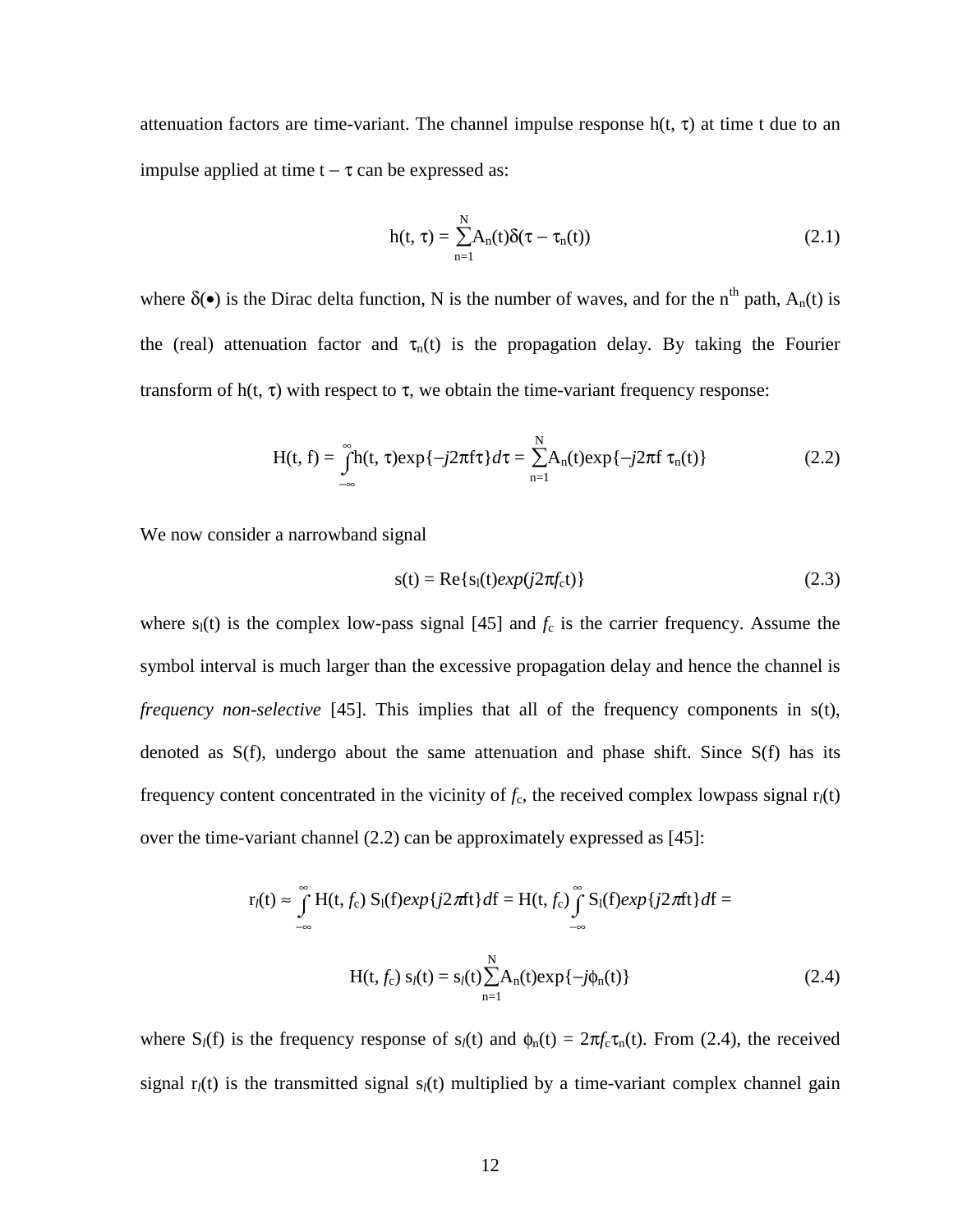H(t, *f<sub>c</sub>*), which is called *channel state information* (CSI). As indicated in (2.4), CSI consists of a sum of a number of time-variant vectors having amplitudes  $A_n(t)$  and phases  $\phi_n(t)$ . For carrier frequency  $f_c$  in the ultrahigh frequency (UHF; 300MHz  $\leq f \leq 3$ GHz) and delay propagation  $\tau_n(t)$  on the order of 0.1 to 10 µsec. It is reasonable to model  $\phi_n(t)$  using a uniform distribution around  $[0,2\pi]$ . For large N, the CSI is distributed approximately as a zero mean complex Gaussian random variable by central limit theorem [43]. Hence the amplitude  $\alpha(t)$  = |r*l*(t)| is *Rayleigh* distributed with probability density function (*pdf*):

$$
p(\alpha) = \frac{2\alpha}{\Omega} exp{\frac{-\alpha^2}{\Omega}}
$$
\n(2.5)

where  $\Omega = E[\alpha^2]$  is the average power of the CSI. When there is a dominant (non-fading) signal component present, such as LOS propagation path, the envelope distribution is *Ricean* [51]. Throughout the thesis, we analyze our system performance over the *Rayleigh* fading channel.

#### **2.2.2 Sum-of-Sinusoids Model**

The CSI modeled in (2.4) does not give much information about the mechanism of its time-variant properties. In this section, we show the variation of the multipath fading channel significantly depends on the velocity and the direction of the MS, and we establish a *sum-ofsinusoids* (SoS) model. As shown in Figure 2.3, consider a mobile moving at a constant velocity *v* from X at t = t<sub>0</sub> to Y in a very short period of time  $\Delta t$  while it receives signals from a remote source S. The distance between X and Y is *v*∆t. The incident angle θ can be considered the same at X and Y since the source S is assumed to be very far away. Let  $\tau(t_0)$ and  $\tau(t_0 + \Delta t)$  denote the propagation delay from S to point X and Y, respectively. Then  $\tau(t_0 +$ ∆t) can be approximately calculated as: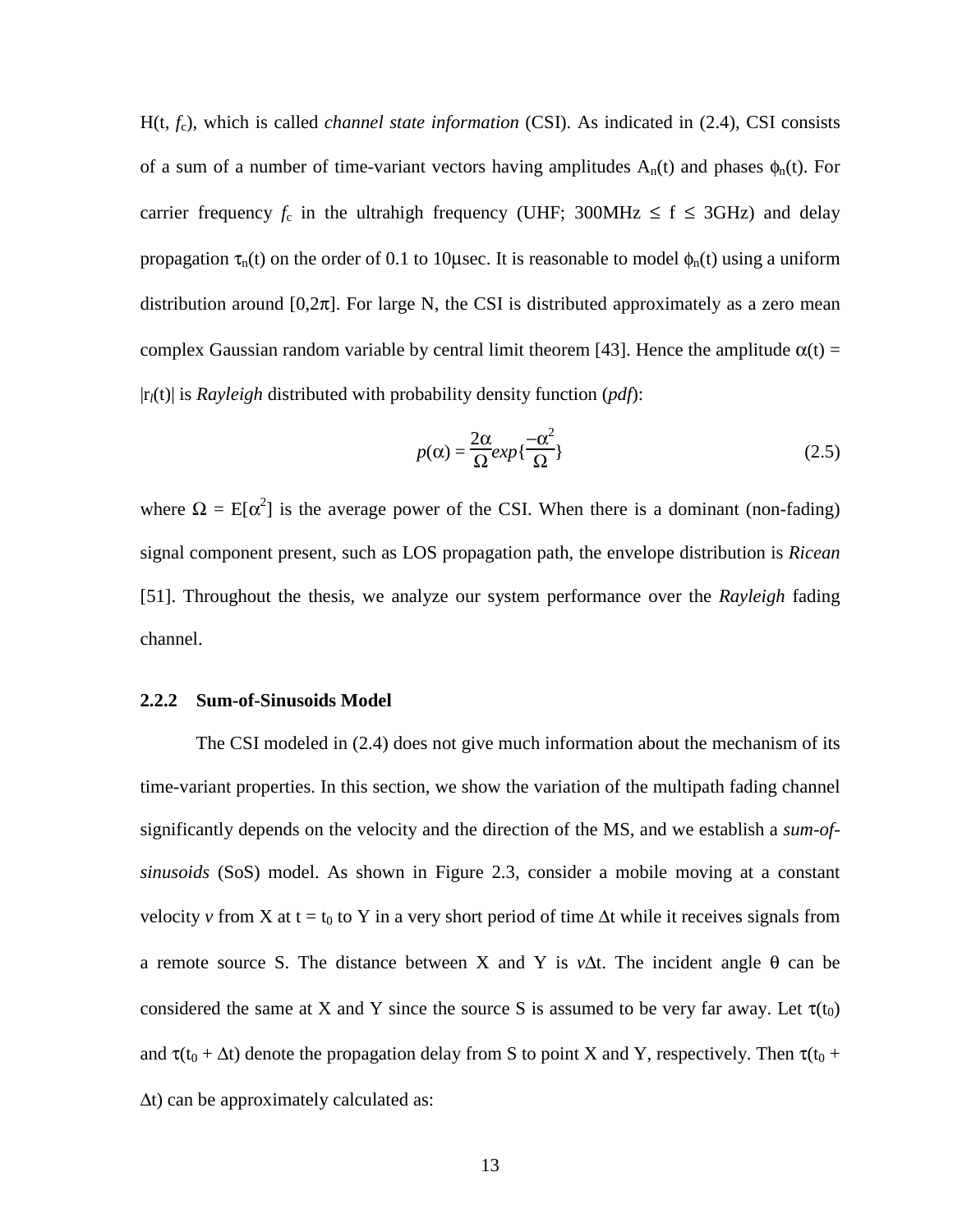

**Figure 2.3 Illustration of short-term channel behavior** 

$$
\tau(t_0 + \Delta t) \approx \tau(t_0) - \frac{v\Delta t}{c} \cos\theta \tag{2.6}
$$

where  $c$  is speed of the light. By using the approximation  $(2.6)$ ,  $(2.2)$  can be expressed as:

$$
H(t_0 + \Delta t, f_c) = \sum_{n=1}^{N} A_n(t_0 + \Delta t) exp\{-j2\pi f_c \tau_n(t_0 + \Delta t)\}\
$$
  

$$
\approx \sum_{n=1}^{N} A_n(t_0 + \Delta t) exp\{j(2\pi f_d(n) \Delta t - \phi_n)\}\
$$
 (2.7)

where  $\phi_n = 2\pi f_c \tau_n(t_0)$ ,  $f_d(n) = f_c$ *v*  $\frac{c}{c}$ cos $\theta_n$  is called Doppler shift, which accounts for the

frequency shift due to the movement of the mobile relative to the signal source, and *f*<sup>c</sup> *v*  $\frac{c}{c}$ denoted as *fdm* is defined to be the maximum Doppler shift. In general, it requires large dynamic variations in the medium to cause significant changes for  $A_n(t)$  [45]. Therefore, in a short period of time  $\Delta t$ , A<sub>n</sub>(t) can be modeled as a constant. Therefore, from (2.7), the channel variation over time ∆t relative to instance t<sub>0</sub> at carrier frequency *f*<sub>c</sub> can be modeled as a *sum-of-sinusoids* process:

$$
c(t) = \sum_{n=1}^{N} A(n) \exp\{j(2\pi f_d(n) t - \phi(n))\}
$$
 (2.8)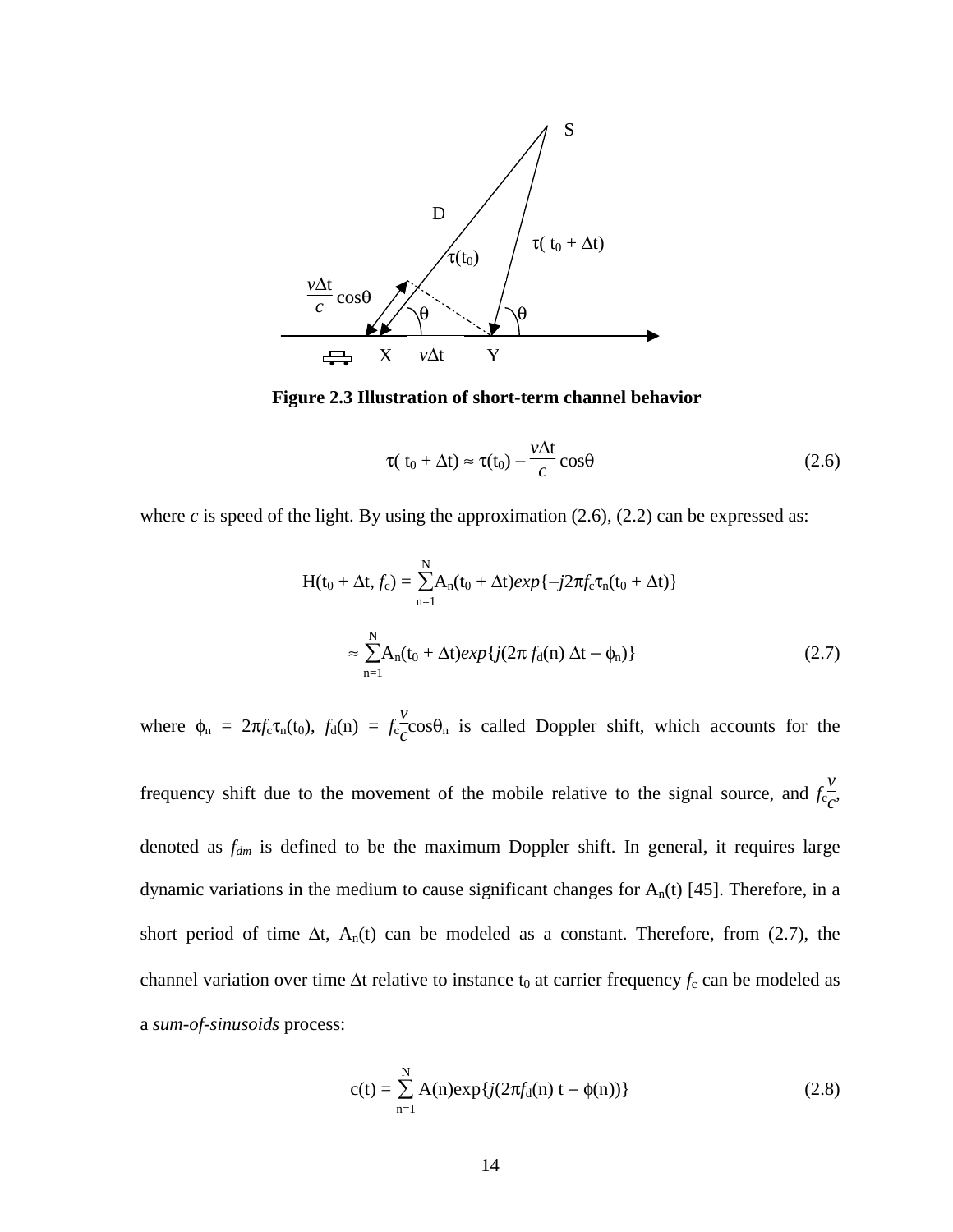It is observed that the Doppler shifts determine how rapidly the channel fluctuates over time. In [45], the *coherence time* (Δt)<sub>c</sub>, a time period within which the CSI are strongly correlated, is defined as:

$$
(\Delta t)_{\rm c} \approx \frac{1}{2f_{\rm dm}}\tag{2.9}
$$

Thus, the CSI fades about  $(\Delta t)_{c}$  sec away. In order to have a uniform measure, we multiply (2.9) by the maximum Doppler shift and the coherence time is expressed in terms of spatial movements of the antenna in terms of wavelength  $(f_{dm}(\Delta t)_{c} =$  $v(\Delta t)_c$  $\frac{\Delta V_{\text{C}}}{\lambda}$  = 0.5). In other words, fades occur at least half a wavelength apart.

It is also interesting to investigate the relationship between CSI at two carrier frequencies. Let  $f^2 = f_c + \Delta f$  be a carrier frequency  $\Delta f$  away from *f<sub>c</sub>*. From (2.8), the CSI c( $f^2$ ,t) at carrier  $f^2$  can be expressed as [35]:

$$
c(f^{2},t) = \sum_{n=1}^{N} A(n) \exp\{j(2\pi f_{d}(n)'t - \phi'(n))\}
$$
 (2.10)

where  $f_d(n)' = f_d(n) +$ ∆*f* v  $\frac{\partial f}{\partial c}$ , and  $\phi'_n = \phi_n + 2\pi \Delta f \tau_n(t_0)$ . In general,  $\Delta f$ , for our interests, is on the

order of hundred kilohertz, and thus ∆*f* v  $\frac{d}{c}$  is very small and can be neglected. Therefore,  $f_d(n)$ <sup>'</sup> ≈ *f*d(n) and it is the phase difference 2π∆*f*τn(t0) that dominates the correlation between the two carrier frequencies.

### **2.3 Channel Statistics and Measurement**

We shall now develop a number of useful statistical properties that will be employed throughout the thesis based on the SoS model to characterize the multipath fading channel.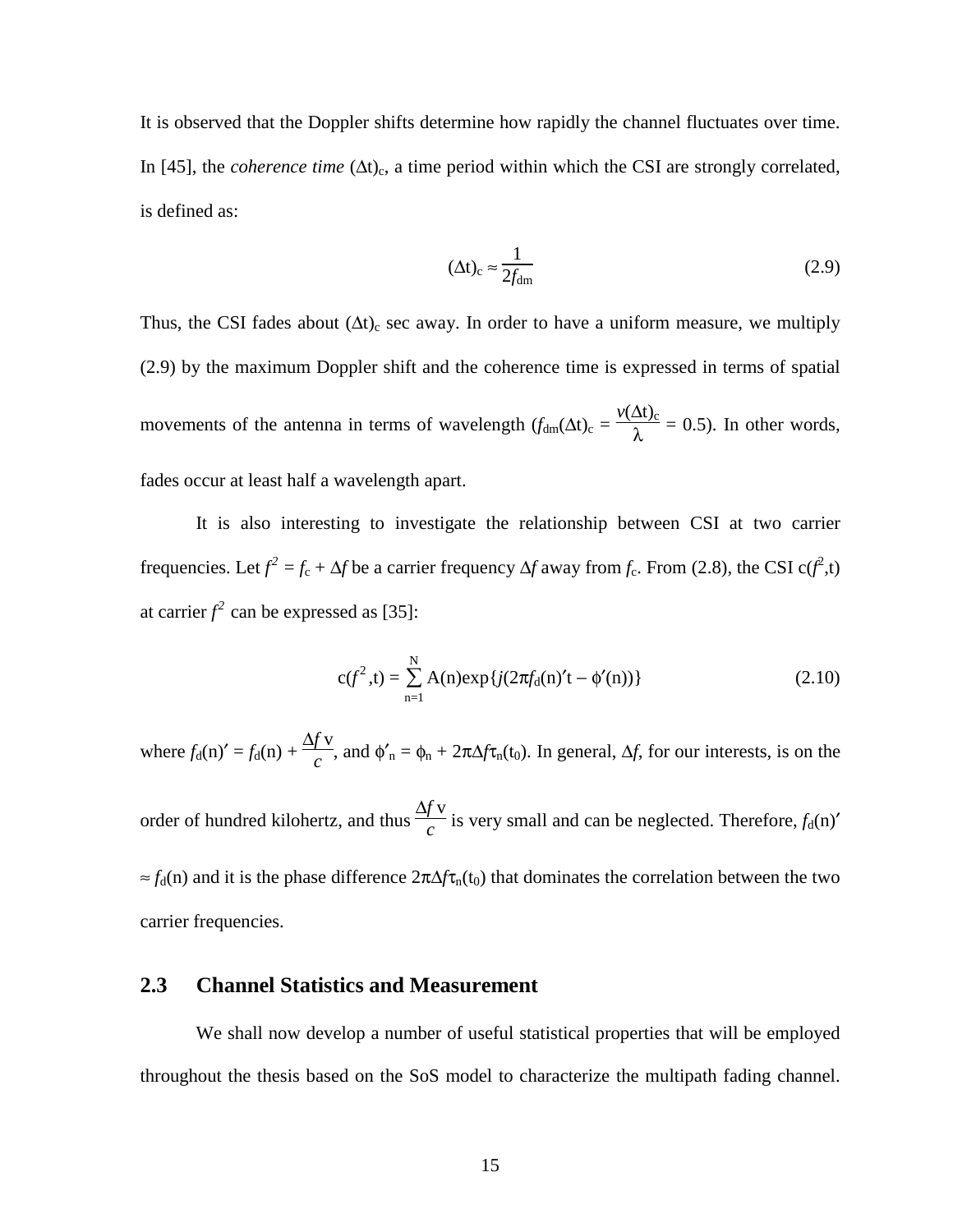Let  $\{\underline{A},\underline{\theta},\underline{\tau},\underline{\phi}_1\}$  denote the set  $\{A(n),\theta(n),\tau(n),\phi_1(n), n=1...N\}$  that parameterizes the channel model in (2.8) and (2.10).

#### **2.3.1 Channel Correlation Functions**

We develop two useful correlation functions that will be employed for the analysis of our prediction algorithm. For a deterministic channel where  ${A, \theta, \tau}$ , are known, the *temporal average correlation function* (TACF) [28] can be calculated from (2.8) and (2.10) as:

$$
R_{T}(\Delta t, \Delta f) = \lim_{T \to \infty} \frac{1}{2T - |\Delta t|} \int_{-T + |\Delta t|/2}^{T - |\Delta t|/2} f(c(f^1, t - \Delta t/2) c^*(f^2, t + \Delta t/2) dt = -T + |\Delta t|/2
$$

$$
\sum_{n=1}^{N} A(n)^2 exp{-j2\pi f_d(n)\Delta t} exp{j2\pi \Delta f(\pi)}
$$
(2.11)

Note that TACF does not depend on the parameters  $\{\phi_1\}$ . Assume  $\{\phi_1\}$  are mutually independent random variables uniformly distributed around  $[0,2\pi]$ . It can be readily shown from (2.8) and (2.10) that the conditional expectation  $E_{\{\phi_1\}}[c(f^1,t)c^*(f^2,t+\Delta t)|{\underline{A},\theta,\underline{\tau}}] =$ TAFC in (2.11), where  $E_{\{\phi_1\}}$  denotes the statistical expectation over all possible random parameters  $\{\phi_1\}$ .

For c(t) characterized as wide sense stationary uncorrelated scattering (WSSUS) [45], the *ensemble average correlation function* (EACF) for two fading signals with the time difference  $\Delta t$  and the frequency separation  $\Delta f$  is defined as  $R_E(\Delta t, \Delta f) = E[c(f^1, t)c^*(f^2, t+\Delta t)],$ where E denotes the statistical average over all possible random parameters  $\{\underline{A}, \underline{\theta}, \underline{\tau}, \underline{\phi}_1\}$ . Equivalently, R<sub>E</sub>( $\Delta t$ ,  $\Delta f$ ) is the average of the TACF, i.e., R<sub>E</sub>( $\Delta t$ ,  $\Delta f$ ) =  $E_{\{\underline{A},\underline{\theta},\underline{\tau}\}}\{E_{\{\underline{\phi}_1\}}[c(f^1,t)c^*(f^2,t+\Delta t)|\{\underline{A},\underline{\theta},\underline{\tau}\}]\}\.$  It is shown in the Appendix A the R<sub>E</sub>( $\Delta t$ , $\Delta f$ ) can be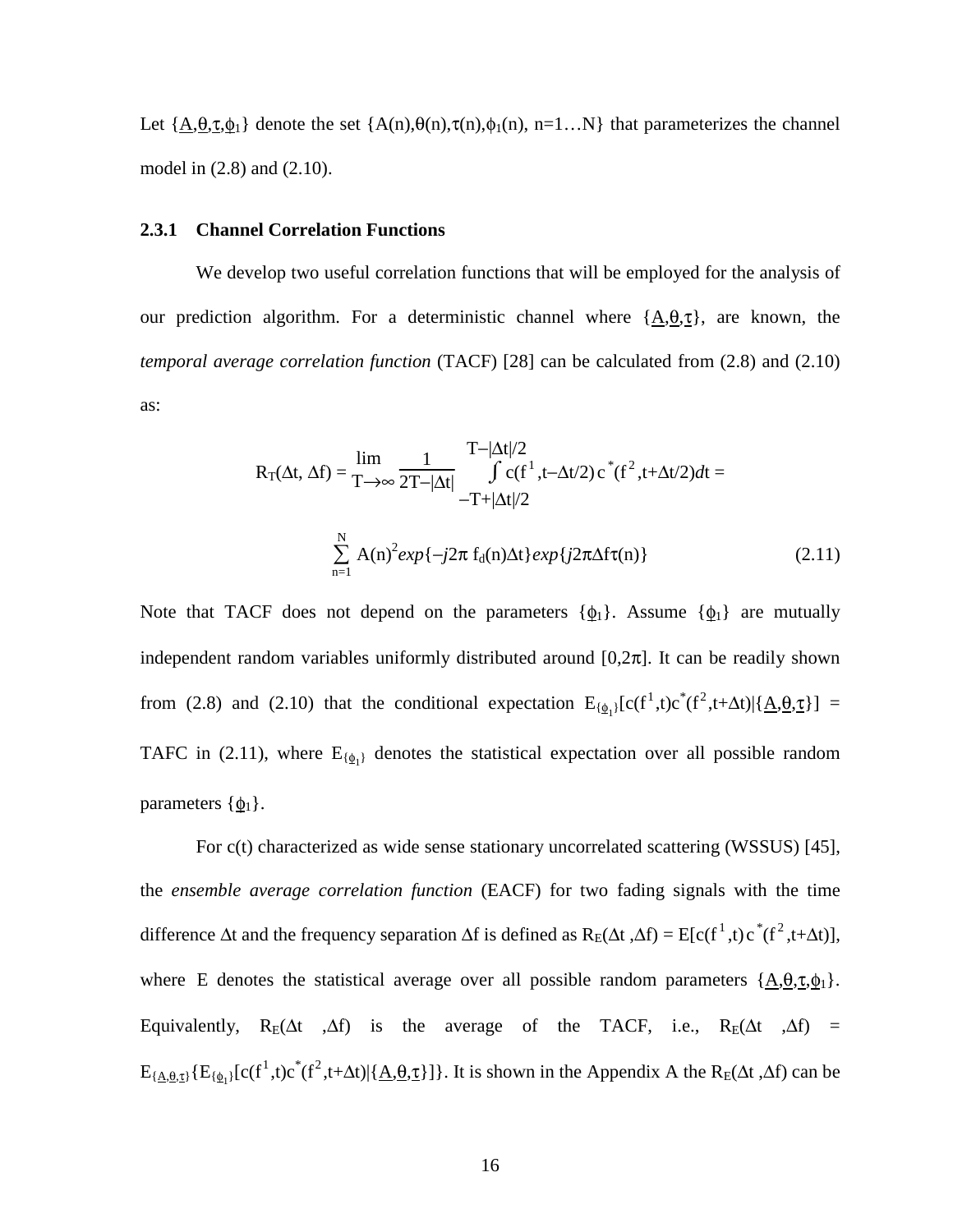factored into the time-domain correlation function  $R_t(\Delta t)$  and the frequency domain correlation function  $R_f(\Delta f)$  as

$$
R_{E}(\Delta t, \Delta f) = \Omega R_{t}(\Delta t) R_{f}(\Delta f)
$$
\n(2.12)

where  $\Omega = E[|c(f^i, t)|^2]$  is the average power of the fading signals. (We normalize  $\Omega$  to 1 throughout the paper.) Assume θ(n) is uniformly distributed around 2π (*isotropic scattering* [54]), and the propagation delay  $\tau(n)$  is exponentially distributed [35] with the probability density function

$$
p(\tau) = \frac{1}{\sigma} \exp\{-\tau/\sigma\}
$$
 (2.13)

where  $\sigma$  is the *rms* delay spread [51]. Then

$$
R_t(\Delta t) = J_0(2\pi f_{dm}\Delta t) \tag{2.14}
$$

is the zero order Bessel function [35] and  $R_f(\Delta f) =$ 1  $\frac{1}{1+(2\pi\Delta f\sigma)^2}+j$ 2π∆fσ  $\frac{2\pi\Delta f\sigma}{1+(2\pi\Delta f\sigma)^2}$ . We define

*fdm*∆t and ∆fσ as the *normalized time difference* (NTD) and the *normalized frequency separation* (NFS), respectively. Note that (2.12) is expressed in terms of these normalized quantities. The power spectrum density  $S_c(f)$  is obtained by taking the Fourier transform of  $R_t(\Delta t)$  as [35]:

$$
S_c(f) = \begin{cases} \frac{\Omega}{2\pi f dm} \frac{1}{\sqrt{1 - (f / f dm)^2}} & |f| \leq f dm\\ 0 & \text{otherwise} \end{cases} \tag{2.15}
$$

Note the power spectrum is zero outside the maximum Doppler shift. This property can be employed for noise reduction by suppressing out-of-band signals [19].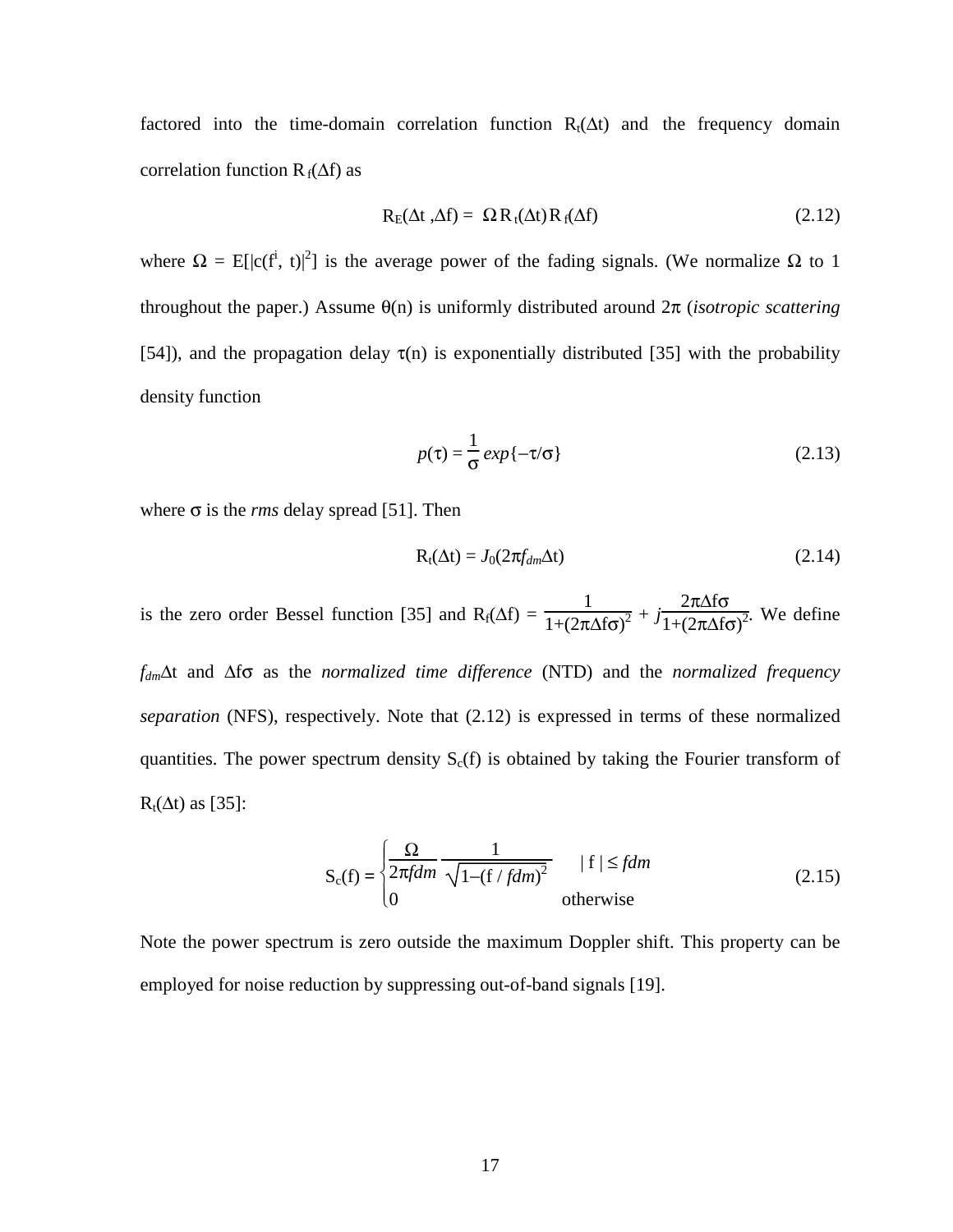

**Figure 2.4 Comparison of the theoretical correlation function and the numerical results from Jakes model.** 

### **2.4 Laboratory Simulation**

To generate the mobile fading channel for system simulations, the most accurate method is to use recoded strips of actual channel measurements. Unfortunately, it is timeconsuming and often inconclusive due to uncertainty in the statistical signal variations actually encountered. Hence a simple channel simulator that can generate the assumed statistical properties is desired. One technique of this type has been suggested by Jakes in 1974 [35].

The description of the Jakes method begins with (2.8) and assumes N equal strength multipath components uniformly distributed in angle, i.e.,

$$
\theta_n = \frac{2\pi n}{N}, \qquad n = 1, 2, ..., N \qquad (2.16)
$$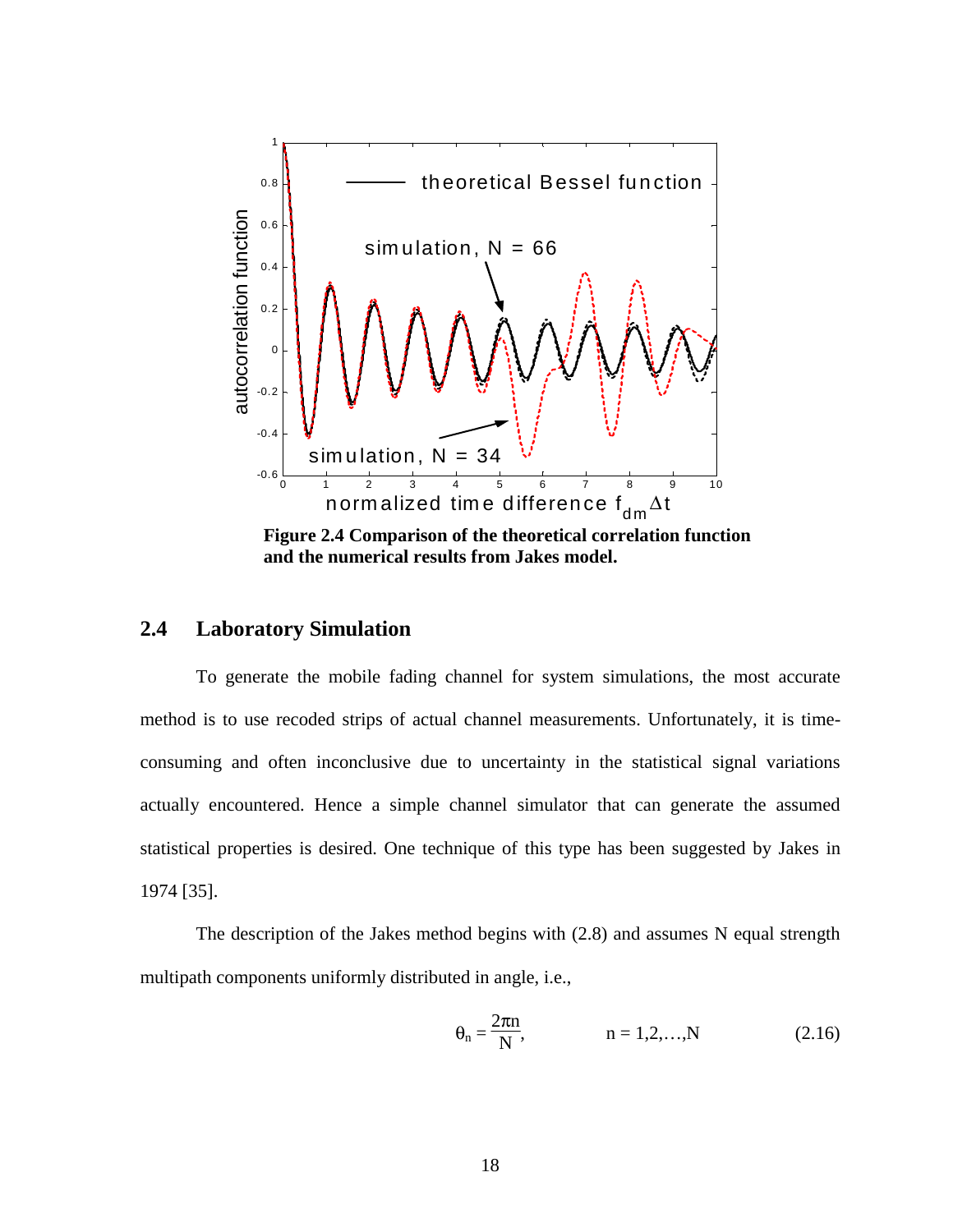While in theory very large N is required for the TACF R<sub>T</sub>( $\Delta t$ , 0) (2.11) of a deterministic channel process to approach R<sub>t</sub>( $\Delta t$ ) in (2.14), it is shown by Jake that the time domain correlation function R<sub>t</sub>( $\Delta t$ ) can be well approximately by R<sub>T</sub>( $\Delta t$ , 0) for a summation of a relative small number N of sinusoids [35]. Detailed analysis of the Jakes model can be found in [35,48]. Figure 2.4 shows the comparison of the theoretical correlation (Bessel) function (2.14) and the numerical results of  $R_T(\Delta t, 0)$  for different number of path N from the Jakes model. It is observed that larger N is required for larger normalized time difference *f*<sub>dm</sub>∆t for accurate modeling of the Rayleigh fading channel using the Jakes model.

### **2.4.1 Modified Jakes Model: Random Phase Model**

By designating the fixed incident angles  $\theta(n)$ , Jakes model can easily generate the desired time domain correlation function. However, in the real world,  $\theta(n)$  is randomly distributed on  $[0,2\pi]$ , and in both LOS and non-LOS environment, spectral analysis of measured fading data strongly supports the conjecture that the complex baseband fading process mainly consists of a small number of sinusoids. In addition, for our adaptive channel prediction method, which is capable of tracking the current channel statistics, the behavior (learning curve, prediction accuracy) of the predictor is mainly determined by the TACF, not the EACF. Therefore, instead of using  $\theta(n) = 2\pi n/N$ , we generate the fading channel using random uniform distribution of the incident angle  $\theta(n)$  on [0,2 $\pi$ ]. We call this method *random phase model* (RPM). Unlike the Jakes model where the  $R_T(\Delta t, 0)$  is fixed for each generated channel, RPM can generate different  $R_T(\Delta t, 0)$  to investigate the performance of our system in different channel environments. After generating the CSI at frequency f<sup>i</sup>, we compose the CSI at frequency  $f^j = f^i + \Delta f$  by employing the same parameters  $\{\underline{A}, \underline{\theta}, \underline{\tau}\}$  except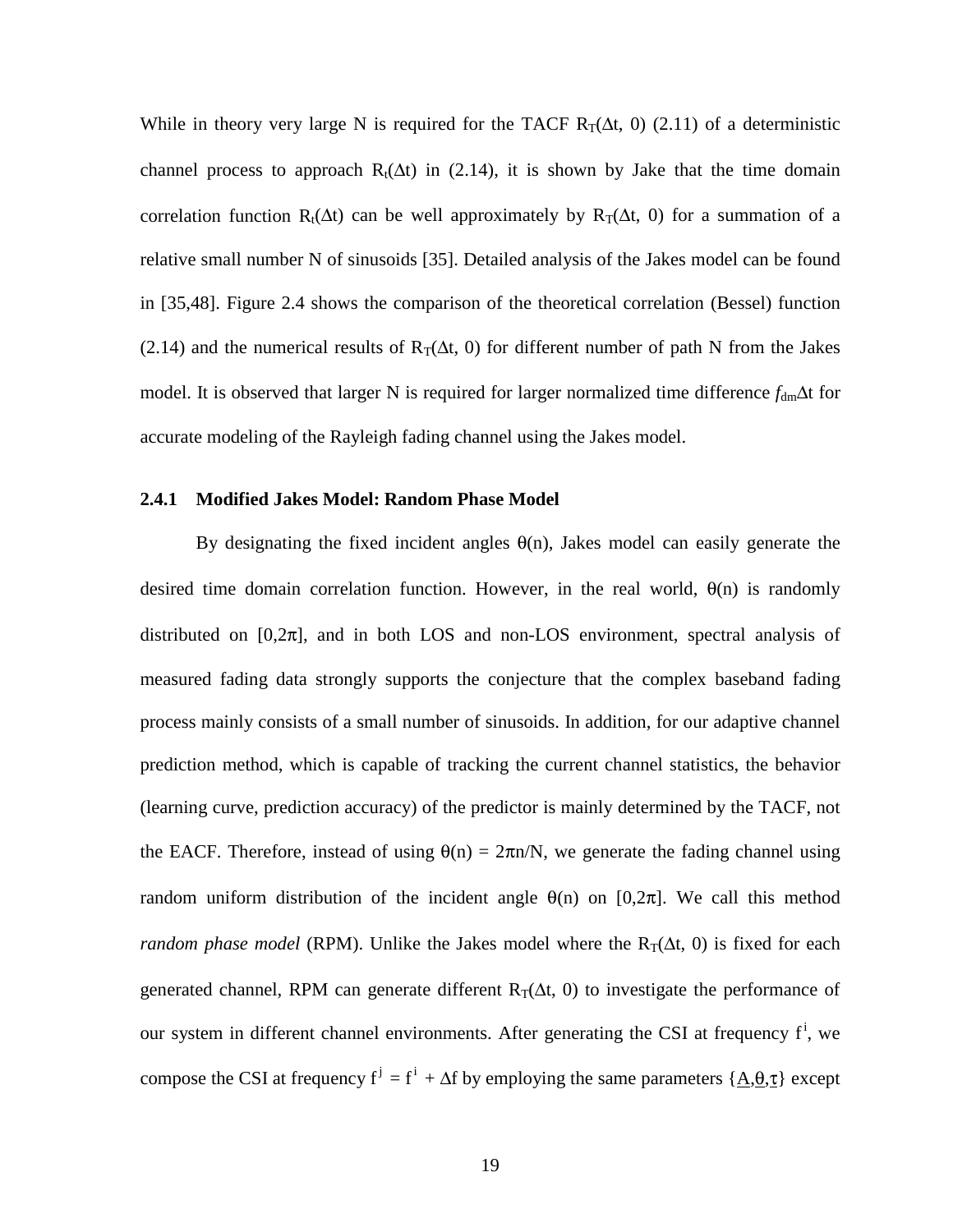phases  $\phi_i(n) = \phi_i(n) - 2\pi\Delta f\tau(n)$ ,  $n = 1...N$ , where  $\{\tau\}$  is exponentially distributed according to (2.13).

### **2.5 Limitation of Sum-of-Sinusoids Model and Physical Model**

The Jakes model and RPM can easily generate the multipath Rayleigh fading signals with desired correlation functions R<sub>T</sub>( $\Delta t$ ,  $\Delta f$ ) (2.11) by assuming amplitudes, phases, and Doppler shifts are time-invariant. However, in a real mobile radio channel, the shape of the correlation functions, affected by many time-variant factors such as the vehicle speed, number and location of the scatters, also vary with time. These models are sufficient for systems concerned with short term and narrowband channel behavior. However, in our study of long-range channel prediction, we predict the CSI over time and frequency domain, and the observation interval and the memory span are much larger. This requires us to take into account the variation of parameters such as the excess delays, the Doppler shifts, and the amplitudes. Thus, realistic non-stationary modeling is necessary.

A novel physical model based upon the method of images combined with diffraction theory is proposed in [16,33,34]. This model can (1) create non-stationary datasets to test our long range prediction algorithm, (2) classify the reflector geometries that have typical or the most severe parameter variations, so that the reflector configurations for test datasets can be appropriately chosen, (3) provide limits on the speed of adaptation needed for an algorithm to predict the channel significantly into the future, and thereby reveal the timing of future deep fades, and (4) illuminate the origins of the temporal and statistical properties of the measured data [34]. It is demonstrated in [16,33,34] that this physical model generates datasets that closely resemble measured data, and results of the long range prediction for the physical model and measured data are similar, and differ significantly from those produced for the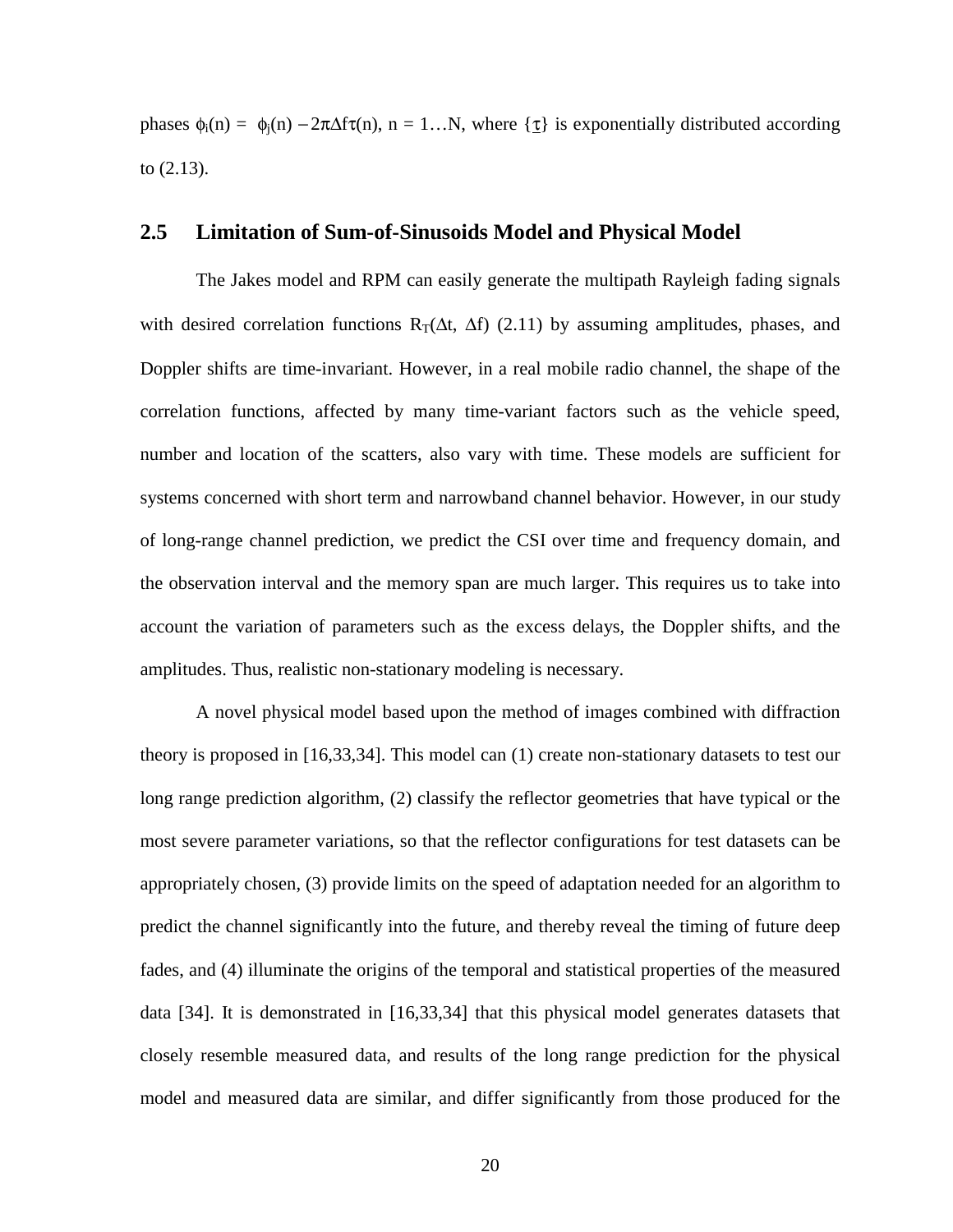Jakes model. The generation and the properties of the deterministic physical modeling have been addressed in [16,33,34]. We next briefly review these properties.

The first property is that the parameters  $A(n)$ ,  $f_d(n), \phi(n)$ , and  $\tau(n)$  vary much slower than the actual fading channel. The rate of change depends on the local environment. Insights into this property can be found in [33,34]. The variation of these parameters limits the range for which the fading process can be reliably predicted in time and in frequency given current and past fading channel observations. The second important property is that the number of significant scatterers N is modest. There are likely to be many insignificant scatterers that add small variations to the received signals. However, we only want to track those beams with power up to 1/10 the power of the strongest beams. Propagation studies show that the number of significant reflectors is modest, usually not more than 20 [35,50].

In chapters 4 and 5, we illustrate the geometries for generating the physical model to test our prediction algorithm and evaluate the performance loss relative to the standard sumof-sinusoids model due to the time-variant non-stationary processes.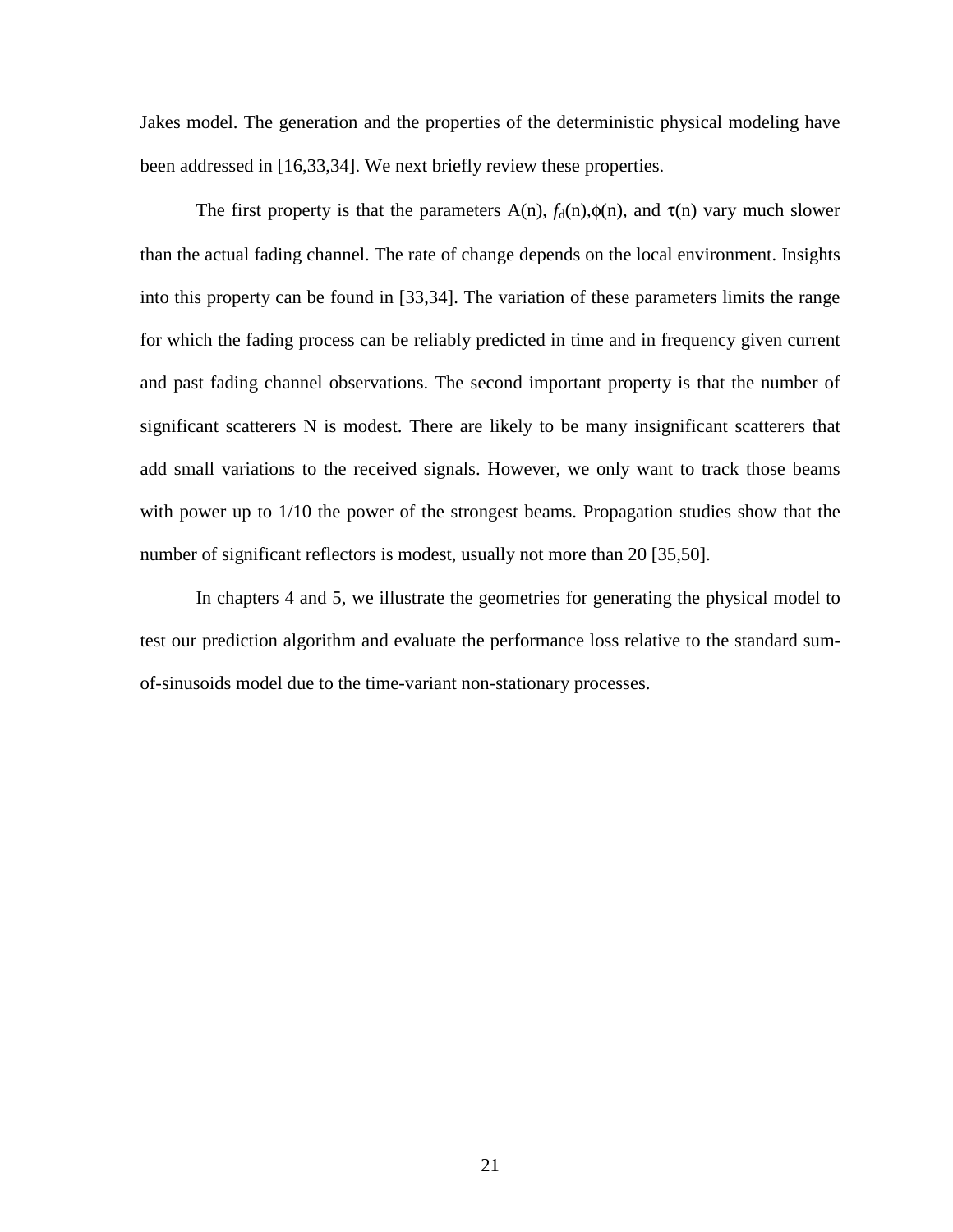## **CHAPTER 3**

## **ADAPTIVE MODULATION**

### **3.1 Background**

As we discussed in the chapter 1, adaptive transmission (AT) techniques are now widely recognized as a key solution to significant improvement of the wireless system performance in hostile fading channels. The basic idea of AT techniques is to adapt the transmission parameters to take advantage of prevailing channel conditions. A simple AT system diagram is shown in Figure 3.1. The Transmitter sends data symbols through wireless mobile channel *A* (narrow band or wideband) and obtains estimated CSI (or system parameters) from the receiver via channel B for adjusting the transmission modes to optimize the system performance. If the Time Division Duplex (TDD) scheme [57] is employed, the channel A and B share the same frequency band but different time slots to provide both a forward and reverse link. In this case, the transmitter can estimate the CSI from the received signals if the channel is considered *reciprocal*, which means that the CSI are strongly correlated in a forward and reverse time frame. This scheme is called *open-loop* system. On the other hand, if the Frequency Division Duplex (FDD) is used, then the CSI is estimated at the receiver and fed back to the transmitter via the *feedback channel B*. (Alternatively, instead of the estimated CSI, transmission mode can be decided by the receiver and fed back.) This scheme is called the *closed-loop* system. The TDD adaptive transmission has the advantage of reducing feedback overhead. However, it is very sensitive to timing and has only recently been used for indoor or small area wireless applications where the physical coverage distances are much smaller than the many kilometers used in conventional cellular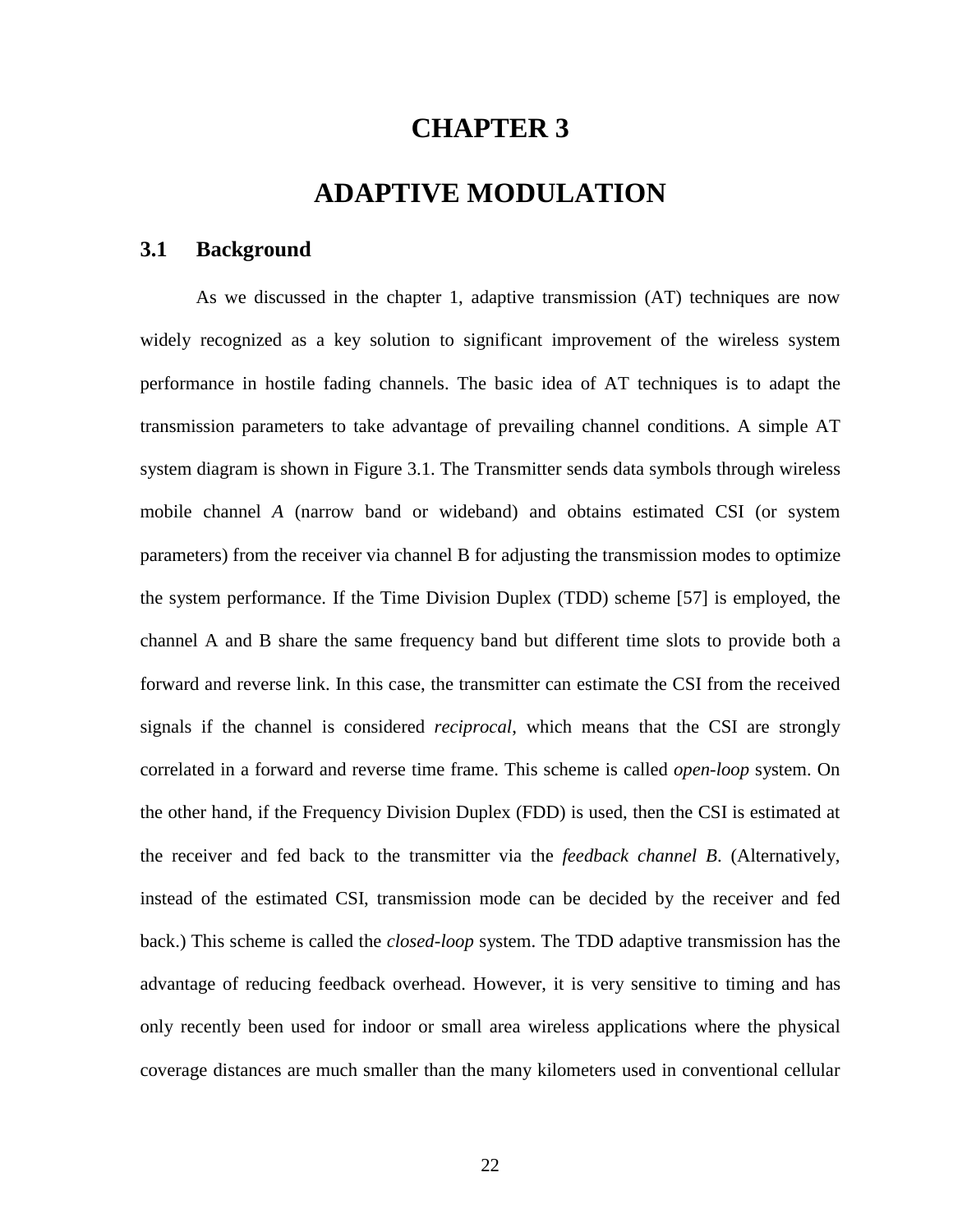

**Figure 3.1 Adaptive transmission system diagram** 

systems [51]. Moreover, there is a time-latency due to the fact that communications is not full duplex. In this and the following chapters, we mainly focus on the *closed loop* adaptive modulation (AM) system in conjunction with power control (PC) to maximize the system capacity.

Having discussed briefly the principles of AM and the possible scenarios where it can be applied, we now consider the practical limitation and implementation issues. The following steps have to be considered to design an AM system:

- *Channel quality estimation*: In order to appropriately select the system parameters to be employed for the next transmission, a reliable estimate of the CSI during the next active transmission time slot is necessary. Pilot symbol assisted modulation (PSAM) [9,55] has been proposed as an attractive technique to detect the CSI in the rapid fading environment by periodically inserting known symbols, from which the receiver derives its amplitude and phase reference. In addition, channel prediction techniques [3,16,19,20,27] can be used to mitigate the mismatch between the estimated CSI and the actual CSI experienced for the next transmission symbol.
- *Determination of the appropriate parameters:* Based on the estimated or predicted channel conditions, the transmitter has to select an appropriate transmission mode.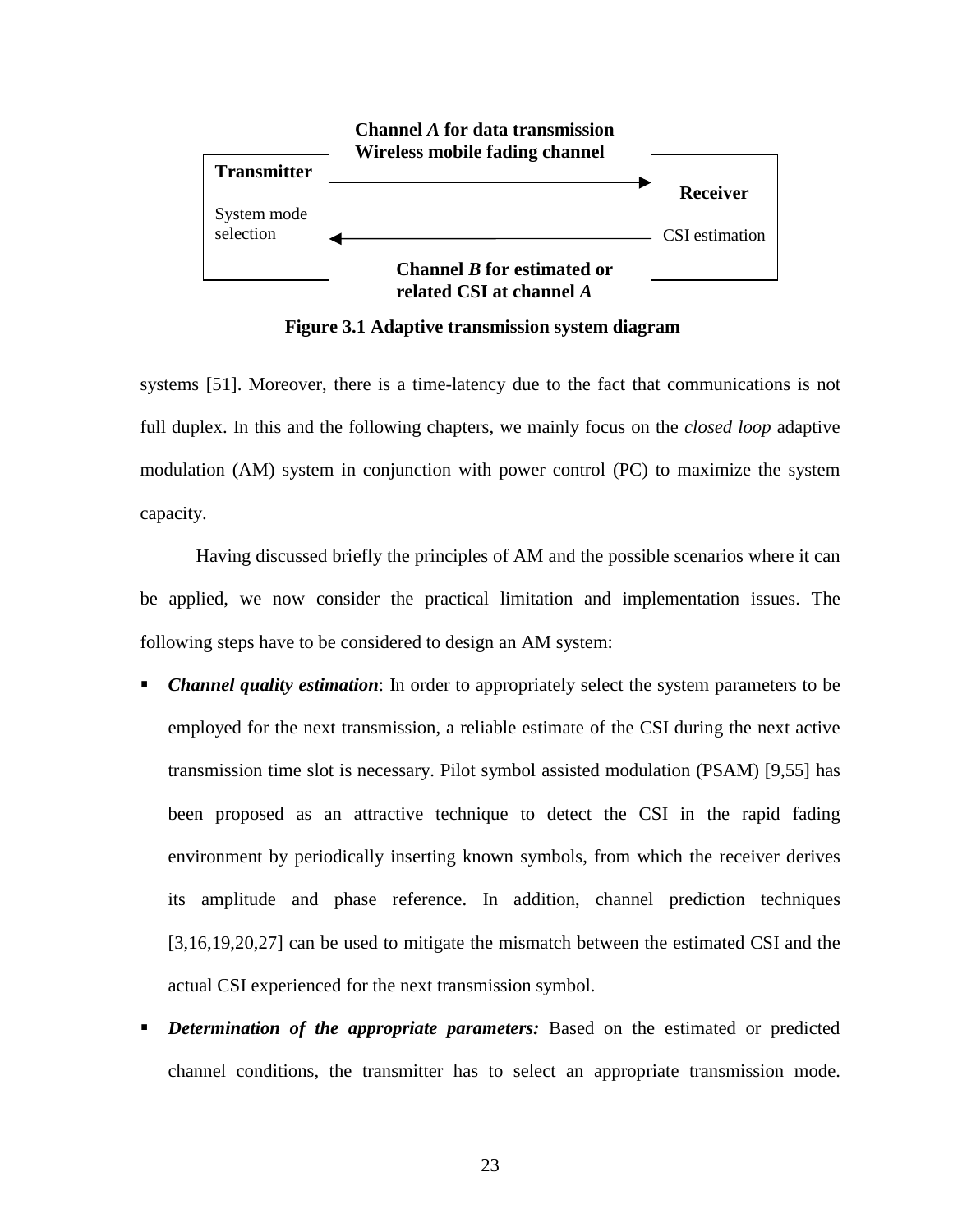Historically, interests in techniques of adapting the modulation and transmission rate parameters began in 1968, when Hayes [25] adapted the signal amplitude according to the prevalent channel environment by utilizing a feedback channel between the transmitter and the receiver. More recently, this area has attracted enormous research interests due to the large demands of voice and multimedia service and the significantly enhanced hardware technologies. Most of this research work focuses on the following issues: modulation selection rule [14,21,24,49,57,64], transmit signal power control [7,21,37,56], symbol rate switching [38,57], adaptive coding techniques [22,24,42] and AM in conjunction with antenna diversity [30,32,62,65].

- *Adaptation rate*: The adaptation rate determines what kind of channel variations the AM algorithm is tracking. If the channel is changing faster than it can be estimated and fed back to the transmitter, AT techniques will perform poorly, and other means to mitigate the effects of fading should be used. It is easy to understand that faster adaptation leads to larger capacity gain, since the channel variations are exploited in a more accurate manner. However, fast adaptation has practical limitations such as hardware constraints. Besides, fast adaptation increases the number of mode-change messages sent to the receiver, which consume bandwidth and time resources.
- *Feedback:* The feedback messages inform the transmitter of the CSI estimated or the transmission mode decided by the receiver. The feedback load should be minimized since it consumes resources that would be otherwise used for data. For example, channel mean feedback instead of the exact CSI is employed in [66] to reduce the feedback load. In chapter 5, we develop several reduced feedback methods for the mobile radio adaptive OFDM system.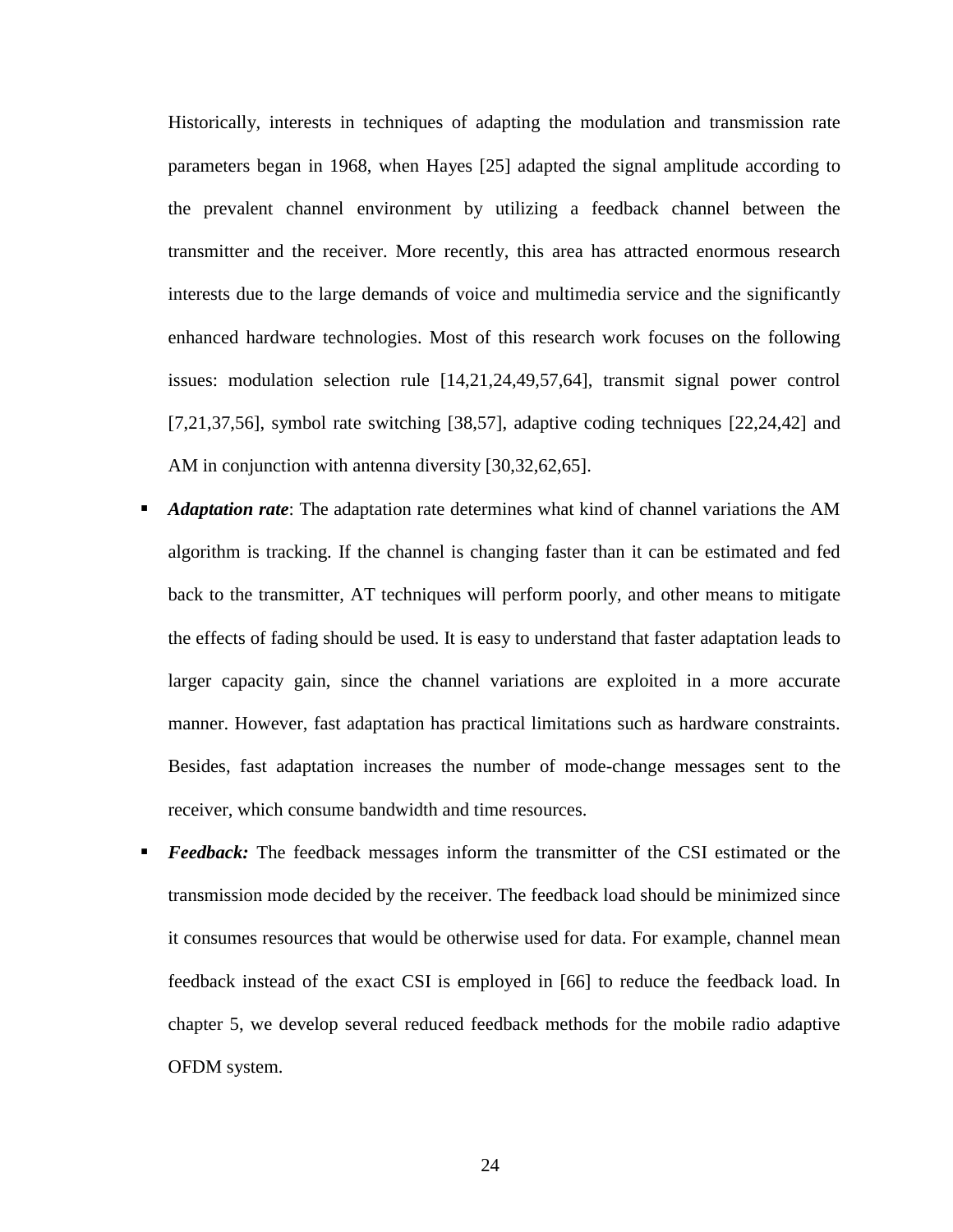*Signaling or blind detection of the employed parameters*: The transmitter has to inform the receiver of the transmission mode. This information can either be conveyed within the symbol, at the cost of loss of effective data throughput, or the receiver can attempt to estimate the parameters by means of blind detection techniques [60].

In this chapter, adaptive modulation employing Multilevel Quadrature Amplitude Modulation (MQAM) in conjunction with power control (PC) is applied in a narrow-band Rayleigh fading channel to maximize the transmission throughput. AM for the wideband multicarrier OFDM system is addressed in the chapter 5.

# **3.2 Fading Channel Capacity**

The ideal system achieves a small bit error rate with a high spectral efficiency and a low SNR. Information theory [13] places bounds on the value of these parameters that can be achieved by any coding and modulation techniques. The capacity of the Rayleigh fading channel is addressed in [23]. We first briefly review the fading channel capacity to provide invaluable design concepts, and the results serve as the theoretical performance upper bound.

Consider a discrete-time narrow-band system model depicted in Figure 3.2 with a *stationary* and *ergodic* complex fading channel gain c[*i*] with average power  $\Omega = E[|c[i]|^2]$ and additive white Gaussian noise (AWGN)  $n[i]$  with power spectrum  $N_0$ . For an average transmitted power constraint  $\bar{S}$ , the average received SNR  $\bar{\gamma} = \bar{S} \Omega/N_0$ , and the instantaneous received SNR  $\gamma[i] = \bar{S} \alpha^2[i]/N_0$ , where  $\alpha[i] = |c[i]|$  is the amplitude of the complex channel gain. We normalize the average channel power  $\Omega = E[\alpha^2] = 1$  and thus  $\bar{\gamma} = \bar{S}/N0$ . Suppose power control is employed and denote S[*i*] as the transmitted power at time *i* based on the parameter  $\gamma[i]$ . (Note E[S[*i*]]≤  $\overline{S}$ .) We assume *coherent detection* and the phase variations are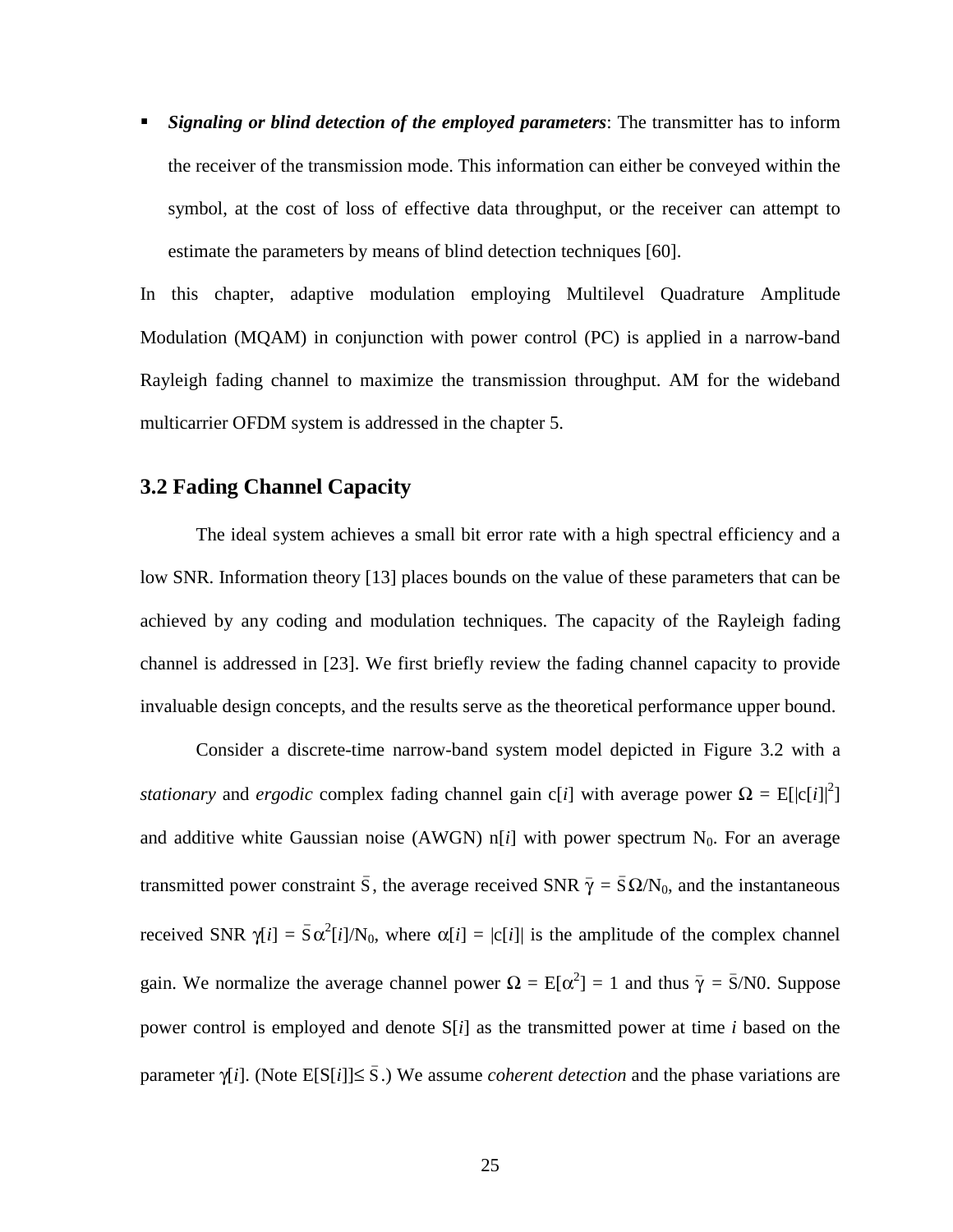

feedback channel

**Figure 3.2 System model of adaptive modulation and power control** 

completely removed during the demodulation process. Therefore, the receiver BER performance is decided by the received SNR  $\gamma_s = \gamma[i] S[i]/\overline{S}$ . Since  $\alpha[i]$  is stationary, we will drop the time index *i* for simplicity. We assume  $\alpha$  is Rayleigh fading (2.5) distributed in the numerical simulation below, although our formulas apply for any distribution of  $\alpha$ .

From [15], the GAP concept can be used to approximate the performance of a coding and modulation (C/M) scheme in use on an AWGN channel. For a gap  $\Gamma$ , corresponding to the target probability of error and the coding scheme in use, the number of bits *b* that can be transmitted on a given AWGN channel using QAM as a function of received SNR  $\gamma_s$  is given as:

$$
b = \log_2(1 + \frac{\gamma_S}{\Gamma}) = \log_2(1 + \frac{\gamma[i]S[i]}{\bar{S}\Gamma})
$$
\n(3.1)

The parameter  $\Gamma$  denotes the maximum possible improvement gain for that C/M scheme relative to the channel capacity. For example,  $\Gamma \approx 3$  for uncoded QAM with BER =  $10^{-3}$ . The maximum throughput  $R_{\text{max}}$  over fading channel with GAP  $\Gamma$  and bandwidth B can be calculated as: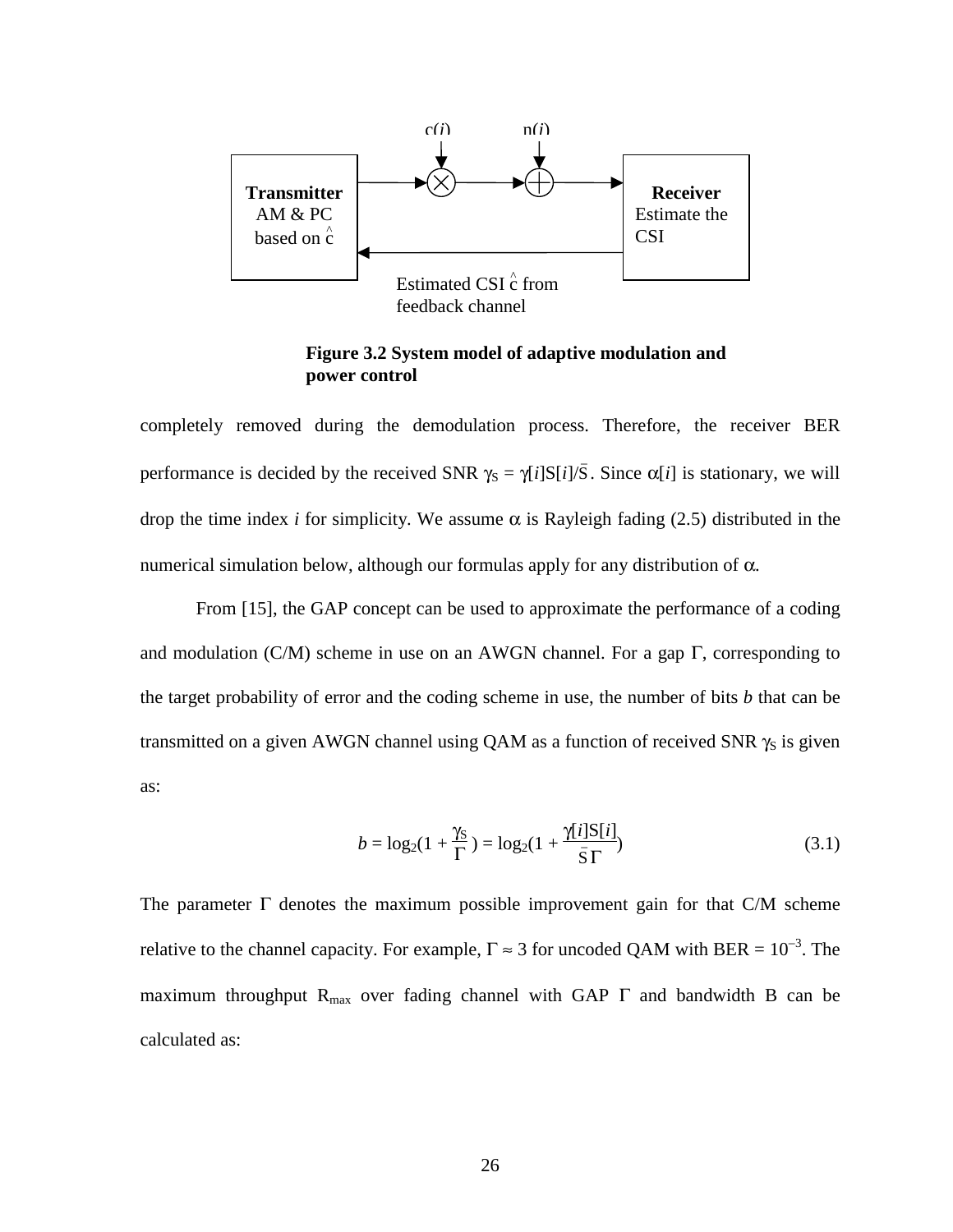$$
R_{\text{max}} = \frac{\max}{S(\gamma) : \int S(\gamma)p(\gamma)d\gamma} = \bar{s} \int_{0}^{\infty} B\log_2(1 + \frac{\gamma S(\gamma)}{\bar{s} \Gamma})p(\gamma)d\gamma
$$
(3.2)

Note that  $\Gamma = 1$  in (3.2) results in the fading channel capacity *C*, i.e.,

$$
C = \max_{S(\gamma): \int S(\gamma)p(\gamma)d\gamma = \overline{S}} \int_{0}^{\infty} B\log_2(1 + \frac{\gamma S(\gamma)}{\overline{S}})p(\gamma)d\gamma
$$
(3.3)

For the Rayleigh fading channel, *p*(γ) can be expressed as [58]:

$$
p(\gamma) = \frac{1}{\gamma} \exp\left\{-\frac{\gamma}{\gamma}\right\}, \gamma \ge 0
$$
\n(3.4)

where  $\bar{\gamma} = E[\gamma] = \Omega \bar{S}/N_0$ . From [23], the power control method to maximize (3.2) is

$$
\frac{S(\gamma)}{\bar{S}} = \begin{cases} \frac{1}{\gamma_0} - \frac{1}{\gamma \Gamma} & \gamma \ge \gamma_0/\Gamma \\ 0 & \gamma \le \gamma_0/\Gamma \end{cases}
$$
(3.5)

where  $\gamma_0$  is obtained by solving

$$
\int_{\gamma_0}^{\infty} \left(\frac{1}{\gamma_0} - \frac{1}{\gamma}\right) p(\gamma) d\gamma = 1
$$
\n(3.6)

From the bit rate gain (3.2) and power adaptation (3.5), it is observed that the power adaptation and spectral efficiency for MQAM technique has an effective power loss of  $\Gamma$ relative to the optimal transmission scheme. That is, there is a simple relation between the maximum spectral efficiency of a fading channel and the spectral efficiency of uncoded adaptive MQAM methods [21].

For a constant transmit power case, the capacity of (3.3) reduces to:

$$
C = \int_{0}^{\infty} B \log_2(1 + S(\gamma)\gamma)p(\gamma)d\gamma
$$
 (3.7)

Note that (3.7) is the Shannon capacity of the fading channel when the transmitter adapts to the channel variation using a constant-power variable-rate strategy. It is shown in [23] the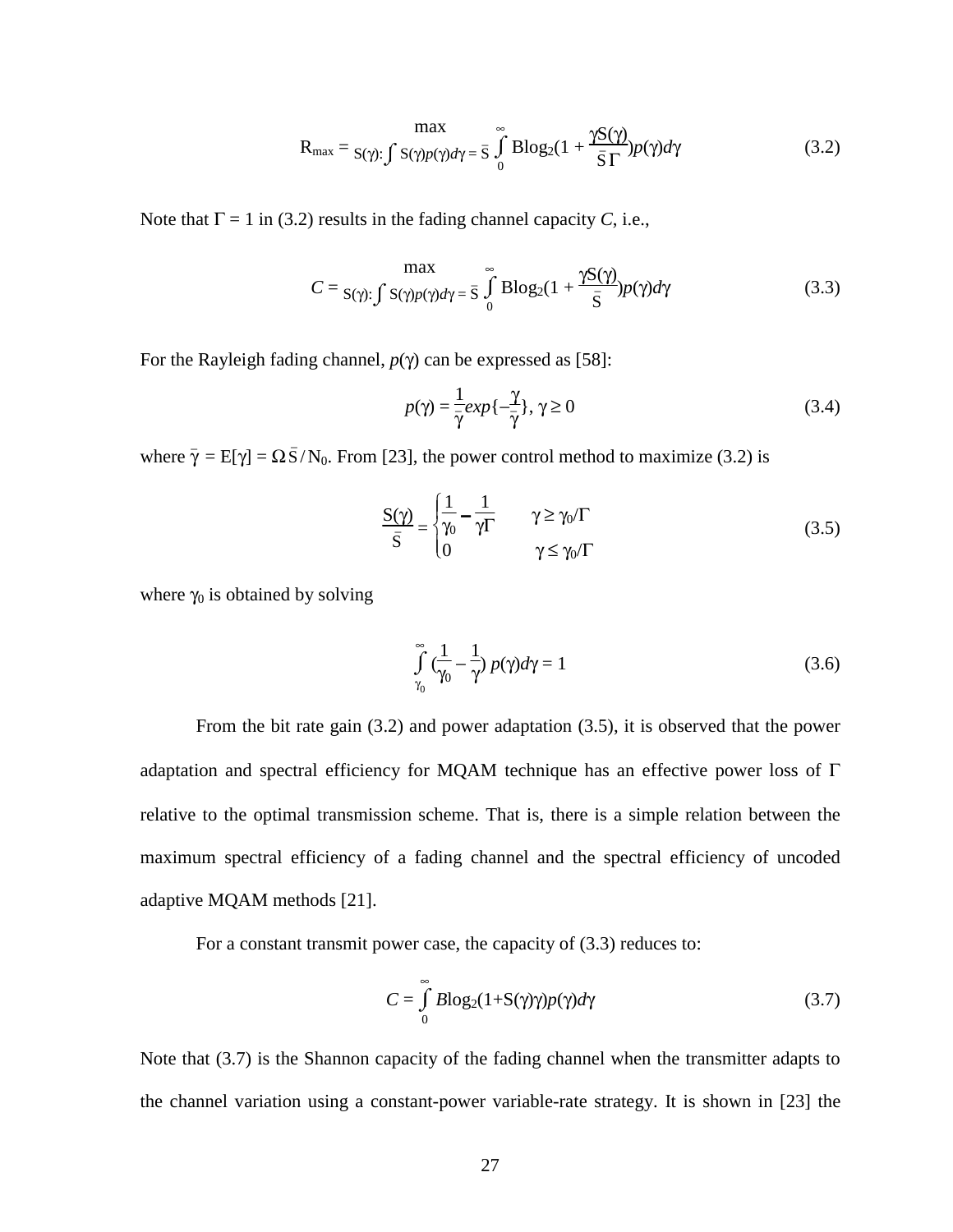difference between (3.7) and (3.3) is a small fraction of a decibel for most types of fading. This negligible impact of power adaptation results from the fact the capacity (3.7) places no restriction on the input signal constellation. Thus, when the constellation size is restricted to discrete size, restricting the power has a greater impact on spectral efficiency [21]. Next we introduce our discrete rate adaptive modulation in conjunction with continuous power control method.

### **3.3 Discrete AM and Continuous PC**

Shannon capacity (3.3) and the continuous MQAM technique (3.1) places no restriction on the complexity of the multiplexed transmission scheme to achieve the optimal performance. In our study, we employ variable rate and variable power square multilevel quadrature amplitude modulation (M(i)–QAM, M(0) = 0, M(1)=2, M(i) =  $2^{2(i-1)}$ , *i*=2...4) signal constellations as shown in Figure 3.3 due to their inherent spectral efficiency and ease of implementation [21,45]. Thus, at each symbol interval, we transmit a modulation level from the set  ${M(i): i = 0,1...4}$  based on the observed CSI. *Gray encoding* [45] is used to map the *k* information bits to the possible  $2^k$  constellations. A Star-QAM adaptive modulation was studied in [64]. Let 2*d* be the Euclidean distance between the closest constellation points, then the average transmitted power  $\bar{S}$  for BPSK, 4-QAM, 16-QAM, and 64-QAM in Figure.3.3 are  $d^2$ ,  $2d^2$ ,  $10d^2$ , and  $42d^2$ . The BER for each modulation on AWGN channel (channel gain  $\alpha$  =1) can be represented by [12]:

$$
P_e(\mathbf{M}(i), \gamma) = Q(\sqrt{2\gamma}), \qquad i = 1
$$
  

$$
P_e(\mathbf{M}(i), \gamma) = \frac{1}{\log_2 \sqrt{\mathbf{M}}} \sum_{k=1}^{\log_2 \sqrt{\mathbf{M}}} P_b(k), \qquad i = 2...4
$$
 (3.8)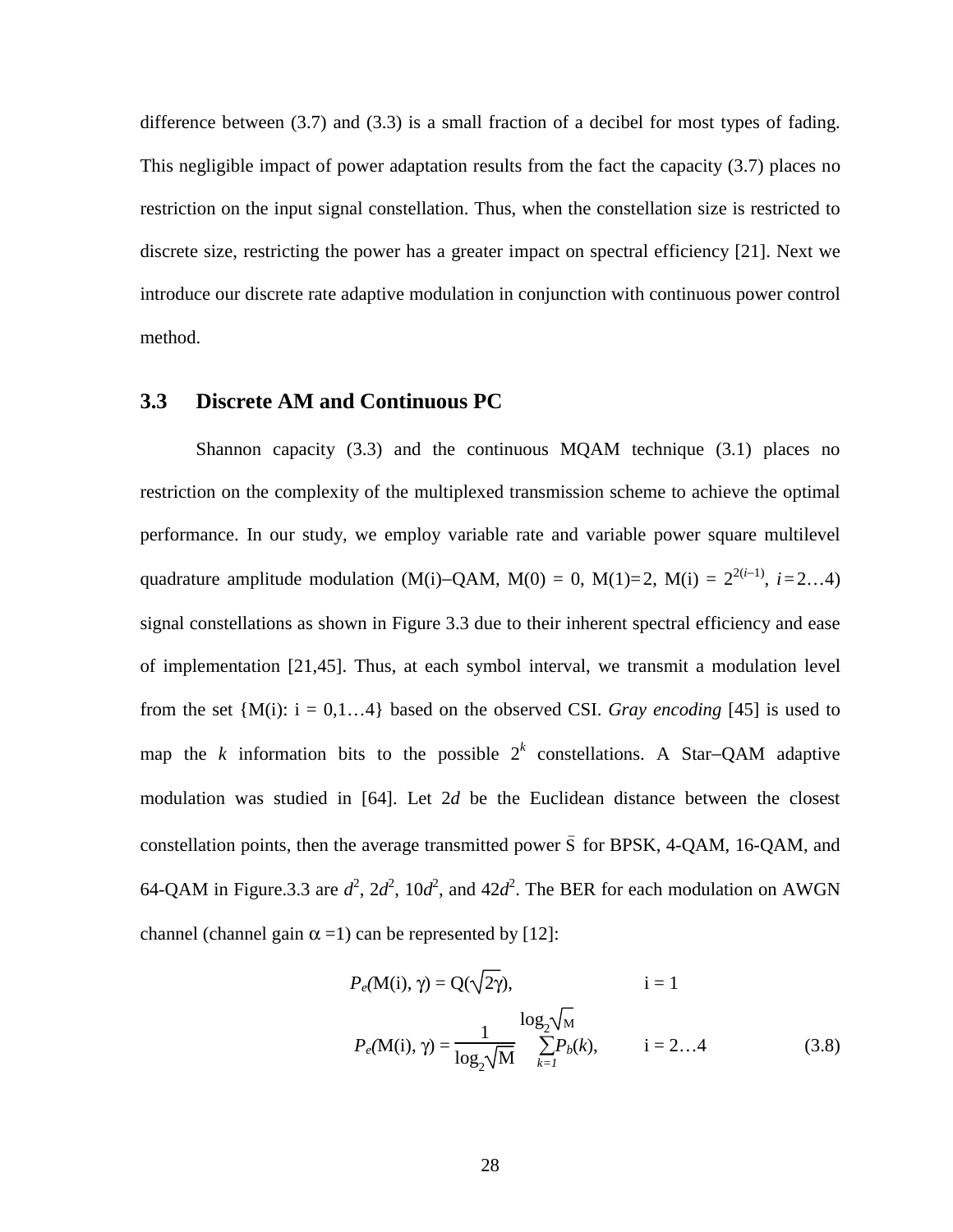

**Figure 3.3 Square M-QAM constellation with Gray coding** 

where  $\gamma = \bar{S}/N_0$  is the SNR per symbol and

$$
P_{\rm b}(k) = \frac{1}{\sqrt{M}} \sum_{i=1}^{(1-2)} \sum_{j=1}^{k} \{(-1)^{\lfloor (i2k-1)/\sqrt{M} \rfloor} (2^{k-1} - \lfloor \frac{i2^{k-1}}{\sqrt{M}} + \frac{1}{2} \rfloor) \, \text{erfc}((2i+1)\sqrt{\frac{3\gamma}{2(M-1)}}) \} \tag{3.9}
$$

For simplicity, the BER for  $i > 2$  can be calculated using an upper bound [21]:

$$
P_e(\mathbf{M(i)}, \gamma) \le 0.2 \exp\{\frac{-1.5\gamma}{\mathbf{M(i)} - 1}\}\tag{3.10}
$$

Figure 3.4 shows the BER vs. average SNR per symbol γ for M-QAM. It is observed that the exact BER is approximately upper-bounded by (3.10) for higher SNR. For example, the approximation can only be used when the SNR is higher than 10dB for 64-QAM and than 6dB for 16-QAM.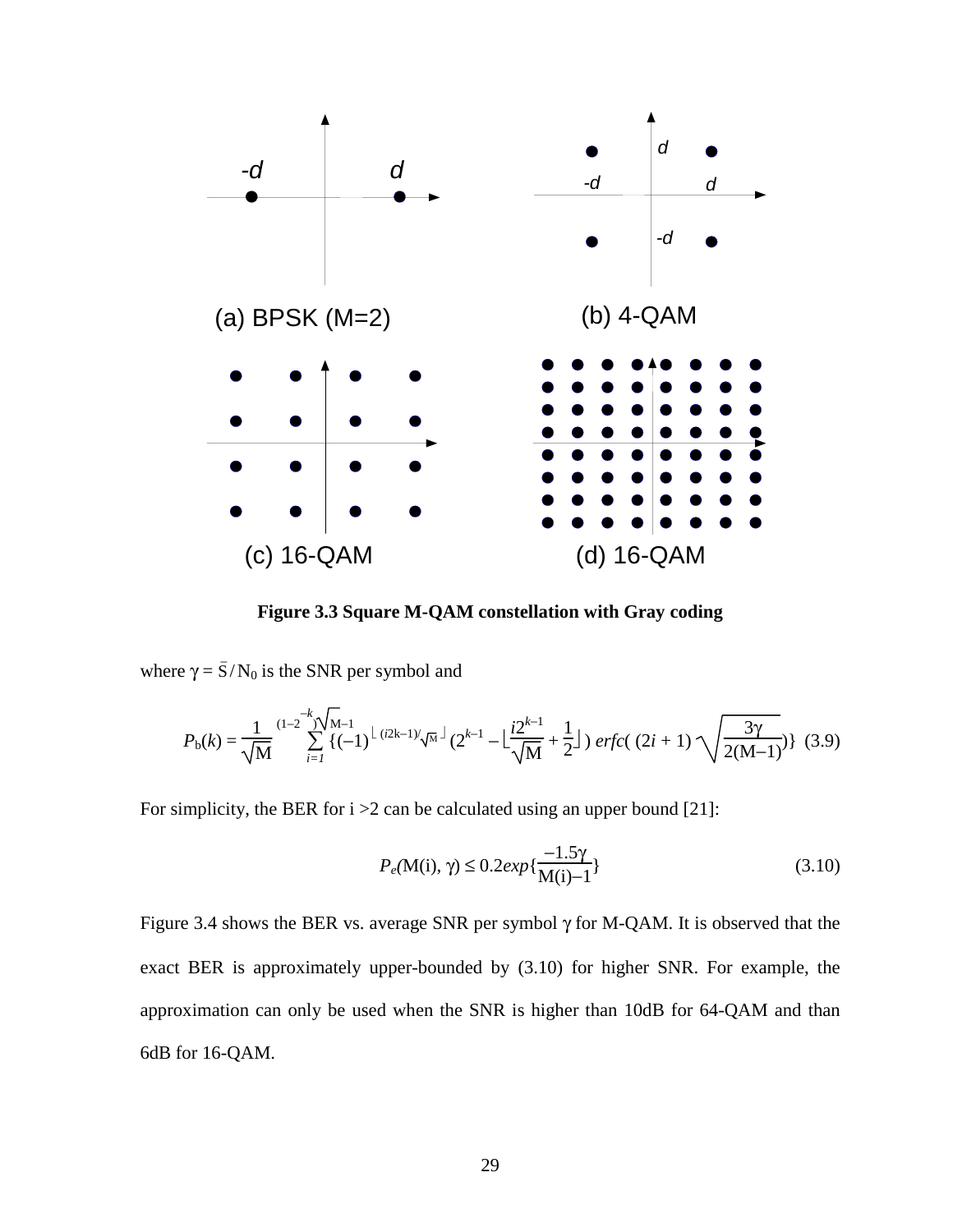

**Figure 3.4 BER vs. average SNR per symbol for M-QAM** 

We now discuss our modulation selection and power adaptation algorithm. We first consider the case of perfect knowledge of CSI and instantaneous feedback. The practical issues of imperfect CSI are discussed in section 3.4. Given a target bit error rate  $BER_{tg}$  and a fixed transmit power per symbol  $\overline{S}$  (or SNR  $\overline{\gamma} = \overline{S}/N_0$ ), we adjust the modulation level according to the instantaneous channel gain α. We use threshold-based modulation selection method. The thresholds  $T_i$ ,  $i = 1...4$  is the  $\alpha$  that satisfies the condition  $P_e(M(i), \bar{\gamma}\alpha^2) =$ BER<sub>tg</sub>, and when the channel gain α satisfies:  $T_{i+1} \geq \alpha \geq T_i$ , the modulation level  $M = M(i)$ is employed, where  $T_0=0$  and  $T_5=\infty$ . Figure 3.5 demonstrates an example of the threshold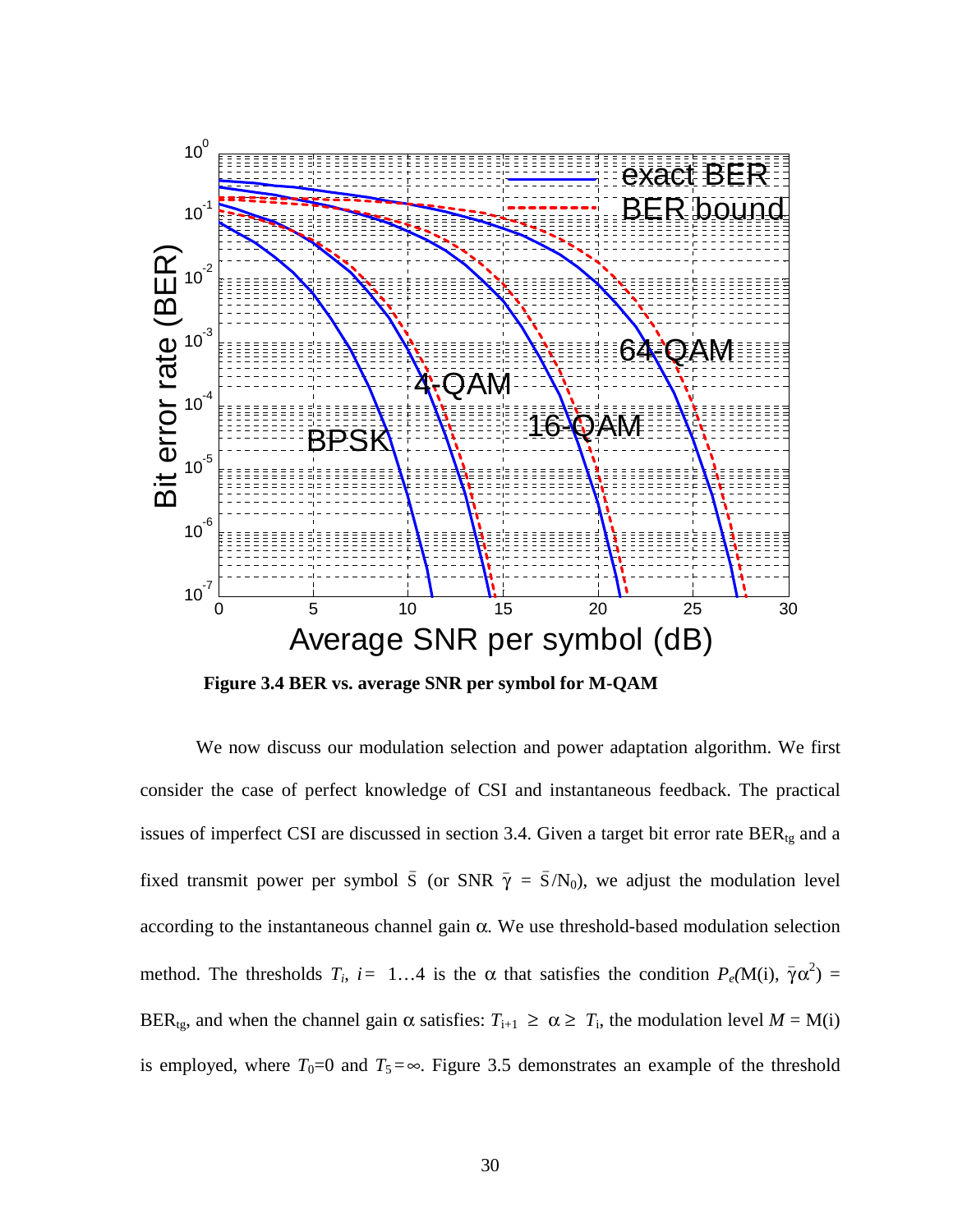

**Figure 3.5 An example of modulation level-controlled adaptive modulation for perfect CSI. Average**  $SNR = 20dB$ **.**  $BER = 10^{-3}$ **.** 

search for BER<sub>tg</sub> = 10<sup>-3</sup> and  $\bar{\gamma}$  = 20dB. If the gap approximation (3.1) is used, thresholds can be simply determined by:

$$
T_1 = \frac{Q^{-1}(BER_{tg})}{\sqrt{2\bar{\gamma}}}
$$
  
\n
$$
T_i = \sqrt{\frac{(M(i)-1)\Gamma}{\bar{\gamma}}}, \qquad i=2...4
$$
 (3.11)

where for BER<sub>tg</sub> =  $10^{-3}$ ,  $Q^{-1}(10^{-3}) \approx 3.0902$  and  $\Gamma \approx 3$ . We will use (3.11) to determine the thresholds for our numerical system simulation. Equivalently, the above modulation selection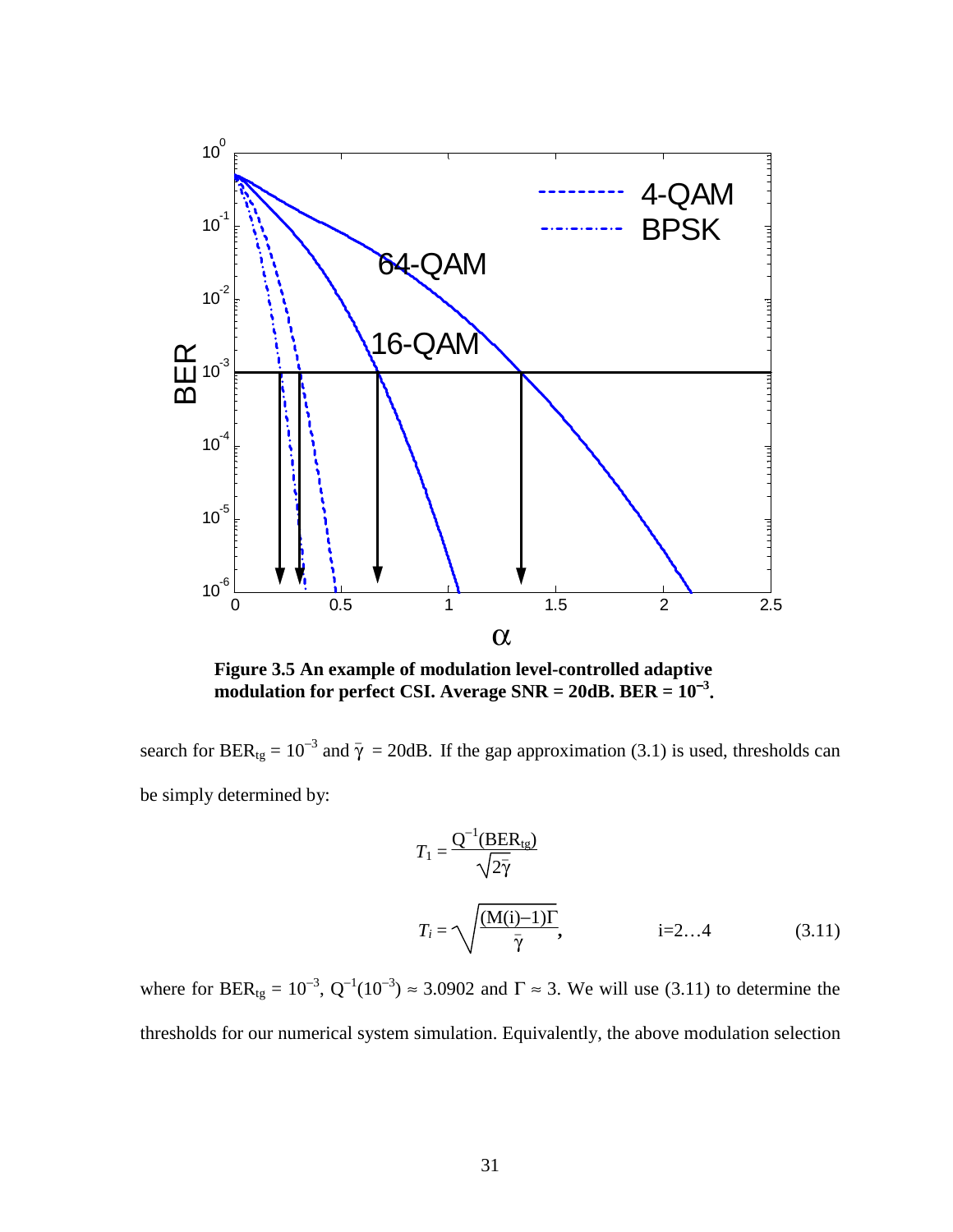algorithm is to choose the maximum modulation level such that the BER is less than the target BER for a given transmit SNR  $\bar{\gamma}$  and channel gain α, i.e.,

$$
M = \max\{M(i) | P_e(M(i), \overline{\gamma}\alpha^2) < BER_{tg}\}\tag{3.12}
$$

Once the constellation  $M = M(i)$  and the threshold Ti are decided, the BER of this fixed power discrete rate adaptive modulation is lower than the BERtg since  $P_e(M, \bar{\gamma}\alpha^2)$  <  $BER_{te}$  when  $\alpha$  does not take on a threshold value. Therefore, we can use a power control policy to reduce the power consumption while maintaining the target BER. A fixed BER for the constellation M(i) can be maintained by multiplying  $\bar{S}$  by a power control factor  $\beta =$  $(T_i/\alpha)^2$  since

$$
P_e(\mathbf{M}(i), \overline{\gamma}(\frac{T_i}{\alpha})^2 \alpha^2) = P_e(\mathbf{M}(i), \overline{\gamma}T_i^2) = \text{BER}_{tg}
$$
\n(3.13)

Therefore, the instantaneous transmitted power is  $\bar{S}\beta$ . Note the power control factor is always less than or equal to 1.

The modulation selection and power control algorithm described above is independent of the channel statistics. However, the average transmission rate and the average power usage depend on the probability density function of the channel gain  $α$ . The average bit rate is determine as:

$$
R_{ada} = \sum_{i=1}^{4} \log_2 M_i \frac{T_{i+1}}{\int P_{\alpha}(x) dx},
$$
\n(3.14)

This rate also gives the spectral efficiency assuming the ideal Nyquist data pulse [45]. And the average power usage can be calculated as:

$$
S_{avg} = \bar{S} \sum_{i=1}^{4} \int_{T_i}^{T_{i+1}} (\frac{T_i}{x})^2 p_{\alpha}(x) dx
$$
\n(3.15)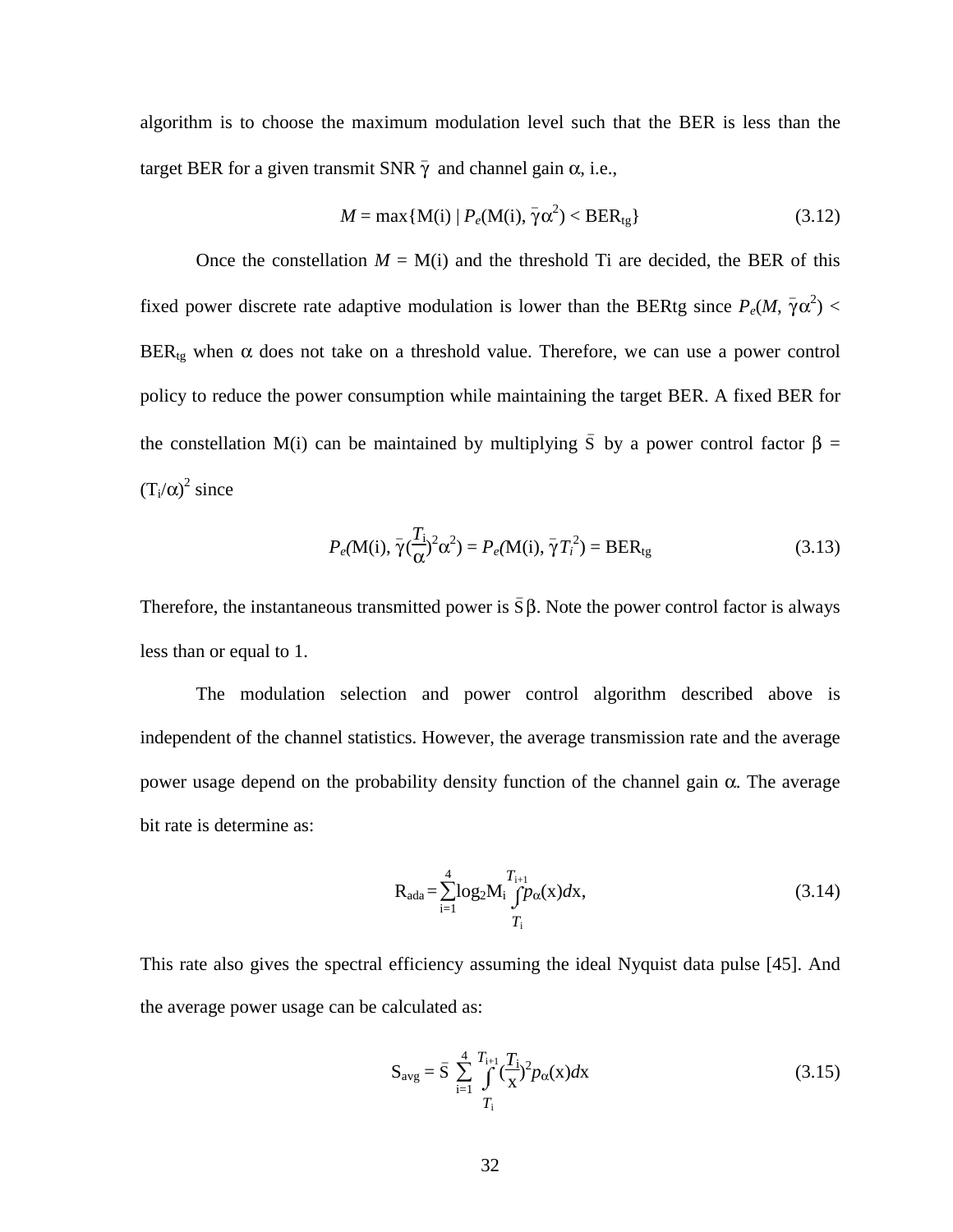The power control method above involves continuously varying transmitter power. It can be simplified by selecting a constant power for each constellation M(i) level to maintain the target BER. The power  $E_s(i)$  for each constellation  $M(i)$  is chosen using:

$$
\int_{T_{\rm i}}^{T_{\rm i+1}} P_e(\mathbf{M}(\mathbf{i}), \frac{\mathbf{E}_s(\mathbf{i})\alpha^2}{\mathbf{N}_0}) p(\alpha | T_{\rm i} < \alpha < T_{\rm i+1}) d\alpha \leq \text{BER}_{\rm tg} \tag{3.16}
$$

where  $p(\alpha | T_i < \alpha < T_{i+1})$  is the conditional pdf of  $\alpha$  is determined using thresholds  $T_i$ . Thus each modulation level is only associated with one transmit power. This is called discrete rate discrete power method [21].

#### **3.3.1 Comparison of Different AM Methods**

Several other adaptive modulation and power control algorithms are proposed in the literature. An optimal *discrete rate continuous power* scheme is proposed in [21], and an optimal *fixed power discrete rate* is derived in [14] by employing the *Lagrangian multiplier* technique to find a set of SNR-dependent AQAM mode switching level to maximize the achievable throughput while maintaining the average BER. While these methods are optimal, they require the knowledge of the channel statistics and complex numerical calculation to obtain the optimal threshold and thus are not practical. Our simpler *discrete rate continuous power* method results in less than 0.5 dB power loss compared with that in [21].

We compare several adaptive transmission techniques in Figure 3.6 over Rayleigh fading channel. Perfect CSI is assumed. A Continuous rate and power adaptation method in [21] is included in the comparison. Note that the method places no restrictions on the constellation size, which makes it impractical. We also found that the fixed-rate truncated channel inversion [21] based on M-QAM has similar performance to the discrete power discrete rate method, while it is also non-feasible in practice. We also plot the Shannon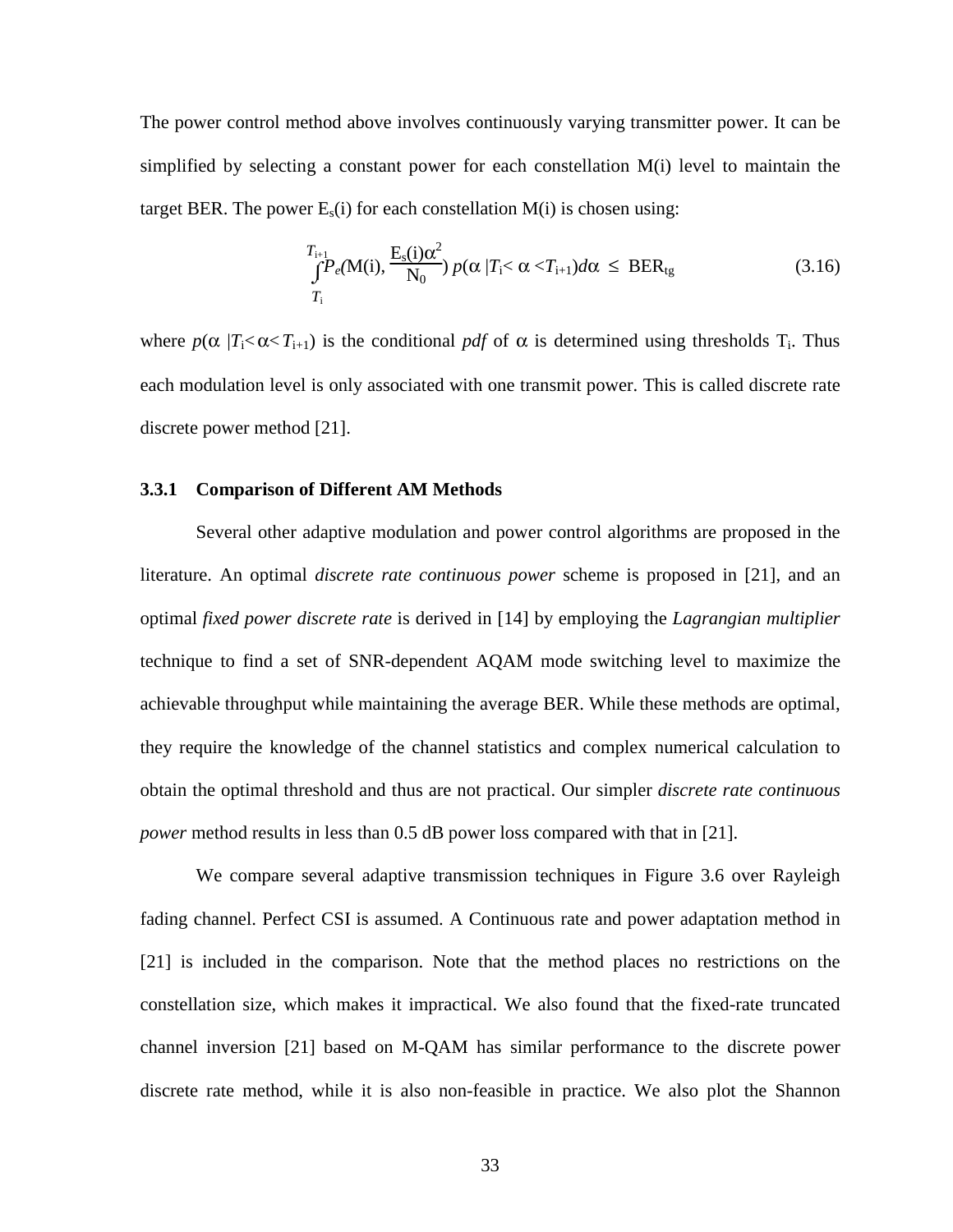

**Figure 3.6 Spectral efficiency vs. SNR =**  $S_{\text{avg}}/N_0$  **for different transmission techniques. Target BER= 10-3.** 

capacity of the fading channel (3.3) for comparison. We observe that our continuous power control policy achieves about 3dB gain relative to the fixed power discrete rate adaptive modulation, and the discrete rate discrete power method has power loss of less than 2dB relative to the continuous power discrete rate transmission scheme.

### **3.3.2 Power Control Limitation**

Cellular systems reuse the same frequency channel at spatially separated locations to provide more efficient utilization of the limited available spectrum within a given area [51]. Frequency reuse introduces co-channel interference, which ultimately determines the data rate and BER for each user. Thus, while power control techniques increases the power usage of a single channel, these techniques may also increase co-channel interference level in a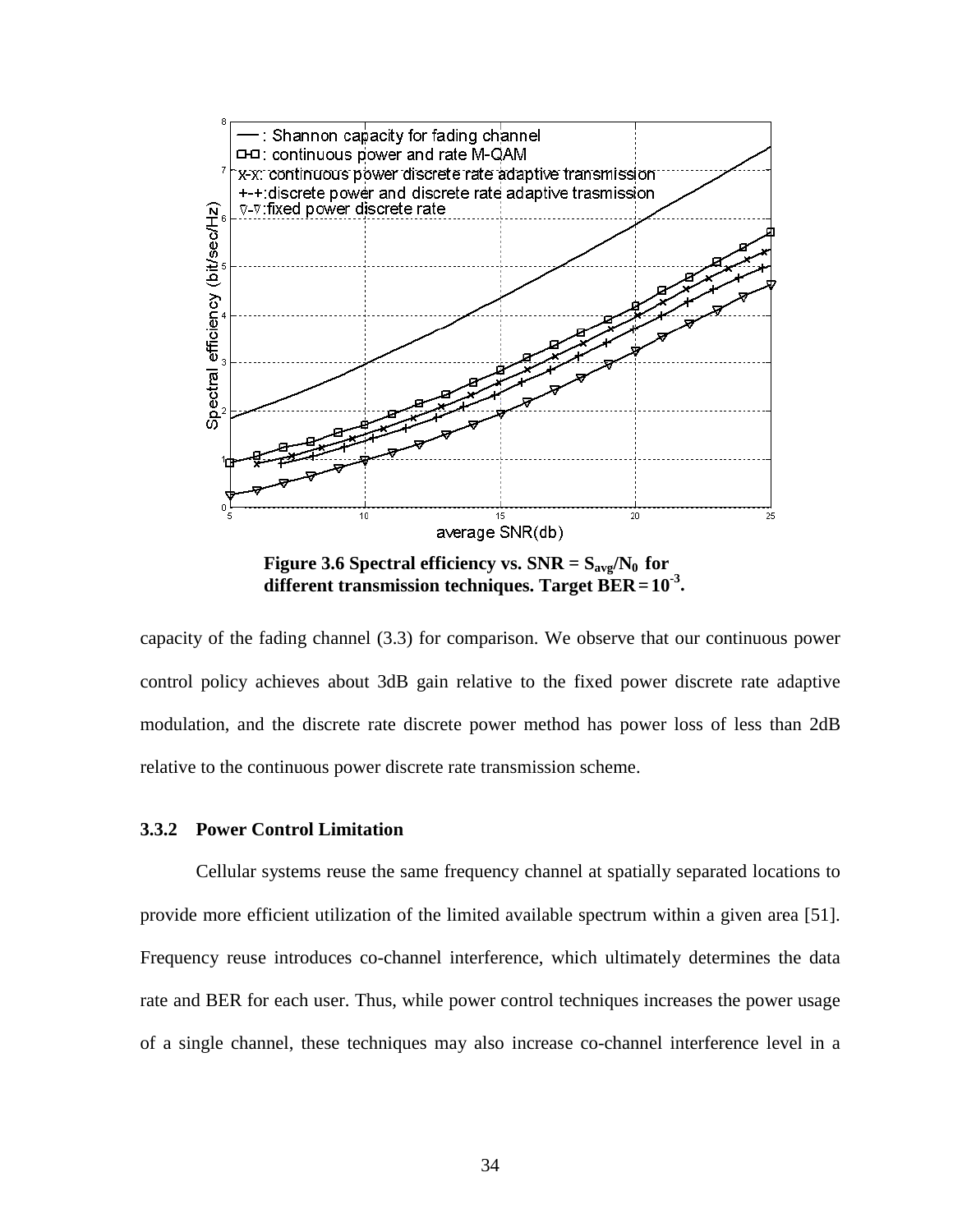

cellular system, resulting in a higher reuses distance to mitigate the increased interference power.

For our power control method, the instantaneous transmitted power  $\bar{s} \beta$  does not exceed  $\bar{S}$  since the power control factor  $\beta \leq 1$ . Therefore,  $\bar{S}$  is an important parameter in the design of a cellular system since it is the power usage upper bound during the transmission. Figure 3.7 shows the difference between the average power usage  $S_{avg}$  and power usage upper bound  $\bar{S}$  over Rayleigh fading channel with target BER  $10^{-3}$ . It is observed that there is about 1.5−3dB gap between the two parameters for our method depending on the upper bound  $\bar{S}$ . In general, a small gap between  $S_{avg}$  and  $\bar{S}$  is desired. Larger gap may cause larger instantaneous power boost to increase CCI upon other users, which in turn may require further power increments for maintaining the target quality. In this case, although AM increases the spectral efficiency of a single channel, it may reduce the area spectral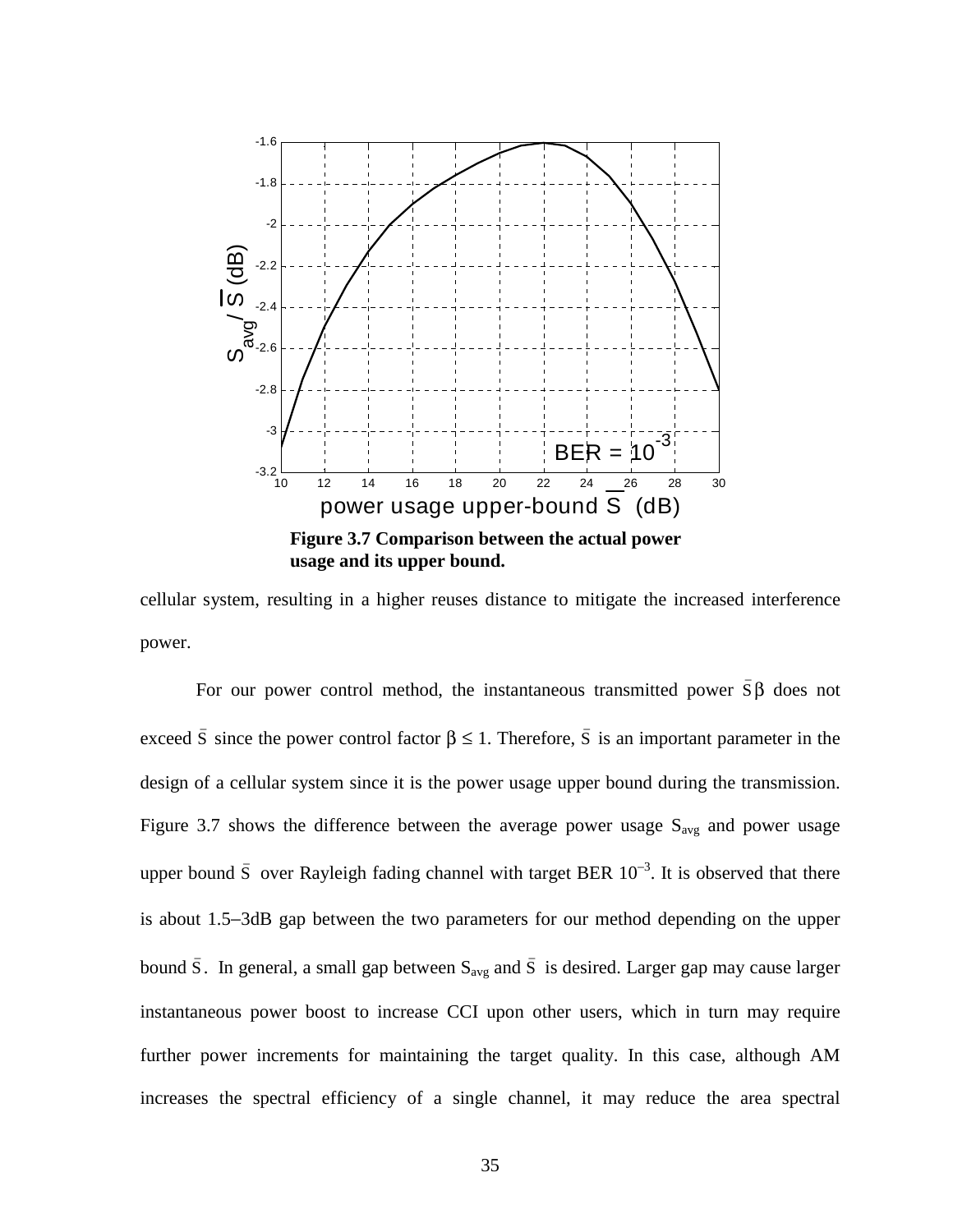

**Figure 3.8 Outage probability vs. power usage upper bound**  $\bar{S} \cdot BER_{tg} = 10^{-3}$ **.** 

efficiency. On the other hand, for the same upper bound  $\overline{S}$ , smaller gap can provide higher average power consumption and thus higher spectral efficiency.

### **3.3.3 Outage Probability**

According to the modulation switching policy, the transmission is interrupted if the fading gain  $\alpha$  falls below the threshold  $T_1$ . Thus, adaptive modulation suffers an outage probability  $P_{out}$  of:

$$
P_{out} = \int_{0}^{T_1} p_{\alpha}(x) dx
$$
 (3.17)

Figure 3.8 shows the outage probability vs. the power usage upper bound  $\overline{S}$  on the Raylegih fading channel**.** The outage probability ranges from about 0.15 to 0.4. For high outage probability, the policy is similar to packet radio, with burst of high speed data when the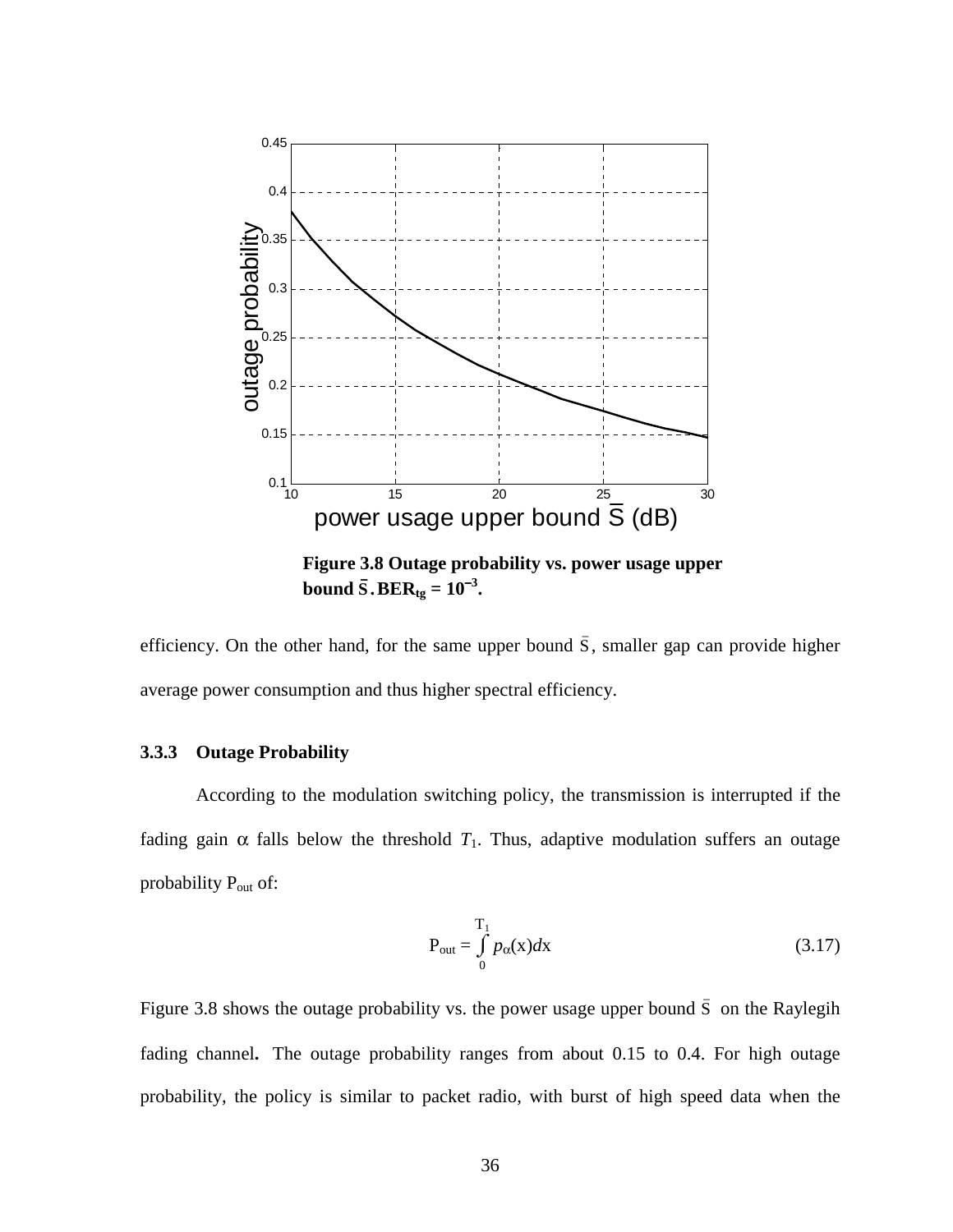channel conditions are favorable. For real time applications such as voice or video that cannot tolerate the variable delays exhibited by the modulation strategy to achieve the high spectral efficiency, low outage probability is desired. However, lower outage probability requires higher power usage upper bound, which causes larger CCI. Thus, there is a trade-off between the quality of service and the frequency reuse distance.

## **3.4 Imperfect CSI**

We now consider the case when the fed back CSI is imperfect due to delay or channel estimation error. Let  $\alpha$  denote the actual fading channel gain and  $\hat{\alpha}$  be the estimated CSI of  $\alpha$ or related to  $\alpha$ . The BER for imperfect CSI  $\hat{\alpha}$  with transmitted power S can be obtained by evaluating the expectation of  $P_e(M(i), \alpha^2 S/N_0)$  over  $\alpha$  using condition *pdf* of  $\alpha$  given  $\hat{\alpha}$  as:

$$
P_e^*(\mathbf{M}(i), \mathbf{S}/\mathbf{N}_0, \hat{\boldsymbol{\alpha}}) = \int_0^\infty P_e(\mathbf{M}(i), \mathbf{x}^2 \mathbf{S}/\mathbf{N}_0) p_{\alpha|\hat{\boldsymbol{\alpha}}}(\mathbf{x}) d\mathbf{x}
$$
 (3.18)

Similar to the adaptive modulation for the perfect CSI (see section 3.3), the threshold for the imperfect CSI can be calculated as:

$$
T_{\rm i} = {\hat{\alpha} \mid P_e}^* (\mathbf{M}(\mathbf{i}), \overline{\gamma}, \hat{\alpha}) = \text{BER}_{\rm tg}, \, \mathbf{i} = 1...4
$$
 (3.19)

The modulation level selection for the imperfect CSI is  $M = M(i)$  if  $T_{i+1} > \hat{\alpha} > T_i$ . Equivalently, it can be selected as:

$$
M = \max \{ \mathbf{M}(i) \mid P_e^*(\mathbf{M}(i), \overline{\gamma}, \hat{\alpha}) < \text{BER}_{tg} \} \tag{3.20}
$$

The power control factor  $\beta$  is chosen such that  $P_e^*(M, \bar{\gamma}\beta, \hat{\alpha}) = BER_{tg}$ . The average BPS is

$$
R_{ada} = \sum_{i=1}^{4} \log_2 M(i) \int_{T_i}^{T_{i+1}} p_{\alpha}^{\lambda}(x) dx
$$
 (3.21)

where  $p_{\alpha}^{\alpha}(x)$  is the *pdf* of  $\hat{\alpha}$ . The power factor  $\beta$  is a function of  $\hat{\alpha}$  and the average signal to noise ratio is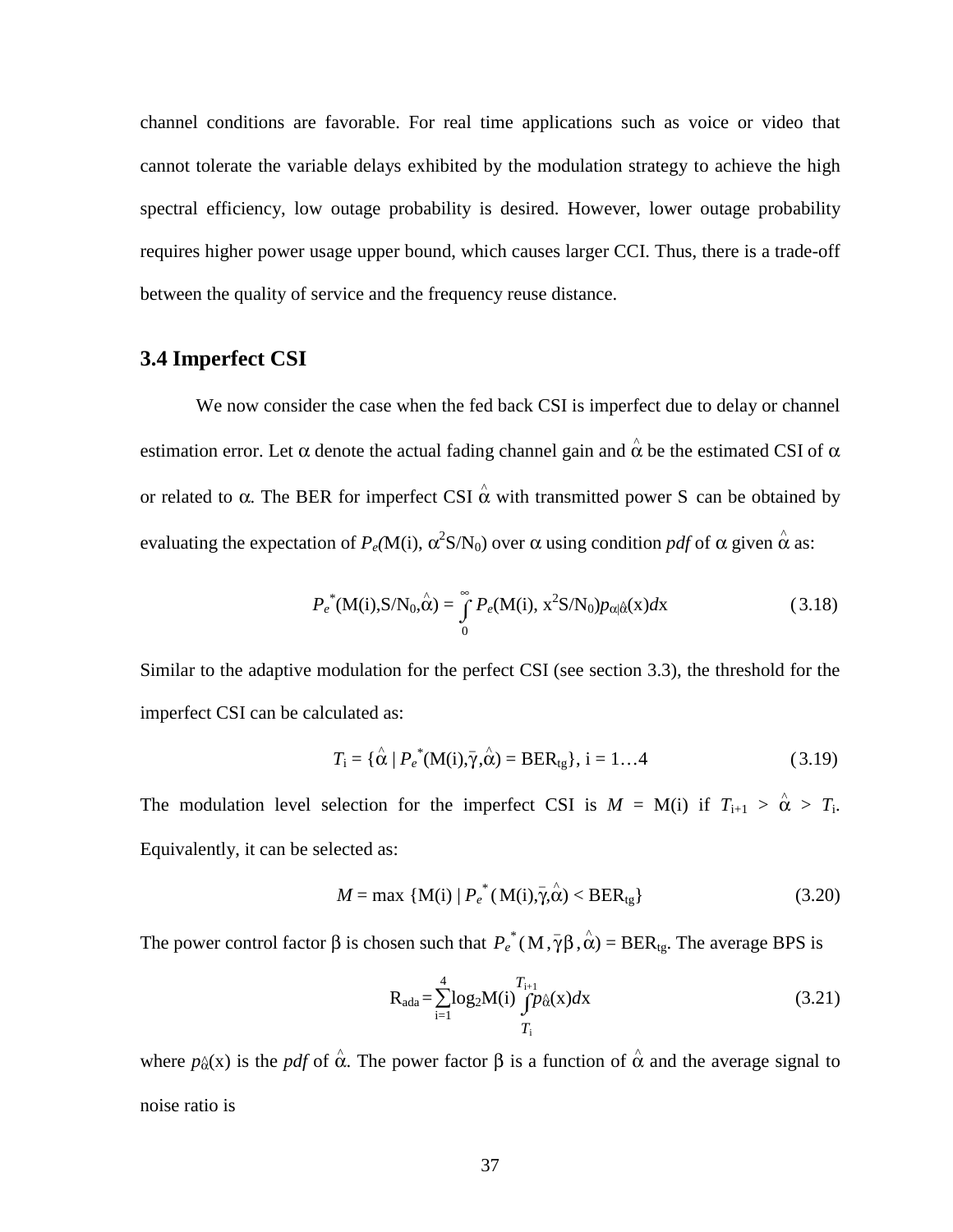$$
\gamma_{\text{avg}} = \int_{0}^{\infty} \overline{\gamma} \beta(x) p_{\alpha}(x) dx \tag{3.22}
$$

In our analysis, we assume  $\alpha$  is Rayleigh fading, the estimation error is modeled as white Gaussian noise and  $\hat{\alpha}$  is the predicted CSI of  $\alpha$  using linear combination of the past channel observation of  $\alpha$ . (Channel prediction technique will be addressed in the chapter 4). Thus,  $\alpha$  and  $\hat{\alpha}$  are bivariate Rayleigh distributed and the conditional *pdf* of  $\alpha$  given  $\hat{\alpha}$  is Rician given by [24,31,59]:

$$
p(\alpha|\hat{\alpha}) = p(\alpha, \hat{\alpha}) / p(\hat{\alpha}) = \frac{2\alpha}{(1-\rho)\Omega} I_0 \frac{2\sqrt{\rho\alpha\hat{\alpha}}}{(1-\rho)\sqrt{\Omega\hat{\alpha}}} exp(-\frac{1}{1-\rho}(\frac{\alpha^2}{\Omega} + \frac{\rho\hat{\alpha}^2}{\hat{\alpha}}))
$$
(3.23)

where the correlation coefficient

$$
\rho = \frac{\text{Cov}(\alpha^2, \hat{\alpha}^2)}{\sqrt{\text{Var}(\alpha^2)\text{Var}(\hat{\alpha}^2)}},
$$
\n(3.24)

 $0 \le \rho \le 1$ ,  $\Omega = E\{\alpha^2\}$ ,  $\hat{\Omega} = E\{\hat{\alpha}^2\}$ , and  $I_0$  is the 0<sup>th</sup> order modified Bessel function. From (3.20) and (3.23), the required power to employ M−QAM modulation is dependent on the parameters  $\rho$  and  $\hat{\Omega}$ . Nevertheless, it can be shown that when the estimated power  $\hat{\Omega}$  is scaled to 1, the performance of adaptive modulation is not affected. Hence throughout the thesis,  $\hat{\Omega}$  is normalized to 1 for simplicity (In practice, auto gain control (AGC) is required to track and normalized the average power of CSI), and the performance depends only on the parameter ρ. For the power control adaptive modulation method described above, we plot the BPS (3.21) vs. the correlation  $\rho$  for different SNR computed from (3.22) and for BER<sub>tg</sub>= 10<sup>-3</sup> in Figure 3.9. The correlation  $ρ = 1$  corresponds to perfect prediction, while  $ρ = 0$ represents the worst case when the BPS of the adaptive modulation converges to that of the non-adaptive M-QAM for given SNR and  $BER_{tr}$ .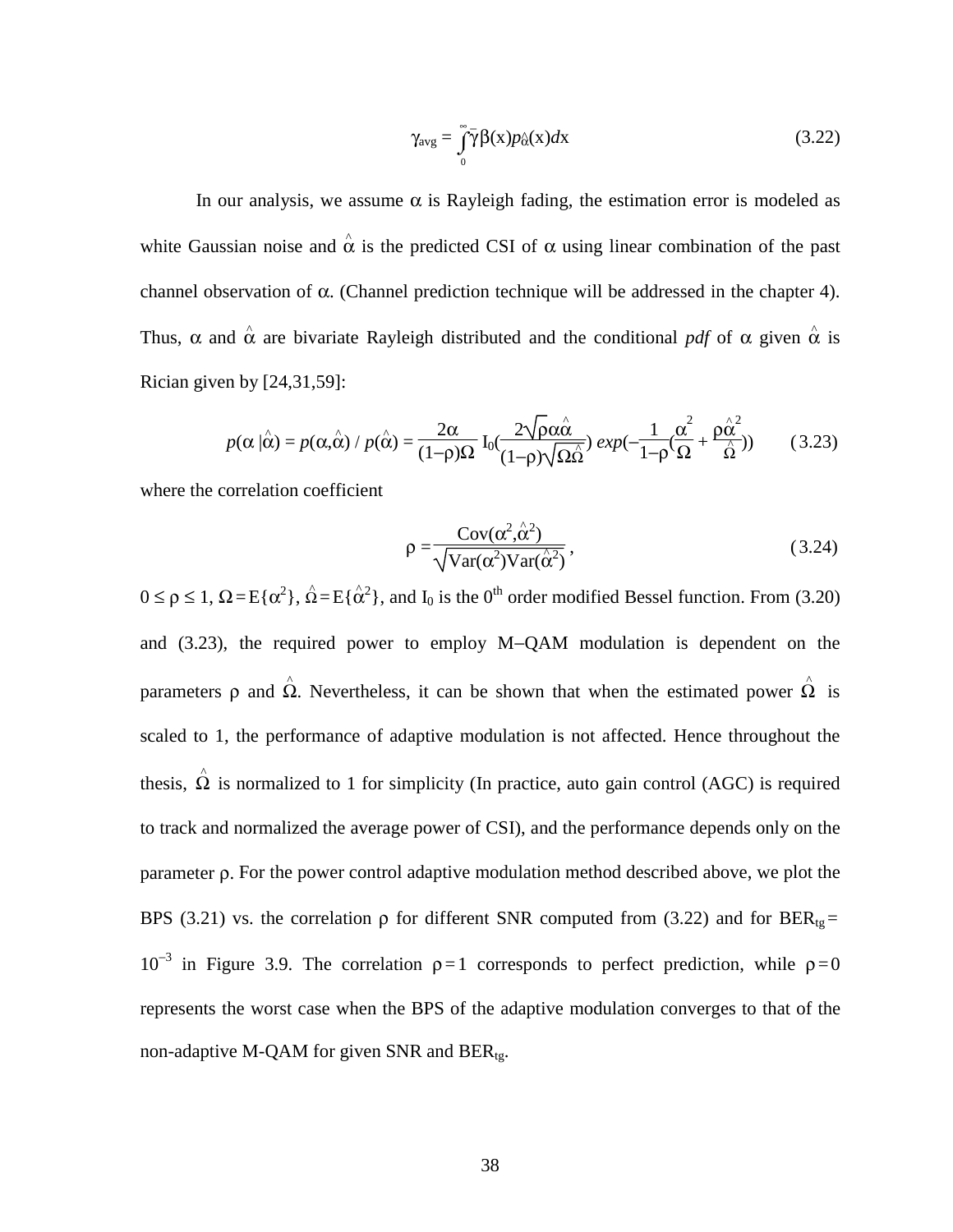

**Figure 3.9 Bit per symbol vs.**  $ρ$  **for different SNR = S<sub>avg</sub>/N<sub>0</sub> for power control M-QAM. Target BER=10-3.** 

We now discuss the adaptive modulation based on the outdated CSI [24]. Assume the estimated channel gain  $\hat{\alpha} = |x_1 + jy_1|$  is  $\tau$  sec delay of the actual channel gain  $\alpha = |x_2 + jy_2|$  due to feedback propagation delay, where  $j = \sqrt{-1}$ . It is shown in the Appendix C that  $\rho$  between  $\alpha$  and  $\hat{\alpha}$  can also be computed as:

$$
\rho = 4 \frac{u_1^2 + u_0^2}{\Omega_1 \Omega_2}
$$
\n(3.25)

where  $u_1 = E[x_1x_2] = E[y_1y_2]$ ,  $u_0 = E[x_1y_2] = -E[y_1x_2]$ ,  $\Omega_1/2 = E[x_1^2] = E[y_1^2]$  and  $\Omega_2/2 =$  $E[x_2^2] = E[y_2^2]$ . For channels characterized by the correlation function R<sub>t</sub>( $\Delta t$ ) in (2.14), u<sub>I</sub> = R<sub>t</sub>( $\Delta t$ )/2, and u<sub>Q</sub> = 0. Figure 3.10 shows the correlation  $\rho$  vs. the feedback delay normalized by maximum Doppler shift  $f_{dm}$ . It is observed that even small delay causes significant performance loss. For example, for delay  $f_{dm}\tau = 0.1$ , the coefficient  $\rho = 0.9$  and the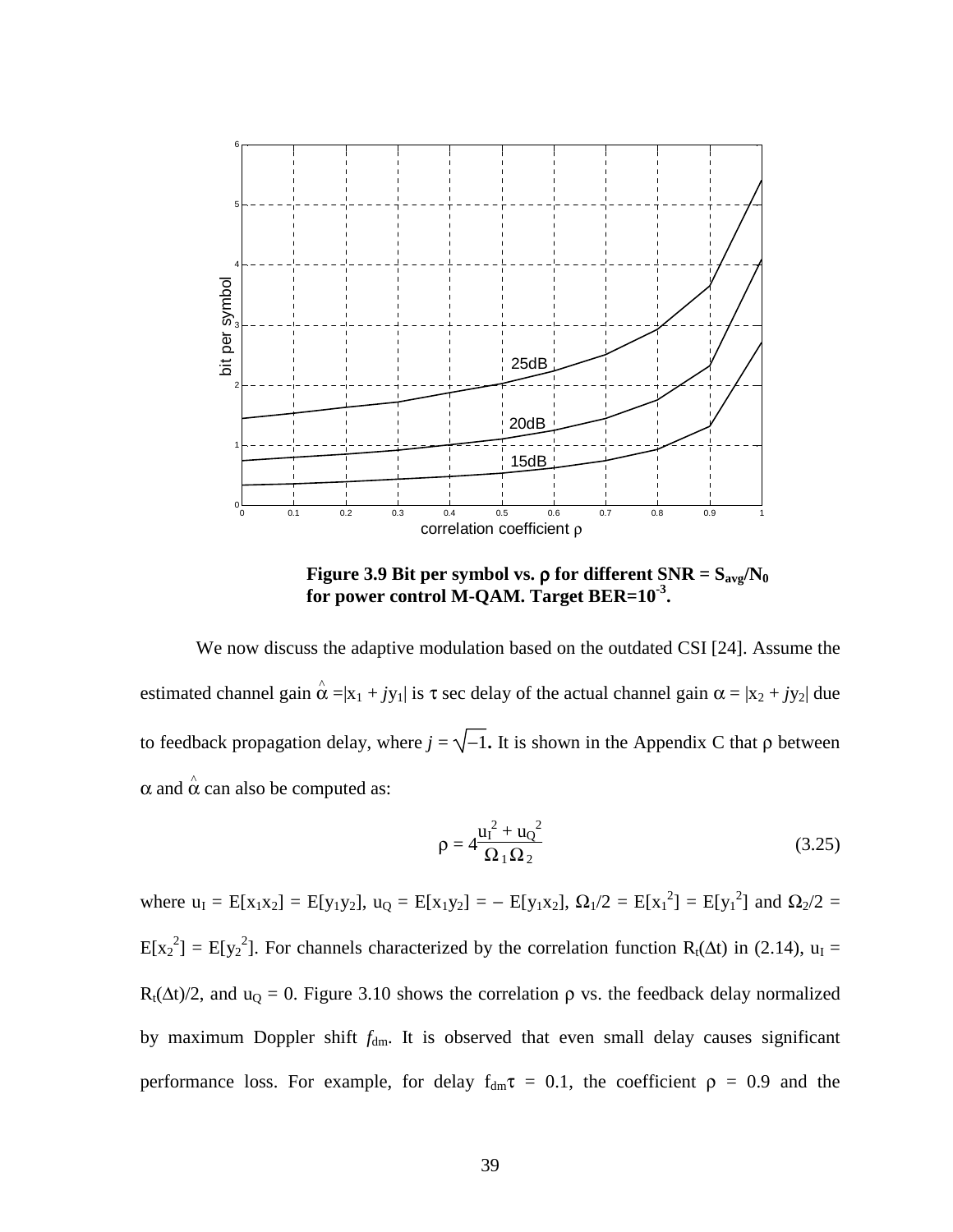

**Figure 3.10 Correlation coefficient for outdated CSI.**  $\Omega_1 = \Omega_2 = 1$ **.** 

performance is loss is about 2 BPS relative to  $\rho = 1$ . Therefore, to realize the potential of the adaptive modulation method, channel prediction methods to mitigate the CSI mismatch due to feedback delay is required.

## **3.5 Block Loading in Time**

Beside imperfect CSI, another practical consideration is the rate adaptation of the constellation size and power adaptation at the transmitter. It is easy to realize that faster AM and PC can result in larger capacity gain since the channel variations are exploited in a more accurate manner. However, hardware constraints and pulse-shaping considerations may require the modulation level to remain constant over tens or even hundred of symbols. Also, for systems that require signaling to the receiver which transmission mode is employed, the signaling overhead will significantly reduce the achievable bit rate gain. In addition, power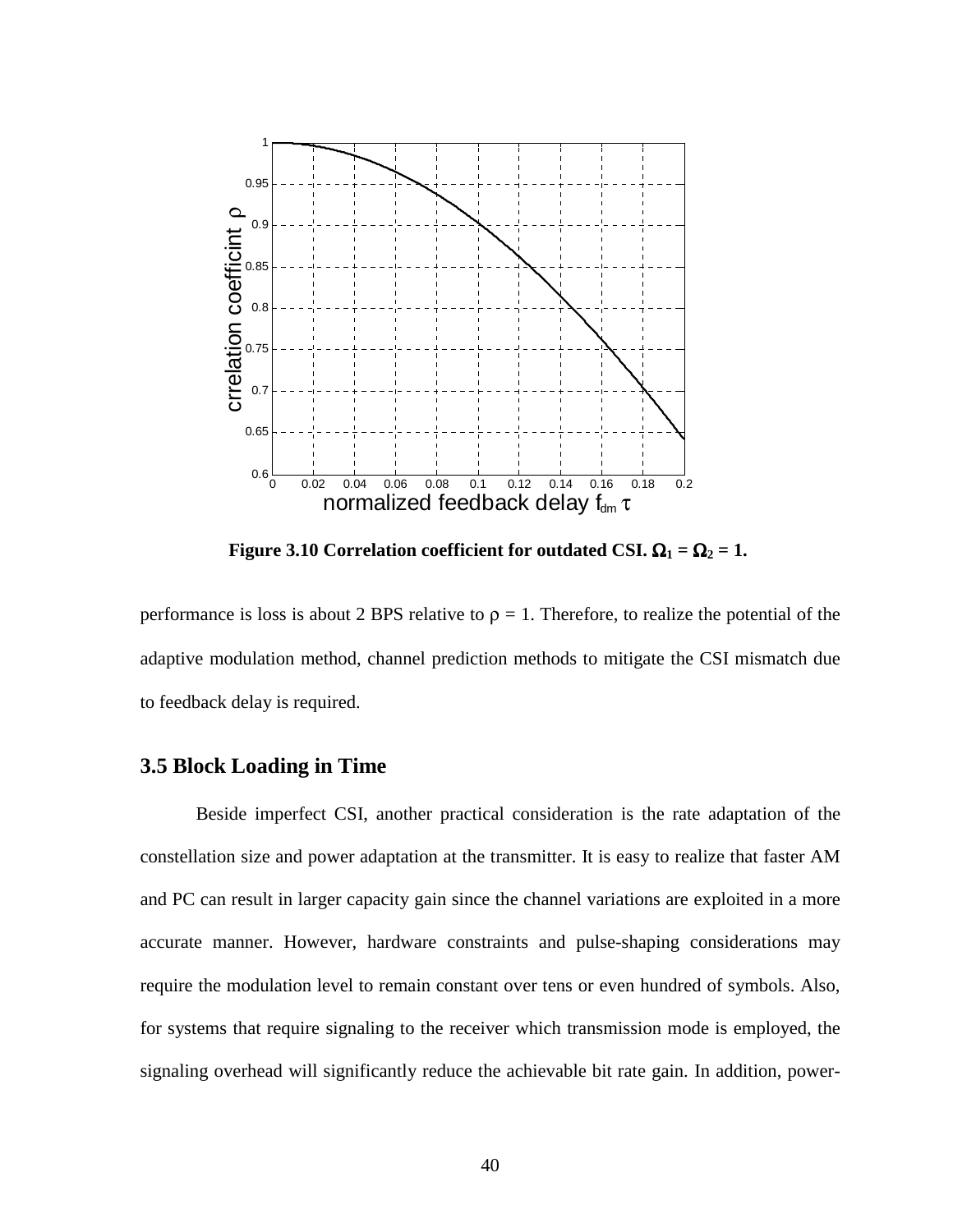amplifier linearity requirements and out-of-band emission constraints may restrict the rate at which power can be adapted [21]. Thus, block-loading techniques, where the same modulation level or power is employed for many transmission symbols, are desired.

We develop two block loading methods based on the threshold-based AM and power control described in section 3.3. Within these two methods, the power control can be categorized as per-symbol basis and frame-basis. Depending on the power control method, the largest achievable modulation level without violating the BER target and the power constraint  $\bar{S}$  is used for each symbol in the frame. Let L be the frame length for block loading methods and  $\{\alpha_1, \alpha_2, \dots, \alpha_L\}$  be the amplitudes of CSI sampled at the symbol rate. Assume perfect CSI and the thresholds  $T_i$ , i=1...4 are decided as in (3.11).

## **Per-Symbol Basis Power control (PP)**

We assume the power can be continuously adjusted for each symbol in the frame. The largest achievable modulation level *M* is given by:

$$
M = \max\{M(i) \mid \frac{1}{L} \sum_{k=0}^{L-1} \bar{S}(\frac{T_i}{\alpha_k})^2 < \bar{S}\}\tag{3.26}
$$

Once the index i is determined, the average power usage in that frame is:

$$
S_{f} = \frac{1}{L} \sum_{k=0}^{L-1} \bar{S} \left( \frac{T_{i}}{\alpha_{k}} \right)^{2}
$$
 (3.27)

Note the power control factor  $\left(\frac{T_i}{T}\right)$  $\frac{I_i}{\alpha_k}$ <sup>2</sup> can be larger than 1, and hence  $\bar{S}$  is no longer the power usage upper-bound during the transmission.

## **Frame Basis Power Control (FP)**

In this method, not only the modulation level but also the power remains constant for the whole frame. The modulation level is chosen as: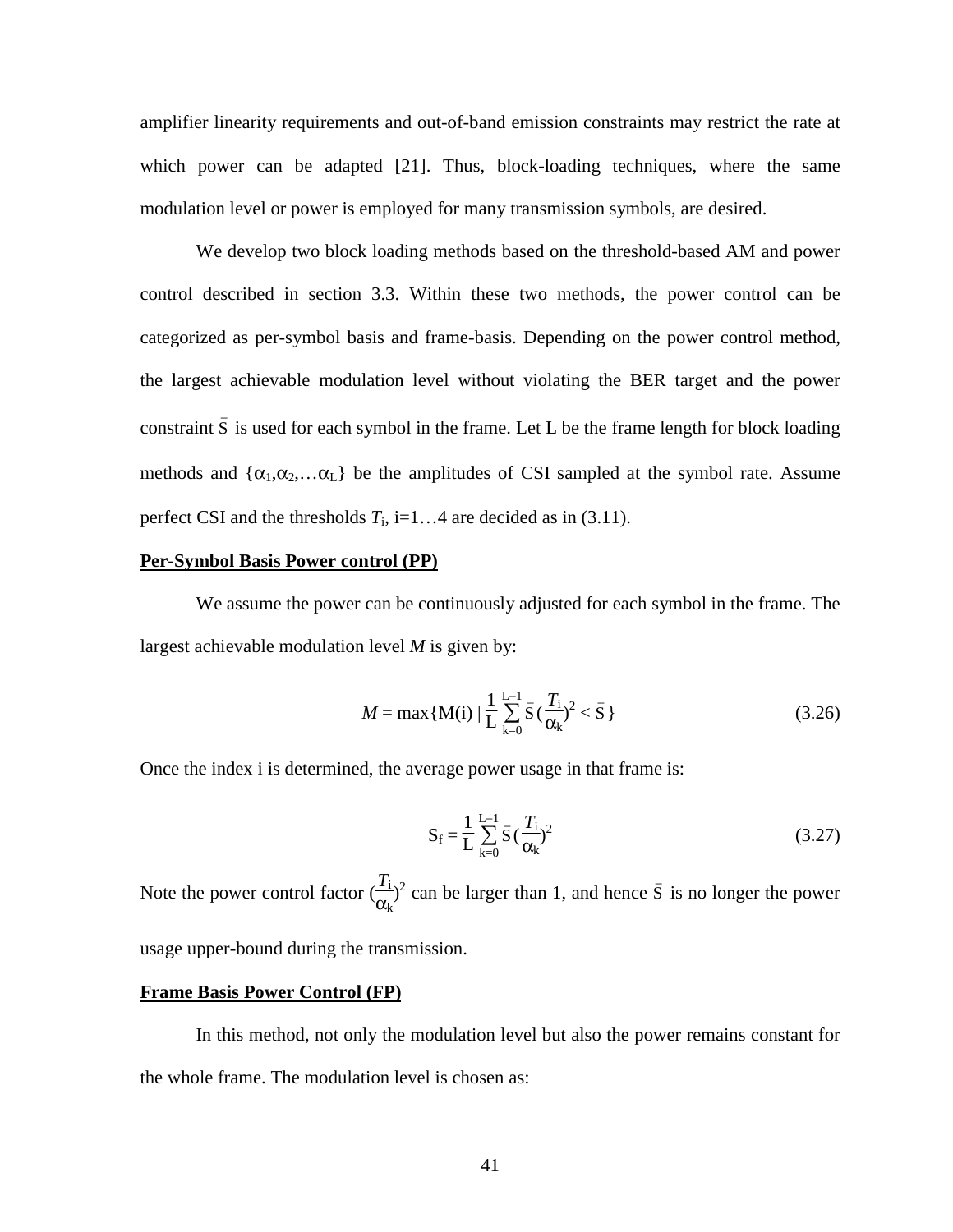

$$
M = \max\{M(i) \mid \frac{1}{L} \sum_{k=0}^{L-1} P_e(M(i), \bar{\gamma}(\alpha_k)^2) < BER_{tg}\}\tag{3.28}
$$

The average power usage in that frame is:

$$
S_f = \{\bar{S}\beta \mid \frac{1}{L} \sum_{k=0}^{L-1} P_e(M_i, \bar{\gamma}\beta (\alpha_k)^2) = BER_{tg}\}\
$$
 (3.29)

Figure 3.11 demonstrates the numerical performance of the block loading adaptive modulation and power control. The Jakes model is used. The maximum Doppler shift  $f_{dm}$  = 100 Hz and the symbol rate  $f_{sym}$  is 25KHz. The target BER =  $10^{-3}$ . It is observed that PP has better performance than FP since the power can be adjusted for each symbol in the frame. For frame length  $L = 100$  ( $f_{dm}L/f_{sym} = 0.4$ ), the performances loss of PP and FP relative to the non-blocking loading method are about haft a bit and 0.8 bit, respectively.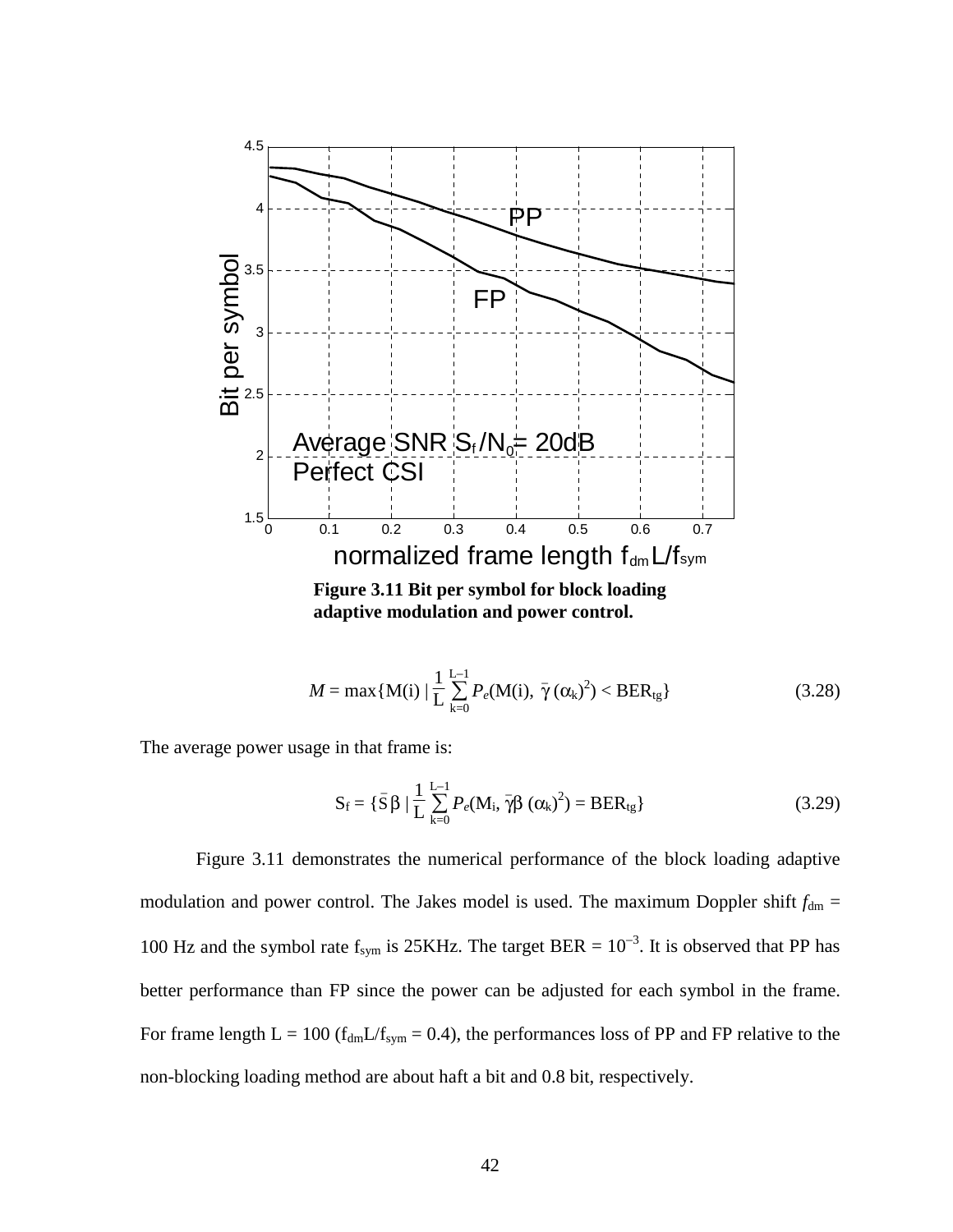# **CHAPTER 4**

# **LONG RANGE CHANNEL PREDICTION AIDED BY OBSERVATIONS OF ANOTHER FADING CHANNEL**

## **4.1 Background**

As we discussed in the chapter 3, to implement adaptive transmission methods in practice, the CSI must be available at the transmitter. The CSI can be estimated at the receiver and sent to the transmitter via a feedback channel. Thus, feedback delay and overhead processing delay, and practical constraints on modulation, coding or adaptation rate have to be taken into account in the performance analysis of adaptive transmission method. For very slowly fading channels, outdated CSI is sufficient for reliable adaptive system design [24]. For fast fading that corresponds to realistic mobile speeds, however, even a small delay will cause significant degradation of performance since channel variation due to Doppler shifts usually results in a different channel at the time of transmission than at the time of channel estimation [21,24]. Even in *open-loop* [57] channels, current CSI is not sufficient since future channel conditions need to be known to adapt transmission parameters. To realize the potential of adaptive transmission methods, theses channel variations have to be predicted at least several milliseconds, or tens to hundreds of data symbols, ahead.

A novel long range channel prediction (LRP) for single carrier was proposed in [16,18,19,31]. In this chapter, we extend the long-range prediction algorithm into frequency domain. For the LRP technique, when dealing with signals that are statistically stationary, the longer the data record, the better the channel prediction that can be performed from the data. On the other hand, if the signal statistics are non-stationary, we cannot select an arbitrarily long data record to estimate the future CSI. In such a case, the length of the data record that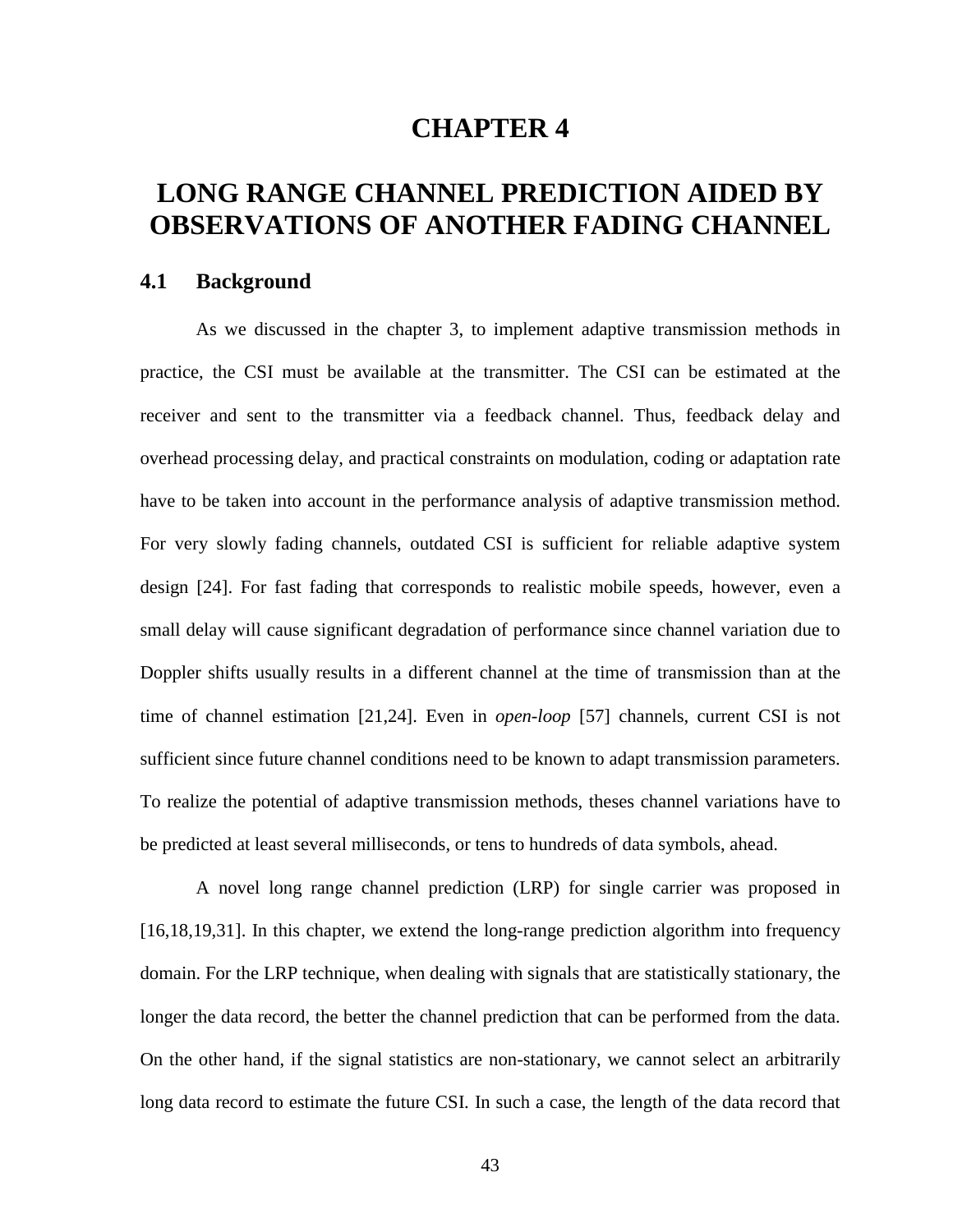

**Figure 4.1 System model of adaptive modulation at**  carrier  $f^2$  based on the channel observations at  $f^1$ .

we select is determined by the rapidity of the time variation in the signal statistics. Ultimately, our goal is to select as short a data record as possible that still allows us to accurately predict the future CSI. In this chapter, we first derive the MMSE LRP for the isotropic scattering channel whose correlation function is characterized by (2.12) and then develop a robust adaptive prediction method that is capable of tracking the channel statistics. Furthermore, a challenging environment is generated by the realistic physical model to test the limitation of the adaptation rate.

## **4.2 System Model**

The discrete-time adaptive modulation system model in conjunction with the longrange prediction is illustrated in Figure 4.1. The carrier frequency of the observed CSI is  $f<sup>1</sup>$ and the carrier frequency of the transmitted signal is  $f^2$ . Assume narrow band signals and the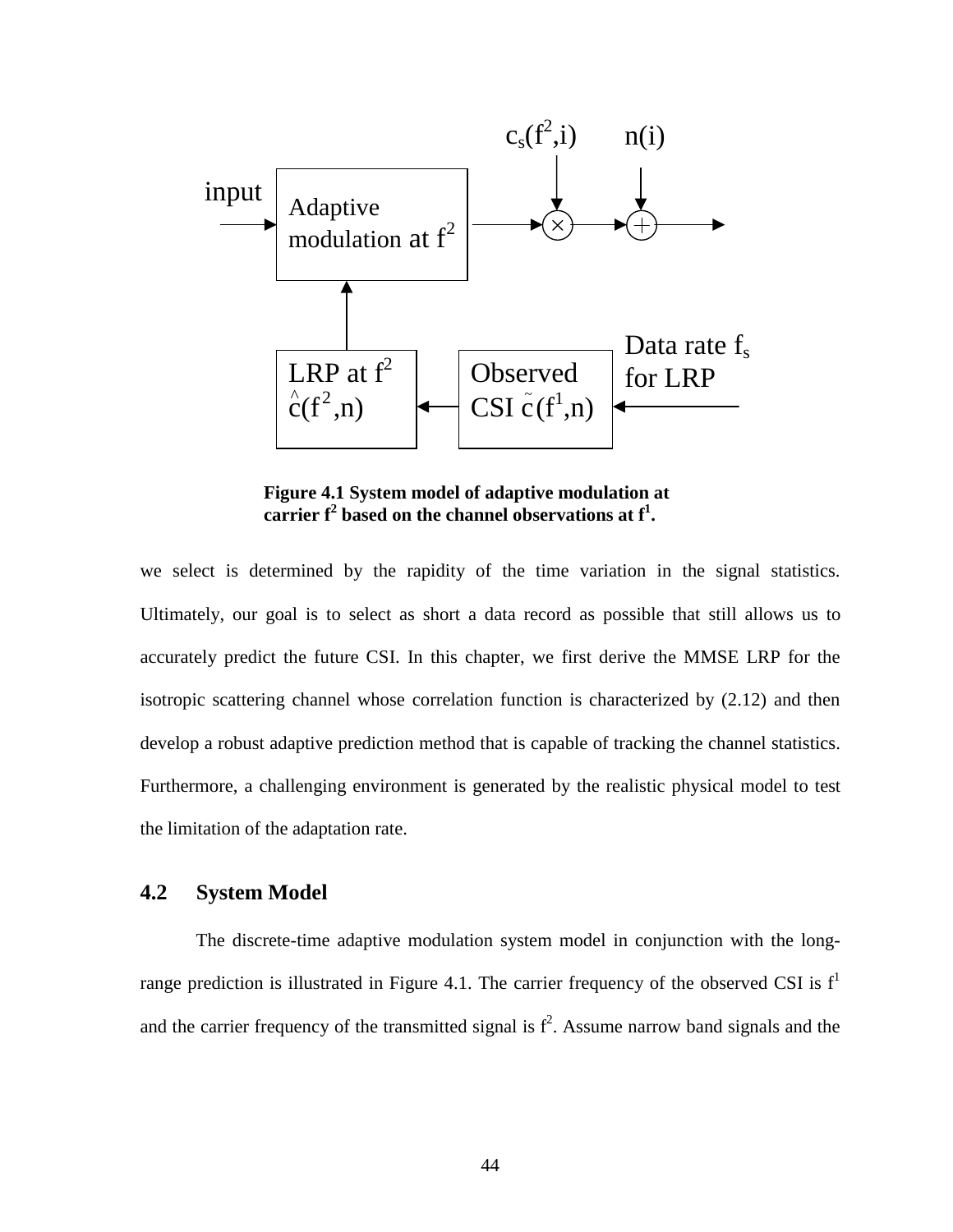channels can be considered as *frequency non-selective*. Thus from (2.8) and (2.10), the CSI at  $f<sup>1</sup>$  and  $f<sup>2</sup>$  can be described as

$$
c(f^{i},t) = \sum_{n=1}^{N} A(n) \exp\{j(2\pi fd(n)t + \phi_{i}(n)\} \qquad i = 1,2
$$
 (4.1)

where for the n<sup>th</sup> path, A(n) is the real amplitude and  $fd(n)$  is the Doppler shift. The phase difference  $\phi_1(n) - \phi_2(n) = 2\pi\Delta f\tau(n)$ , where  $\Delta f = f^2 - f^1$  is the frequency separation, and  $\tau(n)$  is the excess propagation delay distributed according to (2.13). Furthermore, the channel correlation function between  $f<sup>1</sup>$  and  $f<sup>2</sup>$  can be characterized as (2.12).

Suppose the CSI does not change within one symbol duration but varies from symbol to symbol. Let  $c_s(f^2, i)$  denote the samples of the  $c(f^2, t)$  with symbol interval  $T_{sym}$ , and  $\tilde{c}(f^1, n)$ denote the estimate of the observed channel information at  $f^1$  at sub-sampling rate  $f_s$ . (Note  $1/(f_sT_{sym})$  is an integer.) Assume the estimation error is modeled as white Gaussian noise with power spectrum  $\tilde{N}_0$ . Define the observation SNE (OSNR) as

$$
OSNR = \frac{\Omega_1}{\tilde{N}_0}
$$
\n(4.2)

where  $\Omega_1 = E[|c(f^1,t)|^2]$  is the average power of the CSI at  $f^1$ . We predict the future CSI at  $f^2$ based on the previously observed CSI  $\tilde{c}(f^1,n)$ . The normalized prediction range in frequency domain is  $\Delta f\sigma$ . Interpolation is utilized to predict the channel coefficients c( $f^2$ ,i) at the symbol rate  $1/T_{\text{sym}}$ .

One important feature of the LRP is its low sampling rate. That is, the sampling rate  $f_s$ is much lower than the symbol rate  $1/T_{sym}$ . Since the channel information at symbol rate is obtained by interpolation, from Nyquest theorem [45], the minimum data rate for LRP must be larger than twice the maximum Doppler shift to prevent aliasing. On the other hand, low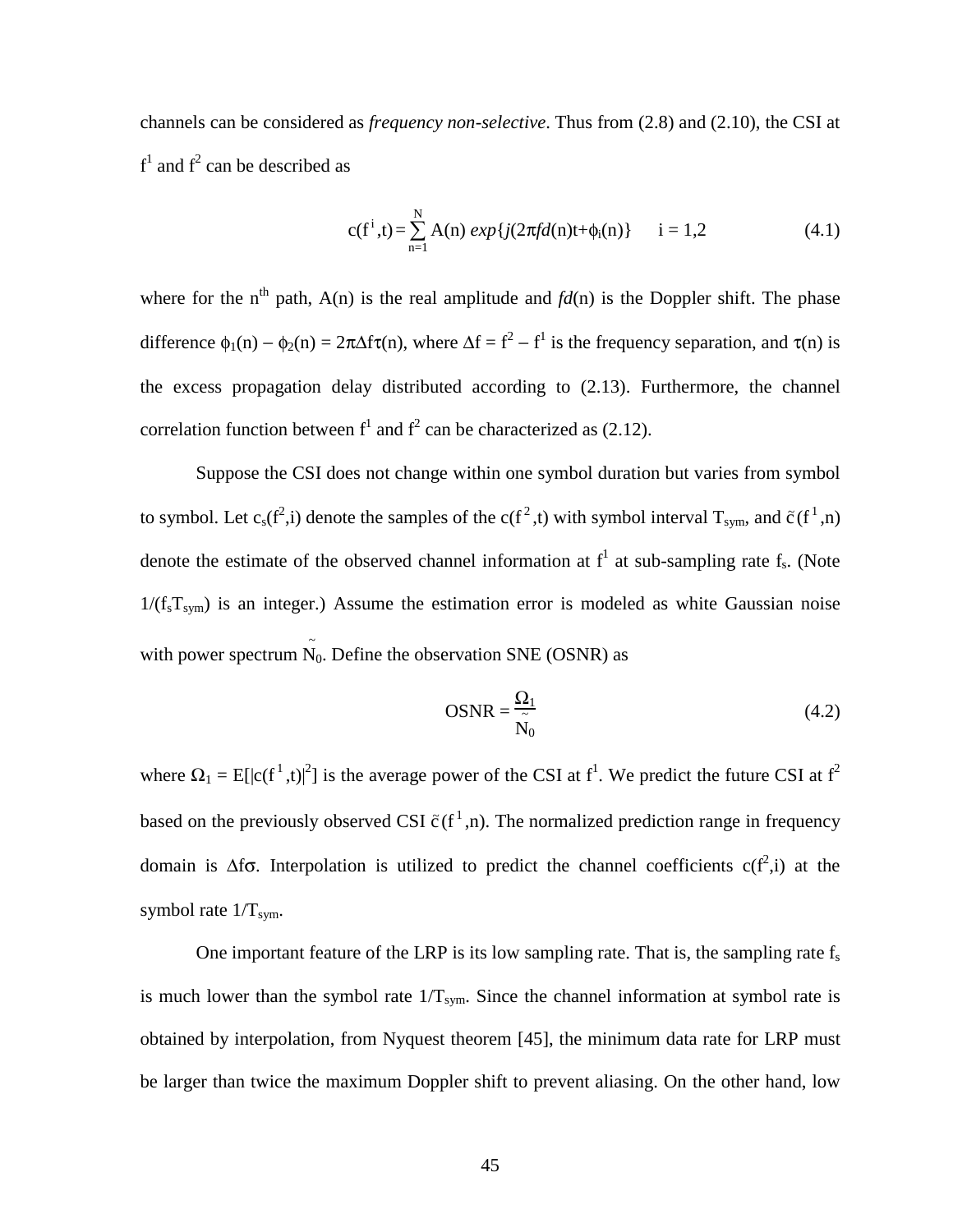sampling rate results in longer memory span and further prediction into the future for a fixed filter length. In addition, the low sampling rate also reduces the feedback rate. However, long memory span may cause problems when severely time-variant signal have to be processed. LRP for different sampling is investigated at [19]. We use sampling rate  $f_s = 5fdm$  in our numerical simulations.

## **4.3 MMSE Long Range Channel Prediction**

The linear one-step *long range prediction* of the future channel sample  $c(f^2, n)$  at frequency  $f^2$  based on p previously observed samples at frequency  $f^1$  is given by:

$$
\hat{c}(f^2, n) = \sum_{j=1}^{p} d_j \tilde{c}(f^1, n-j)
$$
\n(4.3)

where p is the filter length. The normalized prediction range in time is  $f_{dm}/f_s$ . The prediction error is defined by the difference

$$
e(n) = c(f^2, n) - \hat{c}(f^2, n)
$$
\n(4.4)

To optimize the filter design, we choose to minimize the *mean-square* value of the prediction error e(n). Define the cost function as the mean-square error (MSE):

$$
J = E[|c(f^2, n) - \hat{c}(f^2, n)|^2]
$$
\n(4.5)

The problem is therefore to determine the operating conditions for which *J* attains its minimum value. From [28], the necessary and sufficient condition for the cost function *J* to attain its minimum value is called *orthogonality principle*. That is, the corresponding value of the prediction error is orthogonal to each input samples that enters into the prediction of the desired response at time n, i.e.,

$$
E[\tilde{c}(f^1, n-j)e^*(n)] = 0, j = 1, 2, 3, \dots p
$$
 (4.6)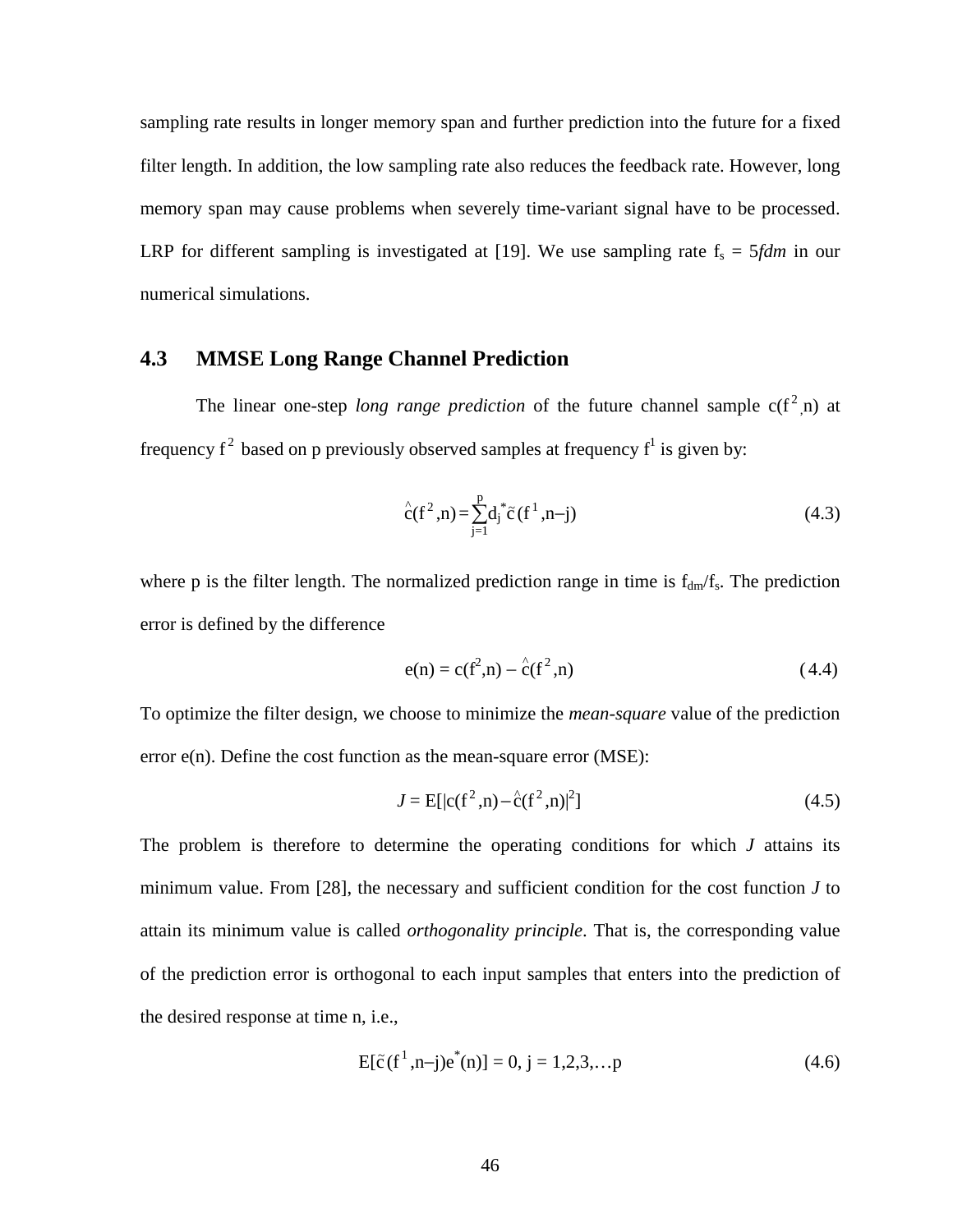Assume the correlation function (2.12) is known. We can obtain the optimum linear filter  $\underline{\mathbf{d}}_0^T$  $=[d_{01},d_{02},...d_{0p}]$  (the superscript *T* denotes transpose) by solving a set of linear equation, called the normal equation:

$$
\mathbf{d}_o = \mathbf{R}^{-1} \mathbf{r} \tag{4.7}
$$

where the correlation matrix of the input data:

$$
\mathbf{R} = \begin{bmatrix} R(0) & R(1) & \dots & R(p-1) \\ R^{*}(1) & R(0) & \dots & R(p-1) \\ \vdots & \vdots & \ddots & \vdots \\ R^{*}(p-1) & R^{*}(p-2) & \dots & R(0) \end{bmatrix},
$$
(4.8)

 $R(i) = E[\tilde{c}(f^1, n)\tilde{c}^*(f^1, n-i)] = \Omega_1 R_t(-i/f_s) + N_0 \delta[i]$ , where  $\delta[i]$  is delta function, and  $\underline{\mathbf{r}}^T = [r(1)$  $r(2), \ldots, r(p)$  is the cross-correlation between the input data and the desired data, where  $r(i) =$  $E[\tilde{c}(f^1, n-i)c^*(f^2, n)] = R_E(i/f_s, \Delta f)$ . The resulting MMSE is given by [28]:

MMSE = E[
$$
|e(n)|^2
$$
] =  $\Omega_2 - \sum_{j=1}^{p} d_{oj}^* r(j)$  (4.9)

where  $\Omega_2$  is the average power of the CSI at  $f^2$ . Throughout the chapter, we normalize  $\Omega_1$  and Ω2 to 1. This filter is well known as *Wiener filter*.

After prediction the future CSI at  $f^2$ , we perform adaptive modulation at frequency  $f^2$ to maximize the throughput based on the predicted CSI. Assume the observed CSI  $\tilde{c}(f^1,n)$  is Rayleigh distributed as in (2.5) with  $\Omega = \Omega_1 + \tilde{N}_0$ . Since the predicted symbol  $\hat{c}(f^2, i)$  is the linear combination of the past channel observation at  $f^1$ , its amplitude is also Rayleigh distributed, and  $|\hat{c}(f^2,i)|$  and  $|c(f^2,i)|$  are bivariate Rayleigh distributed [59]. The correlation coefficient  $\rho$  (3.24) between  $|\hat{c}(f^2,i)|^2$  and  $|c(f^2,i)|^2$  is estimated and adaptive modulation can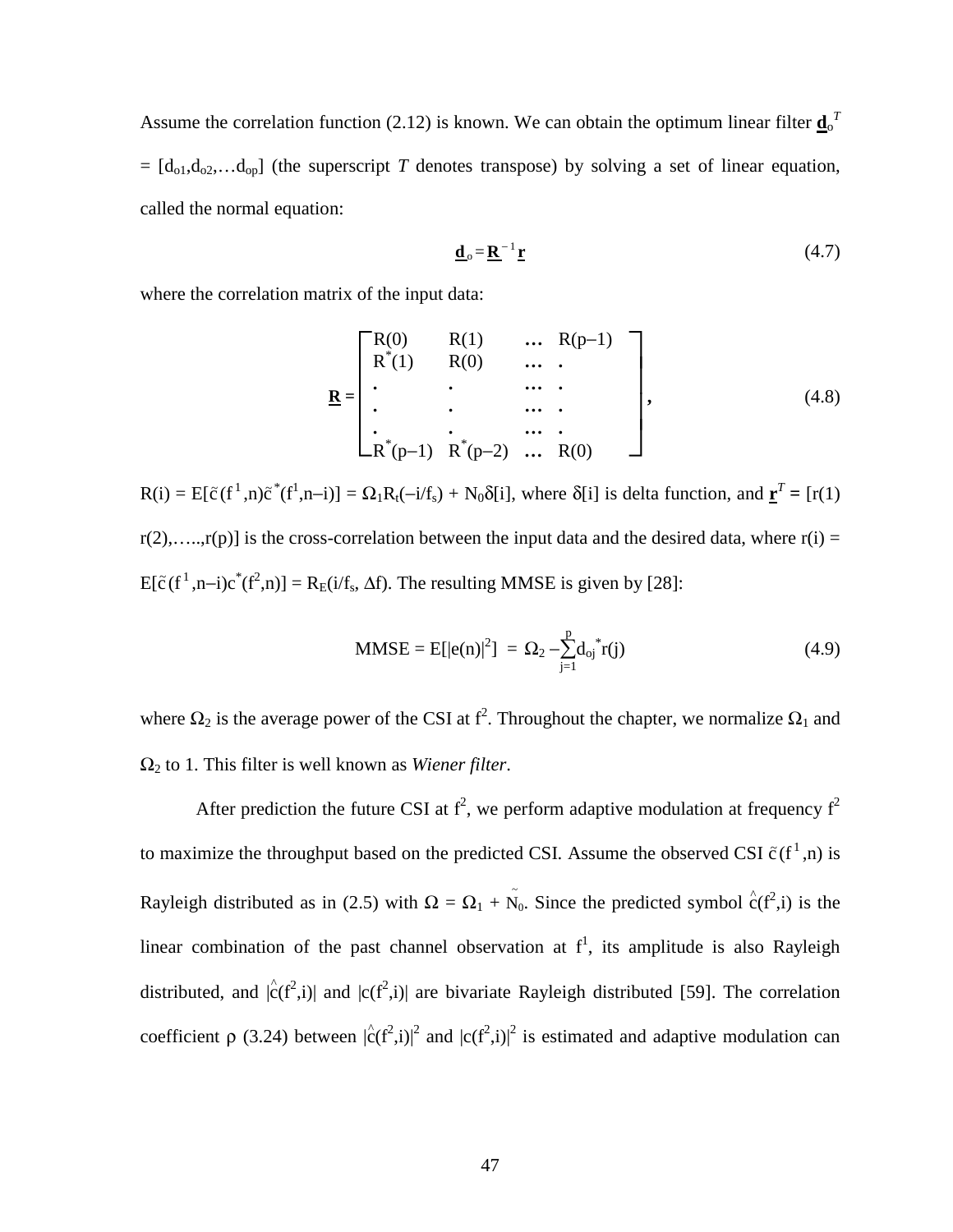

**Figure 4.2 Correlation coefficient** ρ **vs. prediction range in frequency for theoretical MMSE and numerical simulation.** 

be performed as discussed in the chapter 3 (see section 3.4). In fact, when the optimal Wiener filter is employed, it is shown in the Appendix B that

$$
\rho = \Omega_2 - \text{MMSE} \tag{4.10}
$$

Figure 4.2 shows the theoretical correlation coefficient (4.10) vs. normalized prediction range in frequency domain filter. We also demonstrate the numerical simulation using the optimal *Wiener* filter. Jake model with  $N = 34$  is employed to generate fading signal at  $f^1$  and  $f^2$ , and the parameter ρ is estimated based on the predicted and actual channel state information.

## **4.3.1 Factors Affecting Prediction Accuracy**

To achieve bit rate gain for the AM systems, accurate prediction of the CSI is required. From (4.7) and (4.9), the prediction accuracy depends on the correlation function of the input data and the correlation function between the input and the desired data. Since the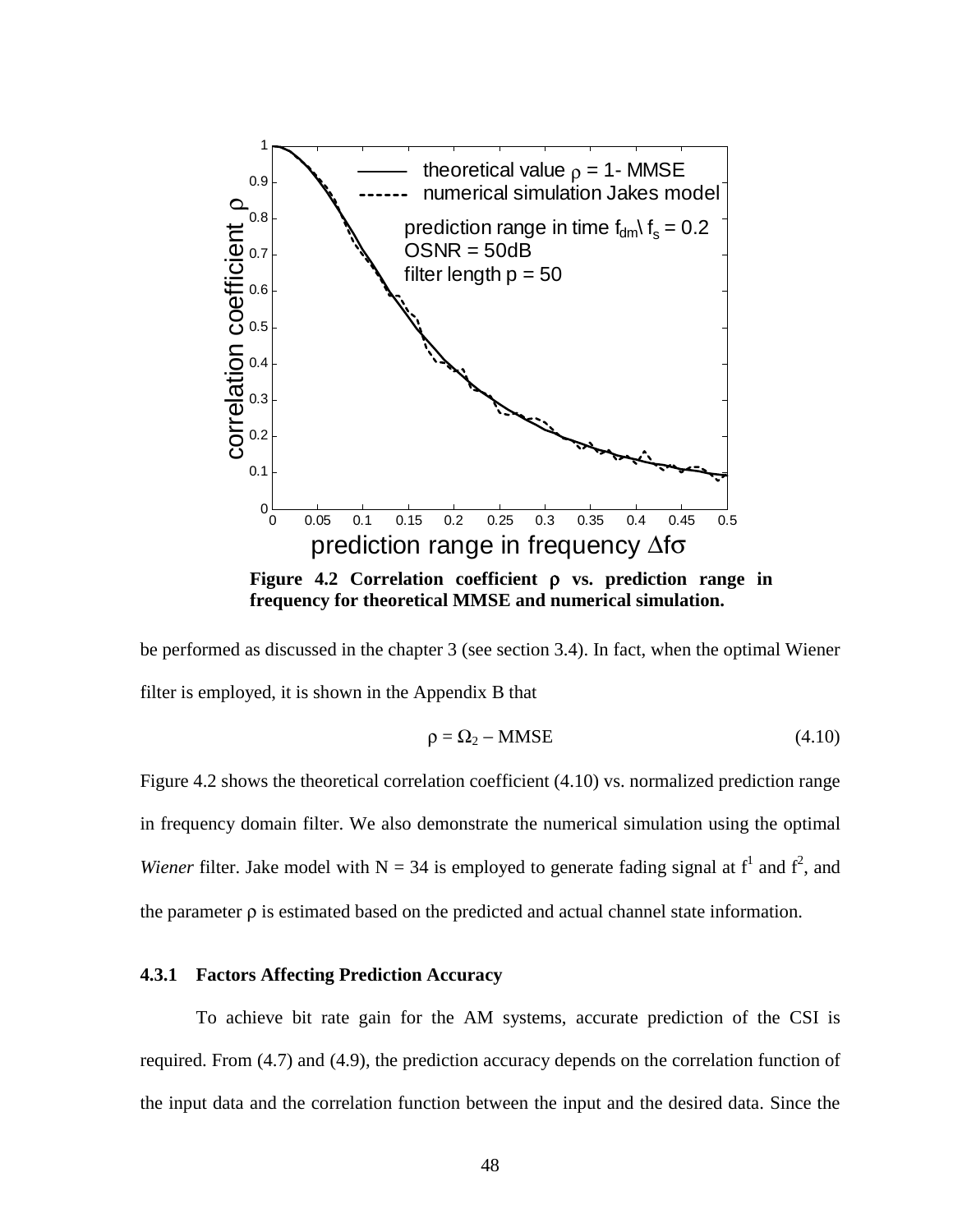correlation function over time and frequency domain can be separated into the multiplication of two independent correlation functions (2.12), it can be readily shown that the MMSE (4.9) can be expressed as

$$
MMSE = 1 - |R_f(\Delta f)|^2 (1 - MMSE_{\Delta f = 0}) \qquad (4.11)
$$

where MMSE<sub> $\Delta f=0$ </sub> is the MMSE with  $\Delta f = 0$ . The frequency domain correlation function  $R_f(\Delta f)$  is dependent on the frequency separation and delay spread. Smaller frequency separation and delay spread result in larger  $R_f(\Delta f)$  and thus better prediction accuracy (small MMSE). This is demonstrated in Figure 4.2. On the other hand, two factors affect the performance of single carrier channel prediction MMSE<sub>∆f=0</sub>. They are noisy CSI observation and filter length.

First, the noisy channel observation degrades the prediction accuracy. When the effective SNR of the observed CSI is low, noise reduction techniques can be employed. In [19], an adaptive noise reduction method at the symbol rate is investigated, and in [27], noise reduction is implemented by suppressing out-of-band noise since the power spectrum of the fading channel is 0 outside the maximum Doppler shift (see Eq. (2.15)). In some systems, multiple steps prediction where previously predicted value is used to predict the future fading coefficients is desired for longer prediction range. In these cases, noise reduction is important since the noise will cause error propagation and make prediction accuracy unacceptable.

Second, the filter length affects the prediction performance. In general, larger filter length results in better prediction performance. As the filter length p increases, the MMSE saturation level is approached. We derive the closed form expression of MMSE for  $p = \infty$  and one-step prediction (see Appendix C):

$$
MMSE_{p=\infty} = R_n(0) - |R_f(\Delta f)|^2 [R_n(0) - r^+(0)^2 + N_0]
$$
(4.12)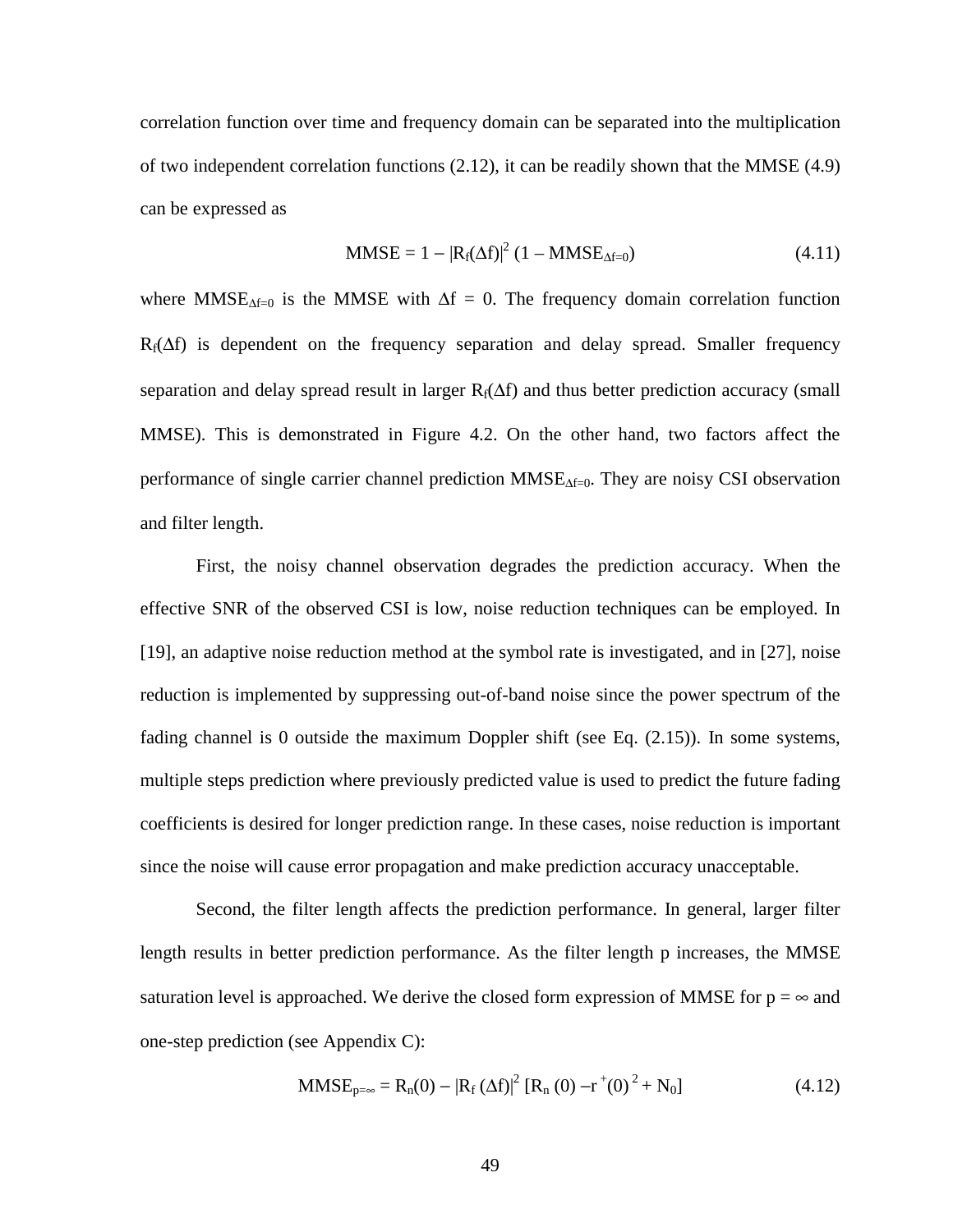

**Figure 4.3 MMSE vs. normalized frequency separation**  $\Delta f \sigma$  **for**  $f_s = 5$  $f_{dm}$ . Prediction range =  $0.2/f_{dm}$ .

where 
$$
r^+(0)^2 = exp\{\frac{1}{2\pi}\int_{-\pi}^{\pi} \ln[R_w(w) + N_0]dw\}
$$
, and  $R_w(w) = \sum_{n=-\infty}^{\infty} R_n(n)exp\{-jwn\}$  is the folded

power spectrum of the channel. In Figure 4.3, the theoretical MMSE of one-step prediction (4.12) is plotted vs. normalized frequency separation  $\Delta f \sigma$  for different values of the signal-tonoise ratio (SNR). The sampling rate  $f_s = 5fdm$  is chosen since it results in near optimal performance for LRP [19]. The prediction range is 0.2/*fdm* seconds. We also compare the MMSE of the system with filter order  $p = 50$  (see (4.3)). We found that for  $p = 50$ , the MMSE approaches the optimal case ( $p = \infty$ ) for  $f_s = 5$ *fdm*. For our numerical simulation in this chapter, we employ  $p = 50$  and the sampling rate of  $500$ Hz assuming the maximum Doppler shift of 100Hz.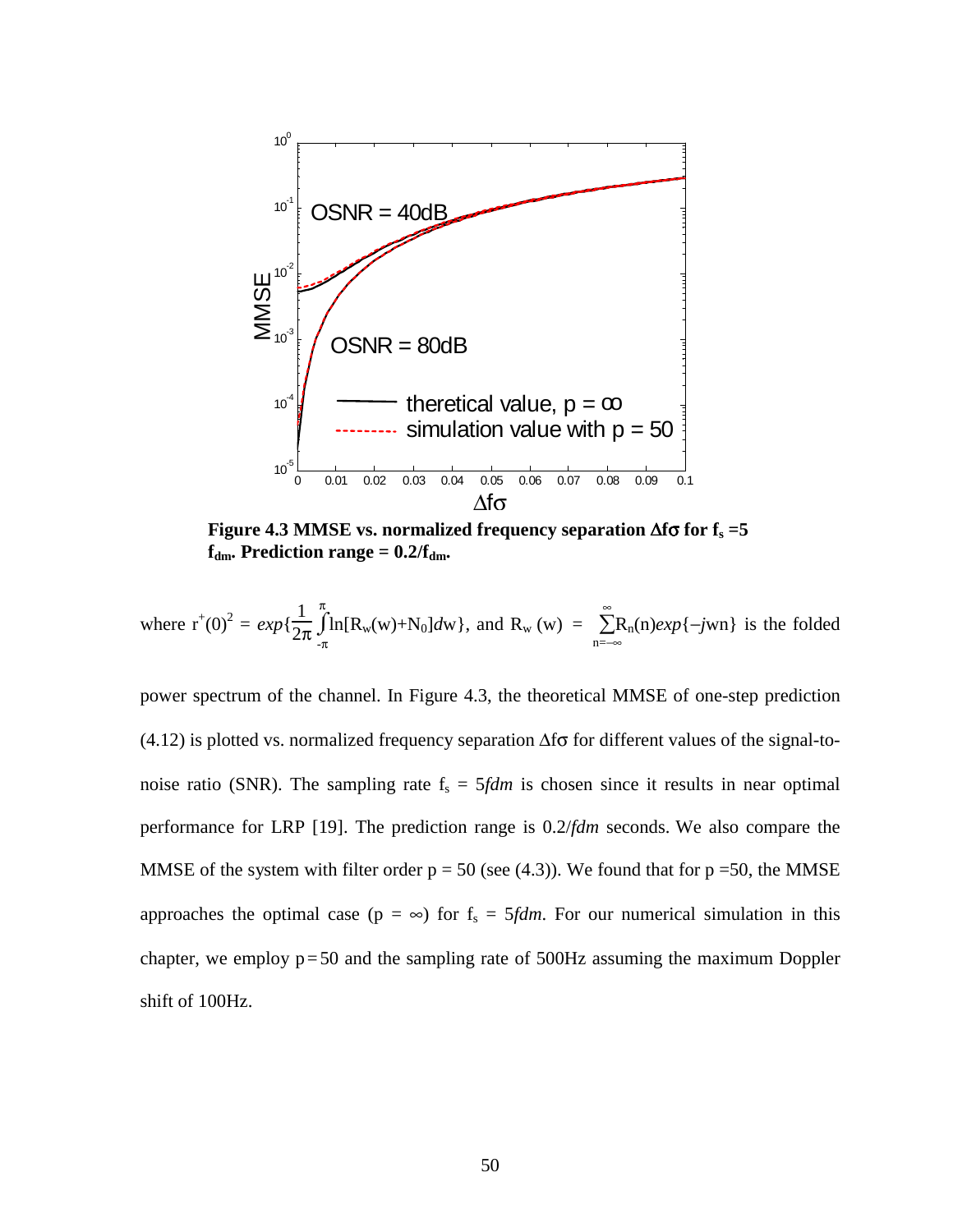### **4.3.2 Backward Prediction**

The form of linear prediction described in (4.3) is called *forward predictor*. We use a subset of p previously observed samples  $\tilde{c}(f^1, n-1)$ ,  $\tilde{c}(f^1, n-2)$ ... $\tilde{c}(f^1, n-p)$  at  $f^1$  to make a one step linear prediction of the sample  $c(f^2, n)$  at  $f^2$ . Naturally, we may also operate on this time series in the *backward direction* [28]. In other words, we may use the subset of p samples of  $\tilde{c}(f^2, n)$ ,  $\tilde{c}(f^2, n-1) \dots \tilde{c}(f^2, n-p+1)$  to make a prediction of the past samples  $c(f^1, n-p)$ , i.e.

$$
\hat{c}(f^1, n-p) = \sum_{j=1}^{p} g_j^* \tilde{c}(f^2, n-j+1)
$$
\n(4.13)

Similarly to (4.7), the optimal backward prediction coefficients  $\mathbf{g}_0 = [g_1, g_2, \dots g_p]$  can be solved by a set of linear equation as:

$$
\mathbf{R}_1 \mathbf{g}_0 = \mathbf{r}_1 \tag{4.14}
$$

Since we assume the fading process at  $f^1$  and  $f^2$  are constituted by the same Doppler shift, it can be readily shown that  $\mathbf{R}_1 = \mathbf{R}$  and  $r_1[i] = r^*[p-i+1]$ , i=1,...,p. Note that the autocorrelation matrix **R** is *Hermitian* and *Toeplitz*. It is demonstrated in [46] that the optimal backward predictor is the reverse order complex conjugate of the optimal forward predictor, i.e.,

$$
d_{oi} = g_{o \ p-i+1}^{*},
$$
  $i = 1...p$  (4.15)

We employ this relation in the following section when only finite data records are available to estimate optimal prediction filter coefficient.

#### **4.3.3 Least Squares Estimation methods**

For the LRP, we can obtain the optimum filter if the channel correlation functions are known. In practice, these channel statistics are unknown and need to be estimated from a finite data record. In this section, we use the least squares method to solve the linear prediction problem without invoking the assumption on the statistics of the input and the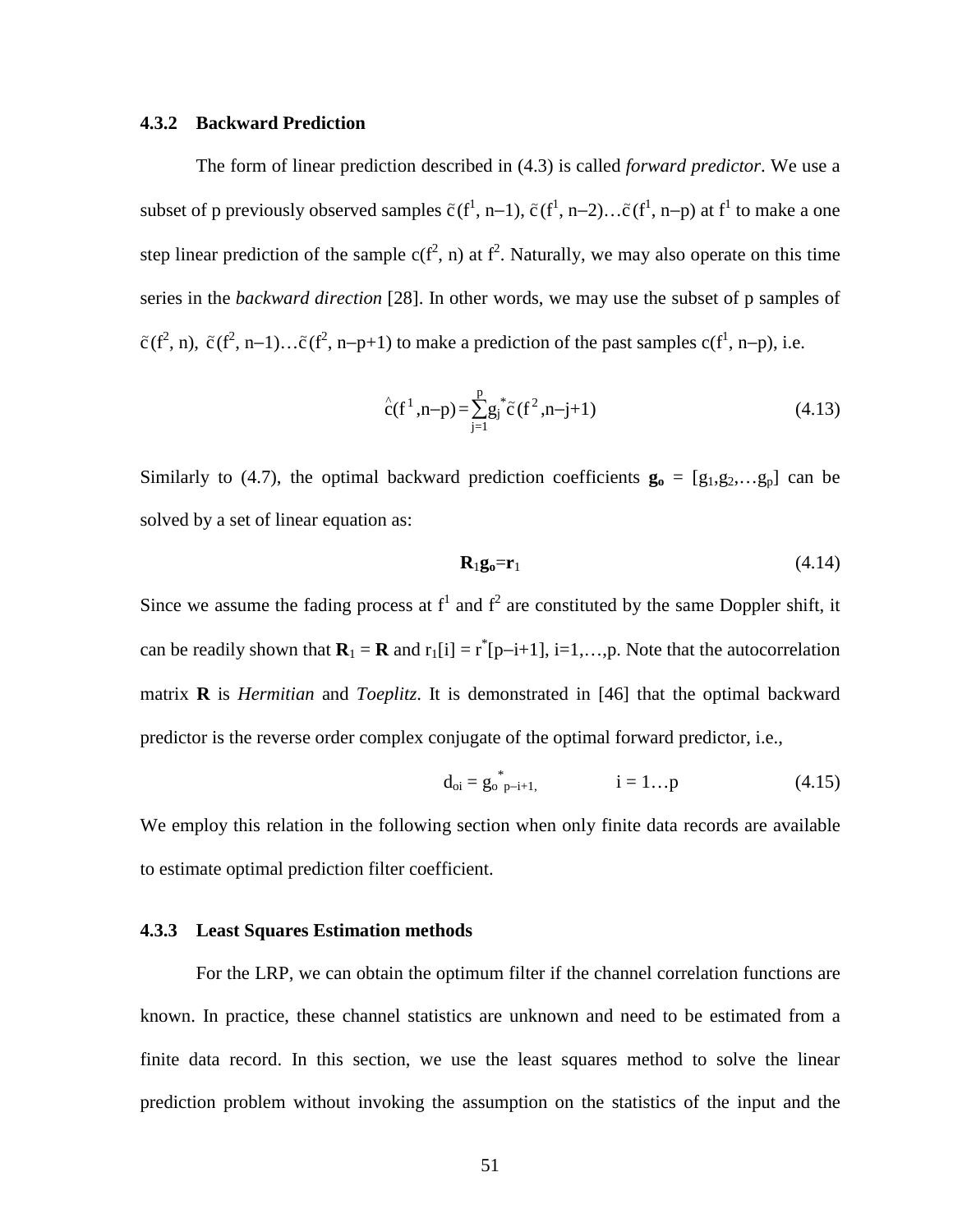desired data. The method of least squares may be viewed as an alternative to *Wiener* filter theory. Basically, *Wiener* filters are derived from ensemble average with the result that one filter is obtained for all realizations of the environment, assumed to be wide-sense stationary. On the other hand, the method of least squares is deterministic in approach. Specifically, it involves the use of time average, with the result that the filter depends on the number of samples used in the computation.

Suppose we have finite M training symbols at both carriers  $f^1$  and  $f^2$  during the observation interval. Define the forward prediction error at time n as:

$$
f_{p}(f^{1}, f^{2}, n) = \tilde{c}(f^{2}, n) - \sum_{j=1}^{p} d_{j}^{*} c(f^{1}, n-j)
$$
(4.16)

and the backward prediction error at time n as:

$$
b_{p}(f^{2},f^{1},n) = \tilde{c}(f^{1},n-p) - \sum_{j=1}^{p} g_{j}^{*} c(f^{2},n-j+1)
$$
 (4.17)

Utilizing the fact that the optimal backward predictor is the reverse order complex conjugate of the optimal forward predictor from (4.15), the method of least squares is to minimize the cost function that consists of the sum of square errors:

$$
E_{LS} = \sum_{n=p+1}^{M} |f_p(f^1, f^2, n)|^2 + \sum_{m=p+1}^{M} |b_p^*(f^2, f^1, m)|^2
$$
(4.18)

subject to the constraint that  $d_i = g_{p-i+1}^*$ ,  $i = 1...p$ . From [28], the prediction coefficient vector **d** to minimize E<sub>LS</sub> can be solved be a set of linear equation:

$$
\tilde{\mathbf{R}} = \mathbf{d}\tilde{\mathbf{r}} \tag{4.19}
$$

where  $\tilde{\mathbf{R}} = \mathbf{A}^H \mathbf{A}$ ,  $\mathbf{A}^H = [\mathbf{FD} \mid \mathbf{BD}^*]$ , and the forward data matrix **FD** and backward data matrix **BD** is: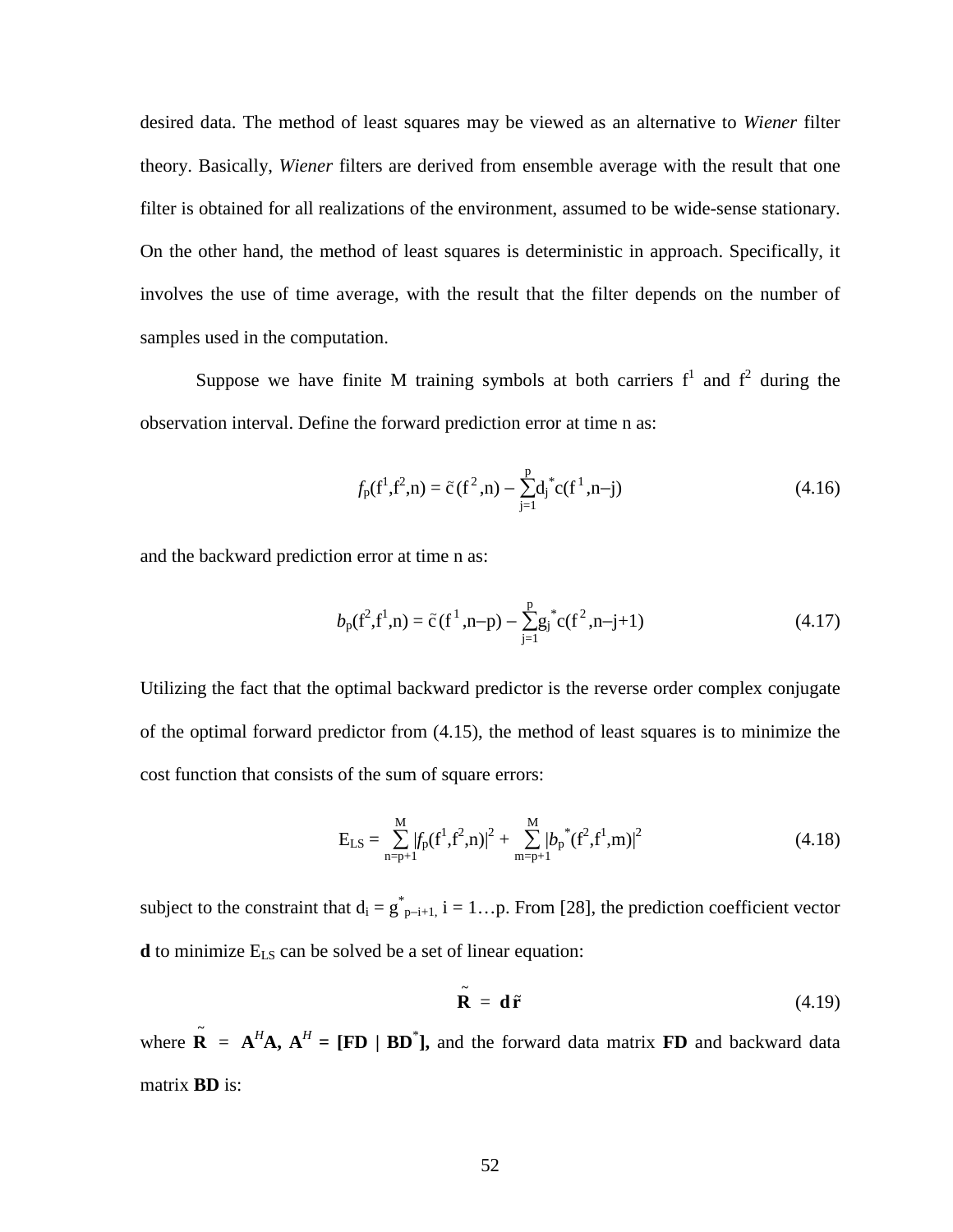

**Figure 4.4 Average MSE vs. number of observation symbols for least square prediction method. normalized prediction**  $f_{dm}/f_s = 0.2$ **.** 

$$
\mathbf{FD} = \begin{bmatrix} \tilde{c}(f^{1}, p) & \tilde{c}(f^{1}, p+1) & \dots & \tilde{c}(f^{1}, K-1) \\ \tilde{c}(f^{1}, p-1) & \tilde{c}(f^{1}, p) & \dots & \dots \\ \vdots & \vdots & \vdots & \vdots \\ \tilde{c}(f^{1}, 1) & \tilde{c}(f^{1}, 2) & \dots & \tilde{c}(f^{1}, K-p) \end{bmatrix}
$$

$$
\mathbf{BD} = \begin{bmatrix} \tilde{c}(f^{2}, K+1-p) & \tilde{c}(f^{2}, K-p) & \dots & \tilde{c}(f^{2}, p+1) \\ \vdots & \vdots & \dots & \vdots \\ \tilde{c}(f^{2}, K-1) & \tilde{c}(f^{2}, K-2) & \dots & \tilde{c}(f^{1}, 2p-1) \\ \vdots & \vdots & \vdots & \vdots \\ \tilde{c}(f^{2}, K) & \tilde{c}(f^{2}, K-1) & \dots & \tilde{c}(f^{2}, 2p) \end{bmatrix}
$$

And  $\tilde{\mathbf{r}} = \mathbf{A}^H \mathbf{D}$ , where  $\mathbf{D}^H = [\tilde{c}(f^1, p+1), \tilde{c}(f^1, p+2), \dots, \tilde{c}(f^1, K), \tilde{c}^*(f^2, K-p), \tilde{c}^*(f^1, K-p-1), \dots, \tilde{c}^*(f^2, p)].$ 

The minimum sum of squared error can be expressed as [28]:

$$
\mathbf{E}_{\min,LS} = \mathbf{D}^H \mathbf{D} - \mathbf{D}^H \mathbf{A} (\mathbf{A}^H \mathbf{A})^{-1} \mathbf{A}^H \mathbf{D}
$$
(4.20)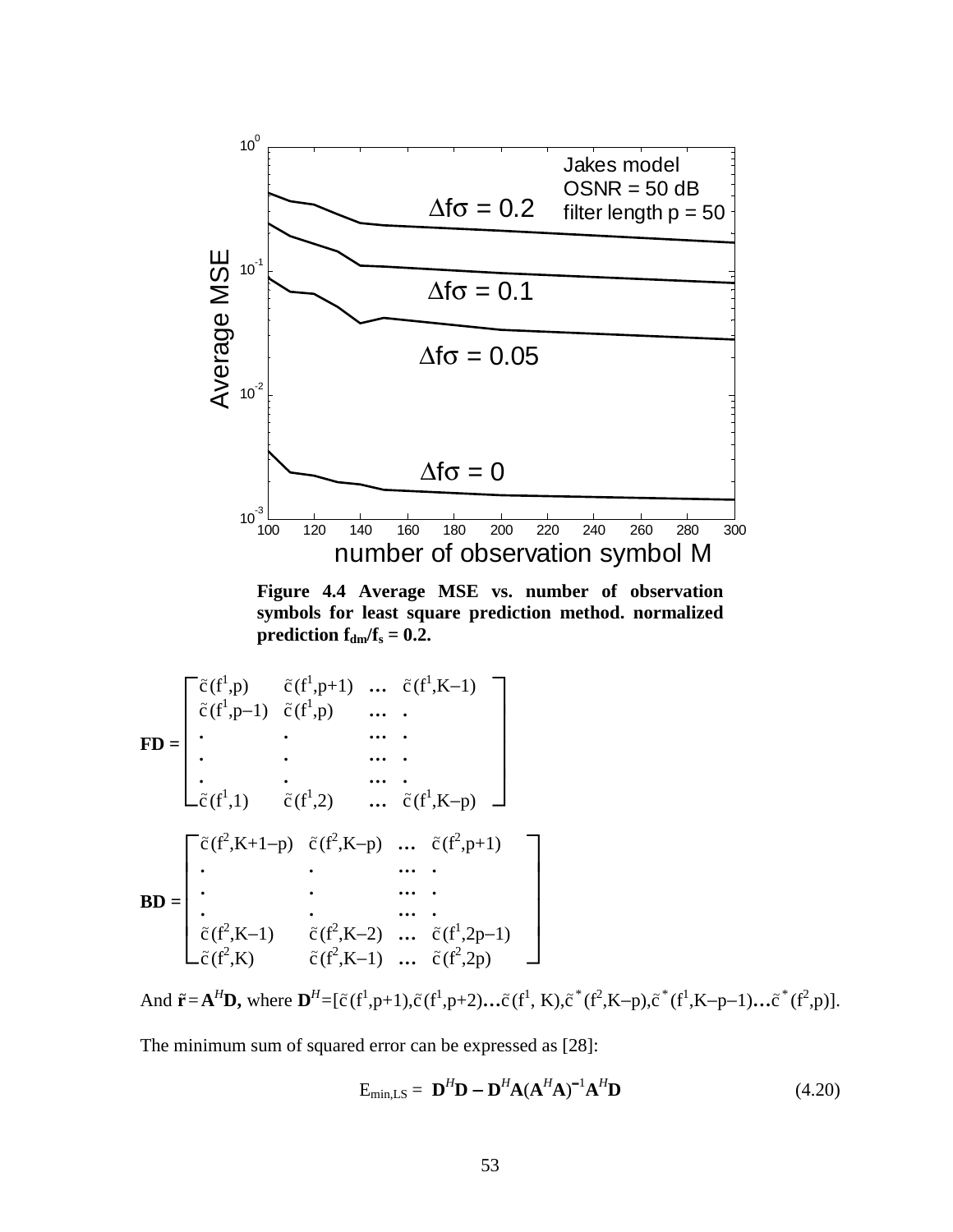Note that  $\tilde{\mathbf{R}}$  and  $\tilde{\mathbf{r}}$  in (4.19) can be considered as estimation of R and r in (4.7). In Figure 4.4, we demonstrate, for different prediction range  $\Delta f\sigma$ , the average prediction MSE vs. number of observation CSI samples used to obtain the least-squares based prediction coefficients. It is observed about 150 CSI samples are required to obtain near-optimal prediction performance for standard Jakes channel model.

## **4.4 Robust Long Range Prediction: LMS Algorithm**

We derived the optimum MMSE channel prediction in  $(4.7)$  if the channel statistics, such as the time and frequency domain correlation, are known. Otherwise, the channel statistics can be estimated by least squares method in (4.19) during the observation interval. However, in the realistic mobile fading channels, the Doppler shifts in (2.8) is time-variant, and thus the model coefficients need to be updated continuously based on the observations. Since we are not able to observe the fading coefficients at frequency  $f^2$  after observation interval, we modify our approach as follows. First, we predict future channel coefficient  $c(f<sup>1</sup> n)$  and then use the frequency correlation function to select the transmitter parameters at  $f^2$ . The predicted CSI at  $f^1$  are given by:

$$
\hat{c}(f^1, n) = \sum_{j=1}^{p} d_j(n)^* c(f^1, n-j)
$$
\n(4.21)

The coefficients  $d_i(n)$  are determined using the Least Mean Square (LMS) adaptive tracking method:

$$
d_j(n+1) = d_j(n) + \mu \varepsilon_n^* \hat{c}(f^1, n-j) \qquad (4.22)
$$

where  $\mu$  is the step size and  $\varepsilon(n) = c(f^1, n) - c(f^1, n)$ . This adaptive tracking can be performed since the observations at frequency  $f^1$  are available at the transmitter [16,19]. The recursive least-squares (RLS) algorithm can also be used to improve accuracy and reduce the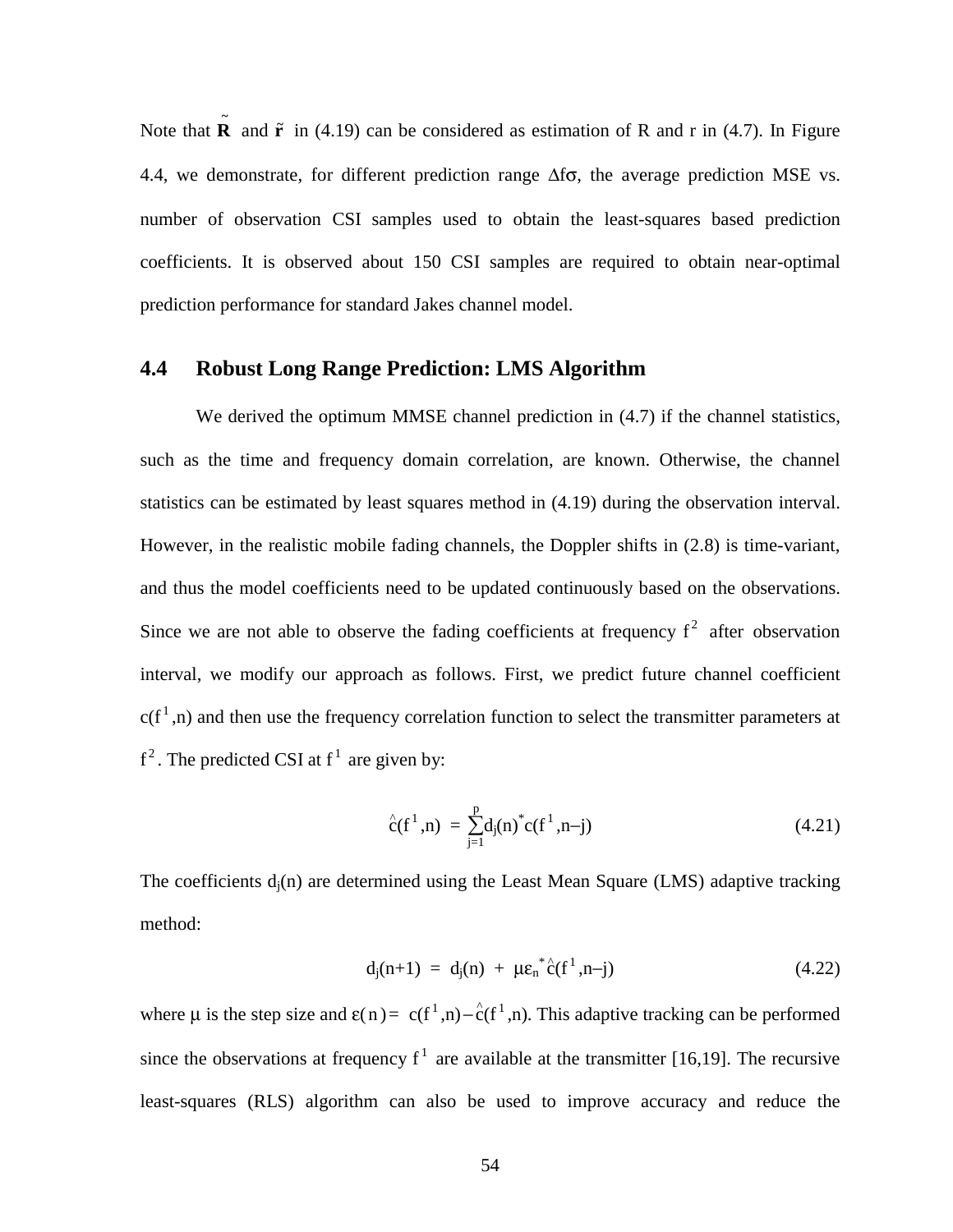observation interval [33,34]. The coefficients  $\hat{c}(f^1,n)$  are interpolated to obtain predictions at the symbol rate at frequency  $f^1$  [18].

Once  $\hat{c}(f^1,n)$  is found, the adaptive modulation parameters for transmitting at  $f^2$  at time n are selected. (Note that  $\hat{c}(f^2,n)$  is not predicted directly). As explained in chapter 3 (see sec. 3.4), this procedure depends on the *pdf* of the  $\alpha(f^2, n) = |c(f^2, n)|$  given  $\alpha(f^1, n) = |\hat{c}|$  $(f<sup>1</sup>, n)$ . If we assume perfect CSI at frequency  $f<sup>1</sup>$  for sample n, this conditional *pdf* is determined by (3.23) with  $\Omega = \hat{\Omega} = 1$  and

$$
\rho = 1/(1 + (2\pi\Delta f\sigma)^2) \tag{4.23}
$$

In practice, this *pdf* is computed as in (3.23) using empirical estimates of  $\hat{\Omega}$  and  $\rho$  and depends on the accuracy of prediction in (4.21). As discussed in the chapter 3, the performance of adaptive modulation is not affected by the value of  $\hat{\Omega}$ . Hence  $\hat{\Omega}$  is normalized to 1 for simplicity in our numerical simulation and the performance depends only on the correlation coefficient ρ. The adaptation of ρ to the variation of the *rms* delay spread is discussed in section 4.5.

## **4.4.1 Performance Analysis of the LMS algorithm**

The adaptive prediction algorithms involve feedback in its operation, which therefore raises the related issue of stability. A meaningful criterion is to require that

$$
J(n) \to J(\infty) \tag{4.24}
$$

where  $J(n) = E[|\varepsilon(n)|^2]$  is the mean-square error produced by the adaptive prediction algorithm at time n, and its final value  $J(\infty)$  is a constant. An algorithm that satisfies this requirement is said to be *convergent in the mean square* [28].

In general, the performance of an adaptive predictor is measured by four factors. They are convergence rate, excess mean square error, tracking ability, and complexity. First,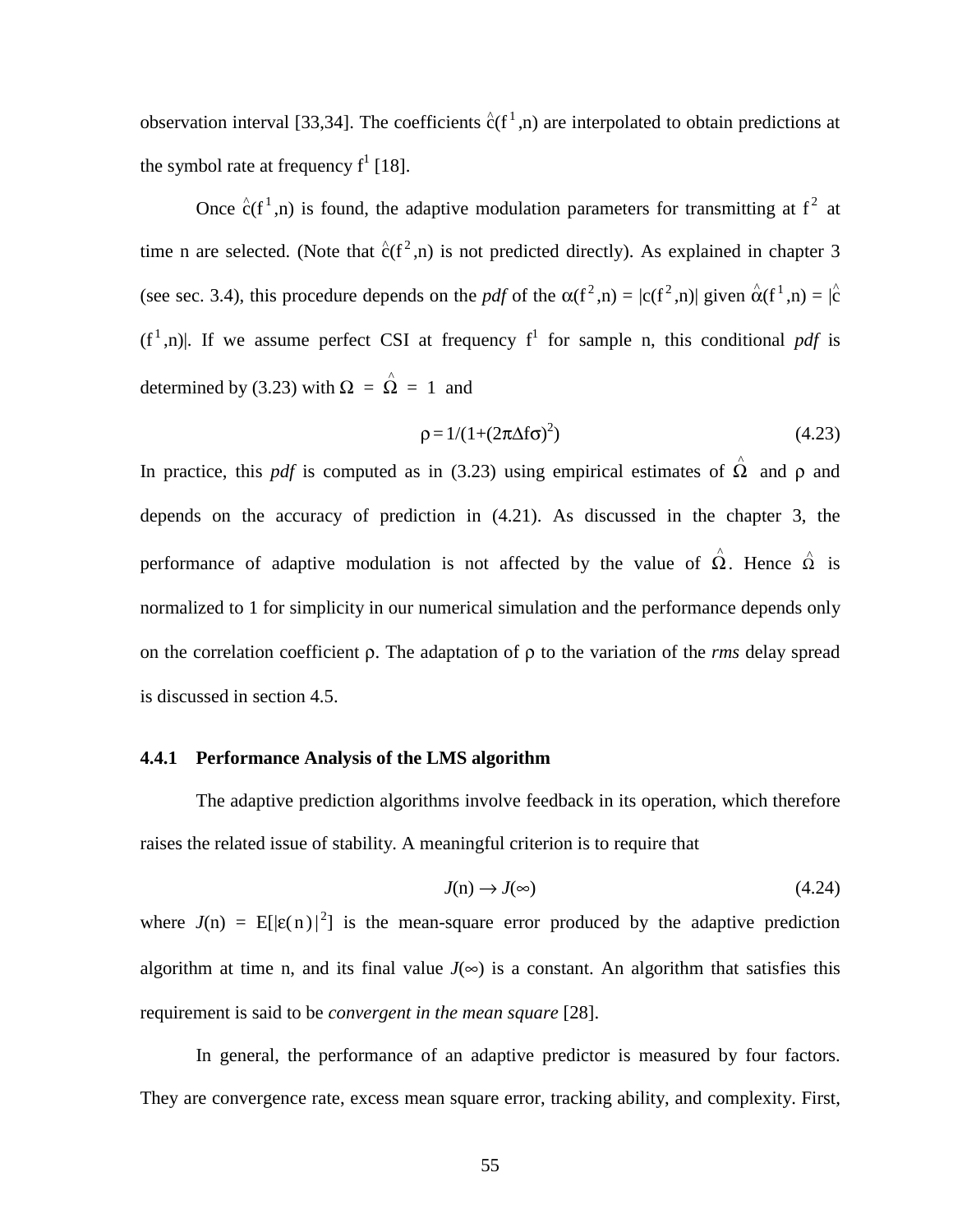the convergence rate tells how fast the adaptive algorithm can reach its steady state. Second, the excess mean square error  $J_{ex}(\infty)$  is the difference between the final value  $J(\infty)$  and the minimum value  $J_{\text{min}}$  attained by the Wiener solution (4.9). This difference represents the price paid for using the adaptive stochastic mechanism to control the filter coefficients instead of the expected value of the channel statistics. However, it is important to realize that this value is under designer's control. Third, tracking ability, contrasted with convergence, is a steady state phenomenon. For an adaptive predictor to examine its tracking capability, it must first pass from the transient mode to the steady state mode. We use the physical channel model to generate non-stationary environment to test the tracking ability of our adaptive prediction algorithm. Note that convergence rate and tracking ability are two different properties. In particular, an adaptive prediction algorithm with good convergence properties does not necessarily possess a fast tracking capability, and vice versa [28]. Finally, complexity measures the cost of the system.

The transient behavior of the mean square error  $J(n)$  of the LMS algorithm and the excess mean square error  $J_{ex}(\infty)$  are determined by the step size  $\mu$  and the correlation matrix **R** (4.7) of the input data. By unitary similarity transformation [28], the correlation matrix can be decomposed as:

$$
\mathbf{Q}^{\mathrm{H}}\mathbf{\underline{R}}\mathbf{Q} = \mathbf{\Lambda} \tag{4.25}
$$

where  $\Lambda$  is a diagonal matrix consisting of the eigenvalue  $\lambda_i$  of the correlation matrix **R**, and **Q** is the unitary matrix consisting of the eigenvectors associated with these eigenvalues. The transient behavior  $J(n)$  is derived in [28] as:

$$
J(n) = J_{\min} + \sum_{i=1}^{p} \lambda_i x_i(n)
$$
 (4.26)

where  $x_i(n)$  can be determined iteratively as: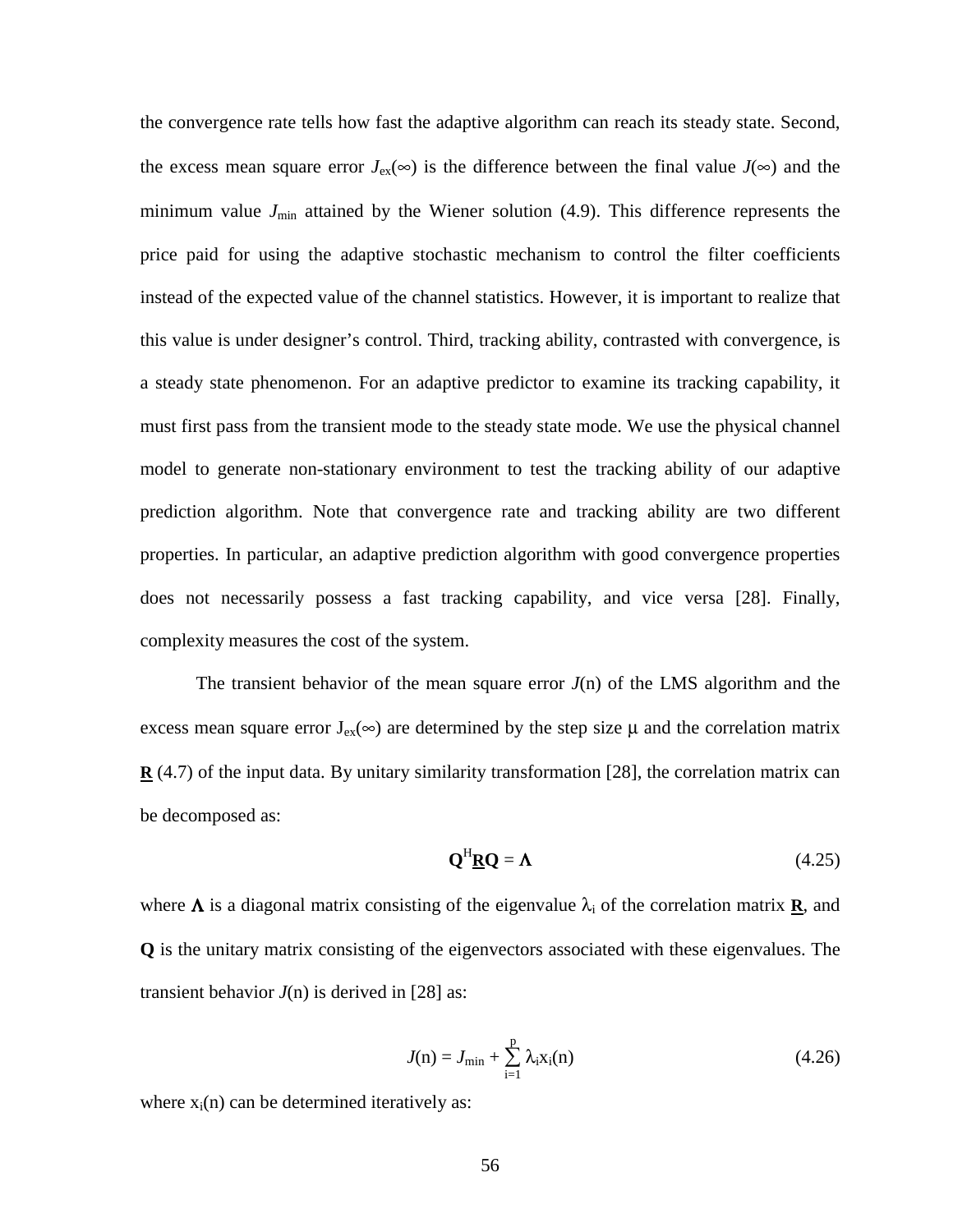

$$
x_i(n+1) = (1 - \mu \lambda_i)^2 x_i(n) + \mu^2 J_{\min} \lambda_i
$$
 (4.27)

The initial value of  $x_i(0)$  is the i<sup>th</sup> diagonal component of the matrix  $\mathbf{Q}^H \mathbf{d}_0 \mathbf{d}_0^H \mathbf{Q}$ . The selection of step size µ is a trade−off between the convergence rate and the excess MSE. We obtain good results with  $\mu$  from 0.005 to 0.01. Figure 4.5 shows the theoretical LMS learning curve in (4.26) and the theoretical MMSE in (4.9). It is observed that the LMS algorithm converges slowly with significant excess mean square error. We also found that while OSNR determines the performance of the theoretical MMSE, it does not significantly effect the learning curve of the LMS algorithm on the fading channel characterized by the correlation function R<sub>t</sub>( $\Delta t$ ) in (2.14). We also demonstrate the numerical simulation using Jakes model for comparison. In spite of its slow convergence rate, LMS is a very simple algorithm to implement. It does not require measurements of the pertinent correlation functions, nor does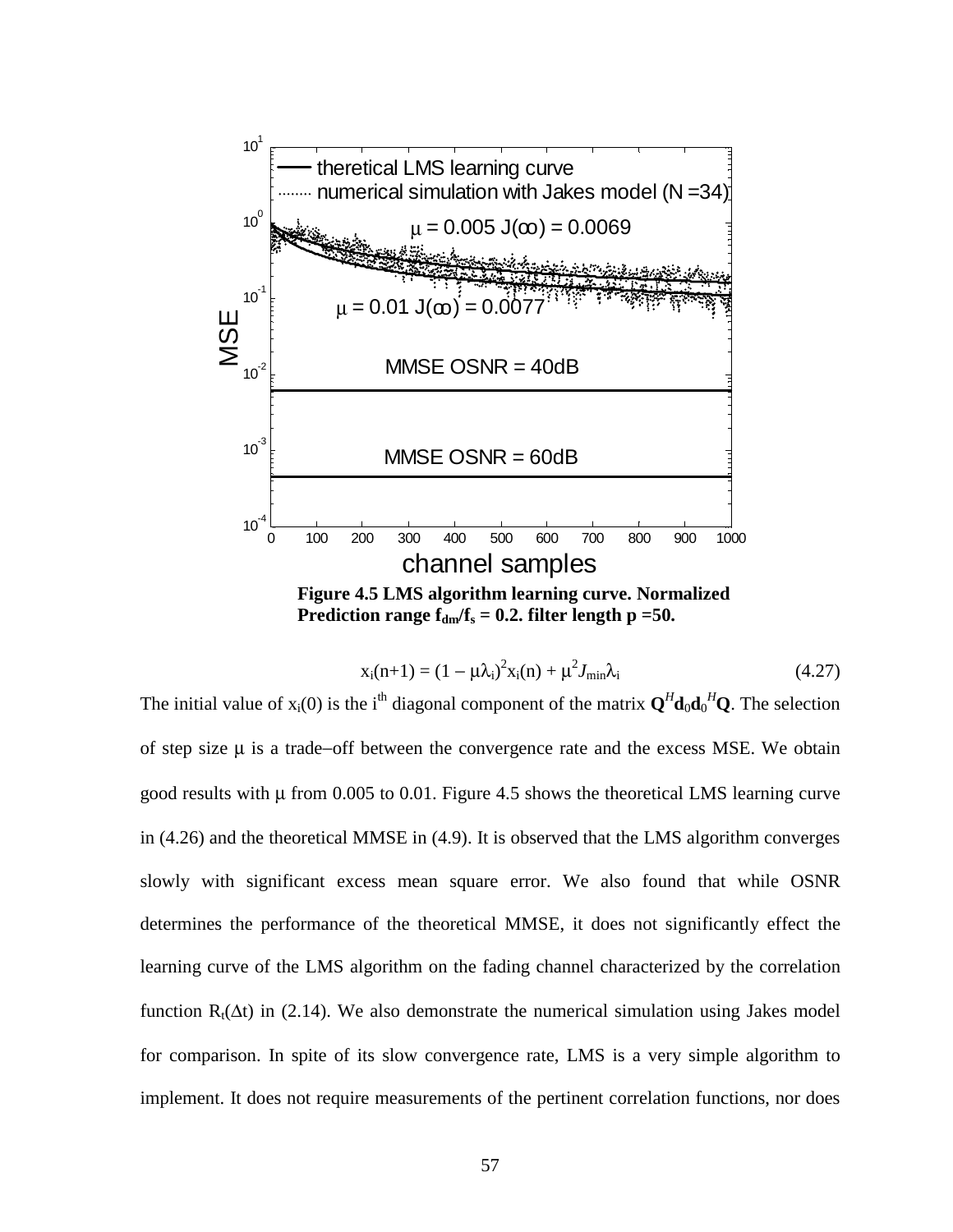it require matrix inversion. Indeed, it is the simplicity of the LMS algorithm that has made it the standard against which other adaptive filtering algorithms are benchmarked. The LMS algorithm requires  $2p+1$  complex multiplication and  $2p$  complex additions per iteration. In other words, the computational complexity of the LMS algorithm is  $O(p)$  [28].

## **4.5 Channel Generation for Realistic Physical Model**

The prediction accuracy of our system depends not only in normalized time difference but also in the normalized frequency separation ∆fσ. For adaptive modulation algorithm, we assume the *rms* delay spread  $\sigma$  is fixed while in realistic fading channels, it is time variant. Thus,  $\sigma$  needs to be estimated and updated at the transmitter. We use the physical model to generate different time-variant *rms* delay spread environments to investigate the limits on the speed of the adaptation. The geometries for generating varying delay spreads are shown in Figure 4.6 (a),(b), and (c), and the delay spread for each case is shown in Figure 4.7. The distance between the transmitter and the mobile is 1Km, the sampling rate is 500 Hz, the speed of the mobile is 30m/s and the carrier frequency is 900MHz. This corresponds to the maximum Doppler shift 100 Hz. In the case 1, the direction of the mobile is approximately parallel to the scattering objects. In the case 2, the scattering objects are arranged to be perpendicular to the moving direction. Figure 4.7 shows that the delay spread for the case 1 remains approximately constant since the propagation paths do not change significantly. On the other hand, the delay spread for the case 2 changes more rapidly relative to the case 1 due to the significant variation of the delay spread. This is consistent with the results in [29] that the CSI is slowly variant and easy to track when the scatterers are parallel to the direction of the mobile; and the CSI changes rapidly and is hard to track if the mobile moves toward the scattering objects.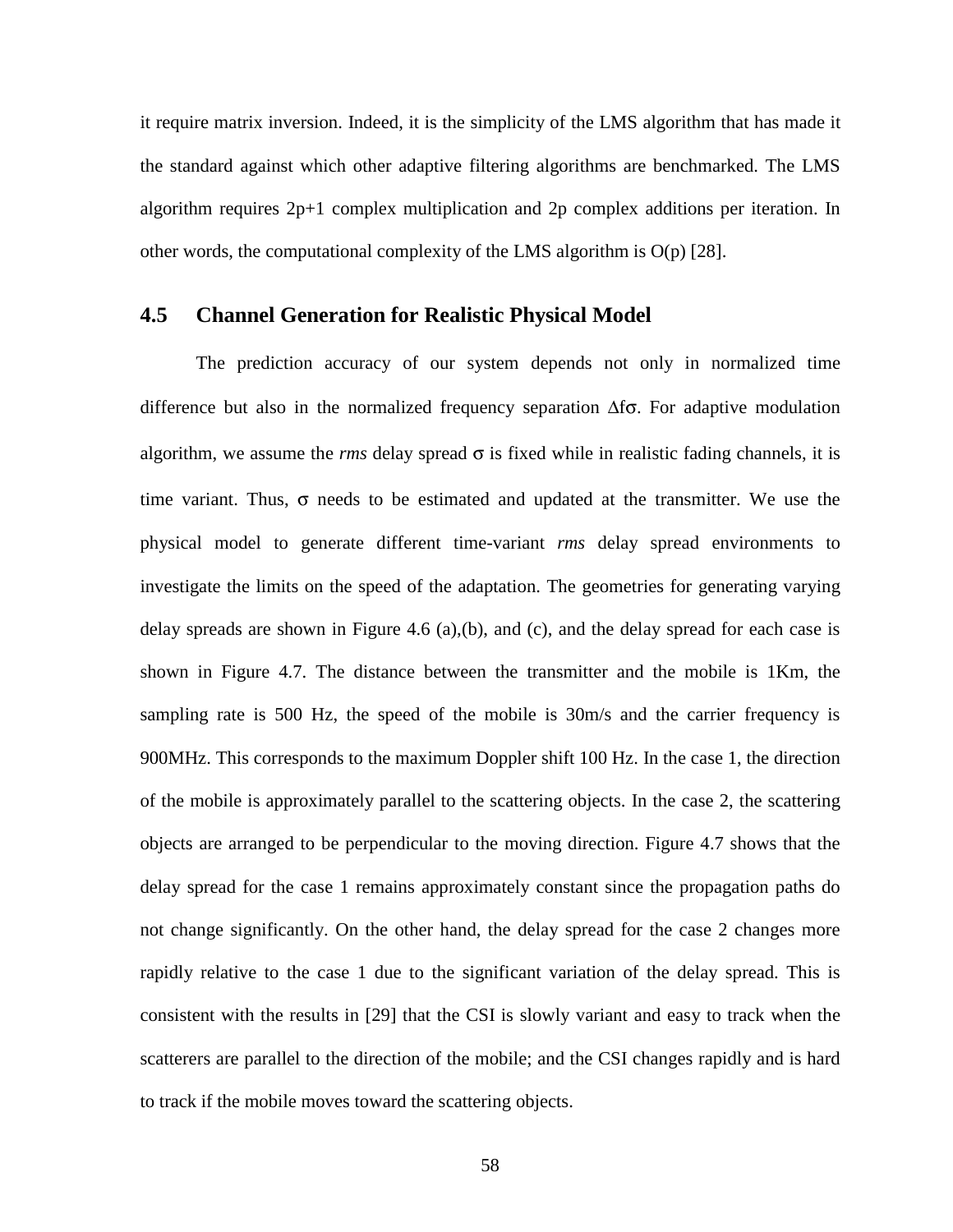

**(c) Case 3**

**Figure 4.6 Geometries of three physical modeling cases.**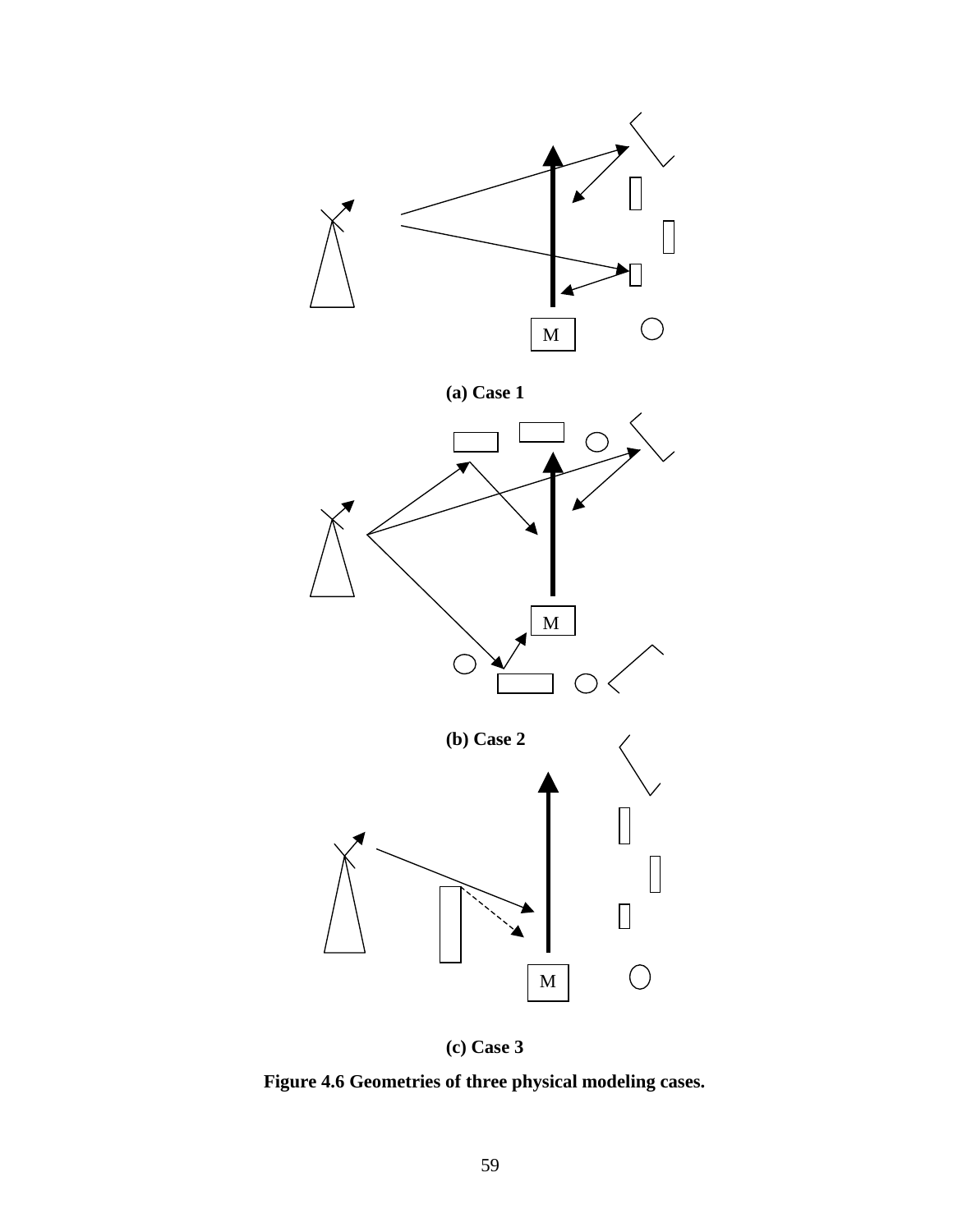

**Figure 4.7 The variation of the** *rms* **delay spread** σ **for typical (case 1) and challenging cases (cases 2 and 3).** 

In the last case, the shadow fading is modeled. This situation can occur in an urban area where there exist large buildings. In Figure 4.7 (c), the mobile is shadowed by buildings in the beginning and can only receive signals by diffraction phenomenon (dashed line). When the mobile moves ahead, it can receive the signals directly from the source (LOS), resulting a significant change of the impulse response and the rms delay spread. Due to the severe variation of the delay spread, the frequency domain correlation also changes significantly. We call the third case the challenging case since accurate estimate and rapid track of the rms delay spread is required to maintain the performance of our adaptive modulation system.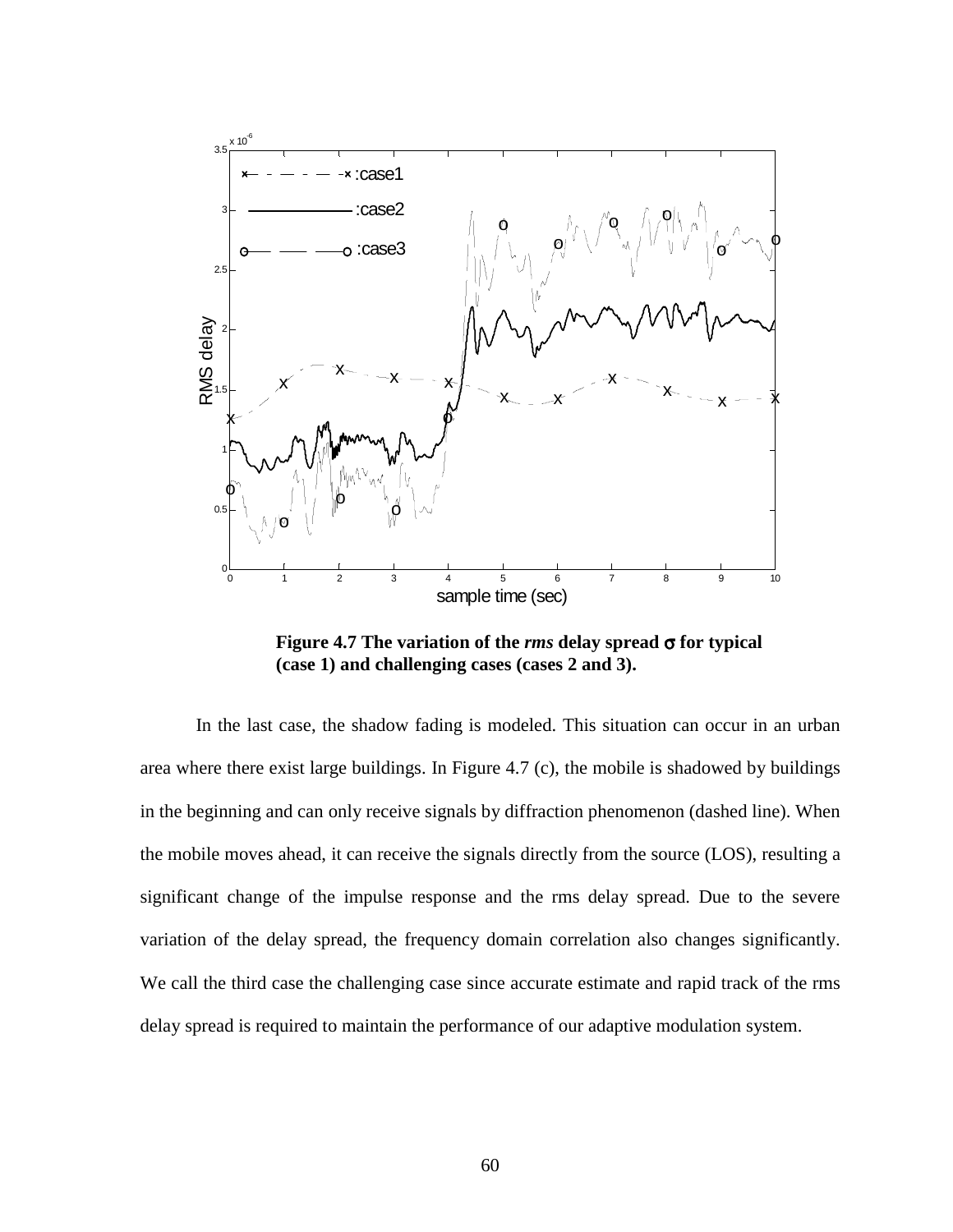Due to the capability of the physical model to capture the properties of a real mobile channel, the obtained datasets from the physical model usually exhibit, in addition to small scale fading (multipath fading), large scale fading (shadowing, power loss over distance). To compare the system performance over the physical model with that over the stationary Jakes model, it is important to separate the datasets from large scale fading. It is discussed in [6] that the small-scale fading can be approximately obtained by calculating  $A(x)/\overline{A}(x)$ , where A(x) is the envelope of the obtained data, and  $\overline{A}(x)$  a small-area-average calculated by:

$$
\bar{A}(x) = \frac{1}{2W} \int_{-W}^{W} A(x+t) dt
$$
 (4.28)

where W is the window length used to calculate the average at time x. The small-areaaverage should be calculated on the order of 10m [6]. For example,  $W = 0.3$  sec can be chosen if the speed of the vehicle is 30m/s. In a real mobile channel, this technique can be used in the auto-gain-control (AGC) to track the mean value of the signal power.

## **4.6 Numerical Simulation**

We use the Jakes model and the aforementioned physical model to validate the performance of the continuous power discrete rate adaptive M−QAM discussed in the chapter 3 aided by the LRP. The bit rate and average SNR is calculated as in (3.21) and (3.22). The maximum Doppler shift of 100 Hz is used in both models. The target BER =  $10^{-3}$ . The fading signal is sampled at the rate of 500Hz for the LRP. The observation interval is 150 samples, the OSNR in the observations is 80dB, the symbol rate is 25ksymbol/s, and the modulation-switching rate is the same as the symbol rate. Interpolation is utilized to predict the channel coefficients at the symbol rate. The prediction range is 2ms.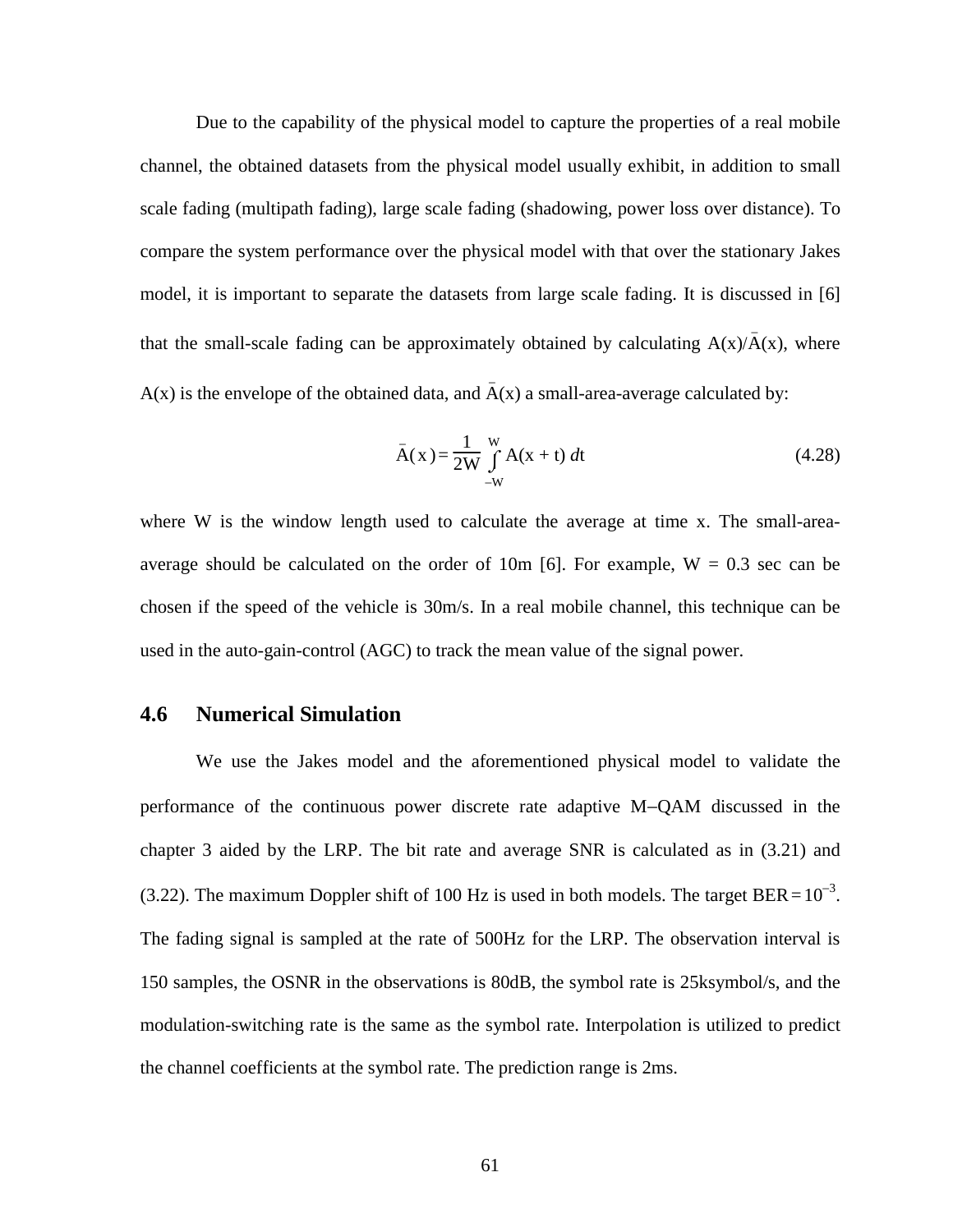

**Figure 4.8 BPS vs. normalized frequency separation for different prediction techniques.**  $f_{dm} = 100$ Hz. Prediction range is 2ms.

In Figure 4.8, we plot BPS vs. normalized frequency separation  $\Delta f \sigma$  for the ideal (non-adaptive) MMSE filter (4.7) and the robust method using the LMS algorithm with the step size 0.005. The parameters  $\rho$  in (3.23) are estimated during the observation interval for both data sets and are used throughout the transmission. For example, for  $\Delta f = 0$ , the estimated  $p = 0.983$  for the Jakes model and  $p = 0.965$  for the physical model (case 1). The bit rate loss is less than half a bit for non-stationary data generated by the physical model relative to the stationary case. We also investigated the BPS under the assumption that prediction is perfect at frequency  $f^1$ . We observe that the performance of the robust algorithm is very close to this ideal case as well as to the performance of the ideal MMSE algorithm. This is consistent with the results in [31] where it is shown that when observations and the predicted samples are at the same frequency, performance of adaptive modulation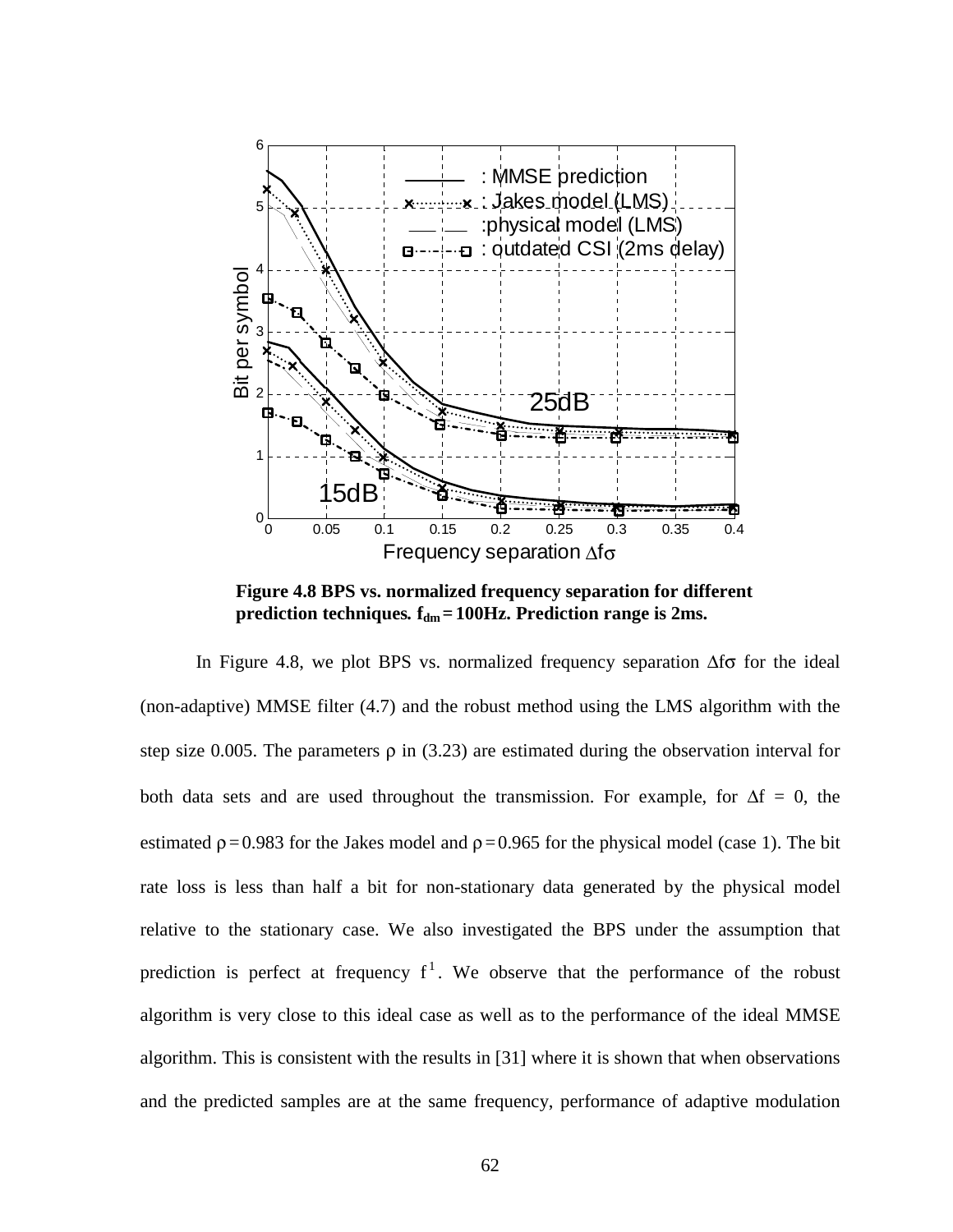aided by robust (adaptive) LRP closely approximates the ideal performance with perfect CSI. Hence the robust method is near-optimal and has the ability to adapt transmission parameters to the time-variant channel conditions. Moreover, for given  $\sigma$ , the theoretical value of the parameter  $\rho$  in (4.23) can be utilized in the selection of thresholds when robust prediction is used.

The performance of the adaptive modulation using the outdated CSI for the Rayleigh fading channel with the correlation function (2.12) is also shown in Figure 4.8. To alleviate the mismatch of the delayed and future CSI, a novel approach to calculate thresholds based on the delayed CSI was studied in [24]. A similar method is employed here. A single observation  $c(f^1, n-1)$  is used instead of the estimate  $\hat{c}(f^1, n)$  in (4.21) to compute the modulation parameters at frequency  $f^2$ . We found that even very small delay causes significant loss of the bit rate for fast vehicle speeds when accurate long range prediction is not utilized. For example, for  $\Delta f\sigma=0$  and  $\tau = 2$ ms, the loss is 1 to 2 BPS. Thus, accurate LRP is required to achieve the bit rate gain of adaptive modulation for fast vehicle speeds and realistic delays.

Figure 4.8 also shows that adaptive modulation is primarily beneficial when the normalized frequency separation ∆fσ does not significantly exceed 0.1. For example, for  $\Delta f \sigma = 0.1$ , about 17dB is required to obtain 1 BPS for adaptive M-QAM as opposed to 24dB for non-adaptive signaling (BPSK). As ∆fσ approaches 0.4, the bit rate of adaptive modulation approximates that of non-adaptive transmission. Hence the frequency separation and the multipath delay (or the coherence bandwidth) are the factors that determine the performance of the proposed adaptive modulation method. The typical values of  $\sigma$  are on the order of microseconds in outdoor mobile radio channel [51]. Suppose  $\Delta f \sigma = 0.1$  and  $\sigma = 1\mu$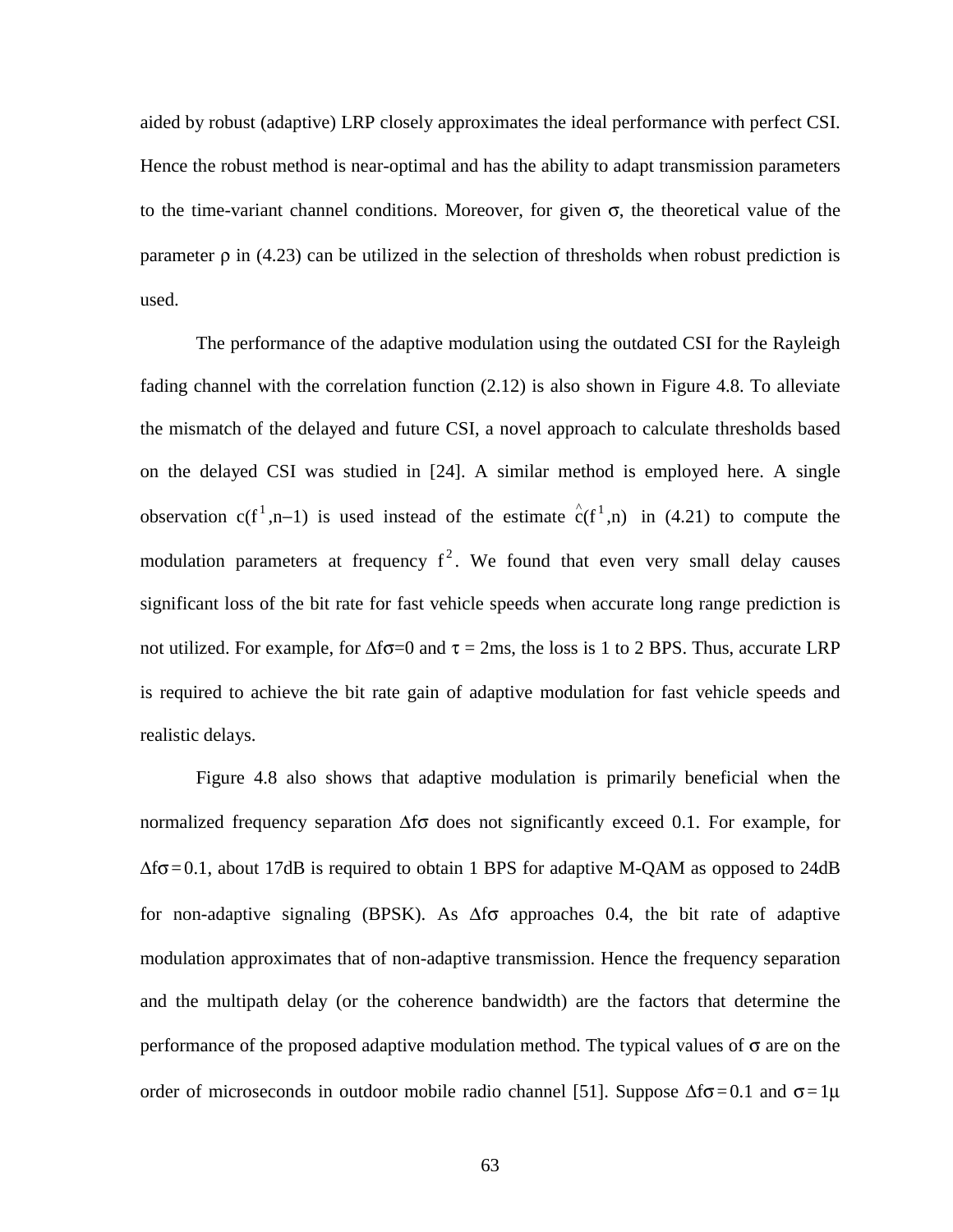

**Figure 4.9 BPS vs. SNR for**  $R_pT = 1$ **.**  $\Delta f = 50$ **KHz.** 

sec. Then the frequency separation  $\Delta f = 100K$ Hz. This means that two channels can be separated by 100KHz and still benefit from the proposed adaptive transmission method.

Another practical consideration is the adaptation of the parameter  $\rho$  at the transmitter as a function of the variation of the *rms* delay spread σ. To investigate the limits on the speed of adaptation, we use the physical model to generate challenging and typical scenarios shown in Figure 4.9. We investigate the performance of adaptive modulation on these channels during the T=1 sec interval when  $\sigma$  varies rapidly in cases 2 and 3 (from 3.5 to 4.5 sec in Figure 4.7). The variation of the *rms* delay spread is approximately from 0.7 to 2.3 µs and 0.4 to 2.6 µs for cases 2 and 3, respectively. The target BER is  $10^{-3}$  and the power is adjusted to maintain the target BER to compensate for the mismatch of the *rms* delay. The parameter ρ is updated at the rate  $R_p$  Hz. Figure 4.9 shows the BPS vs. SNR for the normalized adaptation rate  $R_\rho T = 1$ , i.e. the value of  $\rho$  is not updated during the interval T. There is about 2dB loss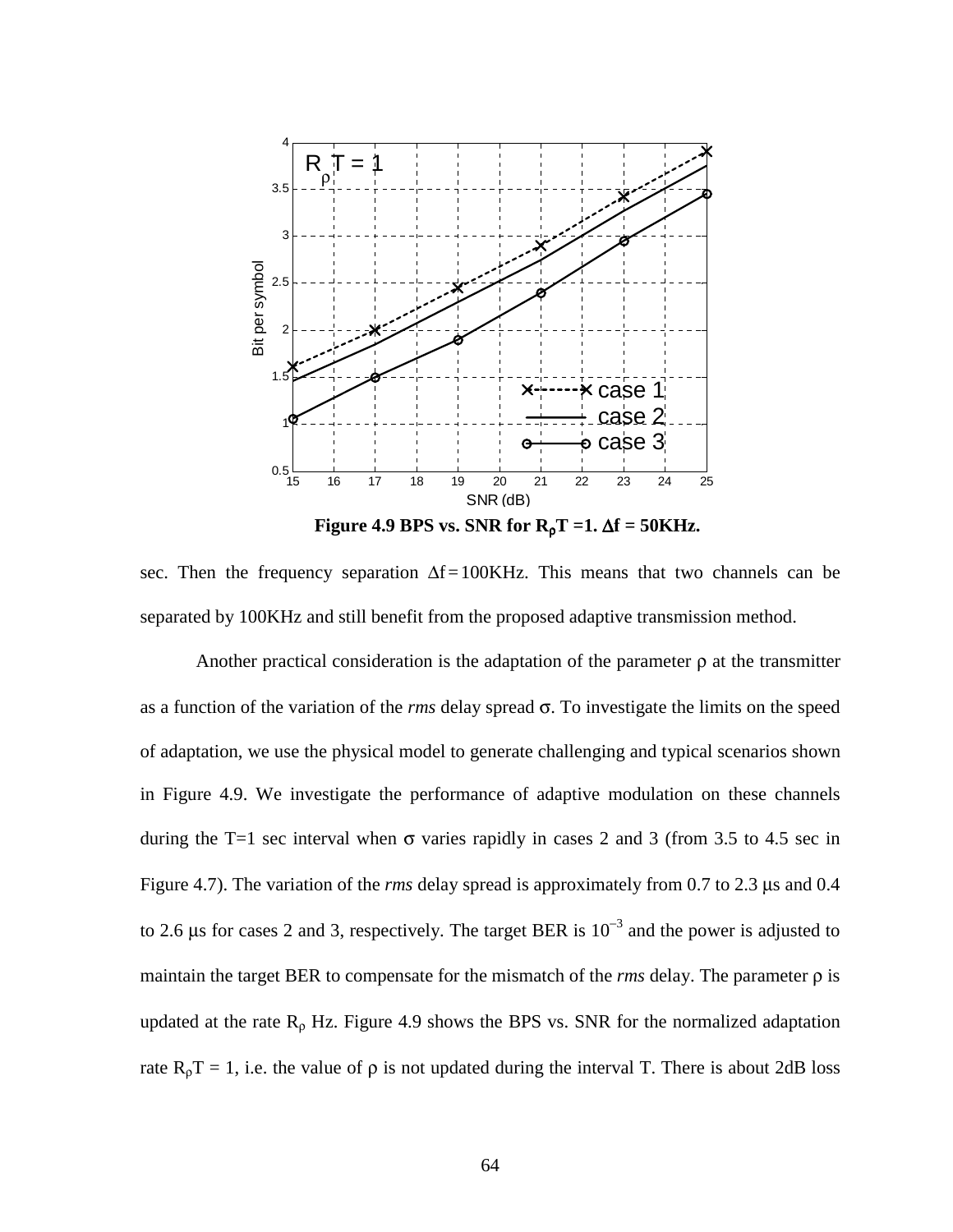

for the challenging case 3 relative to the *rms*-invariant case 1. To improve performance, the correlation ρ needs to be tracked and updated more frequently. Figure 4.10 illustrates that there is significant performance loss for the challenging case if  $R<sub>0</sub>T < 2$ . By analyzing datasets produced by the physical model, we concluded that the variation of the *rms* delay (and  $\rho$ ) is typically slow and tracking of the correlation  $\rho$  does not result in significant additional computational and feedback load. The required rate of update of the parameter  $\rho$  is significantly slower than the low sampling rate for predicting at frequency  $f^1$  in (4.21). Thus, the proposed robust prediction method based on the observations at a different carrier is feasible, but infrequent update of the time-variant frequency correlation is required to satisfy the adaptive transmission performance criterion (e.g. the  $BER_{tg}$ ).

In this paper, the assumption of the exponentially distributed propagation delay (2.13) results in the relationship of the parameter ρ and the *rms* delay spread σ that is approximated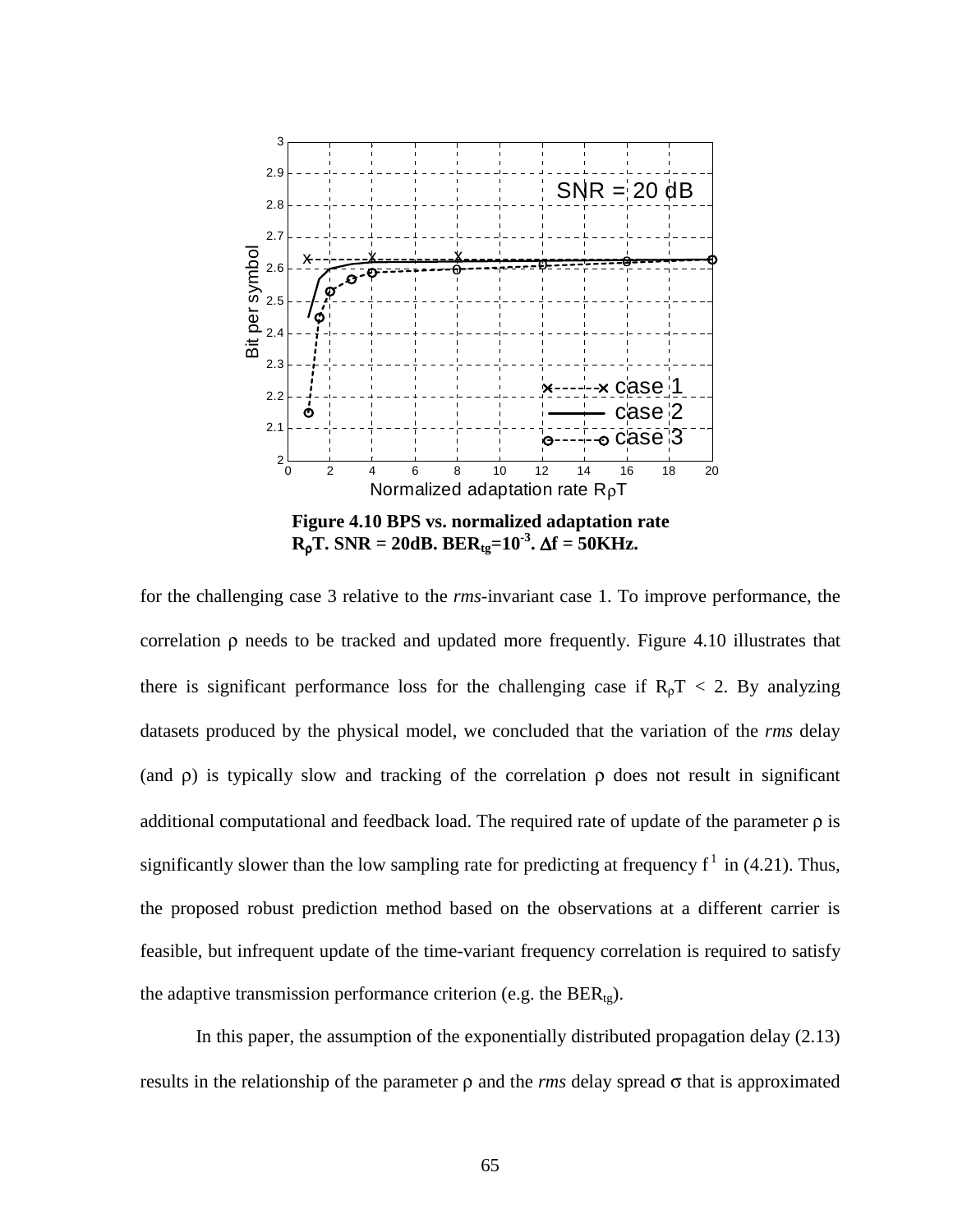by (4.23). If the distribution of the propagation delay is different, this relationship will change. For example, for the uniform distribution, the coherence bandwidth and ρ are reduced for a given  $\sigma$ , and hence the performance of the prediction in the frequency domain and the bit rate are degraded relative to the exponentially distributed excess delay. Since we directly estimate the correlation ρ from the dataset, our algorithm is robust to the variation in the distribution of the excess delay.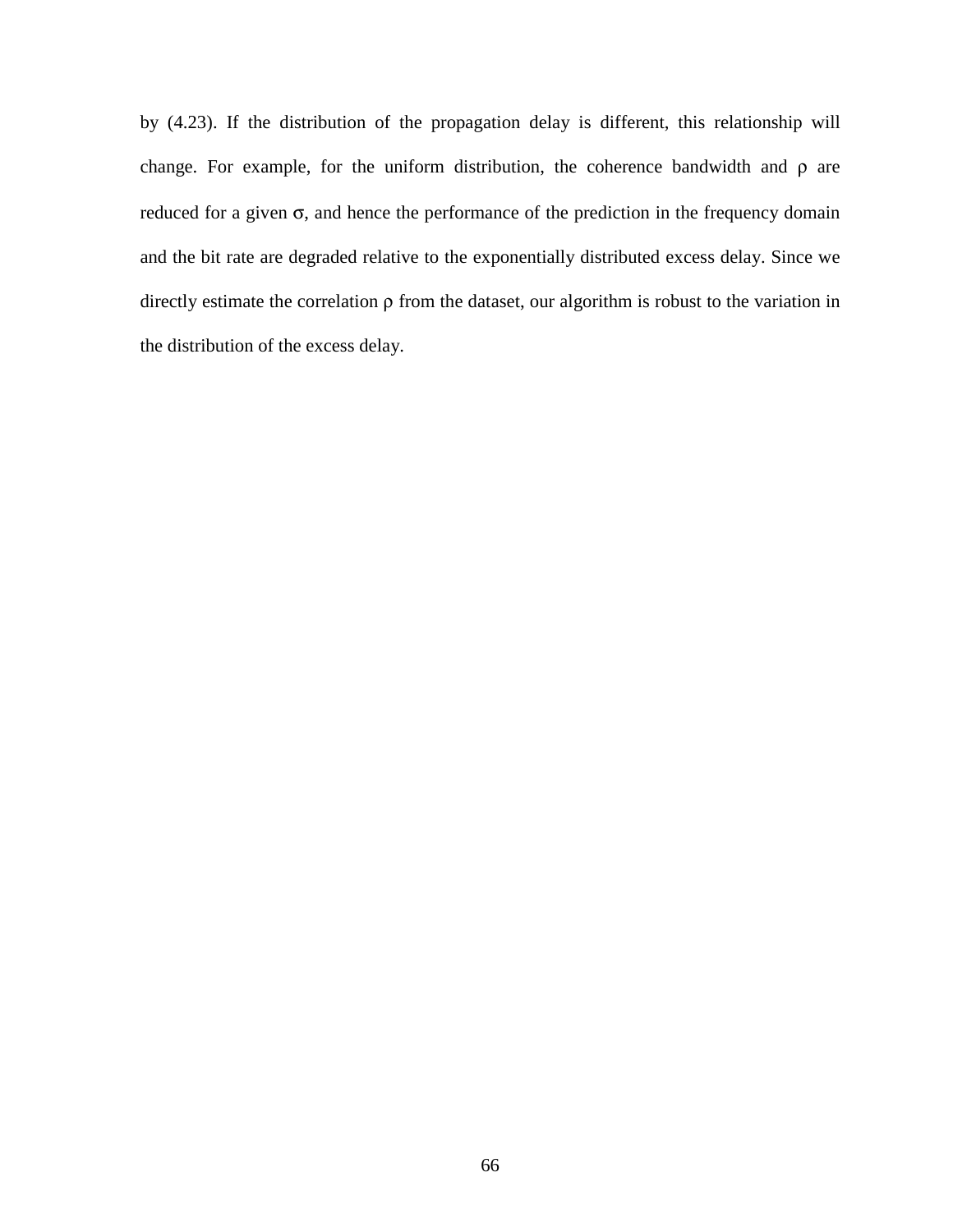## **CHAPTER 5**

# **ADAPTIVE OFDM SYSTEM AIDED BY LONG RANGE PREDICTION**

## **5.1 Background**

High data rate communications are limited not only by noise, but often more significantly by the inter symbol interference (ISI) [45] due to the time dispersive wireless communication channel. As a general rule, the effects of ISI on the transmission error statistics are negligible if the delay spread is significantly shorter than the duration of the transmitted symbol. For higher symbol rate transmissions, mechanisms such as channel equalizers [44] must be implemented in order to combat the effect of ISI. Significant research efforts were invested to develop such channel equalizer, and most wireless systems in operation use equalizer to combat ISI.

There is, however, an alternative approach called Orthogonal Frequency Division Multiplexing (OFDM) for transmitting data over a multipath channel. The basic principle of OFDM is to split a high-rate data stream into a number of lower rate streams that are transmitted simultaneously over a number of subcarriers. The relative amount of dispersion in time caused by the multipath delay spread is decreased due to the increased symbol duration for the lower rate parallel subcarriers, resulting in relatively simple receiver structure compared with single carrier transmission in frequency selective fading channels. In addition, OFDM can significantly enhance the capacity by adapting the data rate per subcarrier according to the signal-to-noise ratio of that particular subcarrier.

In this chapter, we first review the modulation and demodulation process of the OFDM signal. Next, we develop the long-range prediction algorithms for OFDM systems.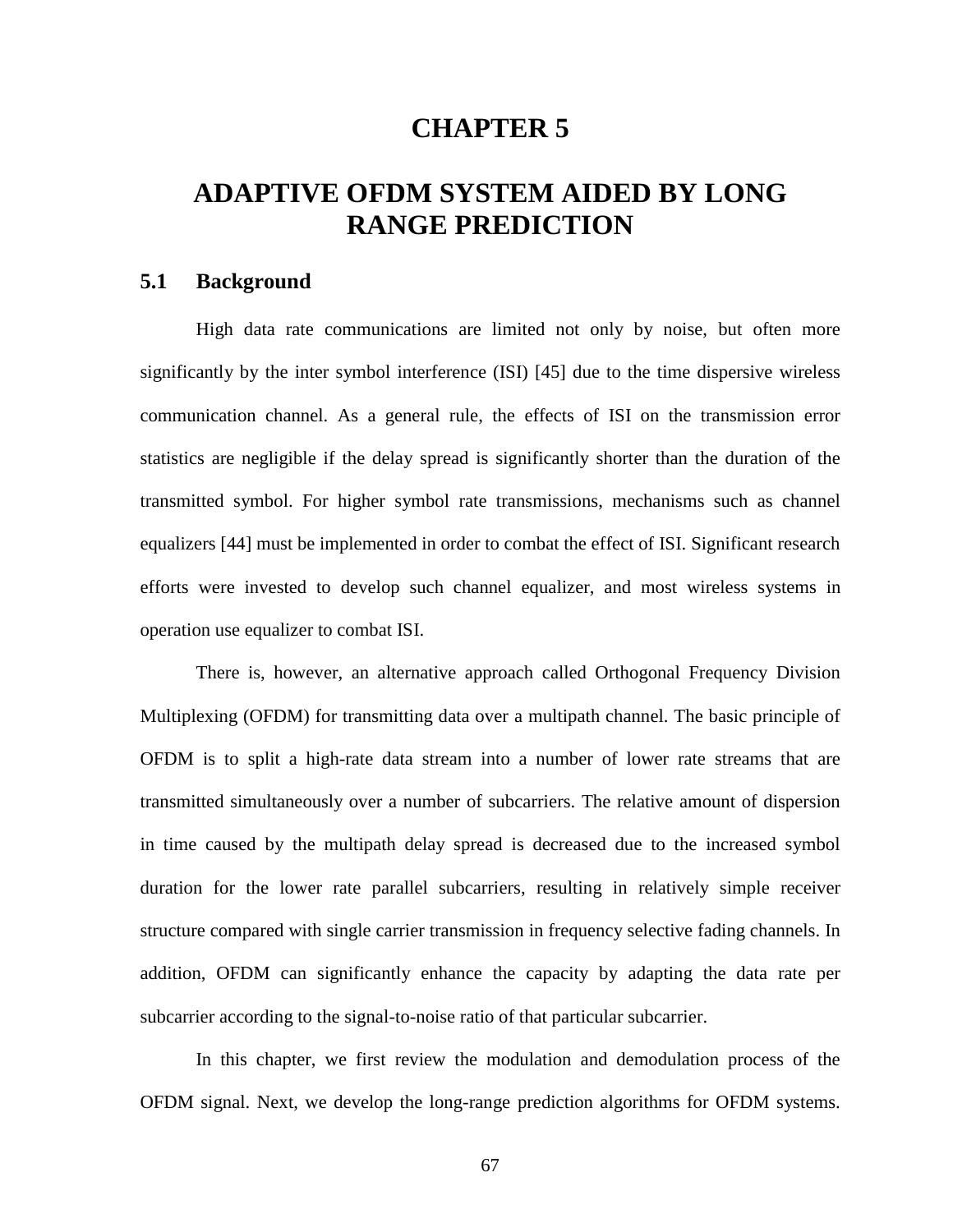An ideal MMSE method that utilizes previous observations in time and frequency domain, and robust adaptive LRP algorithms are developed and compared. The LRP is utilized in adaptive bit and power allocation for the OFDM system. Statistical model of the prediction error is created and used in the design of reliable adaptive modulation. In addition, several methods that significantly reduce the feedback load for mobile radio AOFDM systems are developed and compared.

## **5.2 Modulation and Demodulation for OFDM Signals**

In a classic parallel data system, the total signal frequency band is divided into K nonoverlapping frequency subcarriers. Each subcarrier is modulated with a separate symbol and then the K subcarriers are frequency-multiplexed. While it is desirable to avoid spectral overlap of channels to eliminate interchannel interference (ICI), this might lead to inefficient use of the available spectrum. To cope with the inefficiency, the ideas proposed from the mid-1960s [8,52] were to use parallel data and FDM with overlapping subcarriers.

As an example, Figure 5.1 shows four subcarriers  $S_1(t)$  to  $S_4(t)$  from one OFDM signal with different phases and amplitudes in a symbol interval  $T_m$  (t = 0 to  $T_m$ ). To maintain orthogonality between these subcarriers from 0 to  $T_m$  ( $\widehat{f}$  $\boldsymbol{0}$  $T_m^m S_i(t) S_j(t) dt = 0$  if  $S_i(t)$  and  $S_j(t)$  are

orthogonal for  $i \neq j$ , each subcarrier has exactly an integer number of cycles in the interval  $[0,T_m]$ , and the number of cycles between adjacent subcarriers differs by exactly one. An additional guard time (GT) from  $-T_g$  to 0 is inserted to prevent multipath induced interchannel interference at the receiver. For instance in the Figure 5.1,  $S'_{1}(t)$ , the delayed version of  $S_1(t)$ , maintains the orthogonality to the other subcarriers  $S_2(t)$ ,  $S_3(t)$ , and  $S_4(t)$ without causing any interference and vice versa from  $t = 0$  to  $T_m$  due to the guard time. On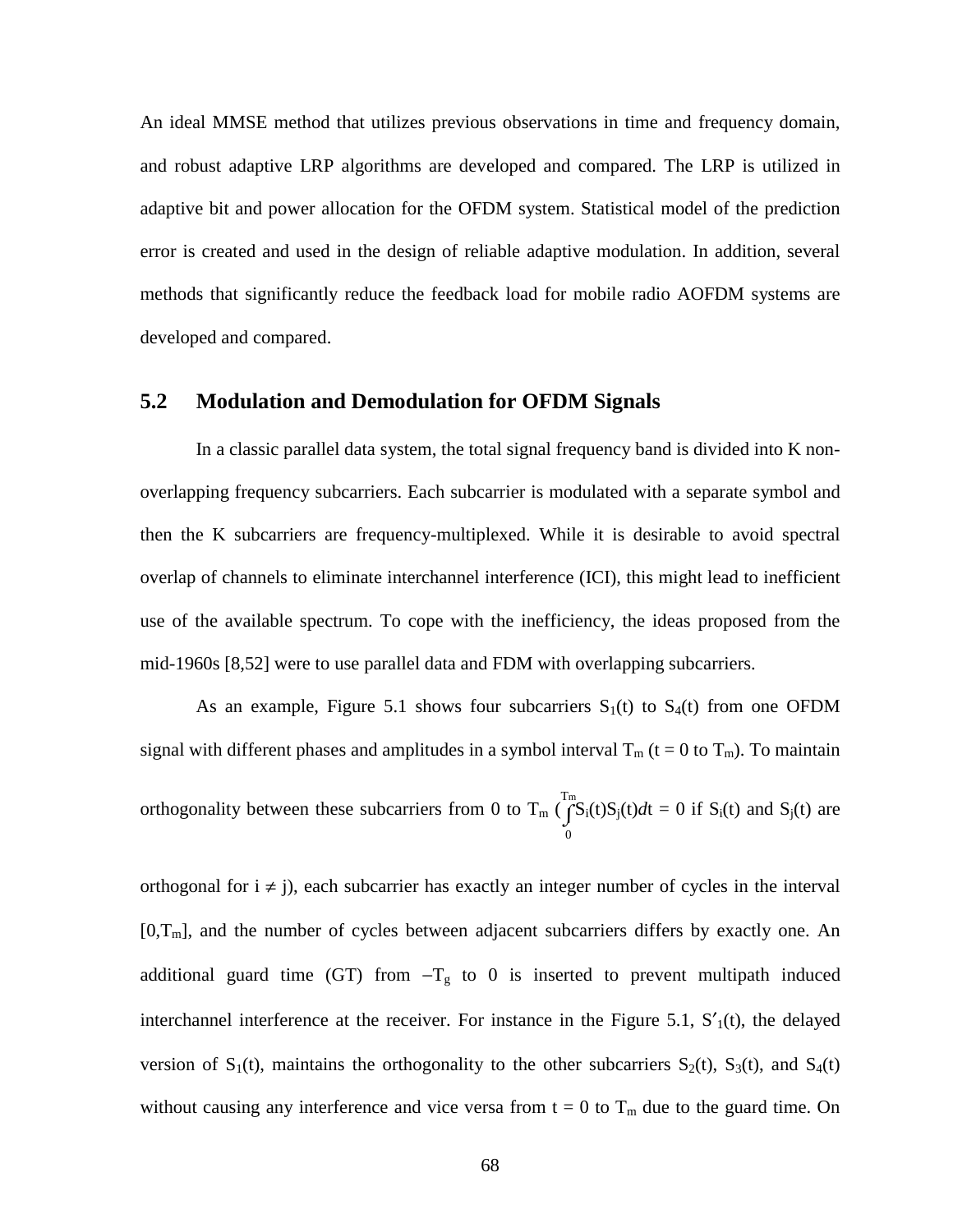

**Figure 5.1 Example of four subcarriers within one OFDM symbol** 

the other hand,  $S'_{2}(t)$ , the delayed version of  $S_{2}(t)$ , causes interference to other subcarriers since the excess propagation delay is larger than the GT. Thus, the GT is chosen larger than the expected maximum excess propagation delay, such that the multipath components from one symbol cannot interfere with other symbols.

From the above discussion, an OFDM signal with  $K$  subcarriers, symbol interval  $T_m$ and guard time  $T_g$  at carrier frequency  $f_c$  can be represented as:

$$
s(t) = \sum_{i=0}^{K-1} A_i \cos(2\pi (f_c + \frac{i}{T_m})t + \varphi_i), -T_g \le t \le T_m
$$
\n(5.1)

where for the  $i^{\text{th}}$  subcarrier,  $A_i$  is the (real) amplitude,  $\varphi_i$  is the phase. The equivalent complex baseband notation can be expressed as:

$$
s_{l}(t) = \sum_{i=0}^{K-1} s_{i} \exp\{j2\pi \frac{i}{T_{m}}t\}, -T_{g} \le t \le T_{m}
$$
 (5.2)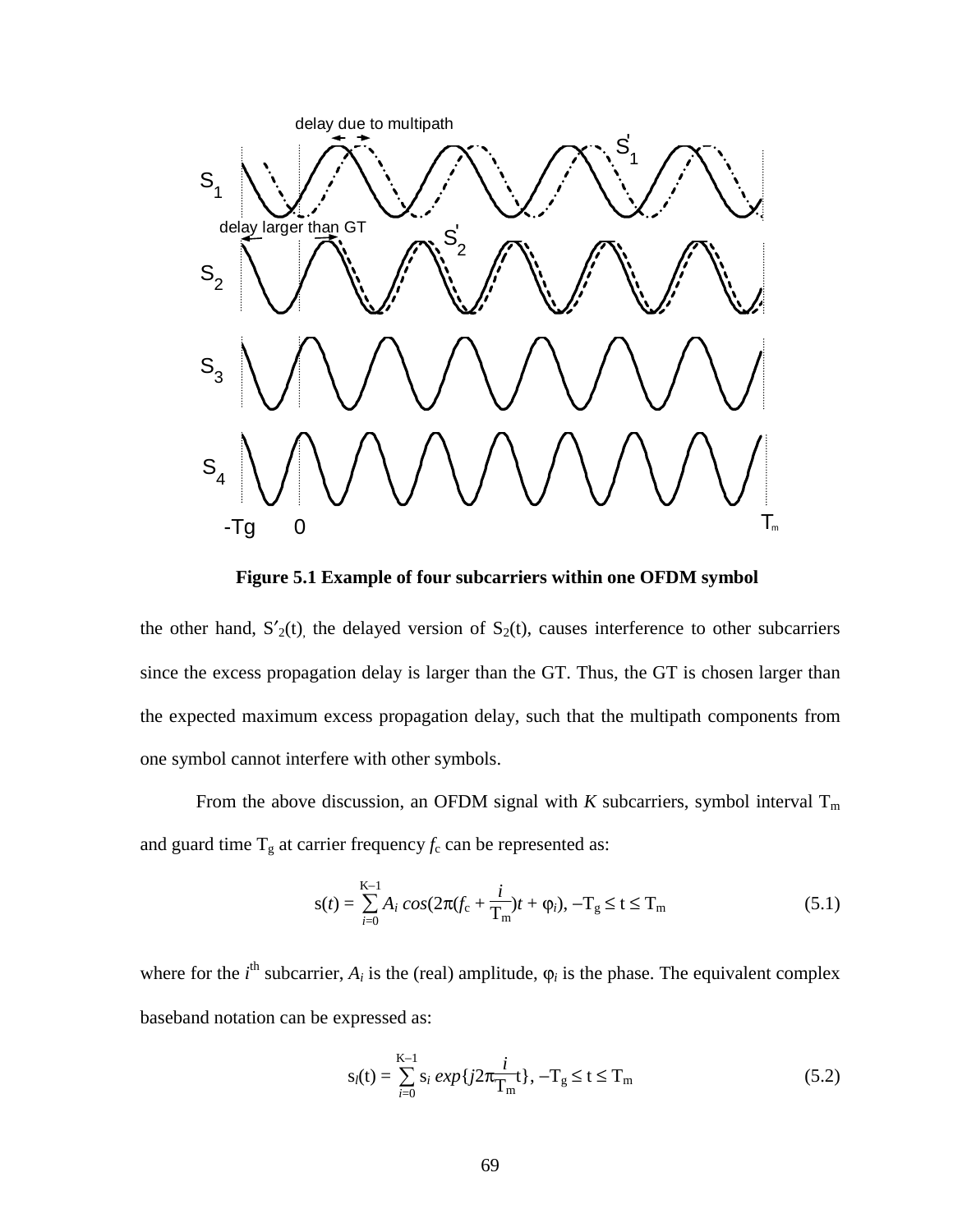

**Figure 5.2 OFDM modulator** 

where  $s_i = A_i exp\{j\varphi_i\}$  are complex transmitted symbols. Figure 5.2 shows the operation of the OFDM modulator in a block diagram. Unfortunately, for a large number of channels, the array of sinusoidal generators and coherent demodulators required in parallel systems become unreasonablely expensive and complex. However, it is shown in [63] that (5.2) can be approximately generated by sampled data from  $s_l(t)$  with sampling interval  $T_m/K$  and a lowpass filter. The sampled data s[*n*] can be expressed as:

$$
s[n] = \sum_{i=0}^{K-1} s_i \exp\{j2\pi \frac{i n}{K}\}, -N_g \le n < K
$$
\n(5.3)

where  $N_g$  is the number of samples in the GT. Notice that the sampled data { $s(n)$ , *n* = 0,…,K−1} is nothing more than the inverse discrete Fourier transform (IDFT) of K input complex data { $s_i$ ,  $i = 0...Ns -1$ }. And the data set { $s(n)$ ,  $n = -N_{g,...} -1$ } are exactly the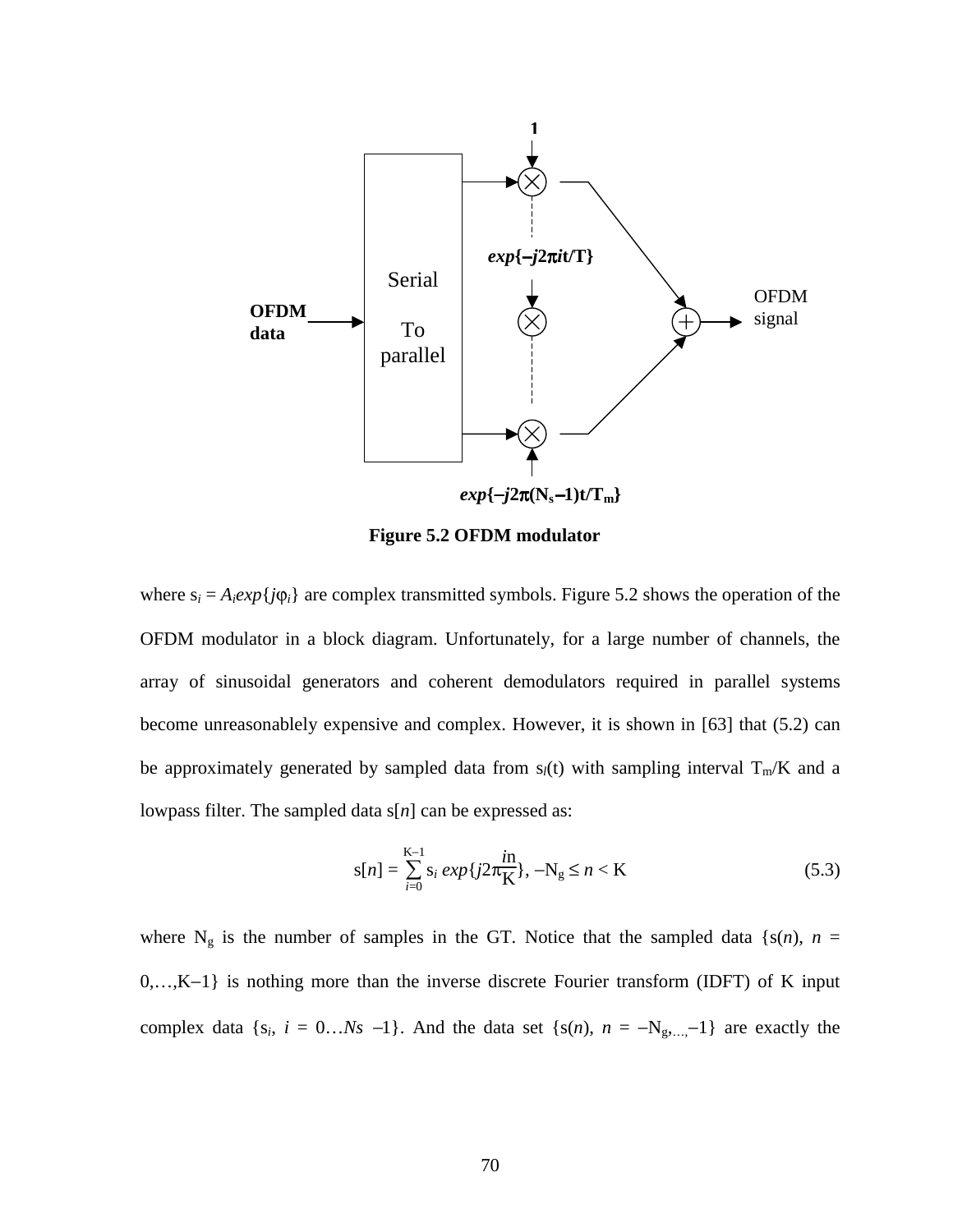duplicate of the data set $\{s(n), n = K-N_g,...,K-1\}$ . Therefore, they are called the *cyclic prefix* (CP) code.

Suppose the channel is time-invariant and let  $h_l(\tau)$  denote the equivalent complex lowpass channel impulse response. Assume the GT is larger than the maximum delay spread, i.e.,  $h_l(\tau) = 0$  for  $\tau > T_g$ . The received OFDM signal  $r_l(t)$  can be expressed as:

$$
r_{l}(t) = \int_{0}^{\infty} h_{l}(\tau) s_{l}(t-\tau) d\tau = \sum_{i=0}^{K-1} \int_{0}^{\infty} h_{l}(\tau) exp\{-j2\pi \frac{i}{T_{m}}\} d\tau s_{i} exp\{j2\pi \frac{i}{T}t\}, -0 \le t \le T_{m} \quad (5.4)
$$

To demodulate the signal  $s_i$ ,  $r_i(t)$  is sampled at sampling rate  $T_m/K$ , and the sampled data  ${r_l[n], n = 0,..., K-1}$  are taken Discrete Fourier Transform (DFT). The resulting symbol at i<sup>th</sup> subcarrier can be given as

$$
u[i] = s_i \int_0^\infty h_i(\tau) \exp\{-j2\pi \frac{i}{T_m}\} d\tau = c[i] \ s_i, \ i = 0, \dots, K-1
$$
 (5.5)

It is observed that the desired signal  $s_i$  is effected by a complex channel gain  $c(i)$ , which is the frequency response at subcarrier *i*. Thus, the signal can be demodulated by a simple onetap complex equalizer.

#### **5.2.1 OFDM over Mobile Fading Channel**

As we discussed in the previous section, OFDM signal can be demodulated without any ICI as long as the guard time is larger than the maximum excess delay spread and the channel impulse response is time-invariant. However, the impulse response is time-variant for mobile radio channels and a more interesting issue is the effect of Doppler shift on the OFDM receiver performance. Assume the GT is always longer than the maximum delay spread, so that the effects of ISI are totally removed and the blocks can be analyzed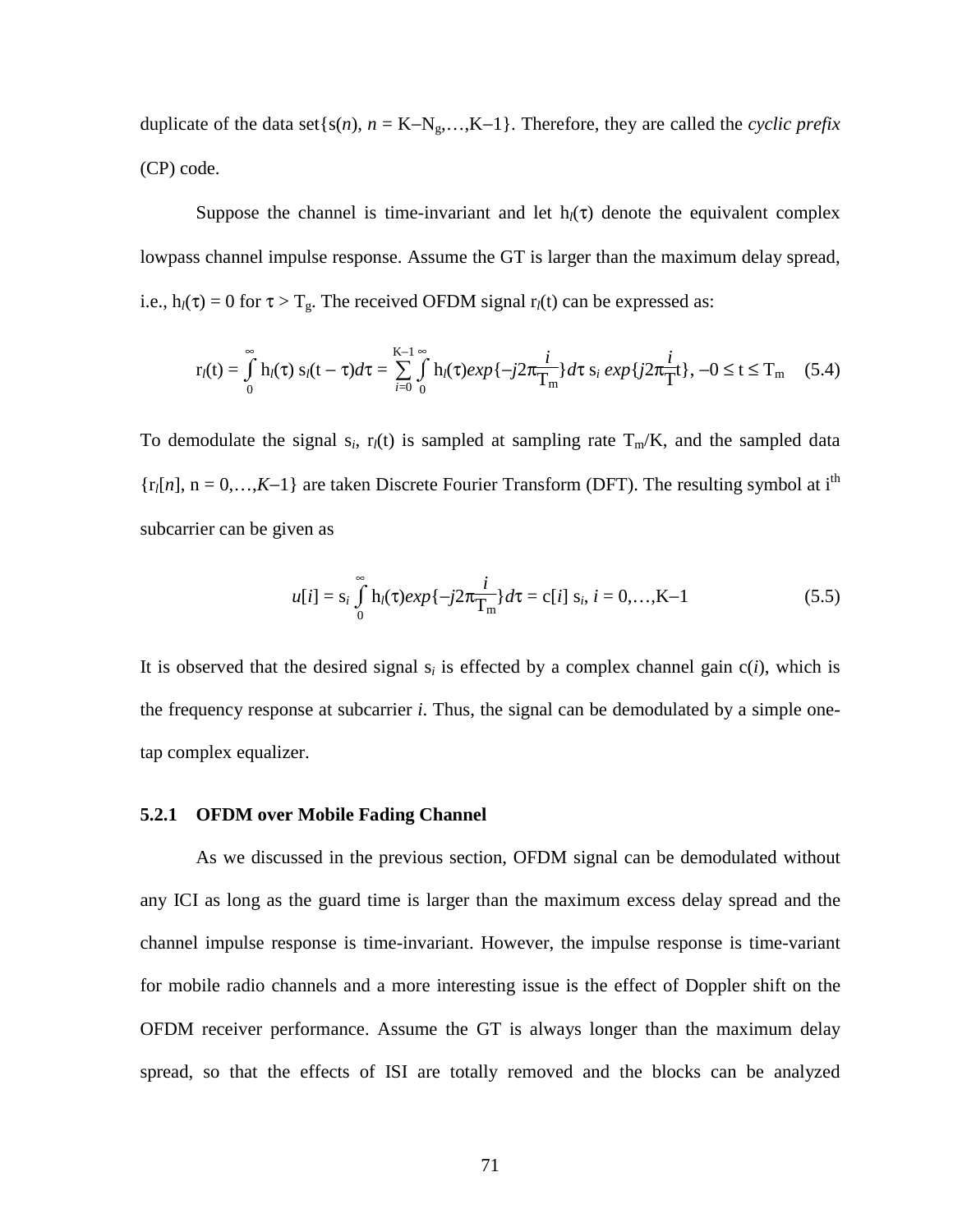independently. From (2.8) and (2.10), the equivalent lowpass complex fading coefficients at K subcarriers  $f^1, \ldots, f^K$ ,  $f^1 < f^2 < \ldots < f^k$ , where  $|f^i - f^j| < \epsilon$  the carrier frequency  $f_c$ , can be closely approximated as [35]:

$$
c(f^{i},t) = \sum_{n=1}^{N} A(n) exp{j(2\pi f_{d}(n)t + \phi_{i}(n)}, \quad i = 1,2...K
$$
 (5.6)

Ignoring AWGN, the equivalent complex lowpass received OFDM signal, after multipath fading channel, can be characterized as:

$$
r_{l}(t) = \sum_{m=1}^{N} \sum_{i=0}^{K-1} A_{m}(i) s_{i} exp\{j2\pi(\frac{i}{T_{m}} + f_{d}(m))t\}, 0 \le t \le T_{m}
$$
 (5.7)

where N is the total number of the path, and for the m<sup>th</sup> path,  $A_m(i) = A(m)exp{j\phi_i(m)}$  is the complex fading gain, and  $f_d(m)$  is the Doppler shift. To demodulate at the receiver,  $r_l(t)$  is sampled at the sampling interval  $T_m/K$ , resulting in:

$$
r_l[n] = \sum_{m=1}^{N} \sum_{i=0}^{K-1} A_m(i) s_i \exp\{j2\pi(\frac{i}{T_m} + f_d(m))n\frac{T_m}{N_s}\}, n = 0,...,K-1
$$
  
= 
$$
\sum_{m=1}^{N} \sum_{i=0}^{K-1} A_m(i) \exp\{j2\pi f_m \frac{nT_m}{K}\} s_i \exp\{j2\pi \frac{nT_m}{K}\}, n = 0,...,K-1
$$
 (5.8)

Let c[ $k$ , n] =  $\sum$ *m*=1 N  $A<sub>m</sub>(k)$  *exp*{ $j2πf<sub>m</sub>$  $nT_m$  $\frac{f_{\text{m}}}{K}$ , which is the complex fading channel gain at  $k^{\text{th}}$ 

subcarrier with sampling interval  $T_m/K$ . Define  $X_i(n) = c[i, n]$  s<sub>i</sub>  $exp\{j2\pi$  $inT<sub>m</sub>$  $\frac{H_{\text{m}}}{K}$ , then (5.8) can

be rewritten as:

$$
r_l(n) = \sum_{i=0}^{K-1} X_i(n)
$$
 (5.9)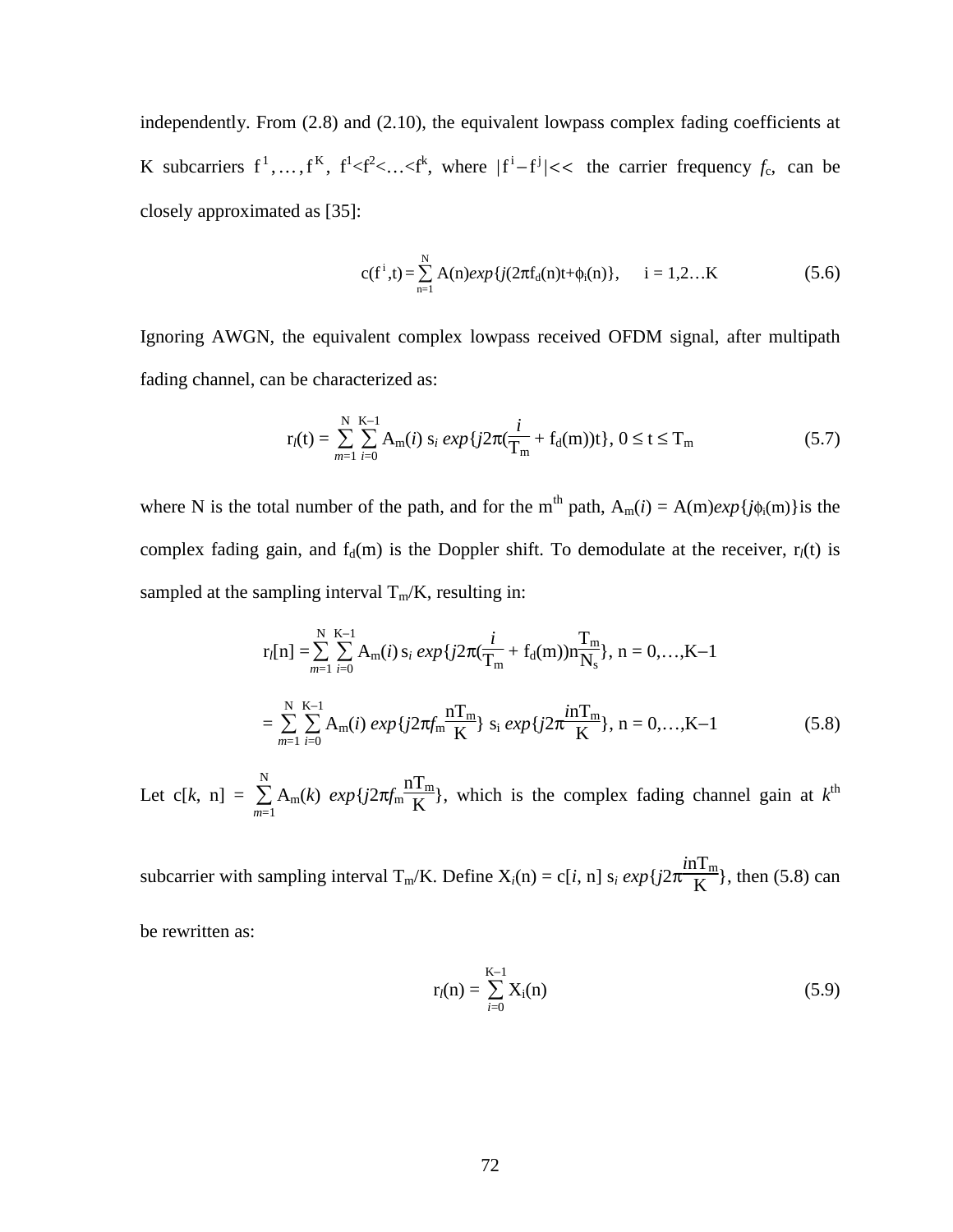Let  $W = exp{-j}$  $\frac{2\pi}{K}$ } and { $\tilde{s}(n)$ , n = 0... K-1} denote the symbols after taking DFT of { $r_l(n)$ , n

 $= 0... K - 1$ . Then the i<sup>th</sup> component,  $\tilde{s}(i)$ , can be expressed as:

$$
\tilde{s}(i) = \frac{1}{K}[(W^{i})^{0} (W^{i})^{1} ... (W^{i})^{K-1}] \begin{bmatrix} r_{l}[0] \\ r_{l}[1] \\ \vdots \\ r_{l}[K-1] \end{bmatrix} = \frac{1}{K}[(W^{i})^{0} (W^{i})^{1} ... (W^{i})^{K-1}] \begin{bmatrix} X_{k}[0] \\ \vdots \\ X_{k}[K-1] \end{bmatrix}
$$

$$
= \frac{1}{K}[(W^{i})^{0} (W^{i})^{1} ... (W^{i})^{K-1}] \begin{bmatrix} X_{i}[0] \\ X_{i}[1] \\ \vdots \\ X_{i}[K-1] \end{bmatrix} + \frac{1}{K} \sum_{k=0}^{K-1} [(W^{i})^{0} (W^{i})^{1} ... (W^{i})^{K-1}] \begin{bmatrix} X_{k}[0] \\ X_{k}[1] \\ \vdots \\ X_{k}[K-1] \end{bmatrix}
$$

$$
= \frac{1}{K} \sum_{m=0}^{K-1} c[i, m] s_{i} + \frac{1}{K} \sum_{k=0}^{K-1} s_{k} c_{k,i} \qquad (5.10)
$$

where  $c_{k,i} = \sum$ *m*=0  $\sum^{\kappa-1}$  (W<sup>i</sup>)<sup>m</sup>c[k, m] is the ICI from k<sup>th</sup> subcarrier to the i<sup>th</sup> subcarrier. By comparing

(5.10) with (5.5), it is observed that OFDM signals over multipath fading channel not only result in different CSI  $\frac{1}{K}\sum_{m=0}^{K-1}$ K−1  $c[i, m]$  but introduce a ICI. Assume the channel gain  $c[i, m]$  does

not change within one OFDM symbol interval  $T_m$ , i.e., c[*i*, m] is a constant for m = 0…K-1,

thus the channel gain  $\frac{1}{K}\sum_{m=0}^{K-1}$ K−1  $c[i, m]$  at subcarrier  $i$  can be approximately modeled as the

samples of the time-varying frequency selective channel in (5.6) with the time domain interval  $T_m$ . The effect of the ICI is not considered in this thesis, although in practice it can be significant and has to be addressed in the overall system optimization. [47].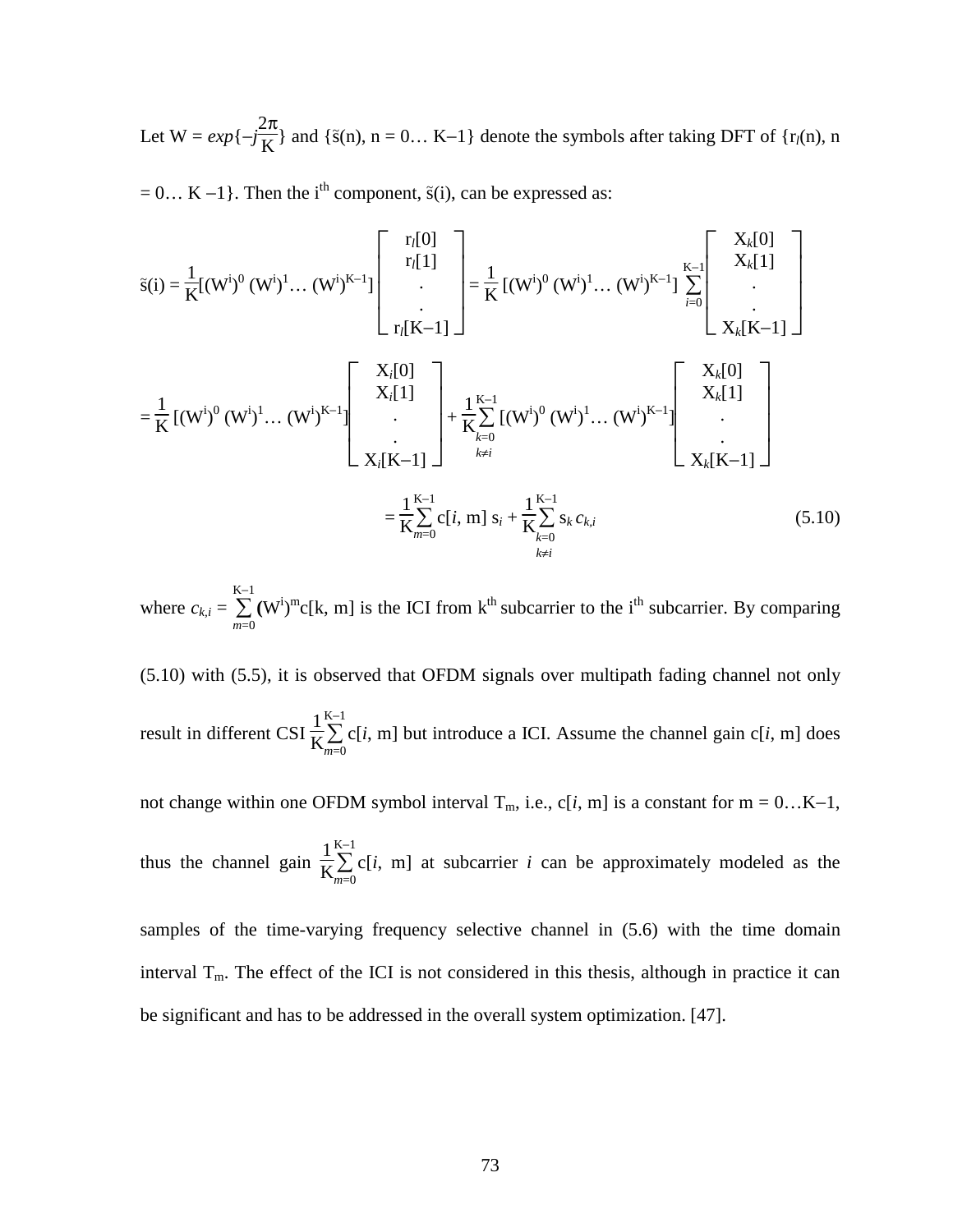

**Figure 5.3 Geometries of the physical modeling.** 

#### **5.2.2 Physical Model**

We employ the physical model to generate the realistic multicarrier channel. The geometry for generating the model data set used in this chapter is shown in Figure 5.3. The scattering objects are arranged approximately parallel (group A) and perpendicular (group B) to the direction of the mobile. The fading amplitude is shown in Figure 5.4. The maximum Doppler shift is 100Hz, and the sampling rate is 500Hz. For the first 500 samples, the CSI is influenced significantly by the multipath from group A, whereas the CSI is dominated by the multipath from group B for the following 500 samples due to the reversal of signal amplitudes from the relative distance to the scattering objects. Taking into account the direction of the mobile, we see that the Doppler shift rapidly changes in both magnitude and sign, and the dominant amplitudes and phases undergo significant variation during the transition period from samples 500 to 700. We use this transition interval to test the robustness of the LRP to parameter variation in section 5.3.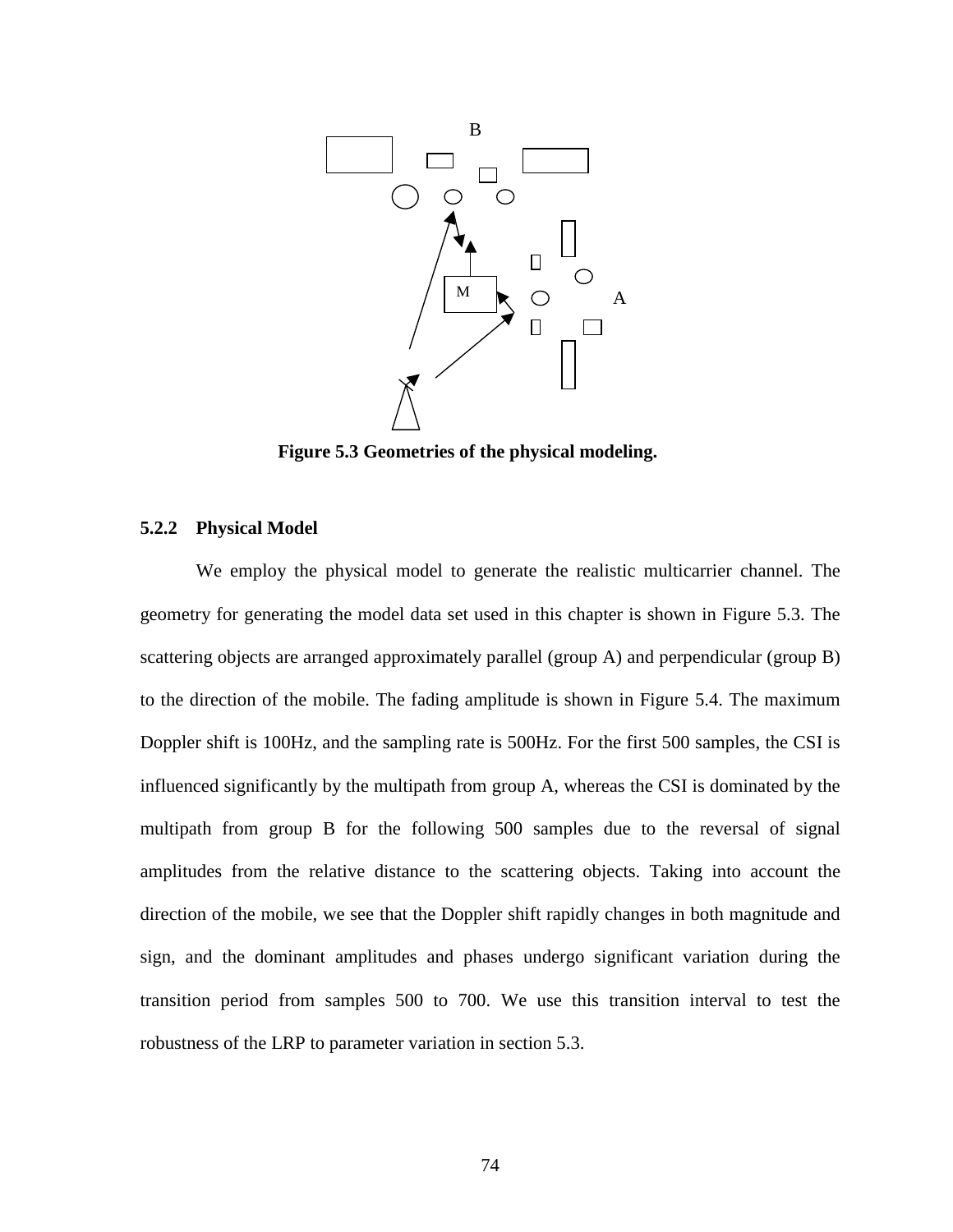

## **5.3 Long Range Prediction for AOFDM System**

We now consider an OFDM system with K subcarriers, symbol (block) duration  $T_m$ , and adjacent subcarrier (tone) spacing ∆*f*s. Assume the channel bandwidth of the each subcarrier is much smaller than the coherence bandwidth and the channel state information does not change within one OFDM symbol duration  $T = T_m + T_g$  but varies from symbol to symbol. The equivalent complex channel gain  $H[n, k]$  at  $n^{th}$  symbol block and  $k^{th}$  subcarrier can be modeled as the samples of the time-varying frequency selective channel in (5.6) with the time domain and frequency domain sampling interval T and ∆*f*s. From (2.11) and (2.12), the temporal and ensemble channel correlation functions for the OFDM symbols with block difference  $\Delta$ n and tone spacing  $\Delta$ k can be readily written as R<sub>T</sub>( $\Delta$ nT,  $\Delta$ k $\Delta$ f<sub>s</sub>) and R<sub>E</sub>( $\Delta$ nT,  $\Delta k \Delta f_s$ ), respectively.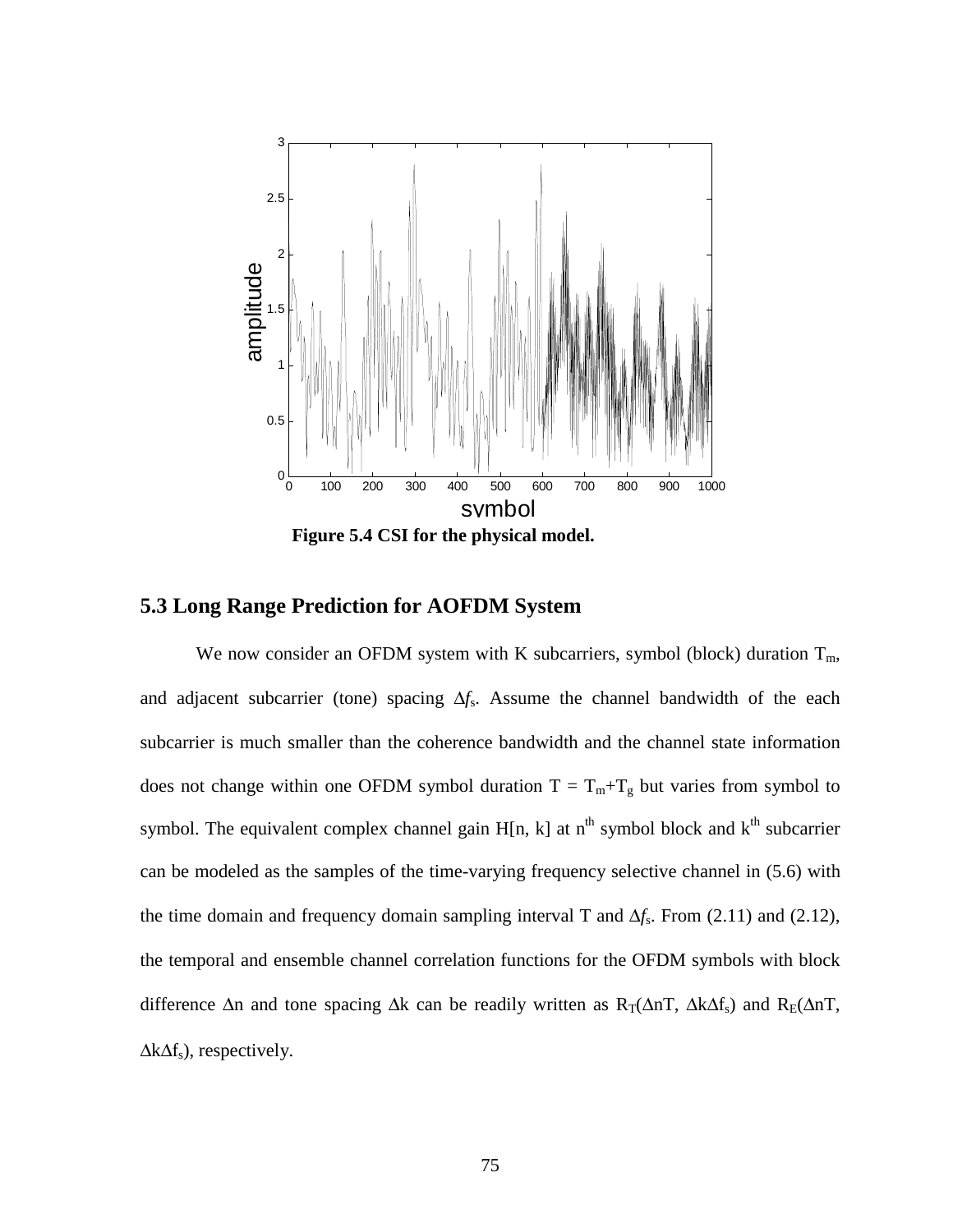

**Figure 5.5 Block diagram of an adaptive OFDM system** 

The uncoded AOFDM system aided by the LRP and reduced feedback considered in this paper is depicted in Figure 5.5. The input data is allocated to the subcarriers according to the CSI fed back from the receiver. The LRP is employed at the transmitter to enhance the CSI accuracy. Let a[n, k] denote the complex baseband symbols at  $n<sup>th</sup>$  block and  $k<sup>th</sup>$  tone. The received signal after OFDM demodulation can be expressed:

$$
X[n, k] = H[n, k]a[n, k] + w[n, k]
$$
\n(5.11)

where w[n, k] is complex additive white Gaussian noise with variance  $E[|w[n, k]|^2] = N_0$ . Then frequency domain coherent channel estimation of the complex symbols associated with each of the K subcarriers is employed. A 2−D minimum mean square error channel estimator was proposed in [39]. Let

$$
\widetilde{H}[n,k] = H[n,k] + \widetilde{w}[n,k]
$$
\n(5.12)

denote the estimated CSI, where  $\tilde{w}[n, k]$  is the estimation error modeled as white Gaussian noise with power spectrum  $\tilde{N}_0$ . We define the observation SNR (OSNR) = E[|H[n, k]|<sup>2</sup>]/ $\tilde{N}_0$ . We normalized  $E[|H[n, k]|^2$  to 1 throughout the chapter. Due to the correlated subcarriers, the estimated CSI  $\tilde{H}[n, k]$ , k=1...K, can be reduced and fed back to the long-range predictor at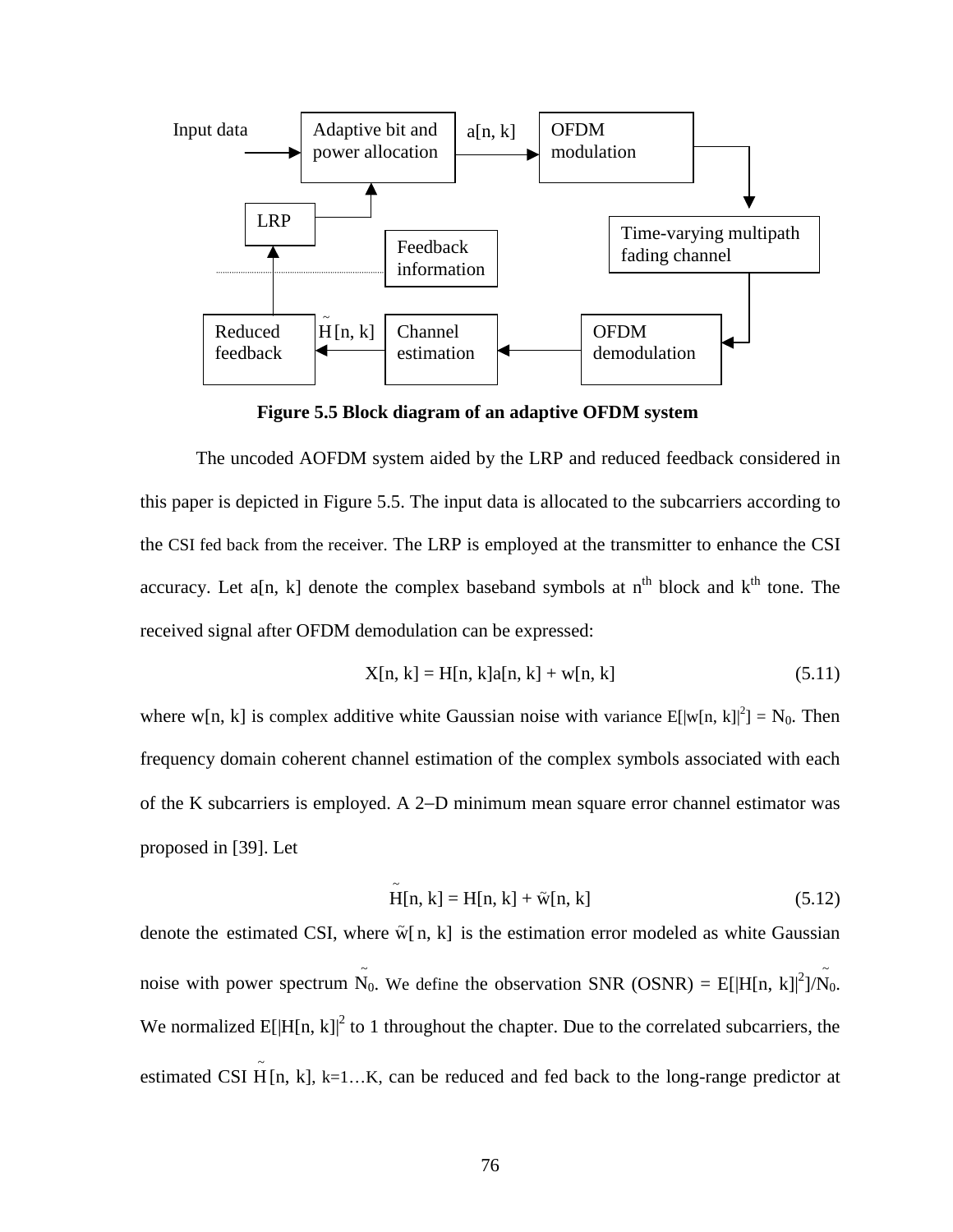the transmitter at low rate. Alternatively, the predictor can be placed at the receiver between the channel estimation and the reduced feedback blocks depending on the implementation issues such as complexity, performance and costs. The reduced feedback methods will be discussed in section 5.5. In this section, we assume that estimates of all subcarriers  $\tilde{H}[n, k]$ , k=1…K are available for the following long- range prediction algorithm.

#### **5.3.1 MMSE Long Range Prediction**

As we discussed in the chapter 2, the mobile fading channel over multiple carriers over a very short period of time can be characterized by a sum-of-sinusoids model as in (2.8) and (2.10) with the parameters  $\{\underline{A}, \underline{\theta}, \underline{\tau}, \underline{\phi}_1\}$ . In this section, we derive the linear MMSE-based channel predictor for a multicarrier fading channel where  $\{\underline{A}, \underline{\theta}, \underline{\tau}\}\$  are fixed and the components of  $\{\phi_1\}$  are mutually independent random variables uniformly distributed on [0,2 $\pi$ ]. One important parameter for the LRP is the sampling rate. For narrow band single carrier systems, the sampling rate of the LRP is much lower than the symbol rate (see chapter 4 or [16]). While the symbol interval in OFDM systems is longer, it is still beneficial to choose the sampling rate of the LRP lower than the symbol rate. Let  $\tilde{H}[n, k]$  denote the estimated CSI (as in  $(5.12)$ ) with a sample interval  $T_p$  (an integer multiple of the OFDM symbol interval T). The channel predictor for the CSI at the  $k<sup>th</sup>$  tone and the  $n<sup>th</sup>$  sample based on the p previously observed samples at K subcarriers can be constructed by:

$$
\hat{H}[n,k] = \sum_{j=1}^{p} \sum_{m=1}^{K} d^{*}(j, m) \tilde{H}[n-j, m]
$$
\n(5.13)

Provided that the correlation function (2.11) is known, the optimal filter coefficients  $d_0(j, m)$ that minimize the conditional MSE  $E_{\{\phi_1\}}[(H[n, k] - \hat{H}[n, k])|^2 | {\Delta, \theta, \tau} ]$  can be derived by using the orthogonaltiy principle [28]: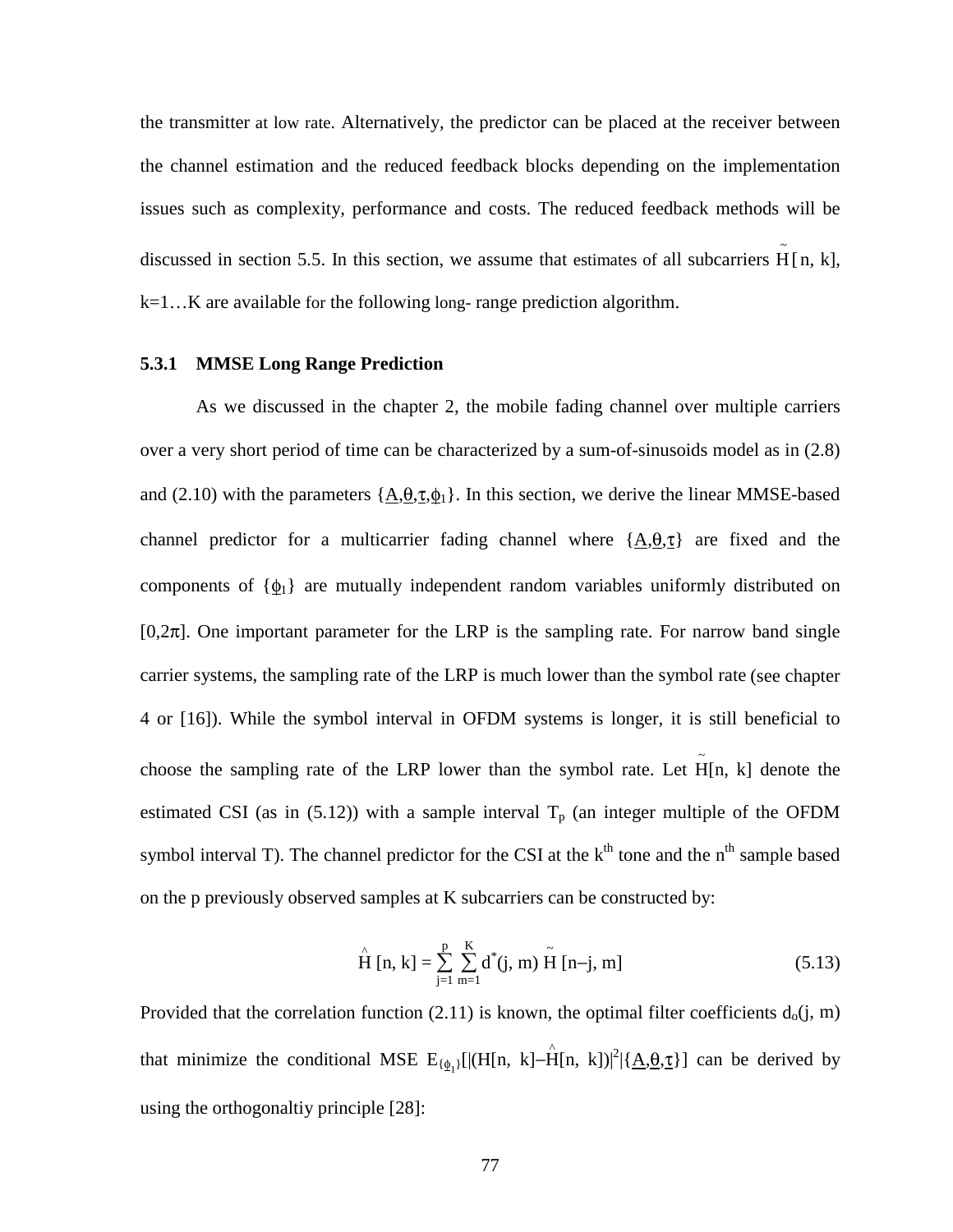$$
E_{\{\phi_l\}}[(H[n, k] - \hat{H}[n, k])^* \tilde{H}[n-g, l] | {\underline{A, \theta, \tau}}] = 0, g = 1...p, l = 1...K
$$
 (5.14)

The resulting MMSE  $J_{\text{min}}$  is given by:

$$
J_{\min} = 1 - \text{tr} \left[ \underline{\mathbf{D}}^H \underline{\mathbf{G}} \right]. \tag{5.15}
$$

where tr[•] is the trace of a matrix, the subscript *H* is *Hermitian* transpose and the matrix

$$
\underline{\mathbf{D}} = \begin{bmatrix} d_o(1,1) & d_o(1,2) & \dots & d_o(1,K) \\ d_o(2,1) & \cdot & \cdot & \cdot \\ \cdot & \cdot & \cdot & \cdot \\ \cdot & \cdot & \cdot & \cdot \\ d_o(p,1) & \cdot & \cdot & d_o(p,K) \end{bmatrix} \text{ and } \underline{\mathbf{G}} = \begin{bmatrix} r(1,k-1) & r(1,k-2) & \dots & r(1,k-K) \\ r(2,k-1) & \cdot & \cdot & \cdot \\ \cdot & \cdot & \cdot & \cdot \\ \cdot & \cdot & \cdot & \cdot \\ r(p,k-1) & \cdot & \cdot & r(p,k-K) \end{bmatrix}
$$

where r( $\Delta n$ ,  $\Delta k$ ) = R<sub>T</sub>( $\Delta n$ T<sub>p</sub>,  $\Delta k \Delta f_s$ ). This result serves as a theoretical foundation for our prediction problem and will be used in the performance analysis. The MMSE  $J_{\text{min}}$  depends on the scattering configuration  ${A, \theta, \tau}$  and number of waves N of the fading process. In general, our prediction method performs better when N is small. As N becomes large, the TACF (2.11) for the Jakes model and for our RPM (see sec. 2.4) approaches EACF (2.12) [35]. Therefore, *J*<sub>min</sub> is upper-bounded by (5.15) with r( $\Delta n$ ,  $\Delta k$ ) ≈ R<sub>t</sub>( $\Delta n$ T<sub>p</sub>)R<sub>f</sub>( $\Delta k \Delta f$ <sub>s</sub>). With this separation property, the closed-form expression for the optimal predictor and the MMSE given infinite past channel observation are derived in the appendix D. In Figure 5.6, we generate different scattering parameters  $\{A, \theta, \tau\}$  and calculate J<sub>min</sub> for each experiment with  $k=2$  (desired subcarrier) and  $K=3$  (number of observation subcarriers) in (5.13). And Figure 5.7 shows the average of the calculated  $J_{min}$ . It is observed that  $J_{min}$  calculated by TACF approaches that calculated by EACF when N is larger than 150. Moreover, the linear MMSE prediction results in the maximum likelihood (ML) prediction given past observations due to the assumption of joint Gaussian distribution of the observations and future samples [43].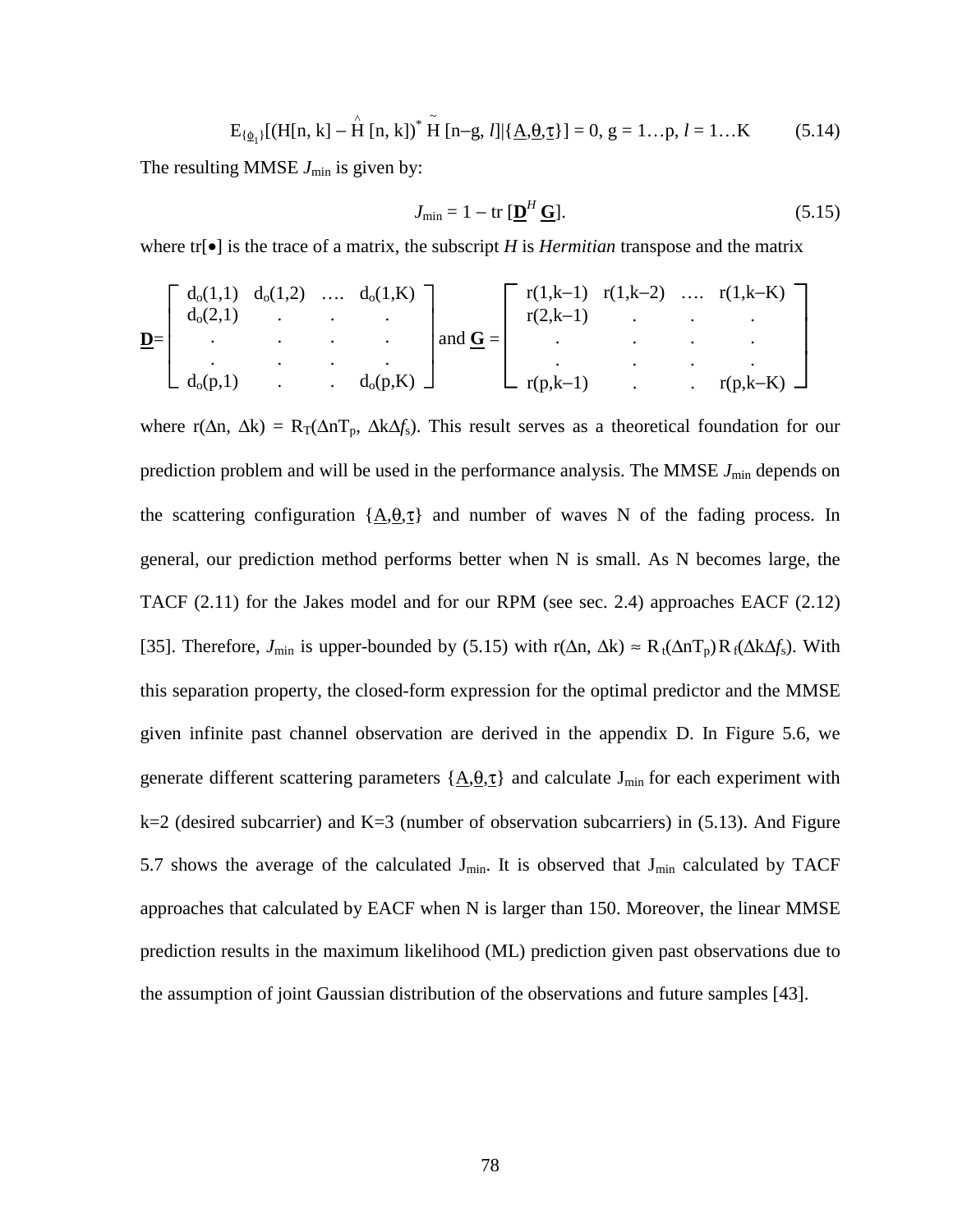

**Figure 5.6 MMSE for the random phase model.** 



**Figure 5.7 Average MMSE for the RPM with different N**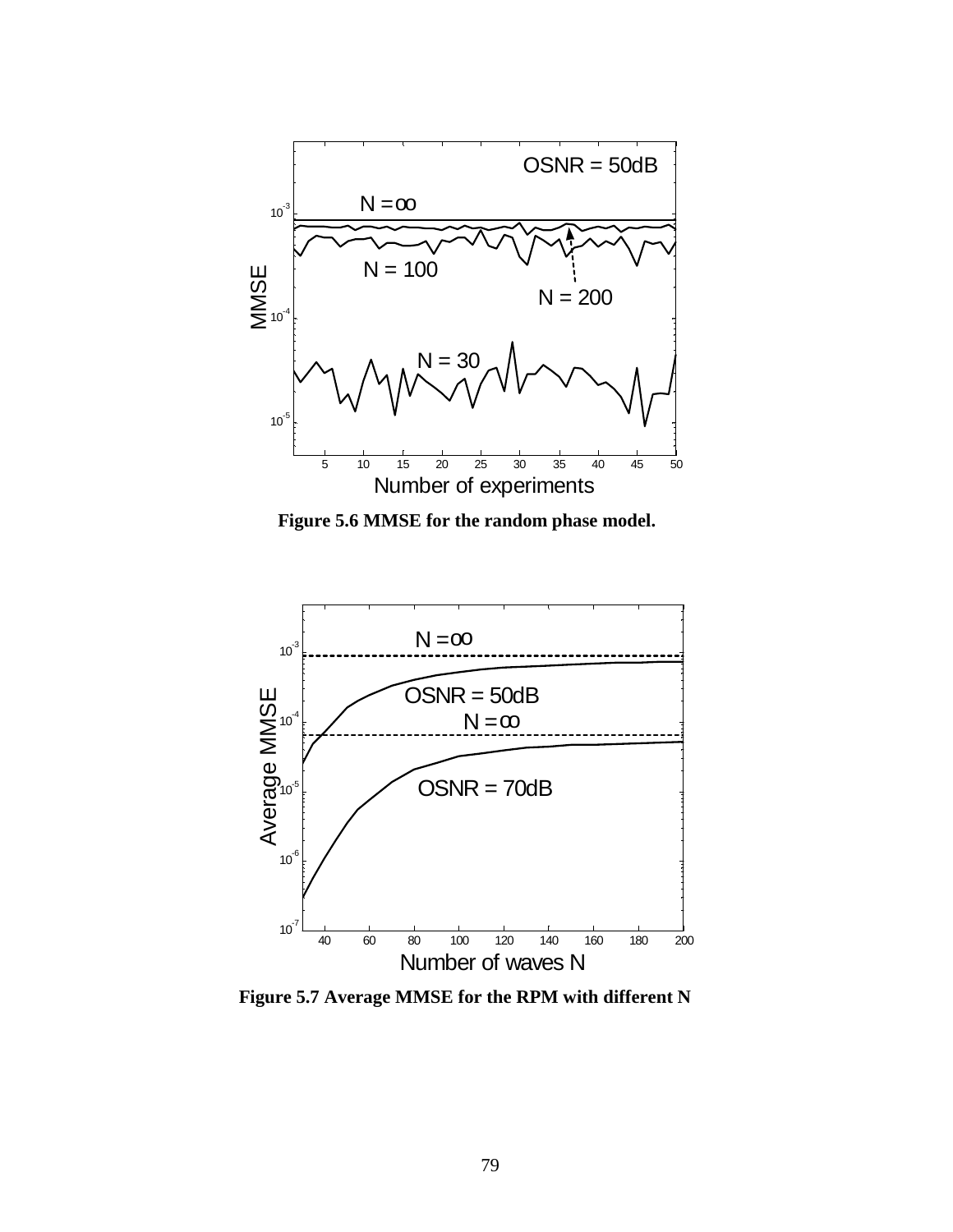#### **5.3.2 Simplified LRP Method**

In the linear prediction algorithm (5.13), the optimum MMSE is achieved by observing previous symbols of multiple subcarriers. However, this method is very complex in practice. Moreover, we have found that if the OSNR of the observed feedback samples is high, the improvement in the prediction accuracy when non-adjacent subcarriers' observations are used relative to utilizing just past samples of desired and adjacent subcarriers is negligible. This results from the fact that the CSI can be accurately predicted by the desired subcarrier for high OSNR and non--adjacent subcarriers is uncorrelated to the desired subcarrier due to large NFS. Actually, for the asymptotic case when the TAFC approaches the EACF factorization (2.12), and when the CSI is noiseless, it is sufficient to use just the past samples of the desired subcarrier to achieve the optimal MMSE performance (see Appendix D). Thus, we propose to simplify the algorithm by using only previously observed samples at subcarrier k to predict the CSI H[n,k]:

$$
\hat{H}[n, k] = \sum_{j=1}^{p} d_j^{*}(n) \tilde{H}(n-j, k) \qquad k = 1, 2, ..., K \qquad (5.16)
$$

Note that if the observation SNR is low, adjacent subcarriers can be easily incorporated to reduce the noise level at the cost of the system complexity. While in general, the coefficient vector <u>d</u>(n) =  $[d_1 d_2...d_p]^T$  in (5.16) needs to be computed and adapted individually for each subcarrier, for our channel model, it is sufficient to employ the same filter coefficient vector  $\underline{d}$ (n) to predict future CSI for each subcarrier. This method is justified by the fact that the flat fading coefficients of different subcarriers have approximately the same Doppler shifts (see (5.6)). It was shown in [18] that only the Doppler shifts associated with the scattering determine the prediction coefficients  $d(n)$  in (5.16). Hence the filter coefficient vector  $d(n)$ should remain tone-invariant resulting in significantly reduced computational complexity and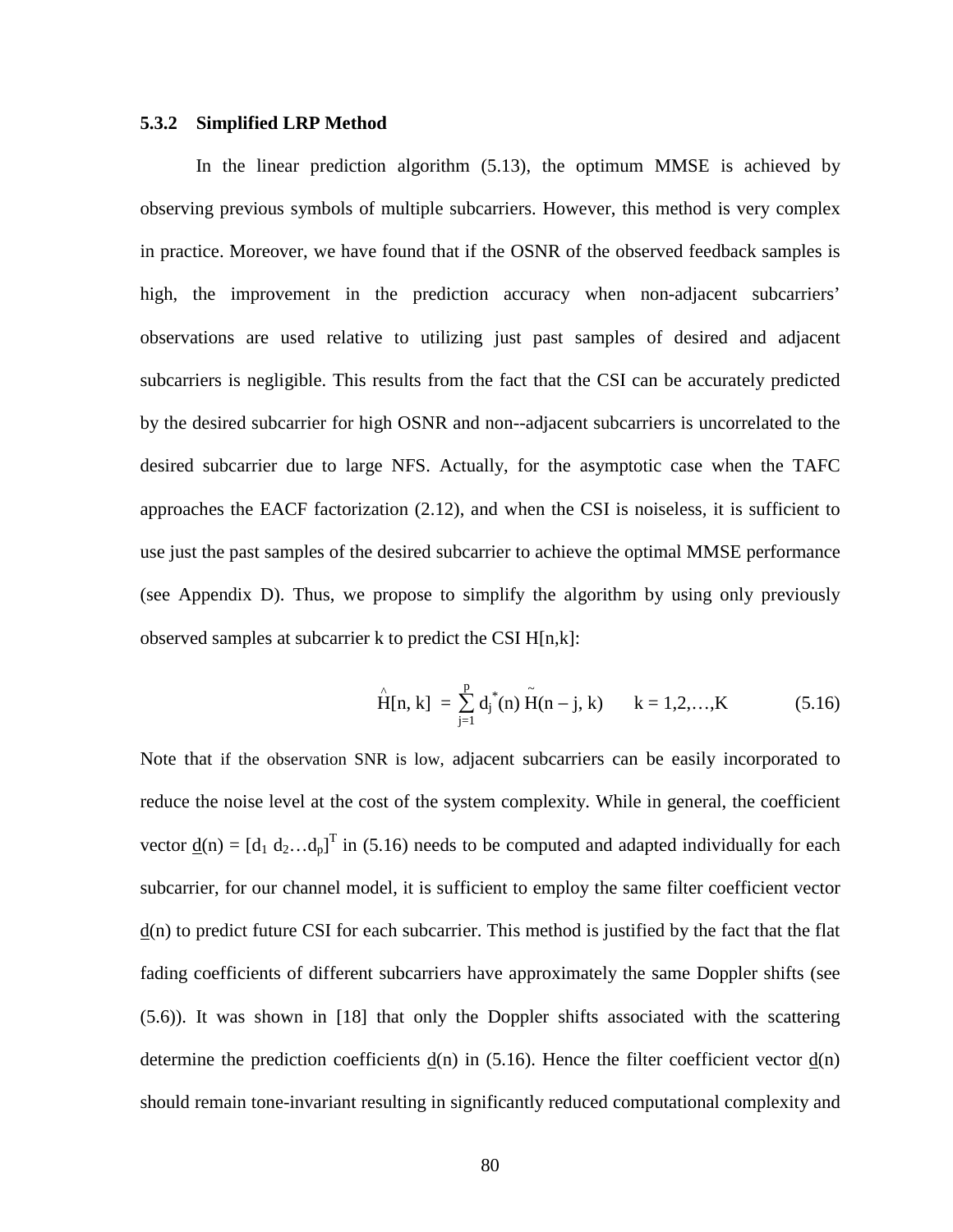greatly improved tracking ability for the adaptive prediction methods discussed in the following sections since all feedback observations can be used jointly to update the coefficients. We call this method *simplified multiple carriers prediction* (SMCP). Note that this tone invariability can be generalized to the case when observation of several adjacent carriers are used provided that the same number of adjacent carriers is employed on each side of the desired carrier. This method extends to adaptive transmitter antenna diversity systems since the channels for all antennas have the same Doppler shifts [4].

The optimum MMSE channel prediction above relies on the knowledge of the time and frequency domain correlation functions (2.11). However, these correlation functions depend on the particular environment and usually are unknown. In addition, the coefficients  $d(n)$  in (5.16) needs to be computed adaptively as the Doppler shifts in (5.6) vary with time. In the following section, we employ the adaptive Least Mean Square (LMS) and Recursive Least Squares (RLS) algorithms, which do not require the knowledge of the correlation functions of the channel, to update the prediction filter coefficients for the OFDM system. The error between the desired response and the predicted CSI at subcarrier k is:

$$
e[n, k] = H[n, k] - \sum_{j=1}^{p} d_j^*[n] \tilde{H}[n-j, k], \quad k = 1...K.
$$
 (5.17)

The average mean square error (AMSE) over all subcarriers is

$$
AMSE = J(n) = \frac{1}{K} \sum_{k=1}^{K} |e[n, k]|^2
$$
 (5.18)

This AMSE is used for updating the coefficients of the LMS and RLS algorithms. Note that the subcarriers are parameterized by the same  $\{\underline{A}, \underline{\theta}, \underline{\tau}\}$  but different phases  $\{\underline{\phi}_i\}$ , where  $\{\underline{\phi}_i\}$  =  $\{\phi_i(1) \dots \phi_i(N), i = 1 \dots K\}$ . As the number of subcarriers K increases, the phases  $\{\phi_i\}$  become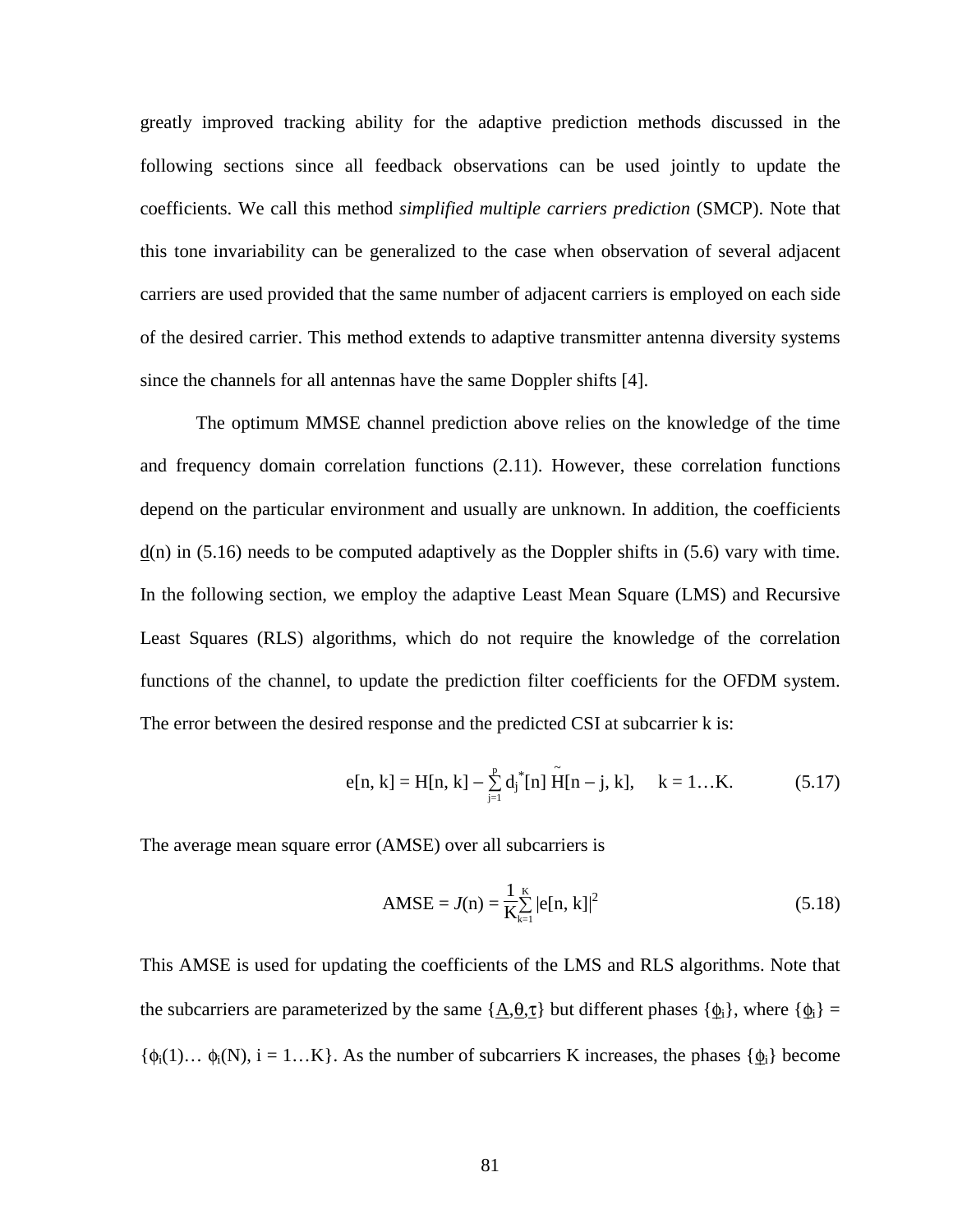randomized, and thus  $J(n) \approx E_{\{\phi_k\}}[e[n, k]^2 | {\underline{A, \theta, \tau}}]$  for any k, and a lower bound on AMSE tends to the conditional MMSE for the single carrier LRP *J*smin

$$
J_{\text{smin}} = J_{\text{min}} \text{ for } K = 1 \tag{5.19}
$$

where  $J_{\text{min}}$  is defined in (5.15). Note that using AMSE in SMCP, we adapt the coefficient vector d(n) jointly using the errors for all subcarriers. As discussed below, this improves accuracy and convergence rate relative to single carrier adaptive prediction [16,19,34]. We also observed that the prediction algorithm is more robust to noise in the feedback signals compared to the single carrier prediction [16,31] for both the LMS and RLS algorithms if the adjacent subcarriers are employed for prediction.

Assume the first p (filter length) samples are available for all subcarriers. Define the desired samples at time p+n as  $H_{d}[n] = [\tilde{H}[p+n, 1], \tilde{H}[p+n, 2],..., \tilde{H}[p+n, K]]^{T}$  and the input

$$
p\times p \text{ data matrix as } \underline{\tilde{\mathbf{H}}}[n] = \begin{bmatrix} \tilde{H}(p+n-1,1) & \tilde{H}(p+n-1,2) & \dots & \tilde{H}(p+n-1,K) \\ \tilde{H}(p+n-2,1) & \cdot & \cdot & \cdot \\ \cdot & \cdot & \cdot & \cdot \\ \cdot & \cdot & \cdot & \cdot \\ \cdot & \cdot & \cdot & \cdot \\ \cdot & \cdot & \cdot & \cdot \\ \cdot & \cdot & \cdot & \cdot \\ \cdot & \cdot & \cdot & \cdot \\ \cdot & \cdot & \cdot & \cdot \\ \cdot & \cdot & \cdot & \cdot \\ \cdot & \cdot & \cdot & \cdot \end{bmatrix} . \text{ This}
$$

notation will be used in the following robust prediction algorithms.

#### **5.3.3 LMS algorithm for AOFDM**

The LMS algorithm belongs to the family of stochastic gradient algorithms and iteratively estimates the MMSE predictor filter [28]. The LMS algorithm uses the cost function  $J(n)$  in (5.18). The equations for updating the predictor coefficients, shown in Table 5.1, are derived by calculating the gradient vector  $\nabla J(n)$ . From [28], the LMS learning curve depends on the step size  $\mu$  and the eigenvalue spread of the correlation matrix, which can be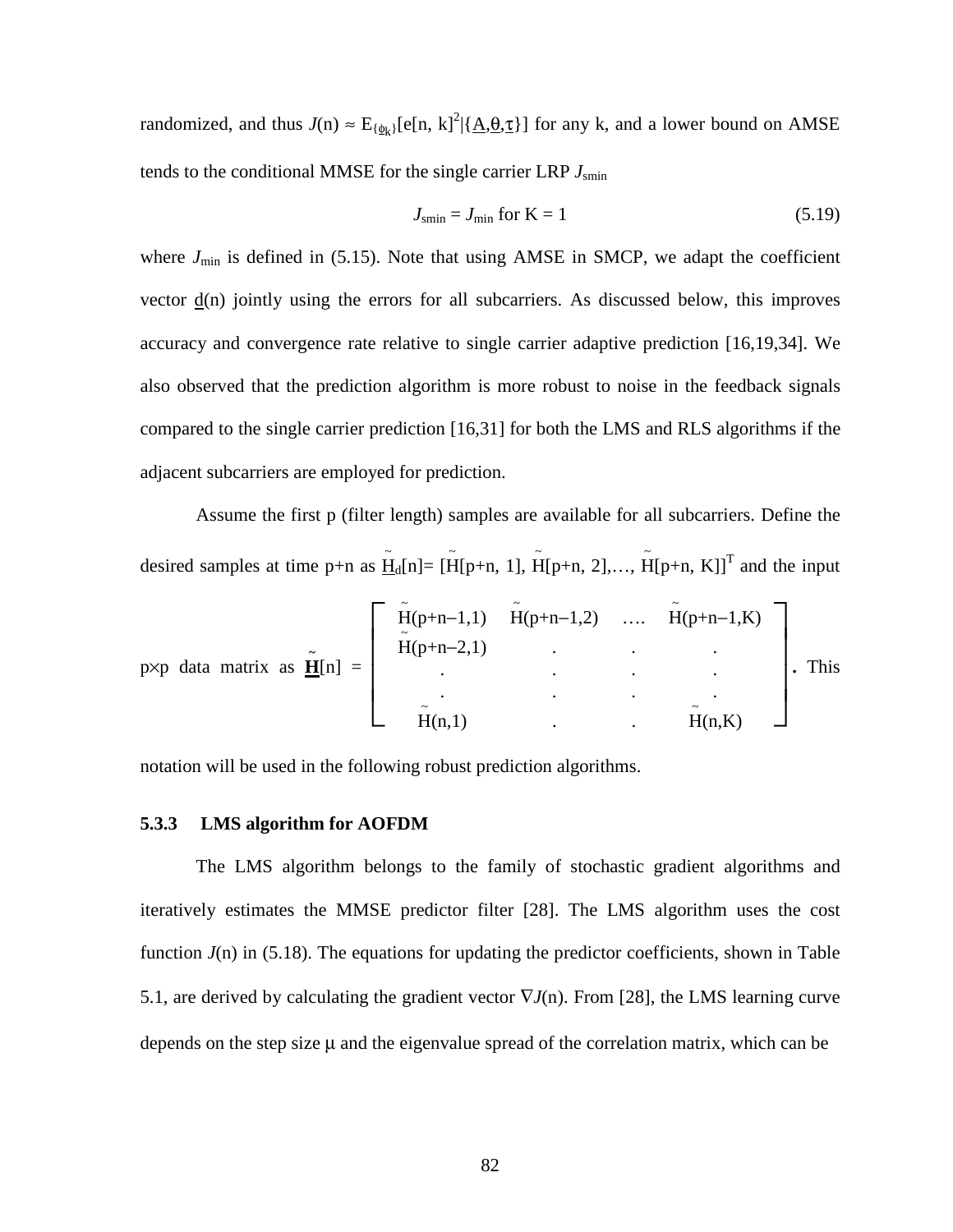$$
\underline{d}_{px1}(0) = \underline{0}
$$
  
For each time instance, n=1,2..., compute  

$$
\underline{\xi}_{px1}(n) = \underline{\tilde{H}}_d(n) - \underline{d}(n-1)^H \underline{\tilde{H}}(n)
$$

$$
\underline{d}(n) = \underline{d}(n-1) + \mu \underline{\tilde{H}}(\underline{n}) \underline{\xi}^*(n)
$$

#### **Table 5.1 LMS algorithm for OFDM channel prediction**

determined from the TAFC  $(2.11)$ , of the input process. The selection of step size  $\mu$  is a trade−off between the convergence rate and the excess MSE:

$$
J_{\rm ex}(n) = J(n) - J_{\rm smin} \tag{5.20}
$$

where  $J(n)$  and  $J_{\text{smin}}$  are defined in (5.18) and (5.19), respectively. Similarly to the derivation for the single carrier prediction (see section 4.4), we derive the theoretical learning curve of the LMS for SMCP. Figure 5.8 demonstrate the comparison between the average theoretical learning curve and the numerical simulation for different scattering parameters  $\{\underline{A}, \underline{\theta}, \underline{\tau}\}\$ . It is observed that while  $J_{ex}(\infty)$  is larger for  $\mu = 0.1$ , it converges more rapidly than that for  $\mu =$ 0.005.

#### **5.3.4 RLS algorithm for AOFDM**

The RLS algorithm is a natural extension of the method of least squares. The idea of the algorithm is to design an adaptive filter such that given the least−squares estimate of the tap–weight vector at iteration  $n - 1$ , we may compute the updated estimate of the vector at iteration n upon the arrival of new data.

With the RLS algorithm, the predictor coefficients are calculated so that they minimize the error: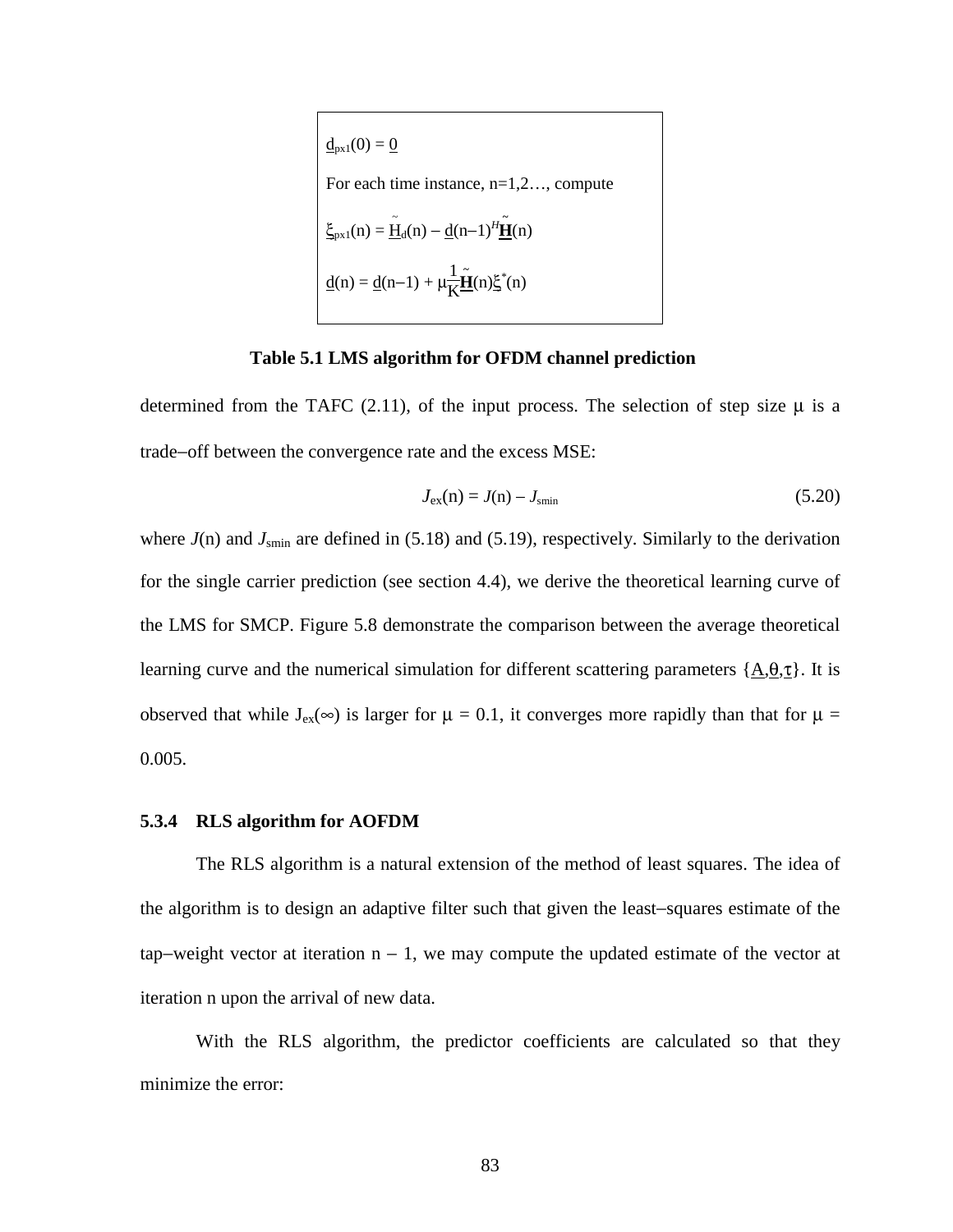

**Figure 5.8 LMS learning curve. Normalized sample interval and prediction range in time**  $f_{dm}T = 0.2$ **.**  $p = 50$ **.**  $K = 100$ **.**  $\Delta f_s = 0.005$ **.** 

$$
\varepsilon[n] = \sum_{i=1}^{n} \sum_{k=1}^{K} \lambda^{n-i} |e[i, k]|^{2}
$$
 (5.21)

where  $\lambda$  with  $0 < \lambda \le 1$  is the forgetting factor that accounts for possible non-stationary of the input CSI. The resulting update equation for the predictor coefficient vector d[n] is shown in Table 5.2. The parameter  $\delta$  in the initialization procedure should be chosen small compared to the variance of the data samples. We use  $\delta = 0.01$  in our simulation. For the RLS, the excess mean square error  $J_{ex}(n)$  for SMCP is derived similarly to that for the single carrier case [28]. Its learning curve, unlike LMS algorithm, is independent of the eigenvalue spread of the input process and decays almost linearly with nK (the convergence rate is approximately K times faster than for single carrier prediction). For  $\lambda = 1$ ,  $J_{ex}(n)$  converges to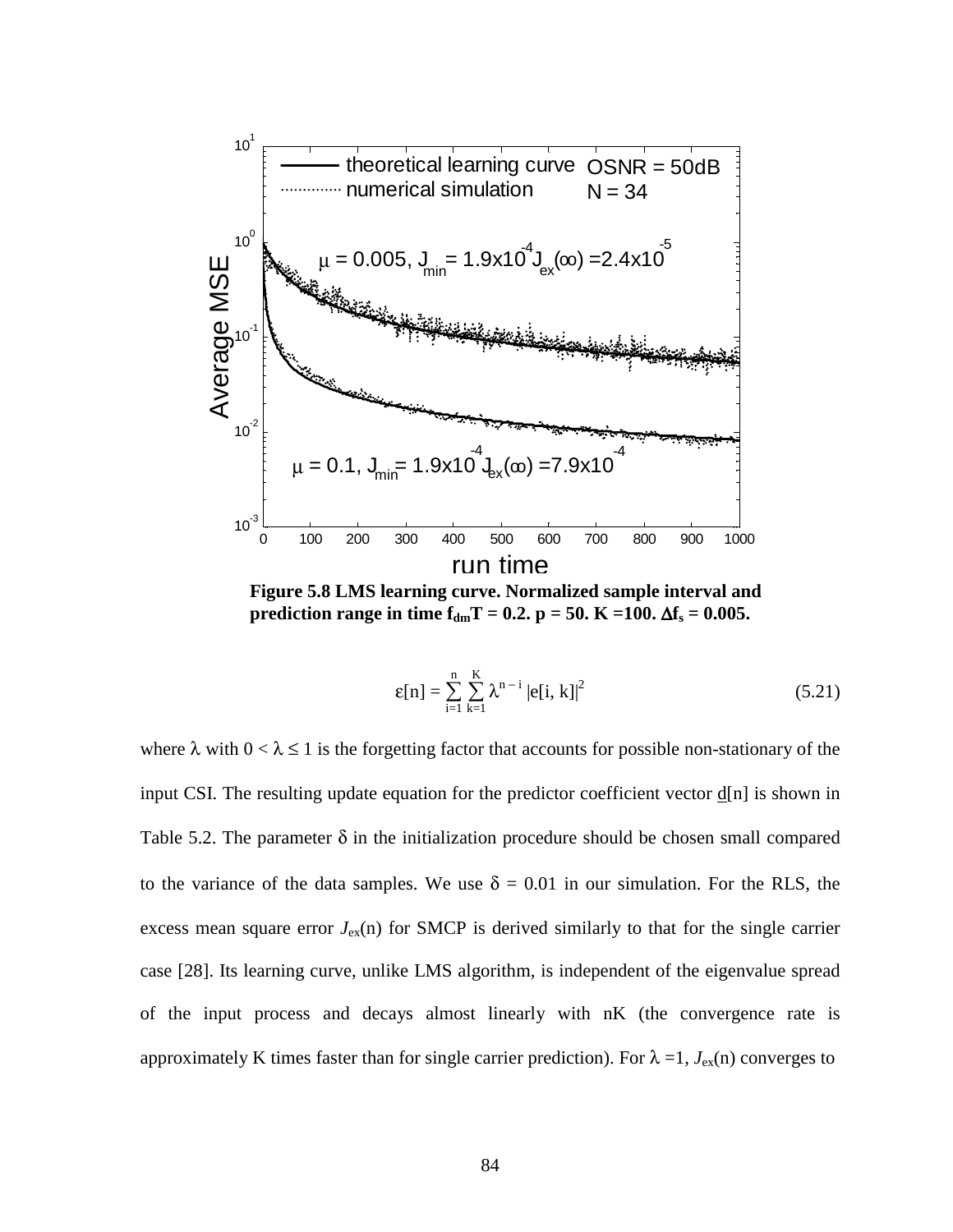Initialize the algorithm by setting

\n
$$
\underline{P}_{pxp}(0) = (\underline{\tilde{H}}(1)\underline{\tilde{H}}^{H}(1) + \delta \underline{I})^{-1}
$$
\n
$$
\underline{d}_{px1}(0) = \underline{0}
$$
\nFor each time instance, n=1,2..., compute

\n
$$
\underline{k}_{pxp}(n) = \frac{\lambda^{-1}\underline{P}(n-1)\underline{\tilde{H}}(n)}{1 + \lambda^{-1}\underline{\tilde{H}}^{H}(n)\underline{P}(n-1)\underline{\tilde{H}}(n)}
$$
\n
$$
\underline{\xi}_{px1}(n) = \underline{\tilde{H}}_{d}(n) - \underline{d}(n-1)^{H}\underline{\tilde{H}}(n)
$$
\n
$$
\underline{d}(n) = \underline{d}(n) + \underline{k}(n)\underline{\xi}^{*}(n)
$$
\n
$$
\underline{P}(n) = \lambda^{-1}\underline{P}(n-1) - \lambda^{-1}\underline{k}(n)\underline{\tilde{H}}^{H}(n)\underline{P}(n-1)
$$

**Table 5.2 RLS algorithm for OFDM channel prediction** 

zero, and for  $\lambda$  close to 1 and large K, the  $J_{\text{ex}}(\infty) \approx J_{\text{smin}}$ (1−λ)p  $\frac{\Delta V_{\text{P}}}{2K}$ . Hence for large K,  $J_{\text{ex}}(\infty) \approx 0$ . (While  $J_{ex}(\infty) \ge 0$  in our example, for small values of K and proper choice of  $\lambda$  (close to 1 but not 1), it is possible for  $J_{ex}(\infty)$  to be smaller than 0 due to the nonstationarity of the deterministic channel model (5.6) [48] and the fast tracking property of the RLS algorithm. Thus, SMCP improves the convergence rate and the steady state MSE for the RLS relative to the single carrier prediction [18,19,31]. Figure 5.9 demonstrates the learning curve of the RLS algorithm. It is observed that the RLS algorithm can converge rapidly to the  $J<sub>smin</sub>$  for large K (=100). In addition, when K =10, and  $\lambda = 0.9$ , the AMSE can be smaller than  $J_{\text{smin}}$ . This simulation result reveals that the performance of the AMSE can be improved by properly choosing the number of K and the forgetting factor  $\lambda$  for SMCP RLS algorithm.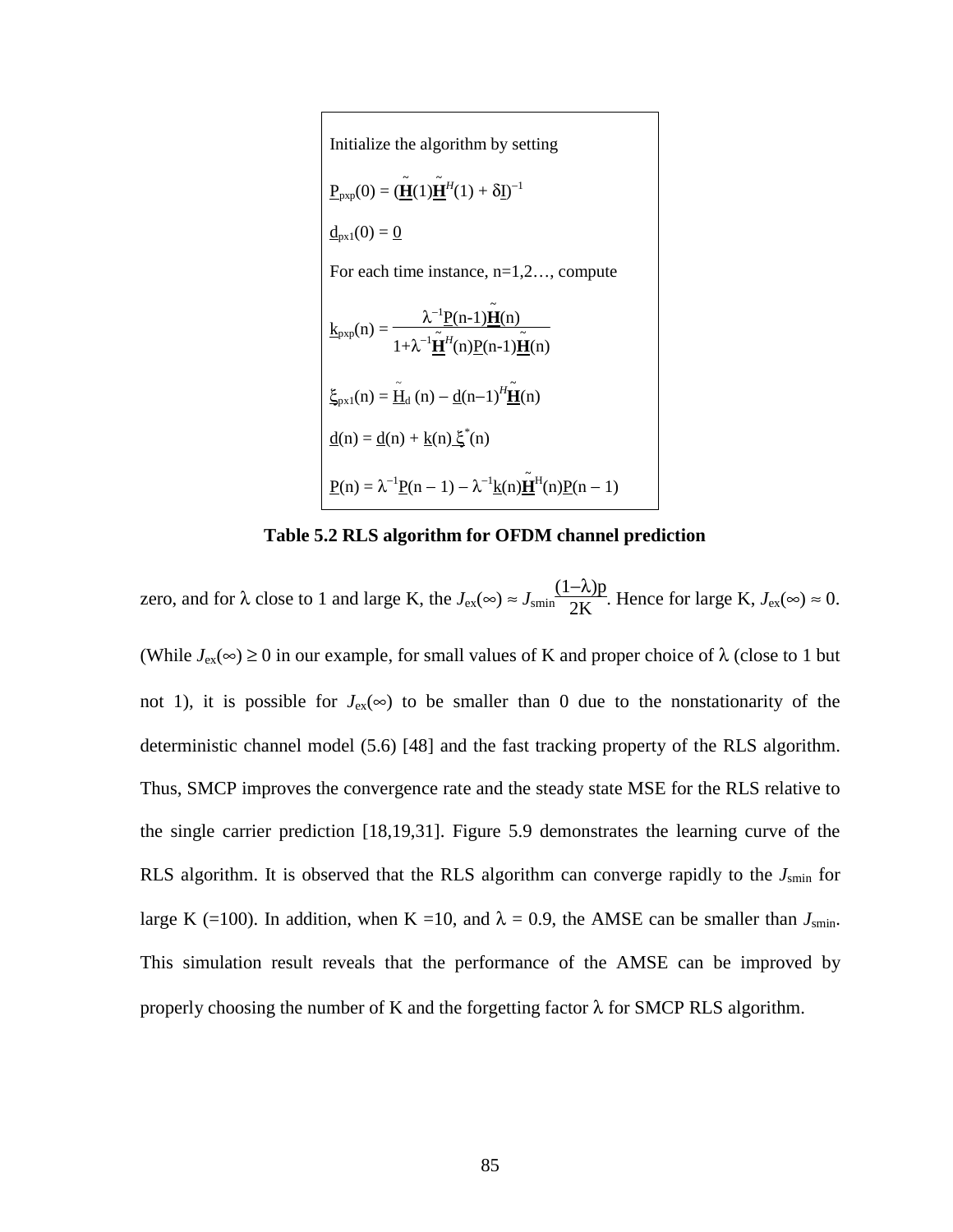

**Figure 5.9 RLS learning curve. Normalized sample interval**  and prediction range in time  $f_{dm}T_p = 0.2$ .  $p = 50$ .

#### **5.3.5 Numerical simulations**

We use the RPM and the physical model (see section 5.1.3) to validate the performance of the LRP for the OFDM system. To test the performance of our prediction algorithm on the fading channel modeled by the RPM,  $N = 34$  is chosen and multiple deterministic channel realizations are generated by using independent angles  $\{\theta\}$  and propagation delays  $\{\underline{\tau}\}\$ . We apply the LRP for each independent realization and calculate the AMSE (5.18). Furthermore, the  $J_{\text{smin}}$  (5.19) averaged over these independent realizations is presented for comparison. Note that when we use the RPM, each channel realization has different TACF. Thus, we can test the tracking ability and the prediction accuracy (AMSE) of our prediction algorithm in different scattering environments. This task cannot be accomplished using the Jakes model, where the incident angles are fixed. The prediction filter length p in (5.16) is 50. The maximum Doppler shift of 100 Hz is used in both models.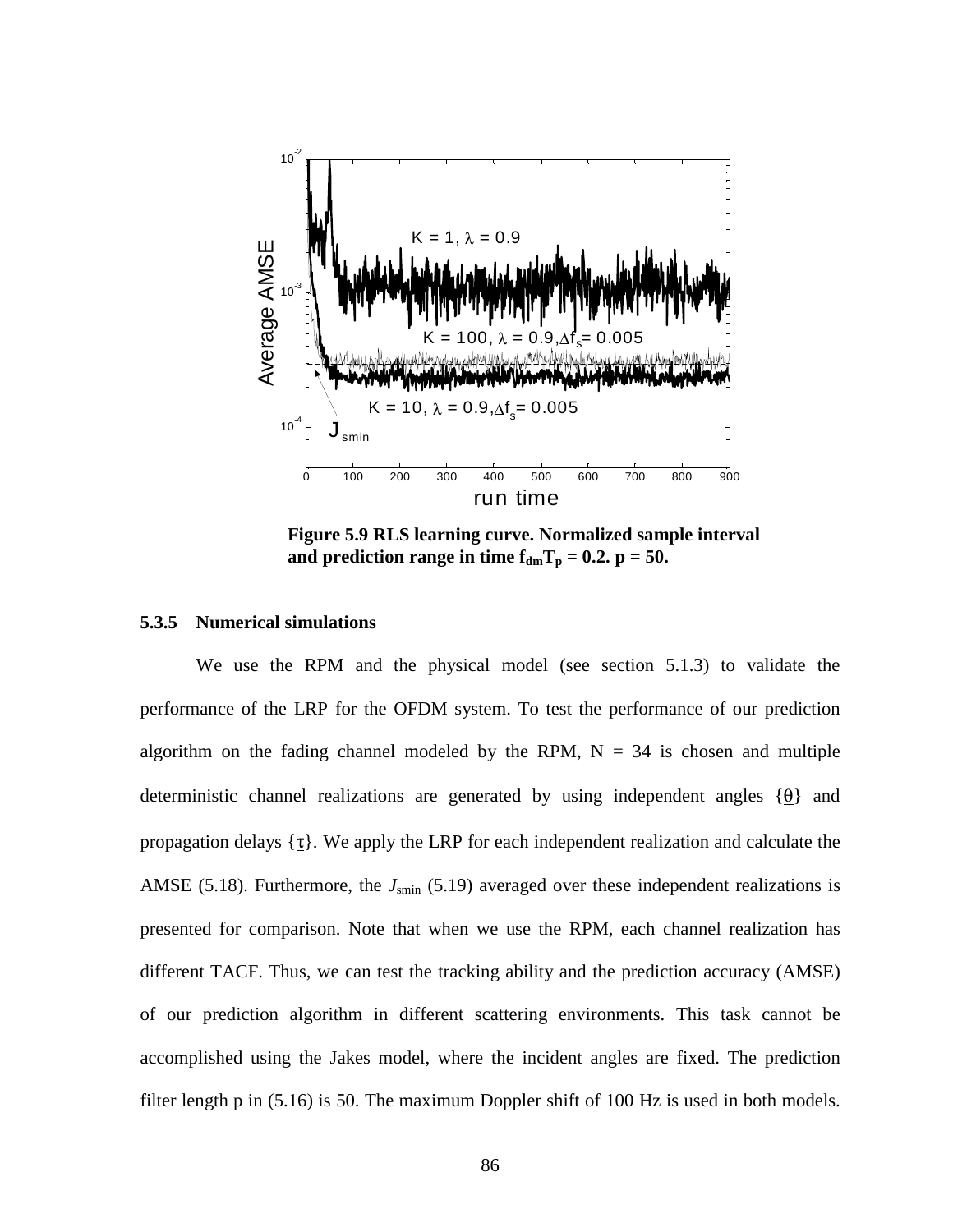

**Figure 5.10 Performance of different adaptive prediction methods for the random phase model.** 

The *rms* delay spreads is approximately 1µs in both channel models. To construct an OFDM symbol, assume that the entire channel bandwidth, 800kHz, is divided into 128 subcarriers. The symbol duration is 160µs. An additional 5µs guard interval is used to provide protection from ISI due to channel multipath delay spread. Thus the total block length is 165µs and the subcarrier symbol rate is approximately 6KHz. For each subcarrier, the fading signal is sampled at the low rate of 466Hz for the LRP (the prediction range is  $1/466\text{Hz} \approx 2\text{ms}$ ). In this thesis, we assume reliable channel estimation and high effective SNR (80 dB) of the observed CSI. While actual SNR of the observed samples might be much lower, it is possible to employ noise reduction techniques due to very low sampling rate of the LRP [16,19,27]. Interpolation is utilized to predict channel coefficients at the subcarrier symbol rate [16,19,31].

Figure 5.10 demonstrates the average AMSE (5.18) over all the channel realizations for the SMCP method for the RPM model. When these results are compared with the single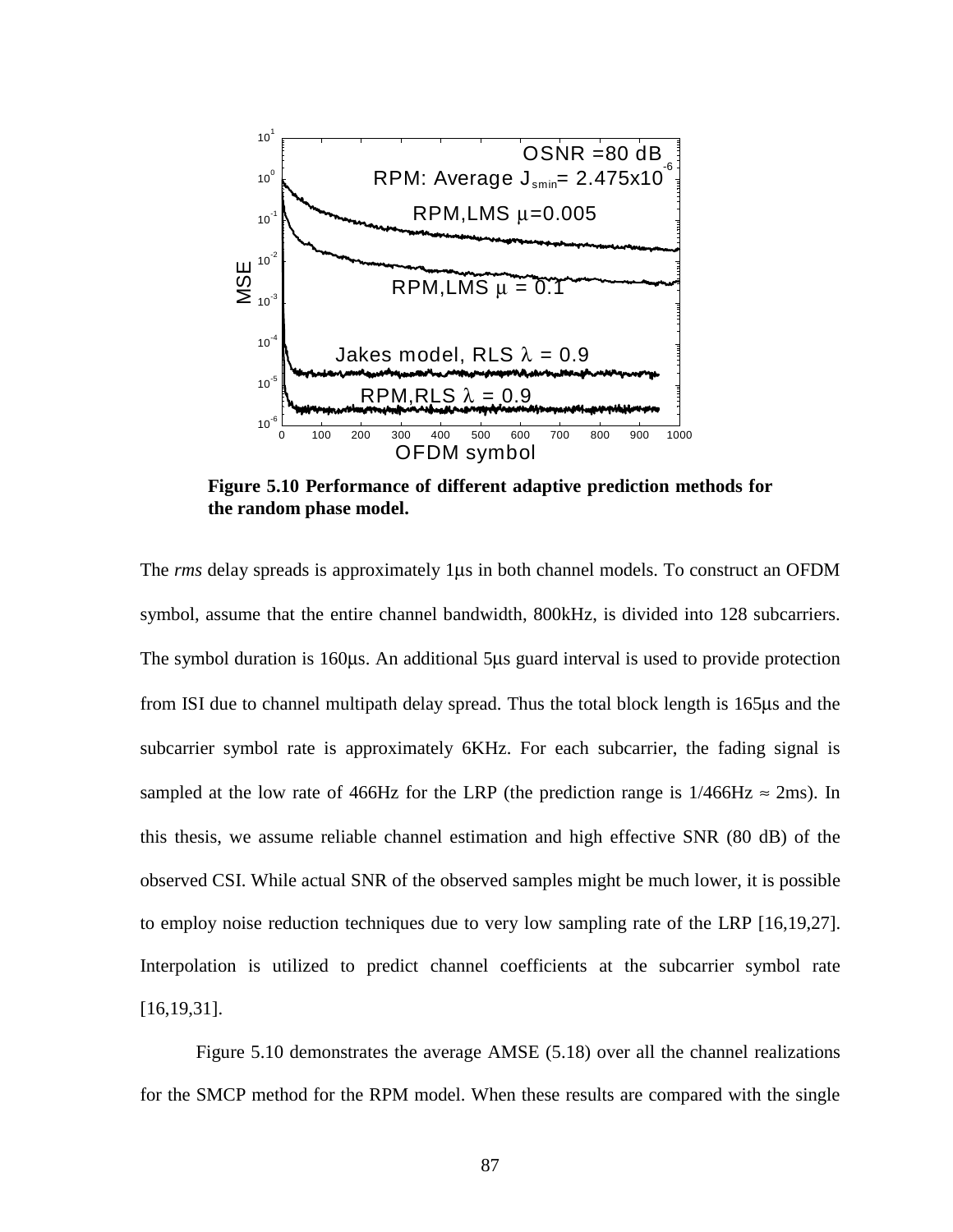carrier prediction, we find that the excess mean square error for the LMS algorithm  $J_{ex}(n)$  $(5.20)$  of these two approaches is approximately the same given the same step size  $\mu$ . This result suggests that the number of the subcarriers employed for the SMCP is insignificant for determining the learning curve of the LMS algorithm once the step size  $\mu$  is chosen. The MSE curve shown for  $\mu$ =0.005 corresponds to both methods. However, the single carrier algorithm diverges for large  $\mu$ , while for the SMCP (5.16),  $\mu$  can be chosen as large as 0.1 without divergence, thus improving the convergence rate. As the NFS increases, larger step size  $\mu$  can be chosen, resulting in faster convergence. This phenomenon results from the fact that weak correlation between the subcarriers due to large NFS results in small bias in the estimate of the gradient vector  $\nabla J(n)$ . While the RLS has higher computational complexity than the LMS algorithm, its learning curve and the excess MSE  $J_{ex}(n)$  (5.20) are significantly improved relative to the LMS. It is observed that the RLS algorithm converges rapidly with almost no excess MSE for  $\lambda = 0.9$ , whereas the LMS algorithm converges more slowly with significant excess MSE relative to the RLS algorithm. We also demonstrate the RLS algorithm for the Jakes model. We observe that for  $\lambda = 0.9$ , the AMSE of the more realistic RPM is better than that of the Jakes model.

In Figure 5.11, the SMCP is explored for the physical model. It is demonstrated that the RLS algorithm is good at tracking the non-stationary channel. During the transition period (from samples 500 to 700 in Figure 5.4), the forgetting factor  $\lambda = 0.1$  has better tracking ability than  $\lambda = 0.9$ . Hence it is more robust to the non-stationary environment. The tracking results for the LMS algorithm are much poorer with a relatively high MSE during and even after the transition period.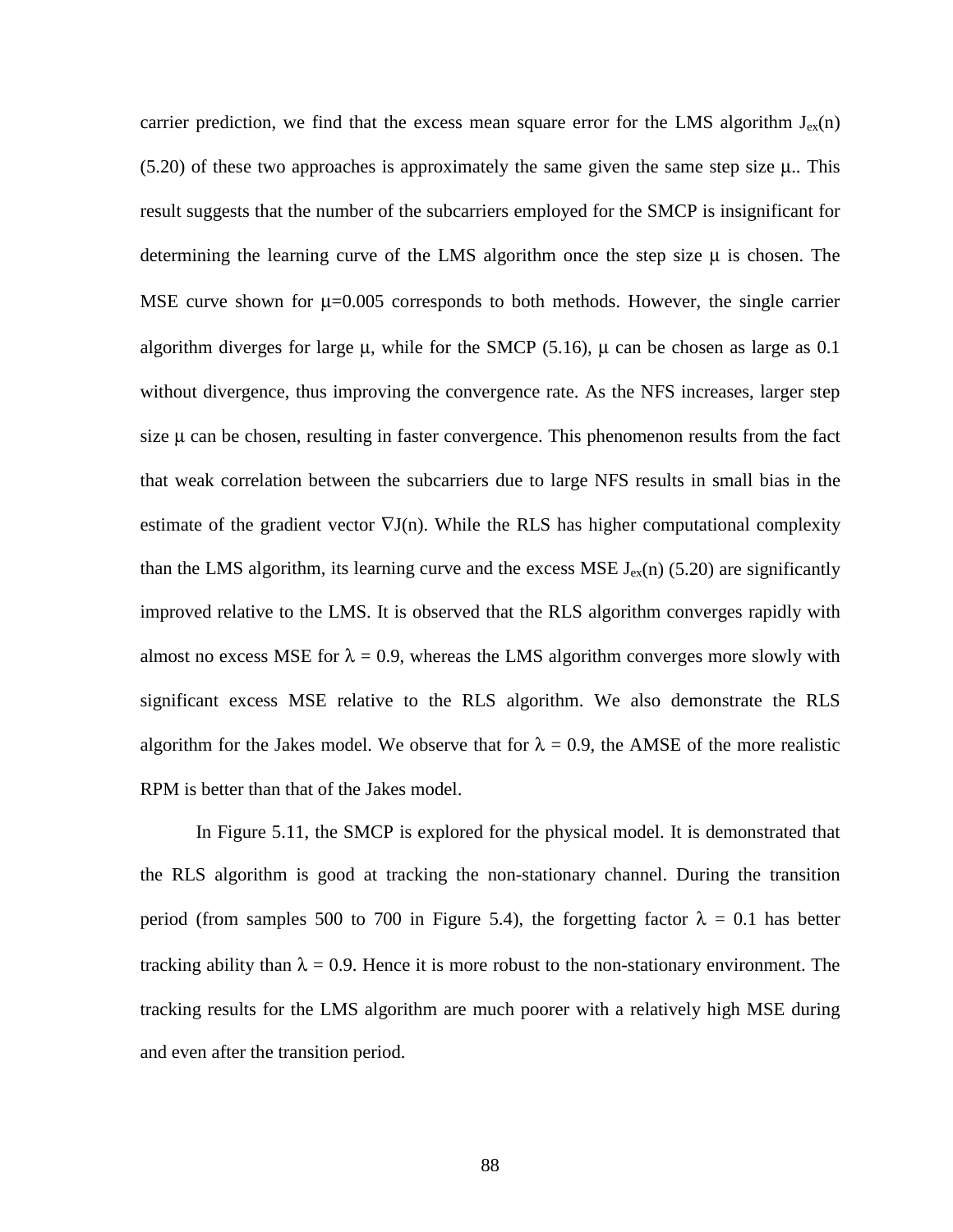

**Figure 5.11 Performance of different adaptive prediction methods for the physical model** 

## **5.4 Adaptive Bit and Power Loading Algorithm**

Adaptive OFDM system, similarly to adaptive modulation for single carrier flat fading channel [16,21,22,24,31,57], involves optimizing the modulation level and the transmit power over the entire frequency band to maximize the spectral efficiency. In a frequency selective fading channel, some subcarriers experience a deep fade while others are subject to channel gain. The spectral efficiency can be improved by allocating more bits to those subcarriers with favorable channel conditions than to those in a deep fade, as motivated by the "*water filling"* distribution [45]. Several practical integer-bit and power allocation algorithms have been addressed in [10,11,26,36] that perform the optimum or near-optimum loading of bit and power in an OFDM frame. However, these methods perform adaptive bit and power allocation assuming perfect CSI. In this section, we employ channel loading optimization in the presence of imperfect CSI that results from prediction errors under the *bit*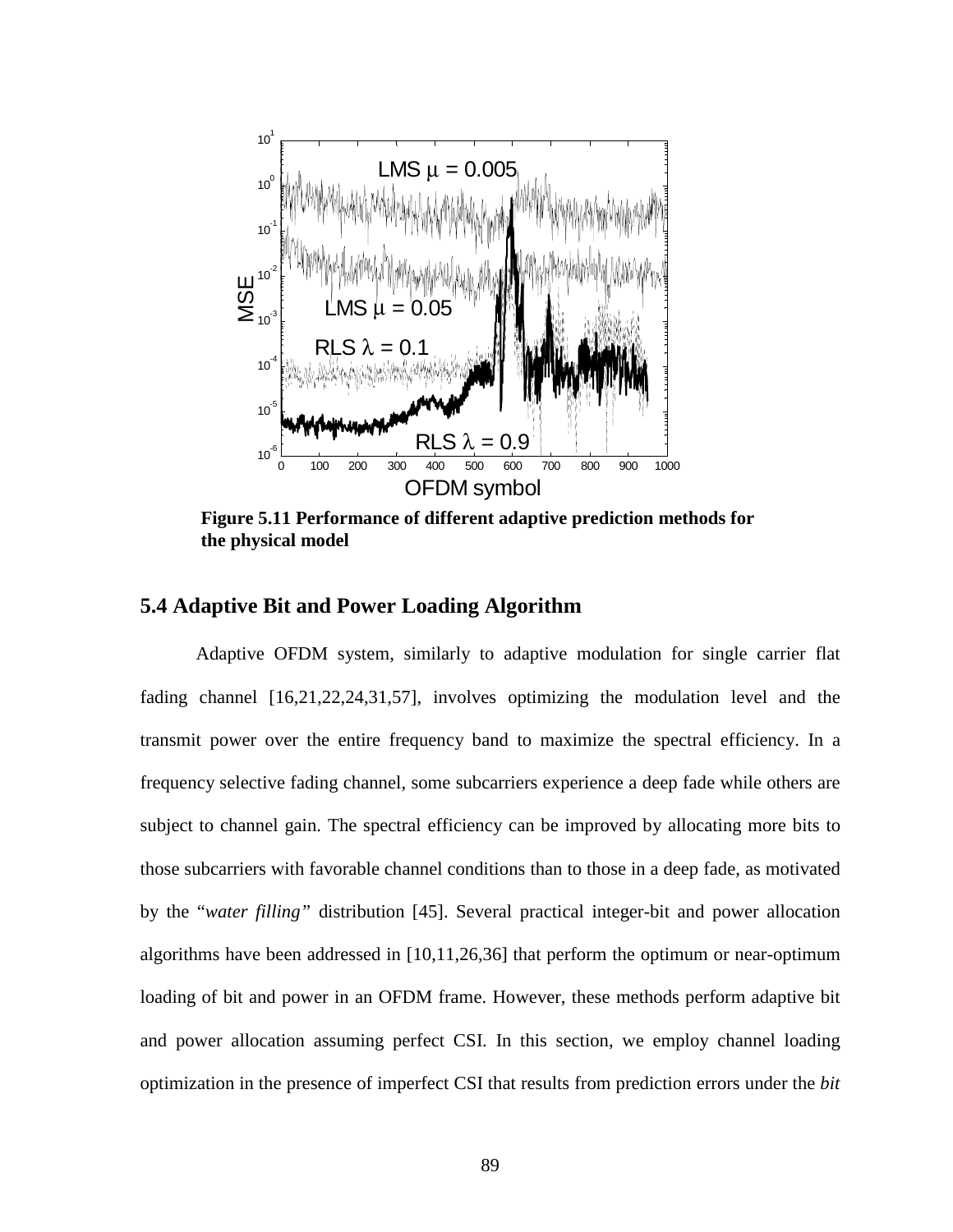*rate maximization* (BRM) criterion, where the goal is to allocate the limited energy among the subcarriers to maximize the overall bit rate subject to a target bit error rate constraint [11]. A simplified loading method similar to [10] is compared with the optimal Hughes-Hartogs algorithm [26].

#### **5.4.1 Robust adaptive and power allocation**

For each subcarrier we employ rectangular M(i)−QAM modulation [12] where M(1)=0, M(i)= $2^{i-1}$ , i = 2...6. Let  $\hat{c}$  denote the CSI obtained from the linear prediction algorithm (5.16) and c the actual complex gain at a certain subcarrier. Hence  $\hat{c}$  and c are jointly complex Gaussian and their amplitudes  $\hat{\alpha}$  and α are both Rayleigh distributed. For subcarrier k, let  $P_k (= E[|a[n, k]|^2] (5.11))$  denote the transmitted signal power of the complex M(i)−QAM symbol that is determined by allocation algorithm. (Note the sum of the allocated powers for all subcarriers does not exceed the total power constraint P<sub>total</sub>). Assume each subcarrier has the same noise power N<sub>0</sub> (see (5.11)). The SNR  $\gamma(i)$  (= P<sub>k</sub>/N<sub>0</sub>) required to employ M(i)–QAM modulation based on the predicted channel gain  $\hat{\alpha}_k$  at the k<sup>th</sup> subcarrier can be found by numerical search to solve  $P_e^*(M(i), \hat{\alpha}_k) = BER_{tg}$ , where  $P_e^*$  is demonstrated in (3.18). Note  $P_e^*$  depends on the correlation coefficient  $\rho$  between  $|\alpha_k|^2$  and  $|\hat{\alpha}_k|^2$ . Once  $\gamma(i)$  are calculated for each modulation level and each subcarrier, they are used to implement the Hughes-Hartogs and the simplified algorithm. The only difference in the implementation (relative to the perfect CSI case) is that the SNR  $\gamma(i)$  is used in place of the ideal SNR required to achieve the BER with M(i)-QAM [12].

The optimal Hughes-Hartogs algorithm is based on a relatively simple scheme called *successive bit allocation algorithm*. In each iteration, the algorithm assigns one bit to the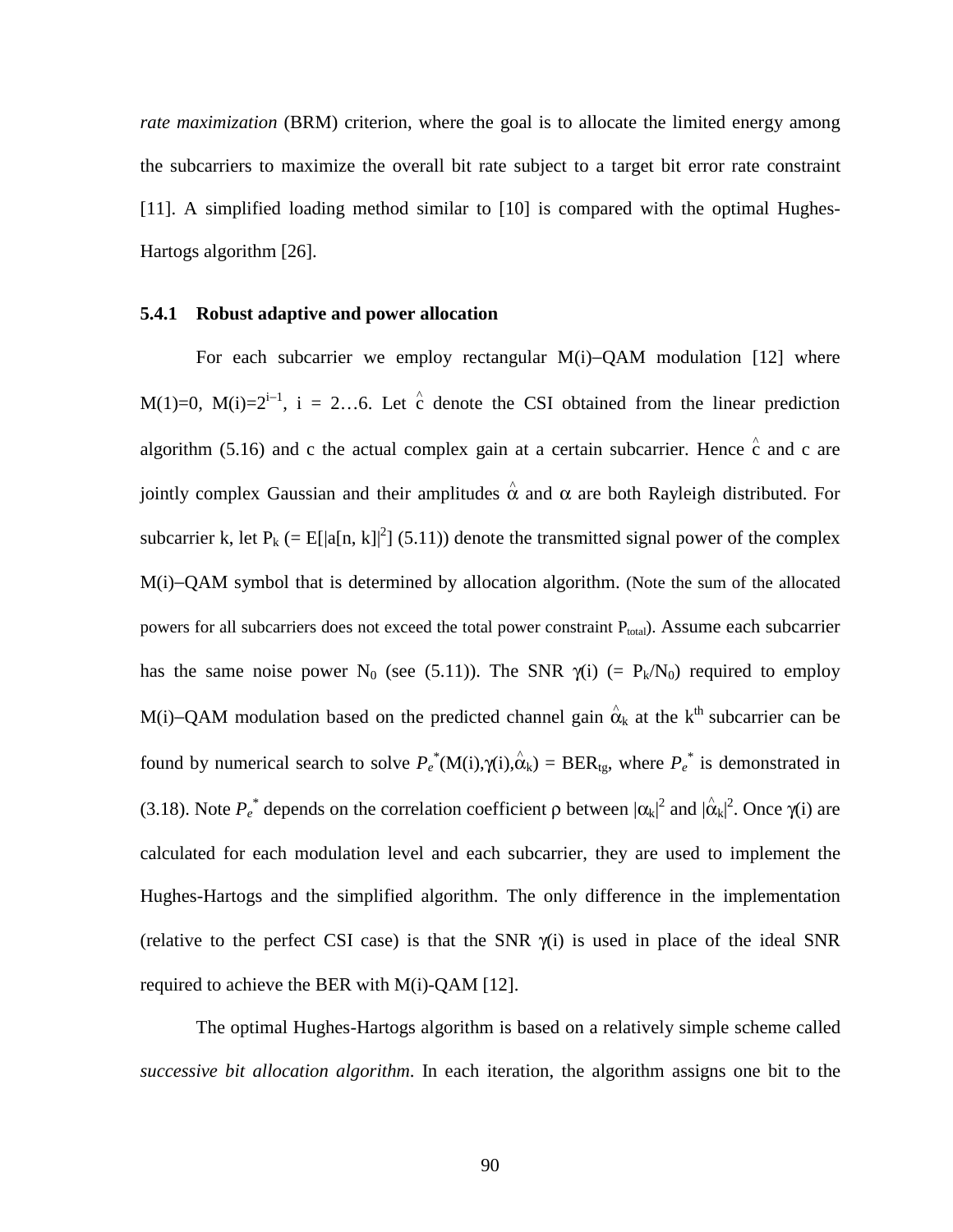subcarrier requiring the least additional power to reliably transmit that bit. The additional power per bit required by the modulation with  $M(i+1)$  levels relative to the modulation with M(i) levels can be calculated by:

$$
\gamma_{b} = \frac{\gamma(i+1) - \gamma(i)}{\log_{2}M(i+1) - \log_{2}M(i)}
$$
(5.22)

The parameter  $\gamma_b$  is computed for each subcarrier in each iteration and the bits and power are designated to the subcarrier with the minimum  $\gamma_b$ . The algorithm stops when no additional bits can be added without violating the total power constraint.

While the Hughes-Hartogs algorithm is optimal and simple to implement, it requires intensive sorting and computation and thus renders the algorithm impractical for applications where the number of subcarriers are large. We employ a simplified sub-optimal algorithm in [10]. This algorithm has two steps. The first step is called *equal power allocation*. The same amount of energy  $P_{total}/K$  is assigned to each subcarrier at subcarrier k for selecting the initial modulation level:

$$
M = \max \{ M(i) | P_e^*(M(i), P_{total}/(KN_0), \hat{\alpha}_k) < BER_{tg} \}, k = 1...K \tag{5.23}
$$

After the modulation level is decided, the power distribution  $P_k$  at subcarrier k is calculated so that  $P_e^*(M, P_k/N_0, \hat{\alpha}_k) = BER_{tg}$ . This power allocation step exploits the fact that the difference between the optimal water-filling distribution and the flat-energy distribution is minimal. Note the total power usage must be less than the total power constraint  $P_{total}$ . By applying the *successive bit allocation algorithm,* the second step performs adaptive bit allocation using the rest of the power.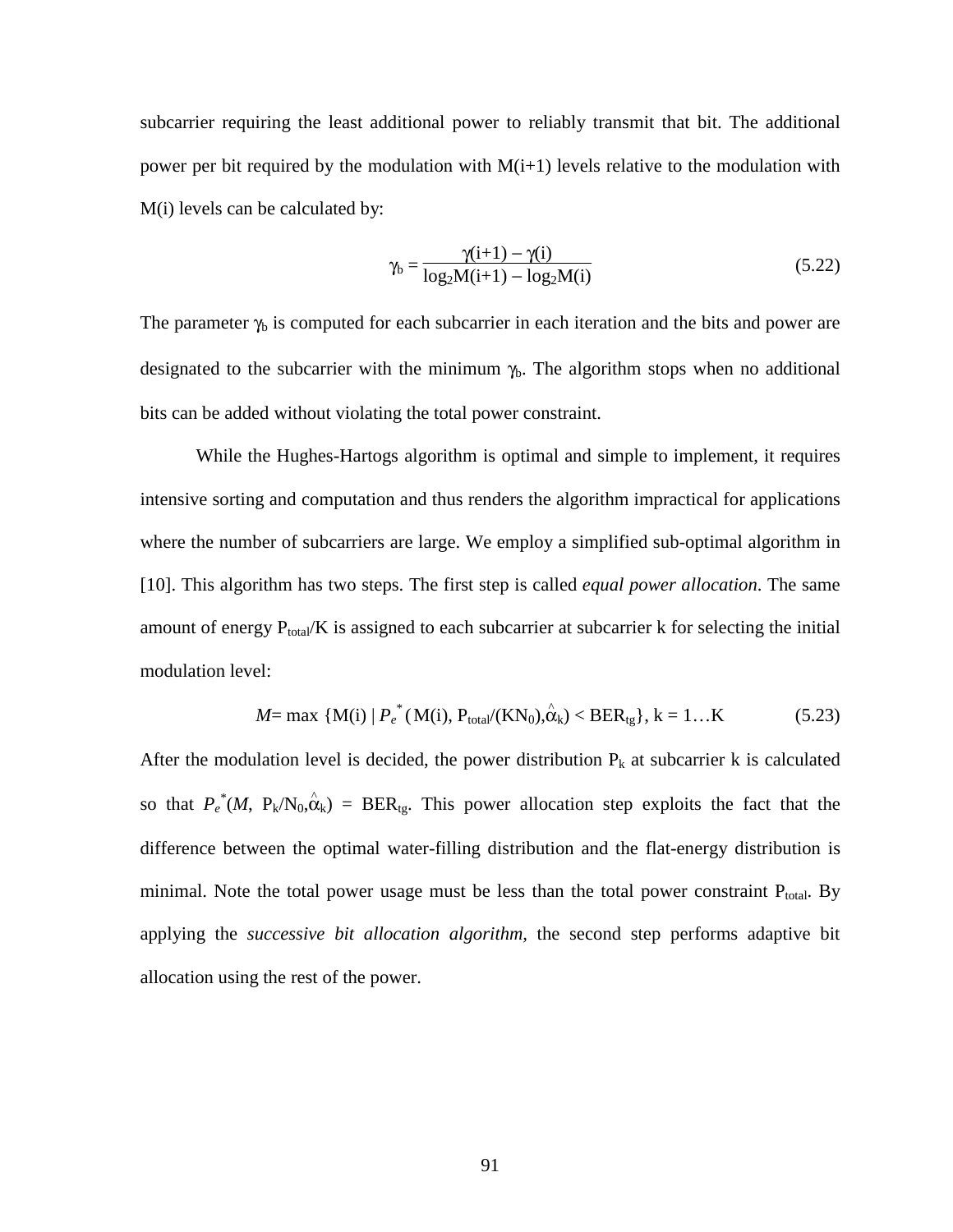

adaptive OFDM system.  $SNR = P_{total}/KN_0$ .

## **5.4.2 Numerical simulation**

The performance of the aforementioned AOFDM algorithm depends on the correlation coefficient  $\rho$  between  $|\alpha_k|^2$  and  $|\hat{\alpha}_k|^2$ ,  $k = 1...K$ . The average bits per symbol (BPS) vs. the correlation coefficient  $\rho$  vs. the average SNR constraint given by  $\frac{P_{total}}{V N}$  $\frac{1}{KN_0}$  is shown in Figure 5.12, where we assume each subcarrier has the same prediction accuracy ρ. The BER constraint for each subcarrier is  $10^{-3}$ . The correlation  $\rho = 1$  corresponds to perfect prediction, while  $\rho = 0$  represents the worst case when the BPS of the adaptive modulation converges to that of the non-adaptive M-QAM for given SNR and bit error rate constraint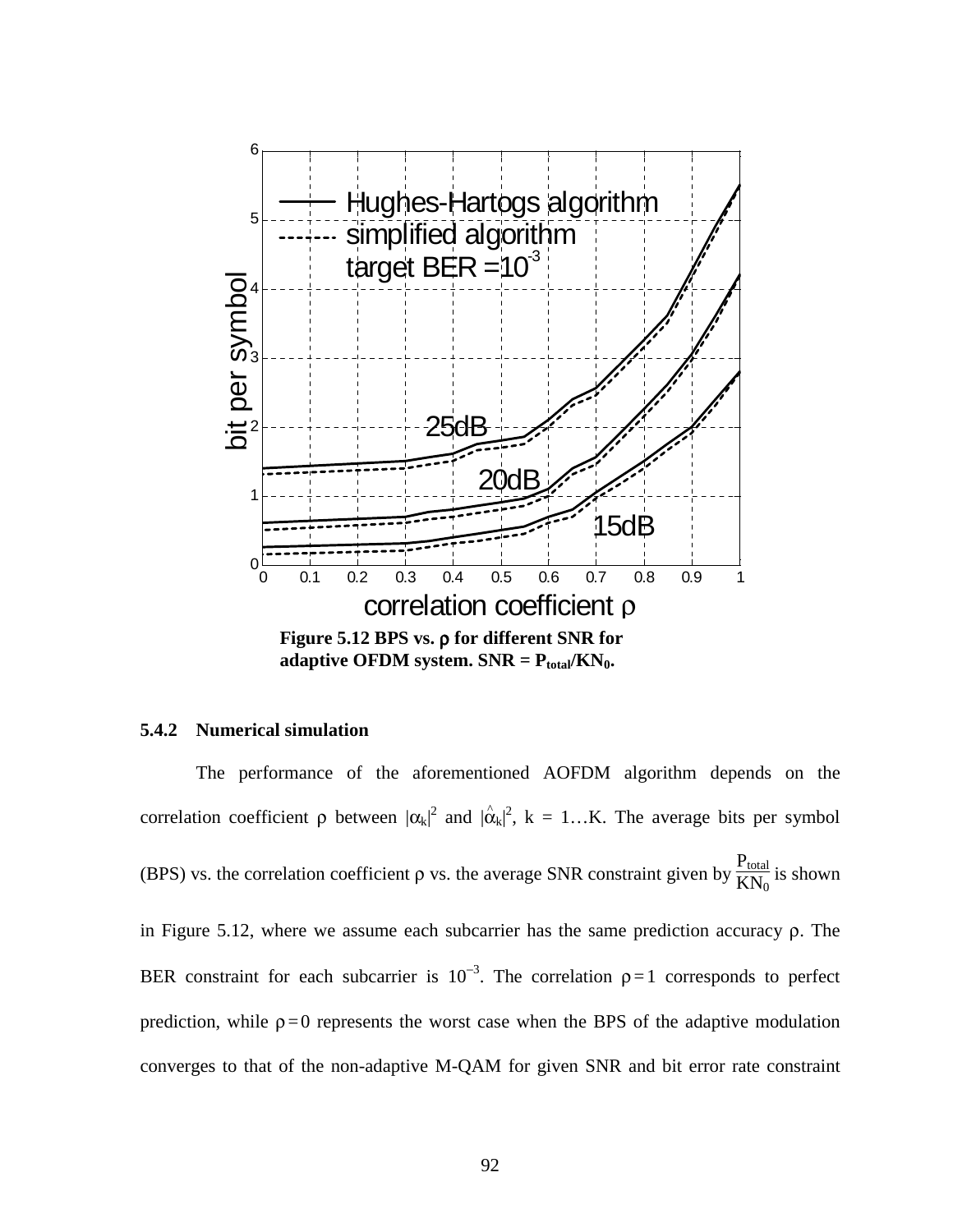

**Figure 5.13 Comparison of average BPS performance for adaptive OFDM aided by different prediction methods for the RPM and physical model.** 

BER<sub>c</sub>. It is observed that the simplified algorithm is near-optimal when  $\rho$  is close to 1 and has performance loss less than 0.1 BPS for  $\rho \ll 1$  compared with the optimal Hughes-Hartogs algorithm.

We use the RPM and the physical model to validate the performance of our AOFDM algorithm aided by the LRP. Perfect feedback is assumed. The target BER for the adaptive OFDM system is  $10^{-3}$ . The system parameters are described in section 5.2.5. The average BPS of the AOFDM for different prediction algorithms over the RPM and physical channel models is plotted in Figure 5.13. Note that the spectral efficiency will be slightly less than the average BPS due to the guard interval used to eliminate the ISI. Comparison reveals that the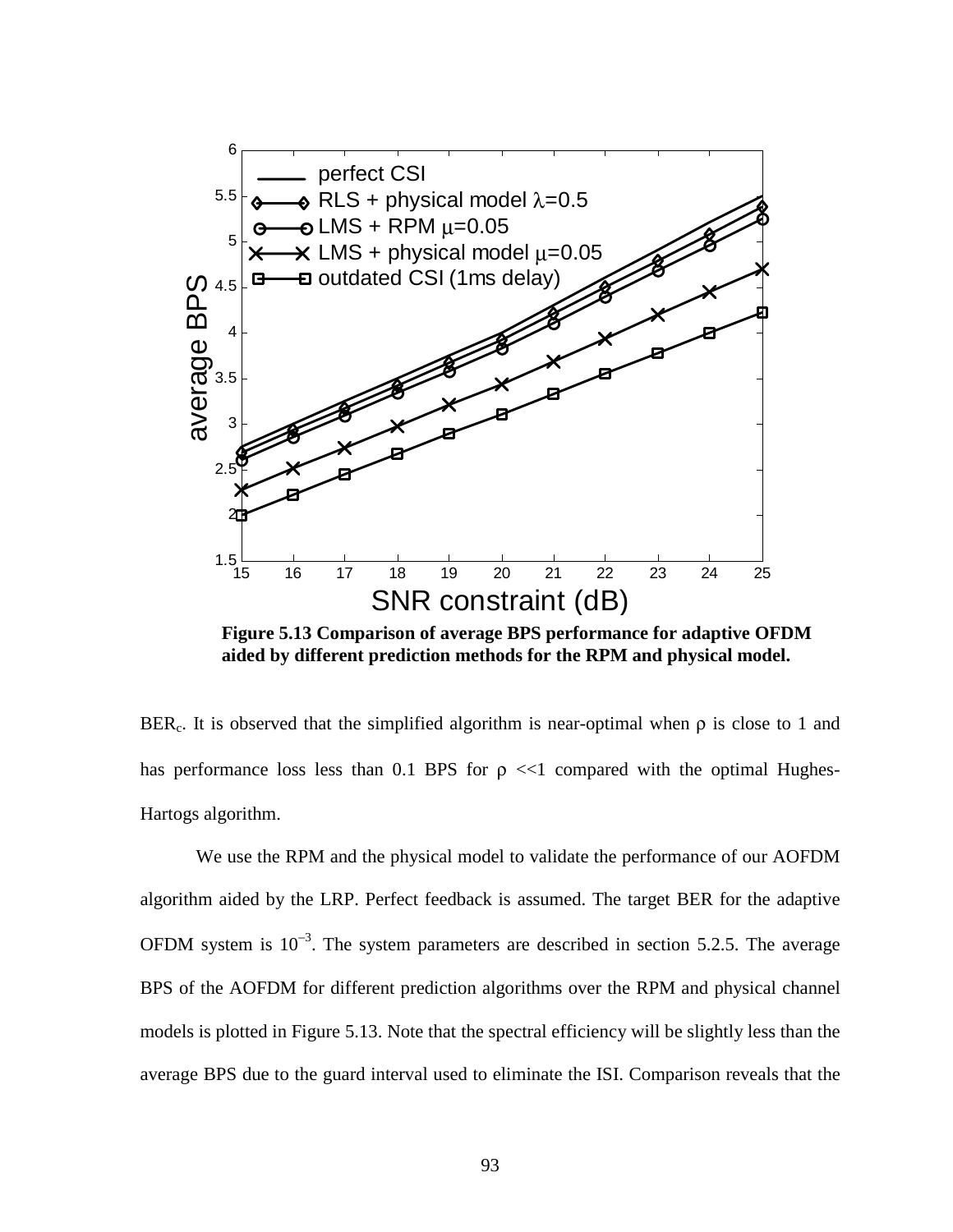RLS has better performance than the LMS algorithm for the RPM and non-stationary physical model. The performance of the RLS algorithm for the RPM is almost near-optimal, whereas the loss is only about half dB for the physical model compared to the perfect knowledge of CSI. The performance of the AOFDM using the outdated CSI for the RPM is also shown in Figure 5.13. To alleviate the mismatch of the delayed and future CSI, an approach to calculate thresholds based on the delayed CSI was studied in [24]. We found that even very small delay causes significant loss of the bit rate for fast vehicle speeds when accurate LRP is not utilized. For example, the delay of 1ms for  $f_{dm} = 100$ Hz corresponds to correlation coefficient  $\rho = 0.9$  in (3.24). This results in the bit rate loss about 0.5 bits/symbol for the target BER =  $10^{-3}$  and the SNR per symbol = 15 dB assuming stationary Rayleigh fading channel, while prediction with RLS allows to achieve the bit rate of about 2.6 bits/symbol for the non-stationary, and the near-ideal rate for the stationary model. Thus, accurate LRP is required to achieve the bit rate gain of adaptive OFDM system for fast vehicle speeds and realistic delays.

#### **5.4.3 Block Loading in Frequency**

To reduce signaling overhead complexity and to accommodate the hardware constraints, we investigated the performance of block adaptive loading in frequency domain, where neighboring subcarriers are grouped into a sub-channel and use the same modulation level and power control. In addition, block loading can reduce the complexity of the loading algorithm since the number of sub-channels is fewer than the number of subcarriers. Similarly to the block loading method in 3.5, we employ two different power control methods. They are per-subcarrier (PS) and per-sub-channel (PC) power control. In the PS method, power can be adjusted for each subcarrier in that sub-channel, and in the PC method,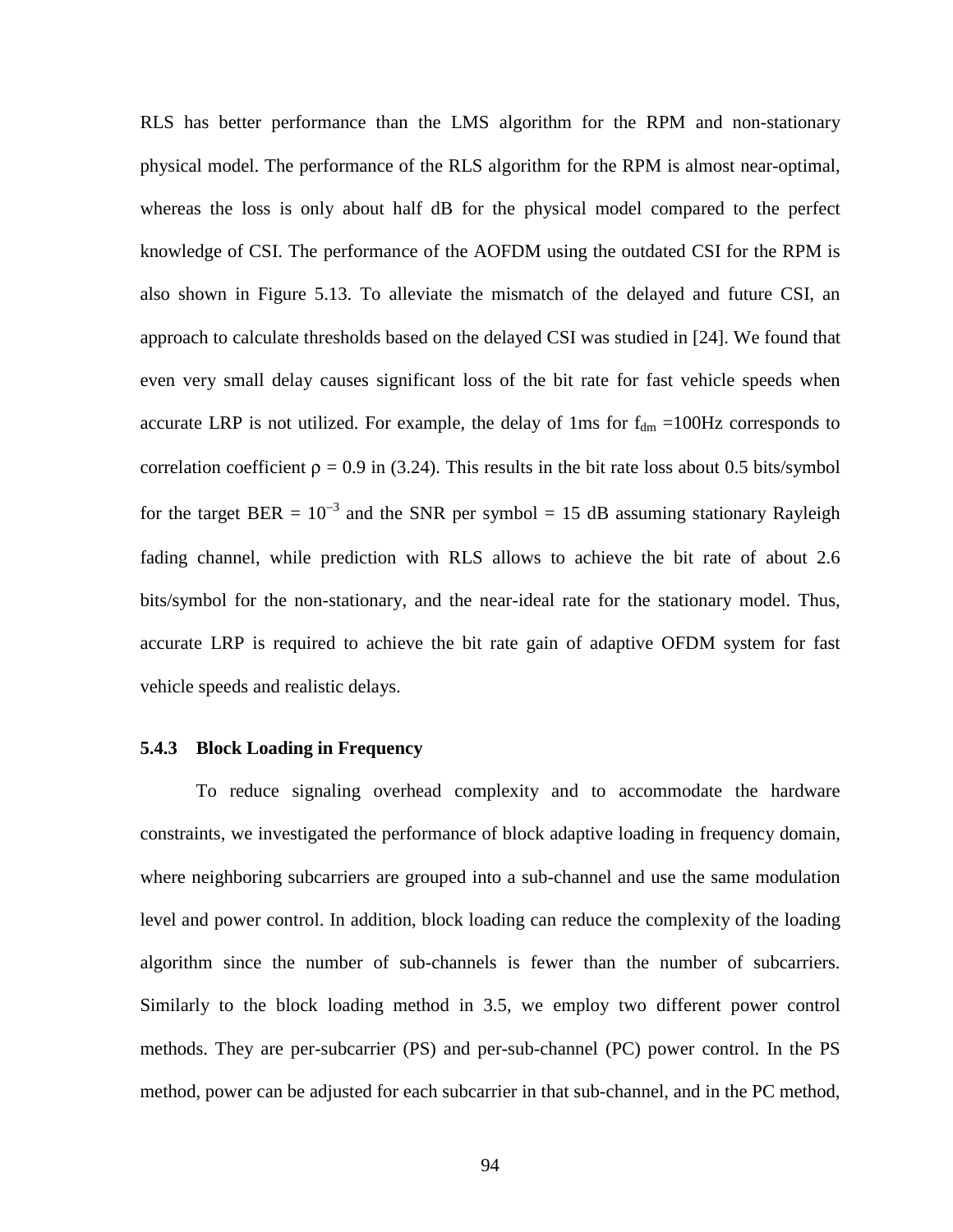power remains constant for the whole sub-channel. Next, we discuss the Hughes-Hartogs block loading algorithm.

Let L be the number of subcarriers in a sub-channel and  $\{\alpha_1, \alpha_2, \dots \alpha_L\}$  be the amplitudes of CSI at subcarrier 1 to subcarrier L in a sub-channel during an OFDM symbol interval. Assume perfect CSI and threshold  $T_i$ , i = 1...4 is decided as in (3.11). For that subchannel, the required power to employ M(i)-QAM for the PS and PC methods are  $S_f(i)$  = 1 L

$$
\sum_{k=0}^{L-1} \bar{S} \left( \frac{T_i}{\alpha_k} \right)^2 \text{ and } S_f(i) = \{ \bar{S} \beta \mid \frac{1}{L} \sum_{k=0}^{L-1} P_e(M_i, \bar{\gamma} \beta (\alpha_k)^2) = BER_{tg} \}, \text{ respectively. For the Hughes-
$$

Hartogs algorithm, The additional power per bit required by the modulation with  $M(i+1)$ levels relative to the modulation with  $M(i)$  levels for each sub-channel is calculated by:

$$
\gamma_{b} = \frac{S_{f}(i+1) - S_{f}(i)}{\log_{2}M(i+1) - \log_{2}M(i)}
$$
(5.24)

The parameter  $\gamma_b$  is computed for each sub-channel in each iteration and the bits and power are designated to the sub-channel with the minimum  $\gamma_b$ . The algorithm stops when no additional bits can be added without violating the total power constraint. Figure 5.14 demonstrates the numerical results for the block loading over frequency domain. The total number of subcarrier K =160, and the normalized subcarrier spacing  $\Delta f_s \sigma = 0.005$ . It is observed that performance loss is negligible if  $\Delta f_s L\sigma < 0.1$  (L = 20). Thus, 8 sub-channels, relative to 160 subcarriers, are created for the loading algorithm, resulting in significant complexity reduction. Furthermore, block loading method in time described in 3.5 can be incorporated resulting in block loading in time and frequency adaptive loading method. Note the simplified loading algorithm can also be easily accommodated for the block loading to further reduce the computation complexity.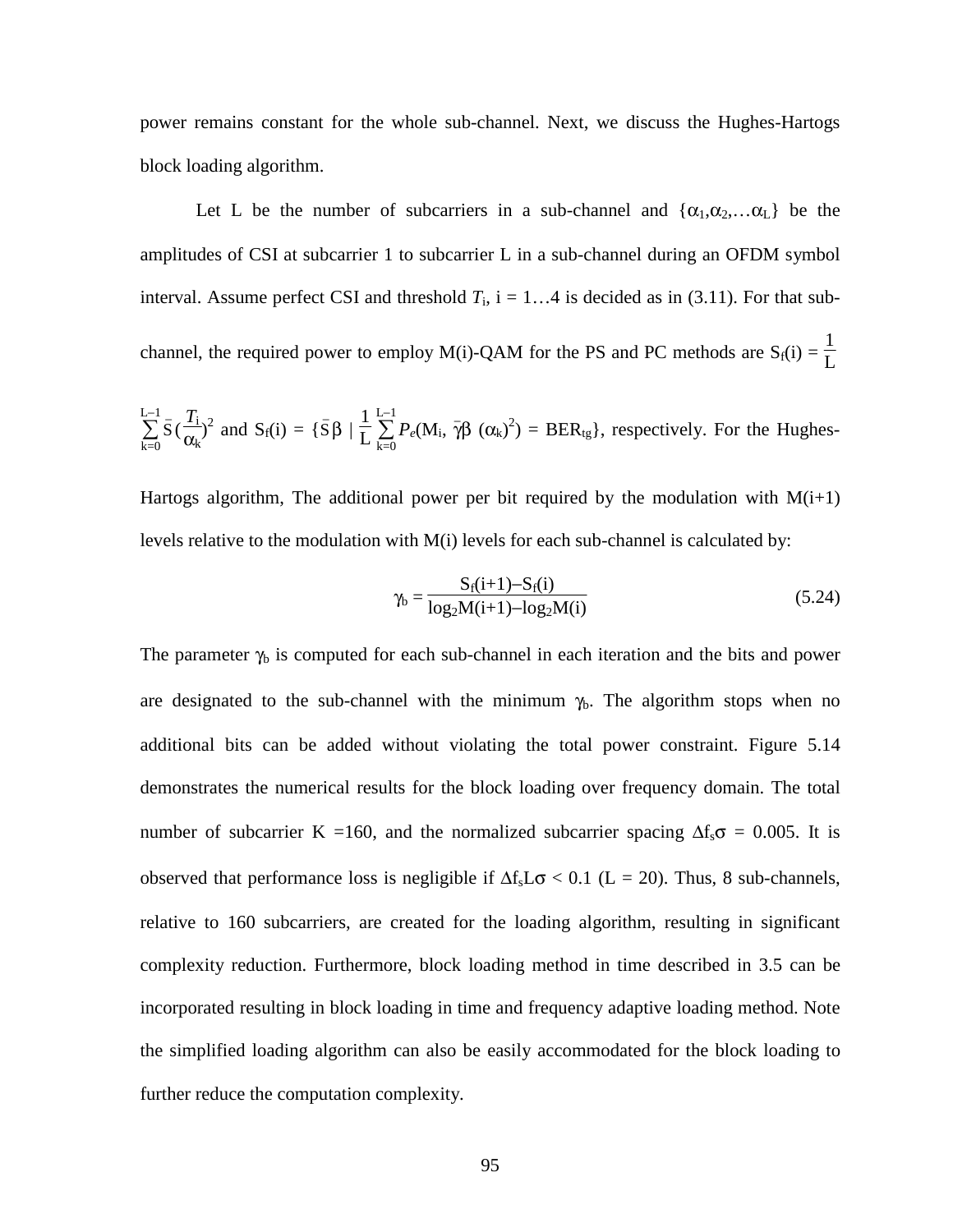

**Figure 5.14 Bit per symbol for block loading adaptive modulation and power control.** 

### **5.5 Feedback Load Reduction**

In addition to adaptive channel loading, many other adaptive transmission techniques can be implemented in a wireless OFDM system. These include adaptive coding, adaptive transmitter antenna diversity and interference suppression at the transmitter. In a closed−loop system the transmitter obtains the CSI for this adaptive transmission from the receiver via a feedback channel. The prediction can be performed either at the transmitter or at the receiver, depending on the complexity and feedback requirements. In some adaptive transmission applications, it might be feasible to predict at the receiver and feed back the CSI parameters derived from the predictions (e.g., the modulation level and power for adaptive modulation). In other adaptive transmission techniques (e.g., adaptive antenna diversity), predicted channel gains are often required at the transmitter, and thus channel gains have to be fed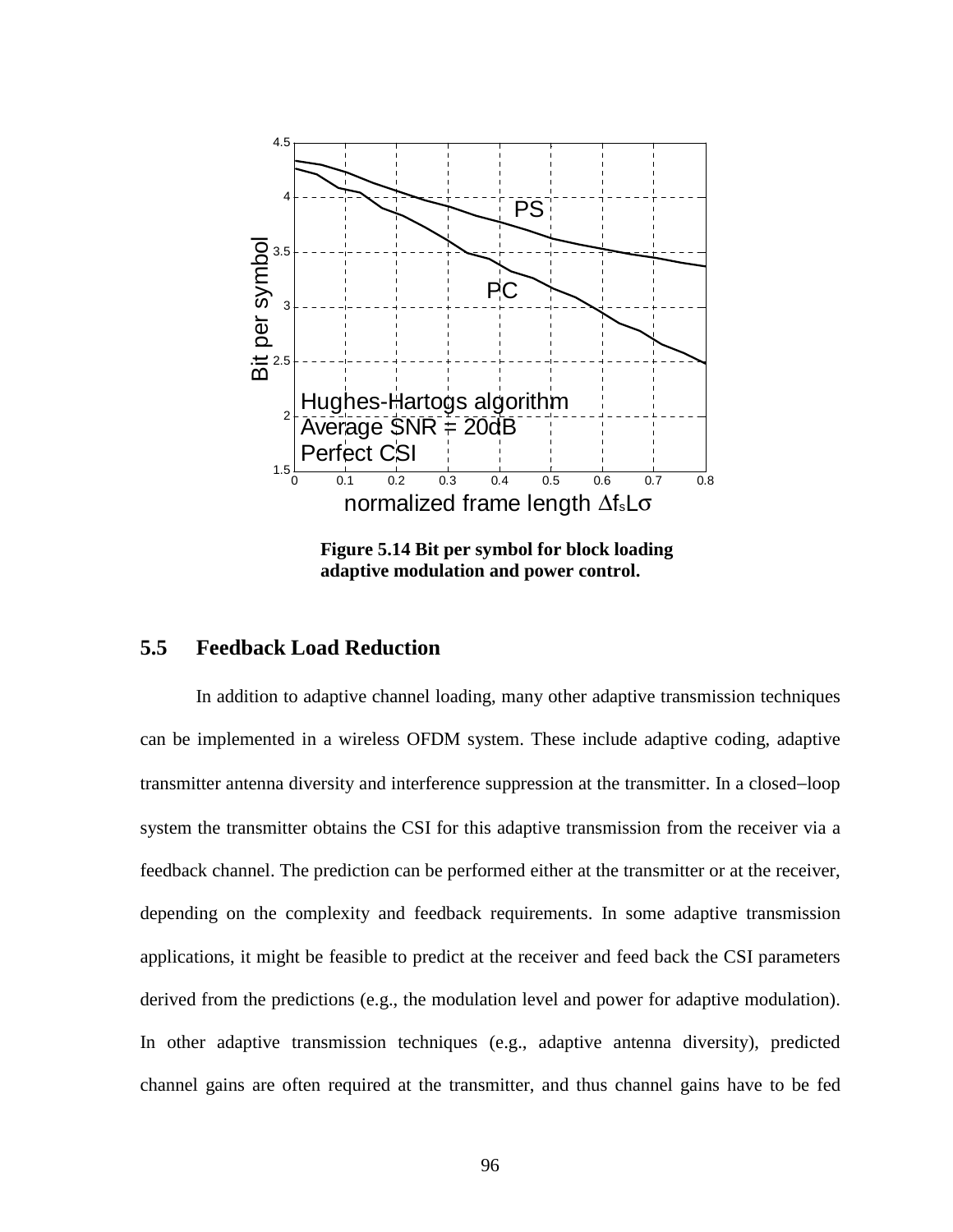back, independent of whether the prediction is accomplished at the transmitter or receiver. This CSI is required for all subcarriers. It is desirable to minimize this feedback load since it consumes resources that would otherwise be used for data. At the same time, the feedback signal should carry enough information so the transmitter can perform reliable adaptive transmission.

In this section, we explore several methods for reducing the feedback of the OFDM signal vectors  $\tilde{\mathbf{H}} = [\tilde{\mathbf{H}}(\mathbf{n}, 1) \dots \tilde{\mathbf{H}}(\mathbf{n}, \mathbf{K})]$  (the estimates in (5.12) sampled at low rate) while insuring accurate reconstruction at the transmitter. Since  $\tilde{H}$  is modeled as Gaussian, the estimates of the reconstructed signals are formed as linear combinations of the signals that are fed back. The performance is measured by the correlation coefficient  $\rho$  (3.24) between the reconstructed signals and actual CSI for each subcarrier and is dependent on the feedback density (FD) given by:

$$
FD = \frac{Number of fed back symbols}{Total number of subcarriers}
$$
 (5.25)

We also define the normalized feedback density (NFD) as:

$$
NFD = \frac{FD}{normalized subcarrier frequency separation}
$$
 (5.26)

We assume non-quantized channel observations. In practice, the fedback symbols need to be quantized. However, due to the low feedback rate (sampling rate) required for the LRP and the reduced feedback feasible for AOFDM, the quantization level can be chosen large without significantly reducing the achievable bit rate. Thus, the actual performance is expected to be close to that obtained for ideal non-quantized channel observations.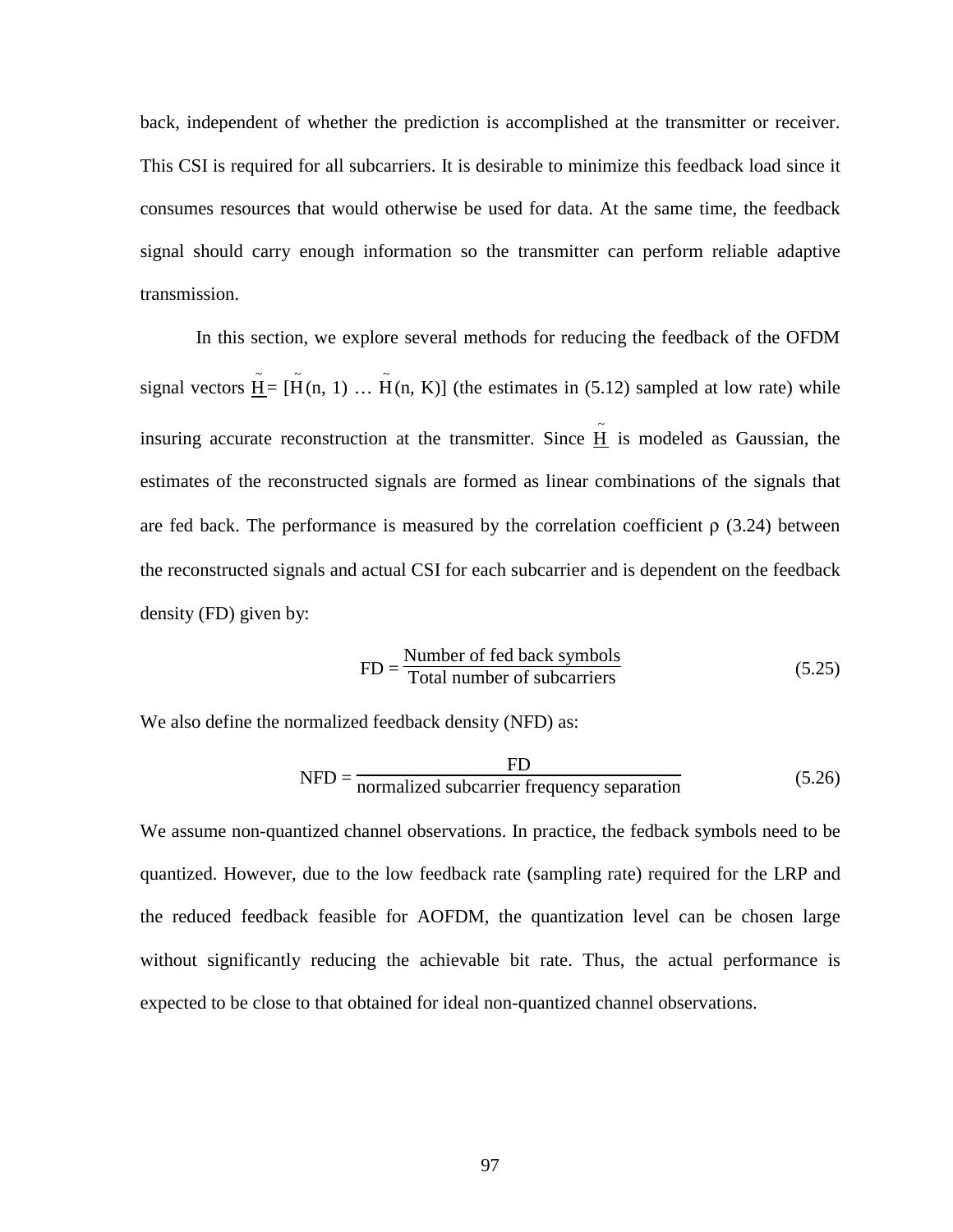#### **5.5.1 Karhunen-Loeve (KL) Low Rank Modeling**

The K-L method [28] requires the knowledge of the eigen-vectors of the correlation matrix of the feedback signal vector at both the transmitter and the receiver. For the fading channel characterized as WSSUS with the frequency domain correlation function  $R_f(\Delta f)$ (2.12), the K×K correlation matrix defined as  $\underline{\mathbf{R}} = E[\tilde{\mathbf{H}} \tilde{\mathbf{H}}^H]$  is computed from R<sub>f</sub>( $\Delta f$ ). Let  $q_1, q_2, \ldots, q_K$  be the eigenvectors associated with K eigenvalues  $(\lambda_1 > \lambda_2 > ... \lambda_K)$  of the matrix **R**. The vector  $\tilde{H}$  can be expressed as a linear combination of these eigenvectors as

$$
\underline{\tilde{\mathbf{H}}} = \sum_{i=1}^{K} v_i \underline{\mathbf{q}}_i.
$$
\n(5.27)

The coefficients  $v_i$  of the expansion are zero-mean, uncorrelated random variables defined by the inner product  $v_i = g_i^H \tilde{H}$ . From (5.27), we can reduce the feedback by sending only v<sub>i</sub> for i = 1...m and to approximately reconstruct  $\tilde{H}$  at the transmitter by  $\hat{H} = \sum_{n=1}^{m}$  $i=1$ m  $v_i \underline{q}_i$ , m<K. Hence the feedback density (5.25) is m/K. The reconstruction error vector is defined by <u>e</u> =  $\hat{H}$  –  $\tilde{H}$ . It can be shown that the mean square error is E[ $e^{H}e$ ] =  $\sum_{n=1}^{K}$ i=m+1 K  $\lambda_i$ , [28], Thus,

accurate reconstruction is achieved if the eigenvalues  $\lambda_{m+1},...,\lambda_{K}$  are very small. The number of significant eigenvalues depends on the rms delay spread, frequency separation, and the number of the subcarriers and can be shown to be small for typical OFDM channels.

#### **5.5.2 IDFT Method and Direct Feedback Method**

Since computation of the basis of the *K-L* low rank modeling [24] requires the knowledge of the channel correlation function, we propose to utilize the discrete Fourier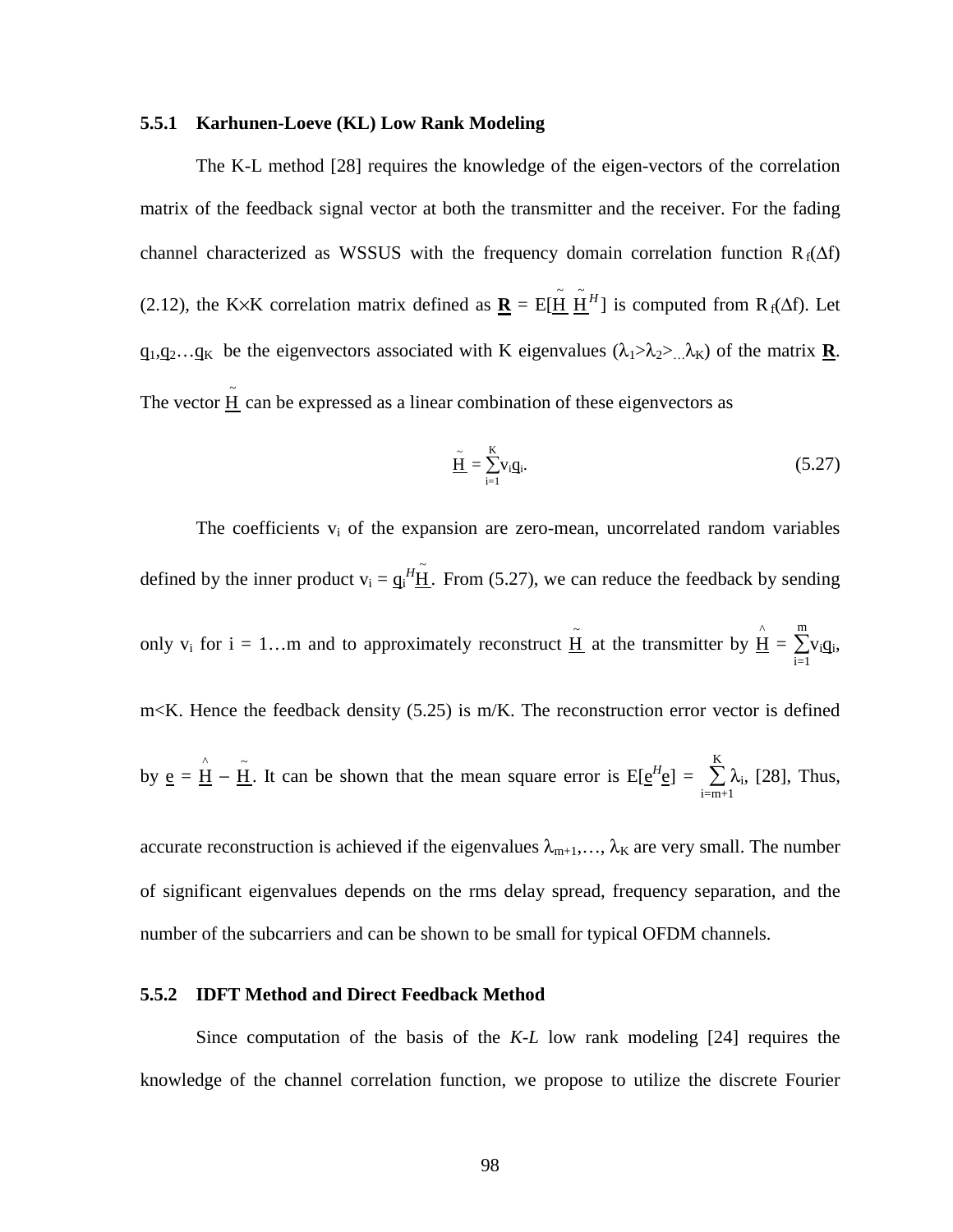basis and transform the CSI  $\tilde{H}$  using the inverse discrete Fourier transform (IDFT). This choice is meaningful since the IDFT corresponds to the channel impulse response. The Kpoint IDFT of the CSI  $\tilde{H}$  is given by

$$
I(m) = \frac{1}{K} \sum_{k=1}^{K} \tilde{H}(n, k) exp\{j2\pi \frac{k-1}{K}(m-1)\}, m = 1...K
$$
 (5.28)

The samples I(m) are relatively small for m> $\tau_{\text{max}}\Delta fK$ , where  $\tau_{\text{max}}$  is the maximum excess delay, ∆f is the subcarrier frequency separation and K is the total number of subcarriers. This suggests that FD> $\tau_{\text{max}}\Delta f$  is required to obtain good performance. In OFDM channels, K is chosen much larger than  $\tau_{\text{max}}\Delta fK$  (i.e.  $\Delta f \ll 1/\tau_{\text{max}}$ ) to avoid intersymbol interference (ISI). Thus, the transformed signal I(m) can be truncated, fed back to the transmitter and reconstructed by the DFT.

Alternatively, we can directly feed a subset of the CSI samples  $\tilde{H}$  back to the transmitter without any transformation. The feedback signals are sampled uniformly over the entire frequency band. The original signal can be reconstructed by interpolation or using the MMSE criterion if the correlation functions are known. This method results in different accuracy for each subcarrier and increases the complexity of the bit and power allocation. We call this method *direct reduced feedback*.

For all reduced feedback methods, the performance depends on the *rms* delay spread and the subcarrier frequency separation. Furthermore, it will affect the LRP accuracy and hence the performance of the adaptive loading algorithm. Therefore, there is a tradeoff between the feedback load and the performance of the AOFDM.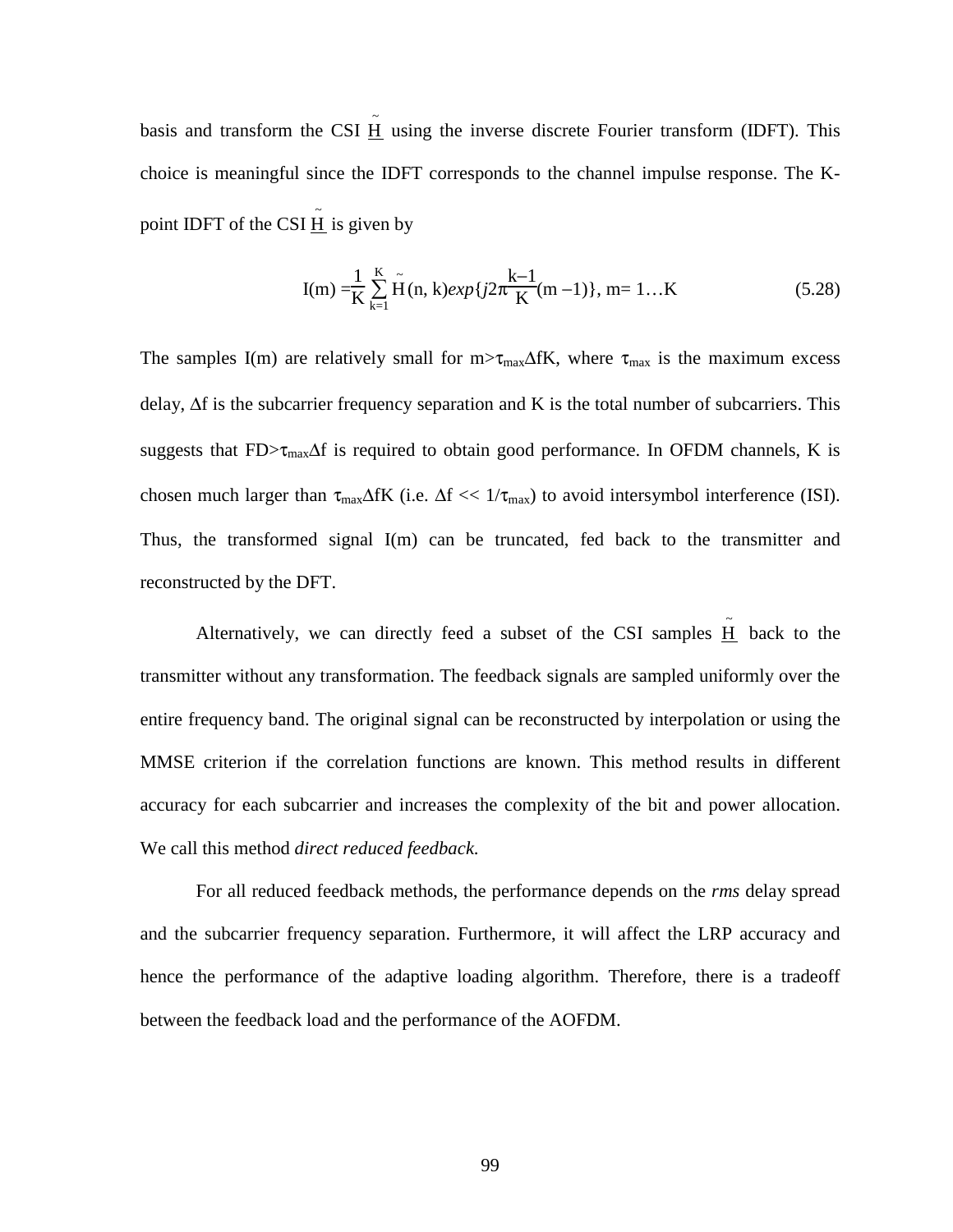

**Figure 5.15 Reduced feedback using IDFT** 

#### **5.5.3 Numerical Simulation for AOFDM and Reduced Feedback**

Figure 5.15 shows the deterministic channel response, its K-point IDFT ( $K=200$ ), and the reconstructed signal (5 symbols are fed back). Note that significant "anti-causal" part of  $|I(m)|$ , m=180...200, is observed since the observation signal  $\tilde{H}(n, k)$  is only a truncation of the channel frequency response. Discarding this anti-causal part will degrade the performance of the IDFT method. The performance loss can be mitigated by increasing the total number of subcarriers K to reduce the anti-causal part.

In Figure 5.16, we compare the performance of the KL and IDFT reduced feedback methods. The normalized subcarrier frequency separation is 0.005, and the FD (5.25) of 0.025 is used. This implies that only 5 complex symbols out of 200 are fed back to the transmitter. The SNR of the observed signal  $\tilde{H}$  is 80dB. The correlation between the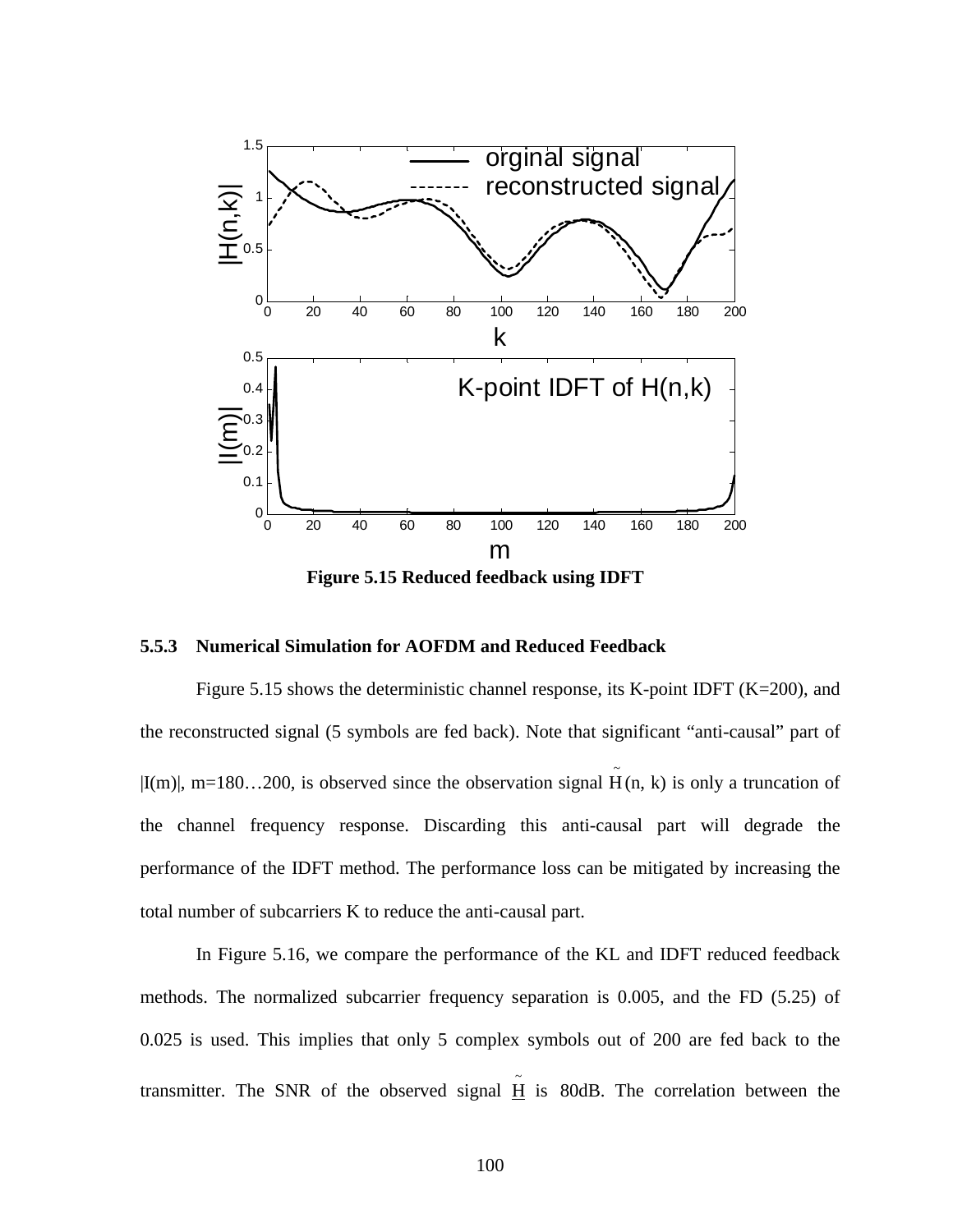

**Figure 5.16 Performance comparisons of the reduced feedback methods.** 

reconstructed signal and the original signal  $\rho$  (3.24) is computed for each subcarrier. It is observed that the parameter  $\rho$  is close to 1 for the center subcarriers and drops sharply for the IDFT method for the edge subcarriers**.** The performance can be improved by increasing the total number of subcarriers K to reduce the anti-causal part of I(m) for the same FD. In practical systems, the edge subcarriers can be used as guard bands [39] and do not require feedback.

The performance of the prediction algorithm using reduced feedback methods for different SNR constraint is shown in Figure 5.17 for the random phase channel model (see 2.4.1). Assume the OSNR of the estimated signal at the receiver is 80dB. The signals are reduced by the methods described in section 5.5 and fed back to the transmitter. The transmitter predicts the next OFDM symbol based on the received signal, estimates the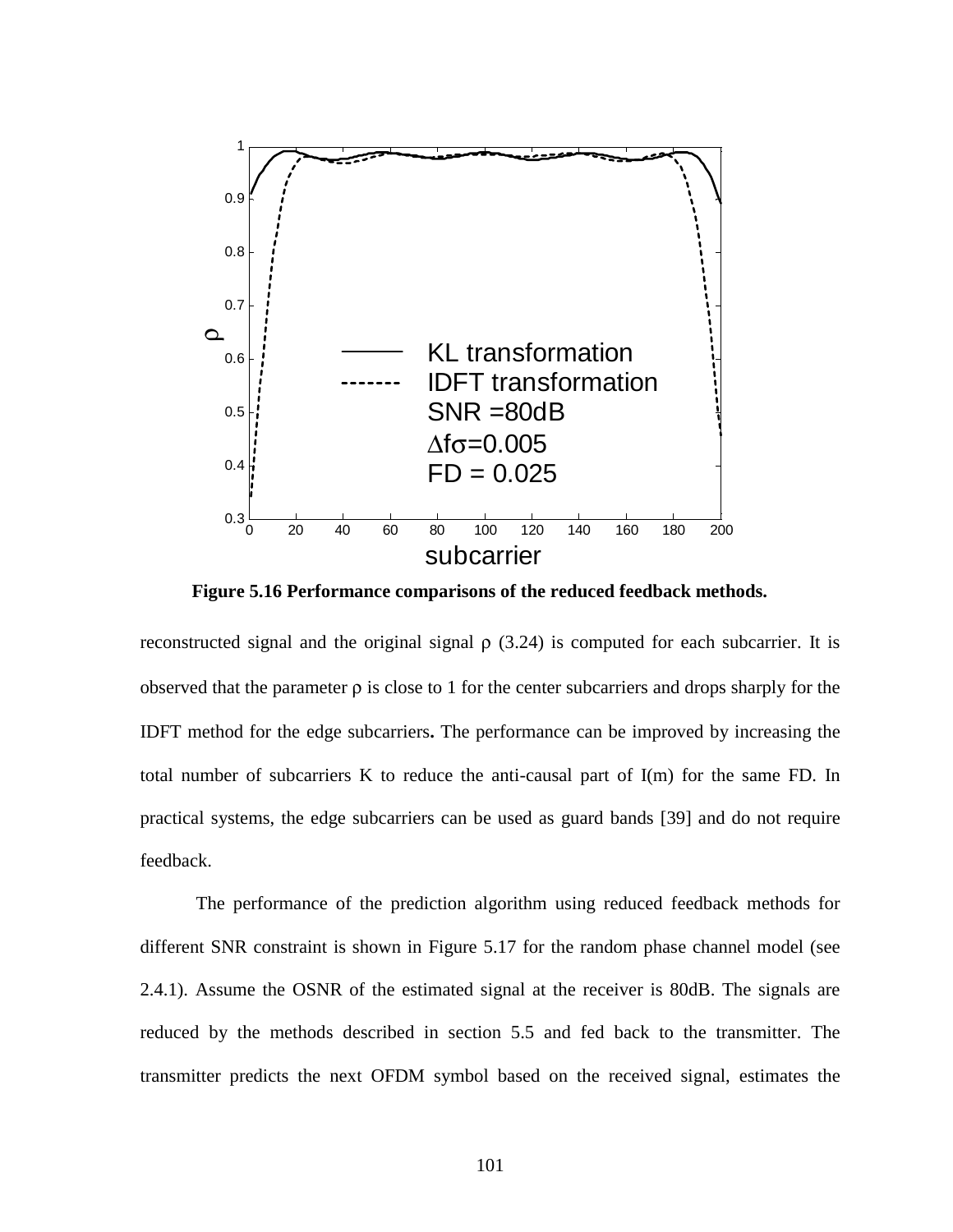

prediction accuracy ρ, and performs adaptive bit and power allocation. It shows that for the KL method, performance is near optimal when the NFD (5.26) is larger than 6. This implies from (5.26) that only 4 symbols need to be fed back for a 128-subcarriers OFDM system with normalized subcarrier frequency separation 0.005. For the IDFT method, the performance loses  $0.5$  BPS at NFD = 6 as opposed to 1 BPS loss for the direct reduced feedback method with linear interpolation. The selection of the feedback density is a trade off between the feedback load and the prediction accuracy, and hence the transmission rate.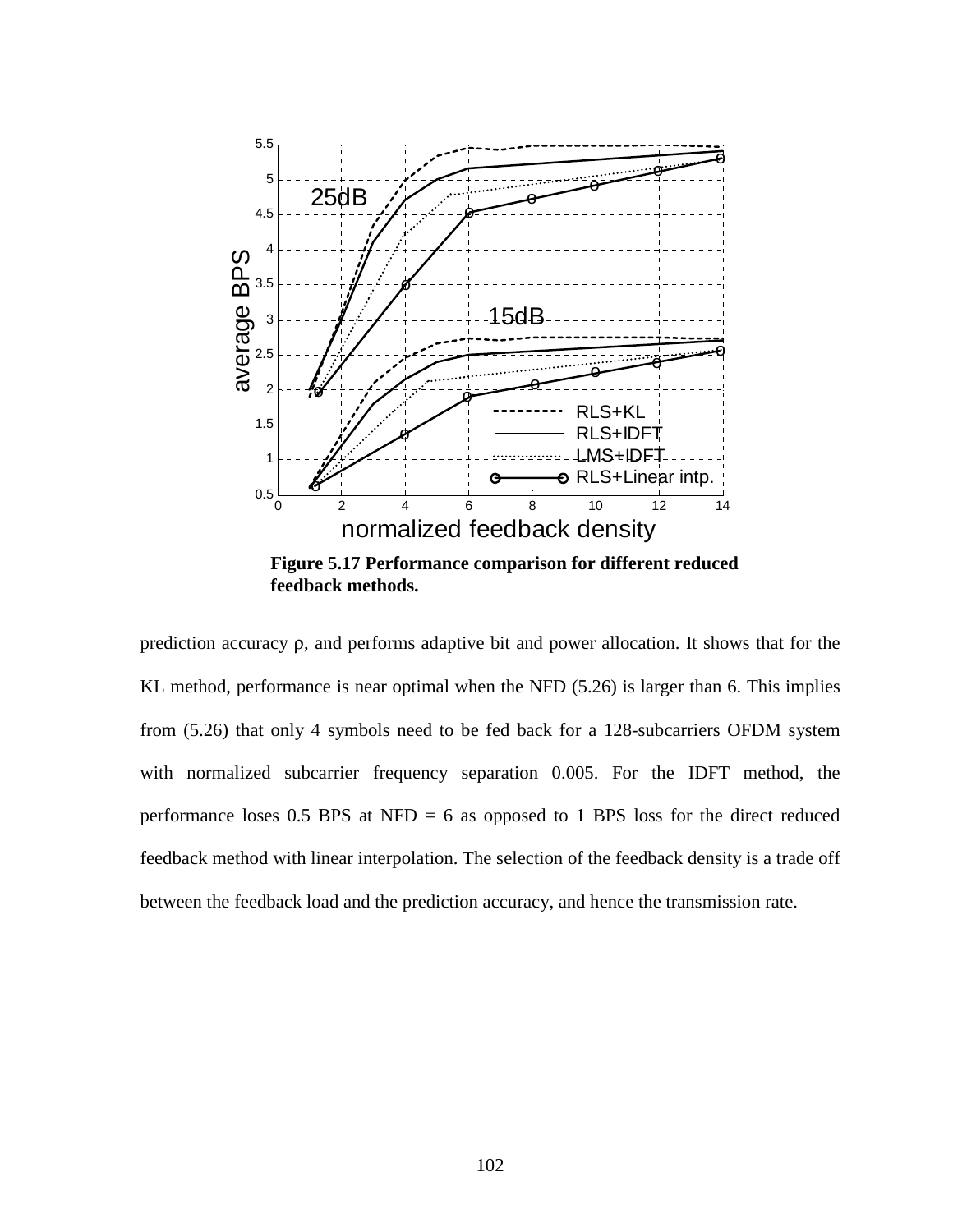### **CHAPTER 6**

## **CONCLUSIONS**

This thesis has concentrated on realistic fading channel modeling, long range channel prediction for wireless mobile fading channel and adaptive modulation with power control. In particular, we investigated adaptive modulation aided by observations of another carrier and adaptive channel loading for the wireless OFDM system.

A commonly used continuous-time mobile fading channel model, which is a weighted sum of complex sinusoids, is employed for our study. We derived the temporal average correlation function and ensemble average correlation function over time and frequency domain. These correlation functions serve as the theoretical foundation for the study of the long range channel prediction. In addition to this parameter-fixed sum-of-sinusoids model, a novel physical model that can generate realistic non-stationary fading process is introduced.

A discrete rate adaptive modulation method employing M−QAM and continuous power control is investigated to maximize the transmission throughput over wireless fading channels. We compared its performance with the algorithm optimized for the assumed channel statistics and observed that our practical and simple method results in less than 0.5 dB power loss relative to the optimal *discrete rate continuous power* method over Rayleigh fading channel. Block loading methods when the same modulation method and power control are employed in time domain are investigated for practical constraints. Similar block loading algorithms can be applied in frequency domain over a large number of subcarrier. Imperfect CSI is also considered in the design of reliable adaptive modulation methods. It is found that small delay causes significant loss of the bit rate for adaptive transmission systems for fast vehicle speeds. Therefore, to realize the potential of adaptive transmission methods, the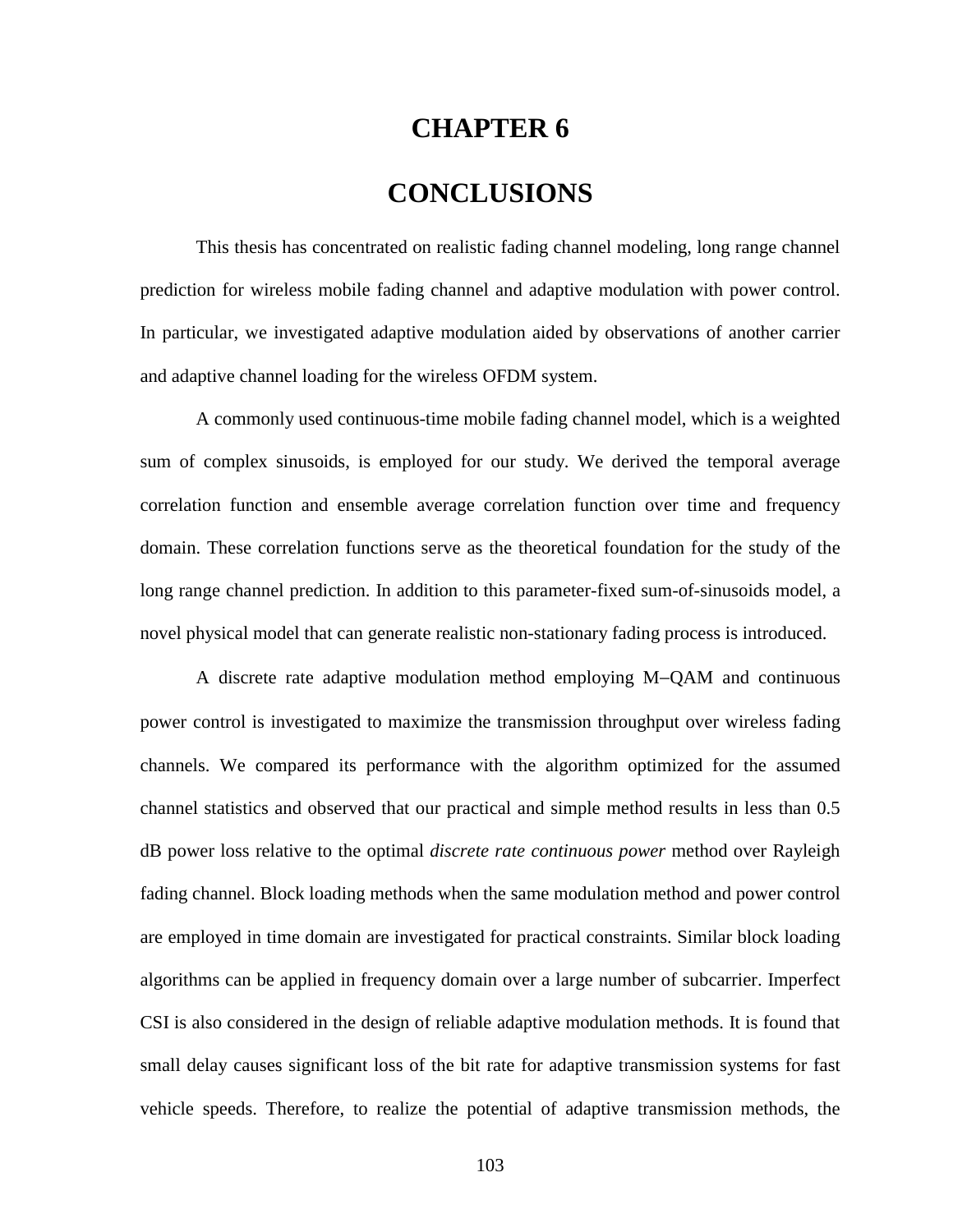channel variations have to be predicted at least several milliseconds, or tens to hundreds of data symbols, ahead.

We studied linear LRP for the OFDM system and for the single carrier system based on the observation of another carrier. One important feature of the LRP is its low sampling rate (on the order twice the maximum Doppler shift), which results in large memory span for a fixed filter length. The low sampling rate also reduces the feedback rate.

For the single carrier prediction system, we concentrate on the scenario where we observe a received uplink signal at the carrier frequency  $f^1$  and attempt to predict the downlink signal at the carrier frequency  $f^2$  without feedback from the mobile. We derive the MMSE LRP that utilizes the time and frequency domain correlation function of the Rayleigh fading channel. An adaptive MMSE prediction method is also proposed. We demonstrated that significant bit rate gains can be achieved relative to non-adaptive systems for realistic channel parameters, and that increased frequency separation and multipath delay limit the performance of adaptive transmission. We also use the physical model to identify a typical case where the *rms* delay is approximately constant and a challenging case where *rms* delay is severely and rapidly changes. We test the limitation of the adaptation rate to the variation of the *rms* delay. The results give valuable insights into designing adaptive transmission methods for correlated carriers and multicarrier systems.

For the multicarrier OFDM system, we investigated the long range prediction based on past channel observations over multiple subcarriers. We found that while larger number of observed subcarriers can result in better prediction performance, the improvement in the prediction accuracy when non-adjacent subcarriers' observations are used relative to utilizing just past samples of desired and adjacent subcarriers is negligible. We develop a simplified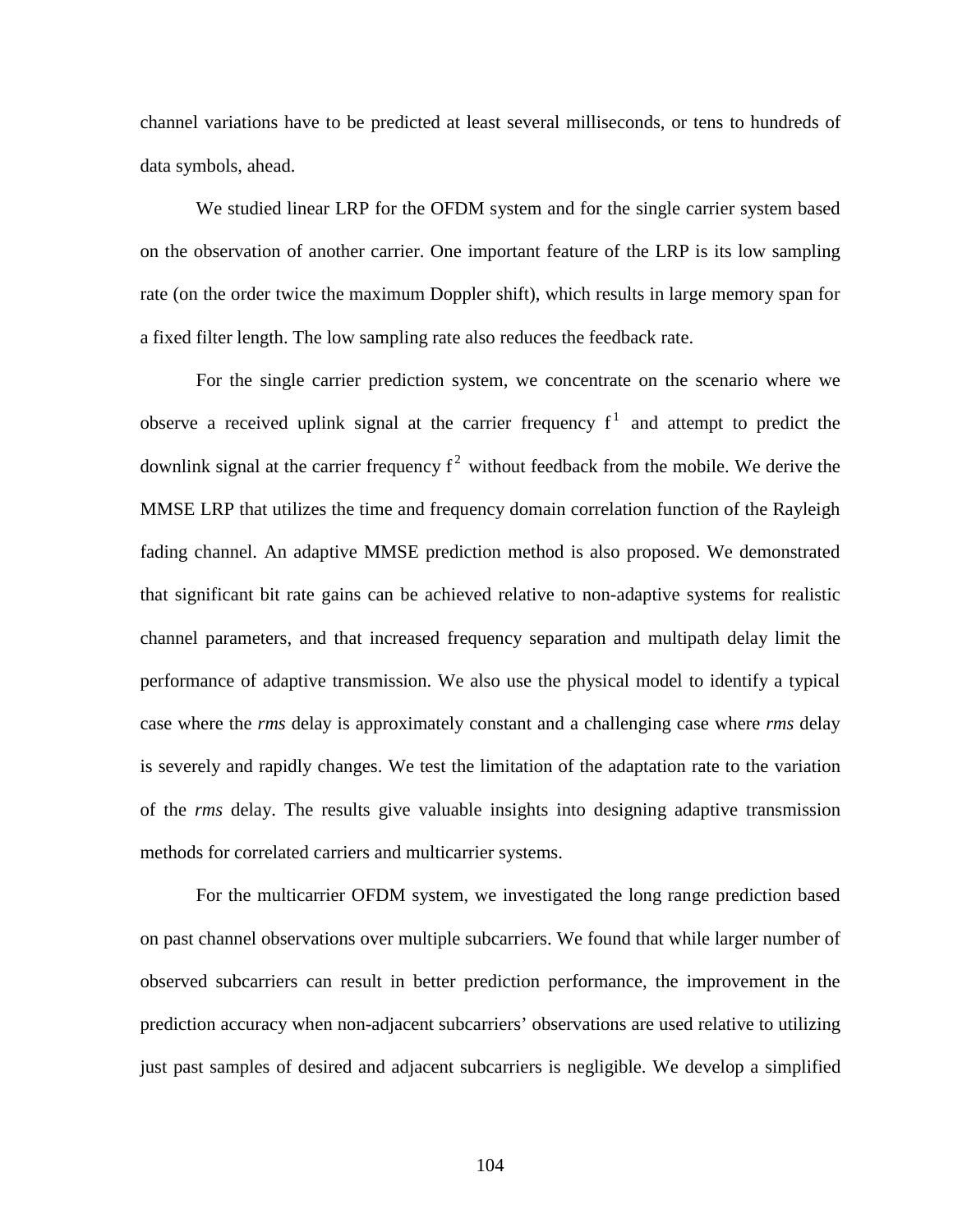multiple carriers prediction method (SMCP) based on the fact that fading for all subcarriers can be approximately characterized by the same auto-regressive model. Adaptive prediction methods based on the LMS and RLS algorithms for SMCP are developed. For the LMS algorithm, the learning curve depends on the step size and the eigen-structure of the input CSI. Larger step size relative to that for the single carrier LMS algorithm can be employed for SMCP resulting in faster convergence. While the RLS algorithm is more complex than the LMS algorithm, it has significantly improved learning curve and the excess MSE and is capable of tracking non-stationary signals. Numerical simulations reveal that, for the physical and the standard sum-of-sinusoids model, the performance of the adaptive OFDM based on the CSI predicted by the RLS algorithm approaches that based on the perfect CSI. An optimal and a simplified adaptive bit and power loading algorithm are investigated assuming imperfect CSI, and their performance is compared. It is observed that the simplified algorithm is near-optimal with accurate CSI and has performance loss less than 0.1 BPS with unreliable CSI compared with the optimal Hughes-Hartogs algorithm. Finally, several methods were developed to reduce the feedback load, and it was shown that the IDFT method offers significant feedback load reduction while maintaining near-optimal spectral efficiency.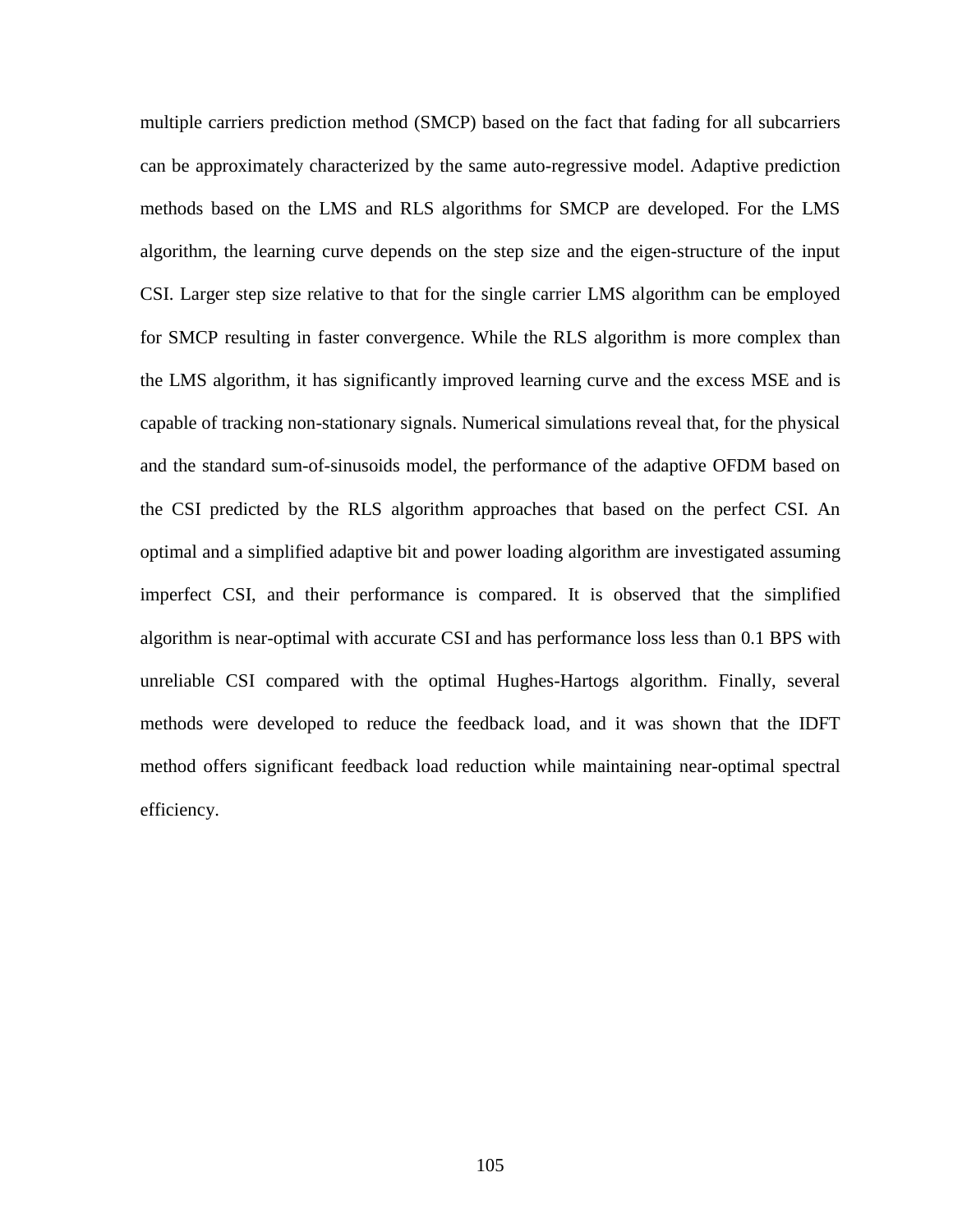### **APPENDIX A**

# **DERIVATION OF THE ENSEMBLE AVERAGE CORRELATION FUNCTION**

We derive the ensemble correlation function in  $(2.12)$ . The CSI at carrier frequency  $f<sup>1</sup>$ and  $f^2$ can be characterized by (2.8) and (2.10). The correlation function with time difference  $\Delta t$  and frequency separation  $\Delta f$  can be calculated as E[c(t, f) c<sup>\*</sup>(t+ $\Delta t$ , f+ $\Delta f$ )] =

$$
E[\sum_{n=1}^{N} A(n)exp\{j(2\pi f_d(n) t - \phi(n))\}\sum_{m=1}^{N} A(m)exp\{j(-2\pi f_d(m) (t + \Delta t) + \phi(m) + 2\pi \Delta f \tau(m))\}](A.1)
$$

Assume uncorrelated scattering, i.e.,  $E[A(n)A(m)] = 0$  for  $n \neq m$ , (A.1) can be simplified as

$$
E[\sum_{n=1}^{N} A(n)^{2} exp\{j(2\pi f_{d}(n) t - \phi(n))\} exp\{j(-2\pi f_{d}(n) (t + \Delta t) + \phi(n) + 2\pi \Delta f \tau(n))\}]
$$
  
= 
$$
E[\sum_{n=1}^{N} A(n)^{2} exp\{-j2\pi f_{d}\Delta t\} exp\{j2\pi \Delta f \tau(n)\}
$$
(A.2)

It is reasonable to assume the amplitude, Doppler shift and delay spread are independent random variables and hence the correlation function can be separated as:

$$
\sum_{n=1}^{N} E[A(n)^{2}] E[\exp\{-j2\pi f_{d}(n)\Delta t\}] E[\exp\{j2\pi\Delta f\tau(n)\}]
$$
\n
$$
= \Omega R_{t}(\Delta t) R_{f}(\Delta f)
$$
\n(A.3)

where  $\Omega$  is the total average received power from all multipath components, and R<sub>t</sub>( $\Delta t$ ) = E[exp{ $-j2\pi f_d(n)\Delta t$ }], and R<sub>f</sub>( $\Delta f$ ) = E[exp{ $j2\pi\Delta f\tau(n)$ }]. Evaluation of the expectation in (A.3) requires that we specify the probability density function for the angle of incident θ of the arrival wave and for the delay spread τ. By assuming isotropic channel, i.e.  $θ$  are uniformly distributed around [0,2 $\pi$ ], R<sub>t</sub>( $\Delta t$ ) can be calculated as [35]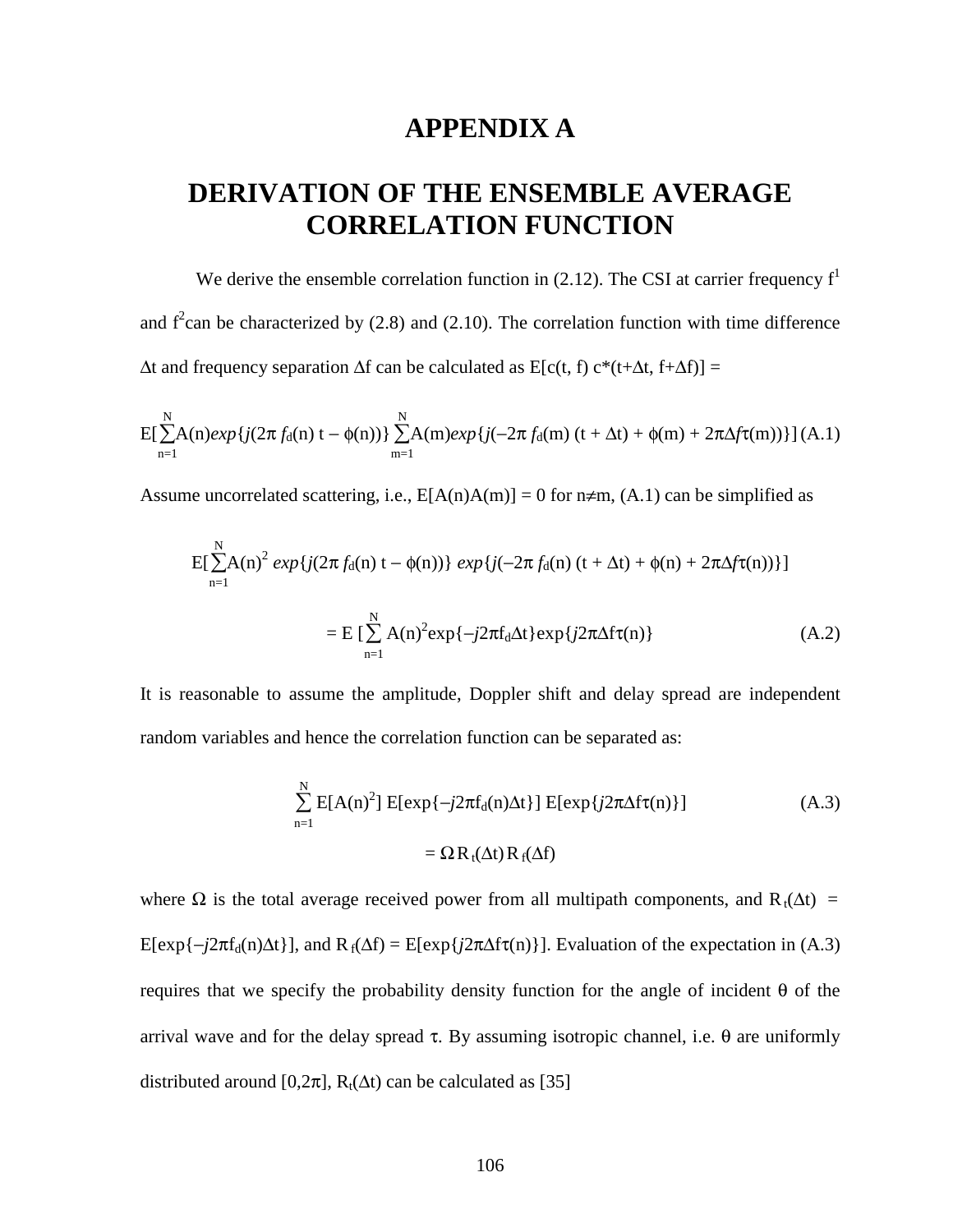$$
E[\exp\{-j2\pi f_d \Delta t\}] = \frac{1}{2\pi} \int_0^{2\pi} \exp\{-j2\pi f dm \cos(\theta)\Delta t\} d\theta = J_0(2\pi f dm \Delta t)
$$
(A.4)

where  $J_0$  is the zero-order Bessel function of the first kind. Likewise, by assuming the delay spread are exponentially distributed [35] as in (2.13),  $R_f(\Delta f)$  can be evaluated as

$$
E[\exp\{j2\pi\Delta f\tau_n(t)\}] = \int_0^{2\pi} \exp\{j2\pi\Delta f\tau\} \frac{1}{\sigma} \exp\{-\tau/\sigma\} d\tau
$$

$$
= \frac{1}{1 + (2\pi\Delta f\sigma)^2} + j\frac{2\pi\Delta f\sigma}{1 + (2\pi\Delta f\sigma)^2}
$$
(A.5)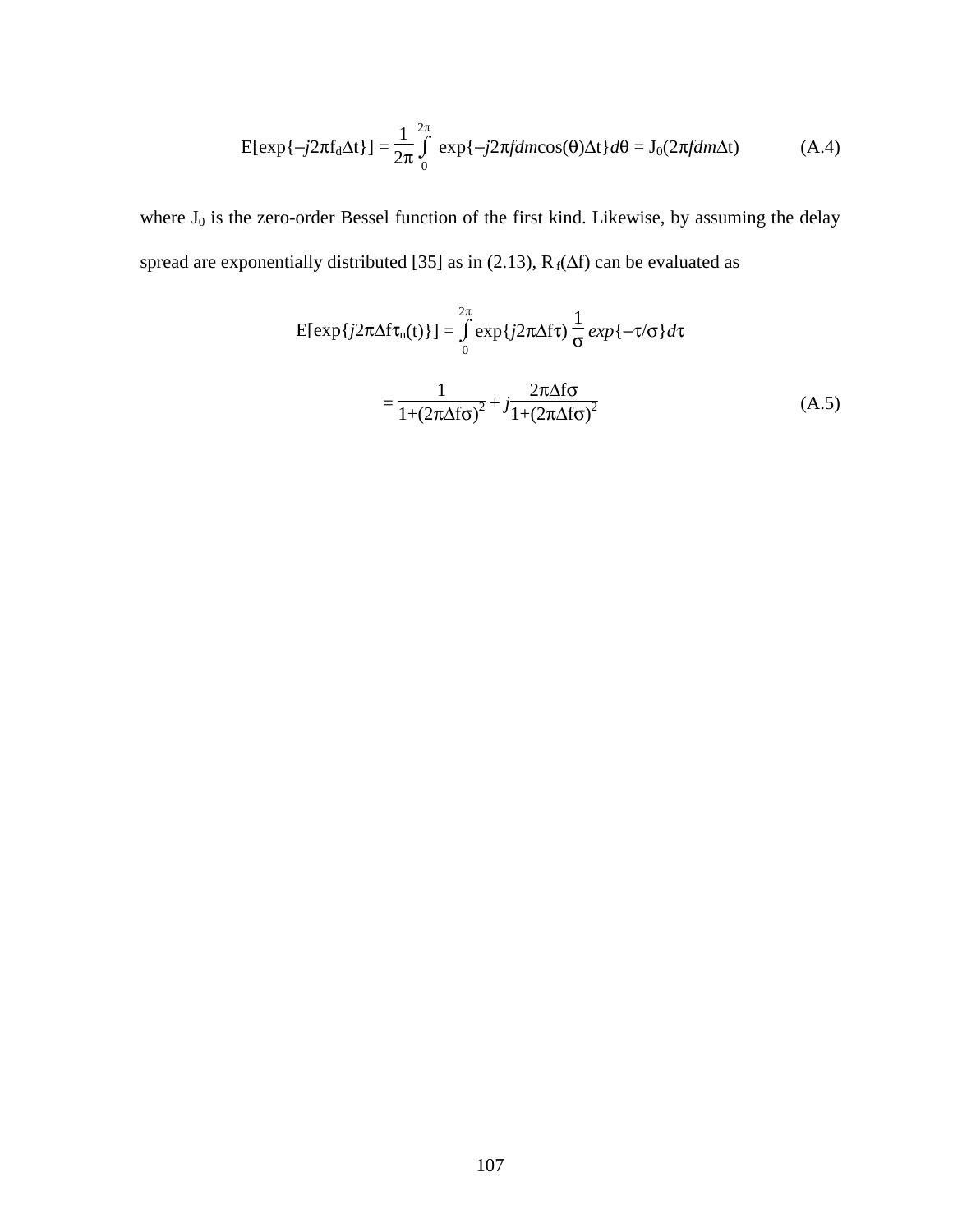### **APPENDIX B**

## **CORRELATION COEFFICIENT** ρ

We derive the formula for the correlation coefficient  $\rho$  in (3.25) and (4.10). As we discussed in this chapter 3, the performance of the AM with imperfect CSI significantly depends on the correlation coefficient  $\rho$  between  $\alpha = |c|^2$  and  $\hat{\alpha} = |\hat{c}|^2$ , where c is the actual | CSI and  $\hat{c}$  is the estimate of c or related to c. The definition of the correlation coefficient  $\rho$  is shown in (3.24).

### **B.1 Proof of (3.25)**

The covariance between  $\alpha^2$  and  $\hat{\alpha}^2$  can be calculated as

$$
cov(\alpha^2, \hat{\alpha}^2) = E[((x_1^2 + y_1^2) - \Omega_1)((x_2^2 + y_2^2) - \Omega_2)] =
$$
  
\n
$$
E[x_1^2x_2^2 + x_1^2y_2^2 + y_1^2x_2^2 + y_1^2y_2^2 - \Omega_2(x_1^2 + y_1^2) - \Omega_1(x_2^2 + y_2^2) + \Omega_1\Omega_2]
$$
 (B.1)

It is shown in [43, p 160] that if the random variables x and y are jointly normal with zero mean, then

$$
E[x^{2}y^{2}] = E[x^{2}]E[y^{2}] + 2E^{2}[xy]
$$
 (B.2)

Since we assume  $x_1$ ,  $x_2$ ,  $y_1$   $y_2$  are jointly normal, (B.1) can be simplified as

$$
cov(\alpha^2, \hat{\alpha}^2) = 4(u_I + u_Q)
$$
 (B.3)

For  $\alpha$  being Rayleigh distribution, it is shown in [43, p 111]

$$
Var(\alpha_1^2) = E[\alpha_1^4] - E^2[\alpha_1^2] = 2\Omega_1^2 - \Omega_1^2 = \Omega_1^2
$$
 (B.4)  

$$
Var(\alpha_2^2) = \Omega_2^2
$$

Substituting (B.2) and (B.3) for (3.24) gives

$$
\rho = \frac{\text{Cov}(\alpha^2, \hat{\alpha}^2)}{\sqrt{\text{Var}(\alpha^2)\text{Var}(\hat{\alpha}^2)}} = 4\frac{{u_1}^2 + {u_0}^2}{\Omega_1 \Omega_2}
$$
(B.5)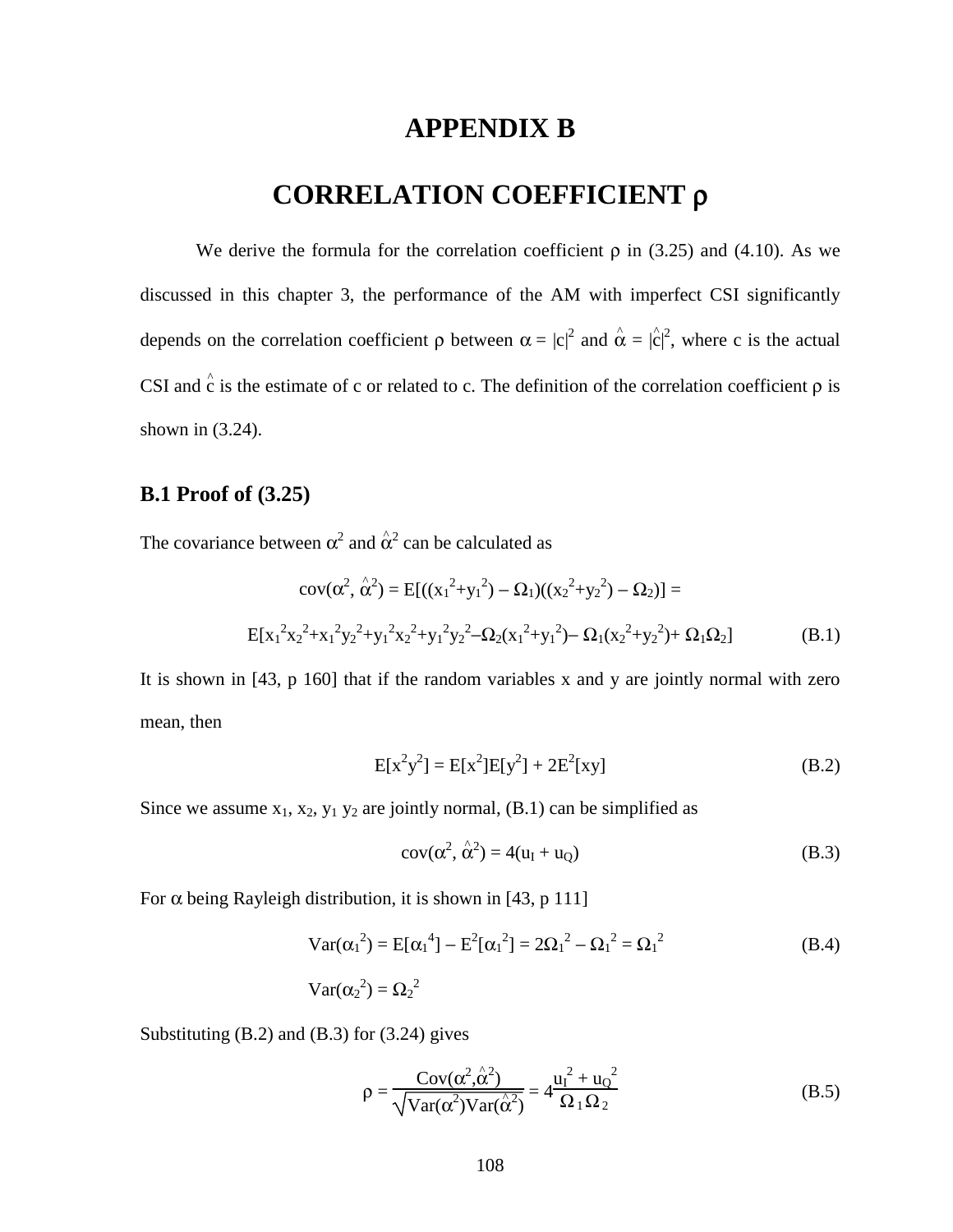## **B.2 Proof of (4.10)**

For  $c_2$  being the MMSE estimate of  $c_1$ , from orthogonality principle,  $E[(c_1 - c_2)^{*}c_2] =$ 0, the power  $\Omega_2$  can be expressed as

$$
\Omega_2 = E[c_1^*c_2] = 2u_I + j2u_Q \tag{B.6}
$$

Since  $\Omega_2$  is a real number,  $u_Q = 0$  and  $\Omega_2 = 2u_I$ . From (B.4),  $\Omega_2$  can be written as  $\Omega_2 = \rho \Omega_1$ , Therefore, the MMSE can be expressed as:

$$
MMSE = \Omega_1 - \Omega_2 = \Omega_1(1 - \rho)
$$
 (B.7)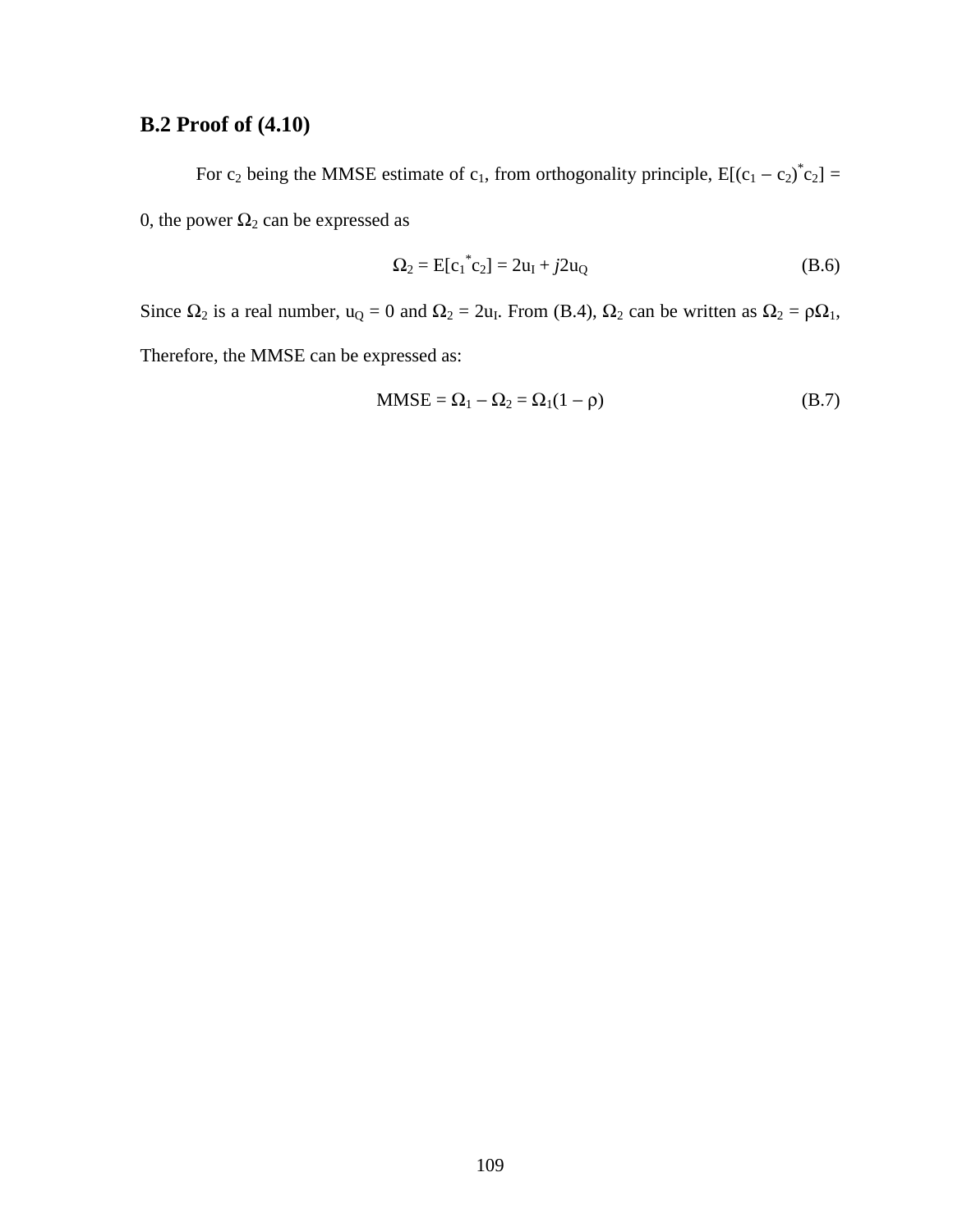### **APPENDIX C**

# **MMSE LRP FOR INFINITE NUMBER OF PAST CHANNEL OBSERVATIONS**

We derive the *discrete time* linear MMSE shown in (4.11) for one step prediction given infinite number of past observations. From (4.3), the one-step prediction at frequency  $f^2$  given infinite past channel observations at  $f^1$  is given by:

$$
\hat{c}(f^2, n) = \sum_{j=1}^{\infty} d_j^* \tilde{c}(f^1, n-j)
$$
 (C.1)

The filter coefficient  $d(n)$  can be determined from the orthogonality principle [28] as:

$$
\sum_{j=1}^{\infty} d(j)r_n(k-n) = g(k) \qquad k=1,2...\infty \qquad (C.2)
$$

where  $r_n(j - k) = E[\tilde{c}(f^1, k)\tilde{c}^*(f^1, j)] = R_t((j - k)\Delta t/\alpha t \text{ sub-sampling rate fs}) + N_0\delta(j - k) \text{ is the }$ discrete time autocorrelation of the noisy fading channel samples, and  $g(k) = E[\tilde{c}(f^1,n$  $k)c^{*}(f^{2},n) = R_{f}(\Delta f)R_{t}(k\Delta t/\Delta t)$  sub-sampling rate fs). Since  $r_{n}(n)$  is a correlation sequence, we can represent  $r_n$  (n) as:

$$
r_n(n) = \sum_{j=-\infty}^{0} r_n^{-}(j) r_n^{+}(n-j) \qquad \text{for all } n \tag{C.3}
$$

where  $r_n$ <sup>-</sup>(n) and  $r_n$ <sup>+</sup>(n) are sequences with the properties that  $r_n$ <sup>-</sup>(n) = 0 when n>0 and  $r_n$ <sup>+</sup>(n)  $= 0$  when n<0. From [53], d(z), the Z-transform of the filter d(n), can be derived as

$$
d(z) = R_f(\Delta f) [z - \frac{1}{r_z^+(z)} r_n^+(0)z]
$$
 (C.4)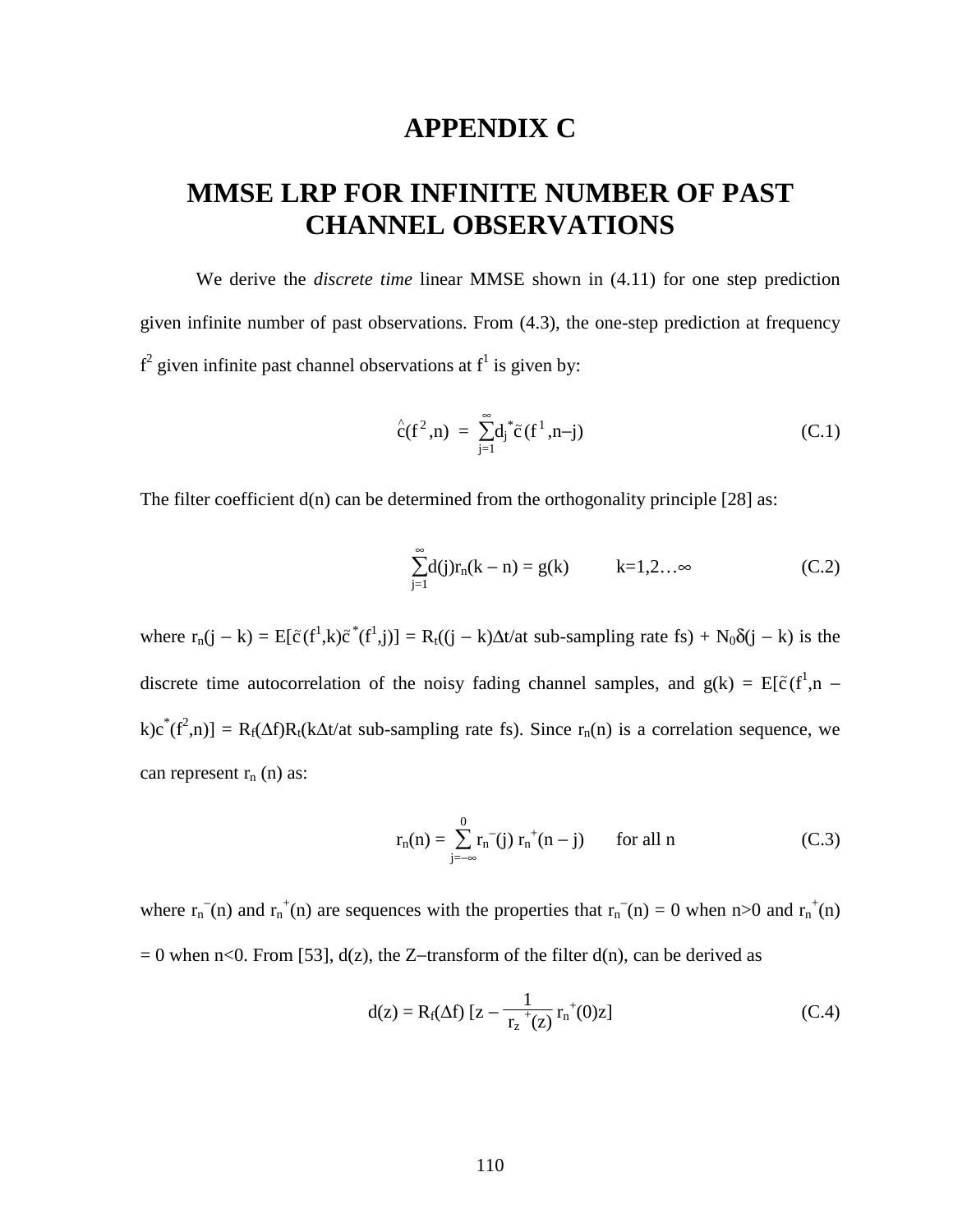where  $r_z^+$ (•) is the Z-transform of  $r^+(k)$ . With the knowledge of filter coefficient, we can express the MMSE<sub>p=∞</sub> = E[|c(n) –  $\hat{c}$ |<sup>2</sup>] as: |

$$
MMSE_{p=\infty} = R_n(0) - \sum_{n=1}^{\infty} d^*(n)g(n) = R_n(0) - b_0
$$
 (C.5)

where  $R_n(0) = r_n(0) - N_0$  and  $b_0$  is the 0<sup>th</sup> term of the convolution of  $d^*(-n)$  and  $g(n)$ . Let  $B(z)$  $= g(z)Z[d^*(-n)] = g(z) d(z^{-1})$ , where Z [d(-n)] is the z transform of d (-n). Then B(z) can be expressed as

$$
B(z) = [1 - \frac{1}{r_z(z)} r_n^+(0)] [r_z(z) - N_0]
$$
 (C.6)

Hence  $b_0$  can be decided as

$$
b_0 = [r_n(0) - N_0 - r_n^+(0)^2 + N_0]
$$
 (C.7)

Then we have

$$
MMSE_{p=\infty} = R_n (0) - b_0 = R_n (0) - [r_n (0) - r_n^+(0)^2] = r_n^+(0)^2 - N_0
$$
 (C.8)

where  $r_n^*(0)^2$  can be decided as [53]:

$$
r_{n}^{+}(0)^{2} = \exp \left\{ \frac{1}{2\pi} \int_{-\pi}^{\pi} \ln[r_{w}(w)]dw \right\} = \exp \left\{ \frac{1}{2\pi} \int_{-\pi}^{\pi} \ln[R_{w}(w) + N_{0}]dw \right\}
$$
 (C.9)

where  $R_w(w) = \sum$ n=–∞  $\sum_{n=1}^{\infty} R_n(n) e^{-jwn}$  is the folded power spectrum of the c(n) and  $R_n(n) = E[C(n)]$ 

 $C^*(k+n)$  is the autocorrelation function of the C (n).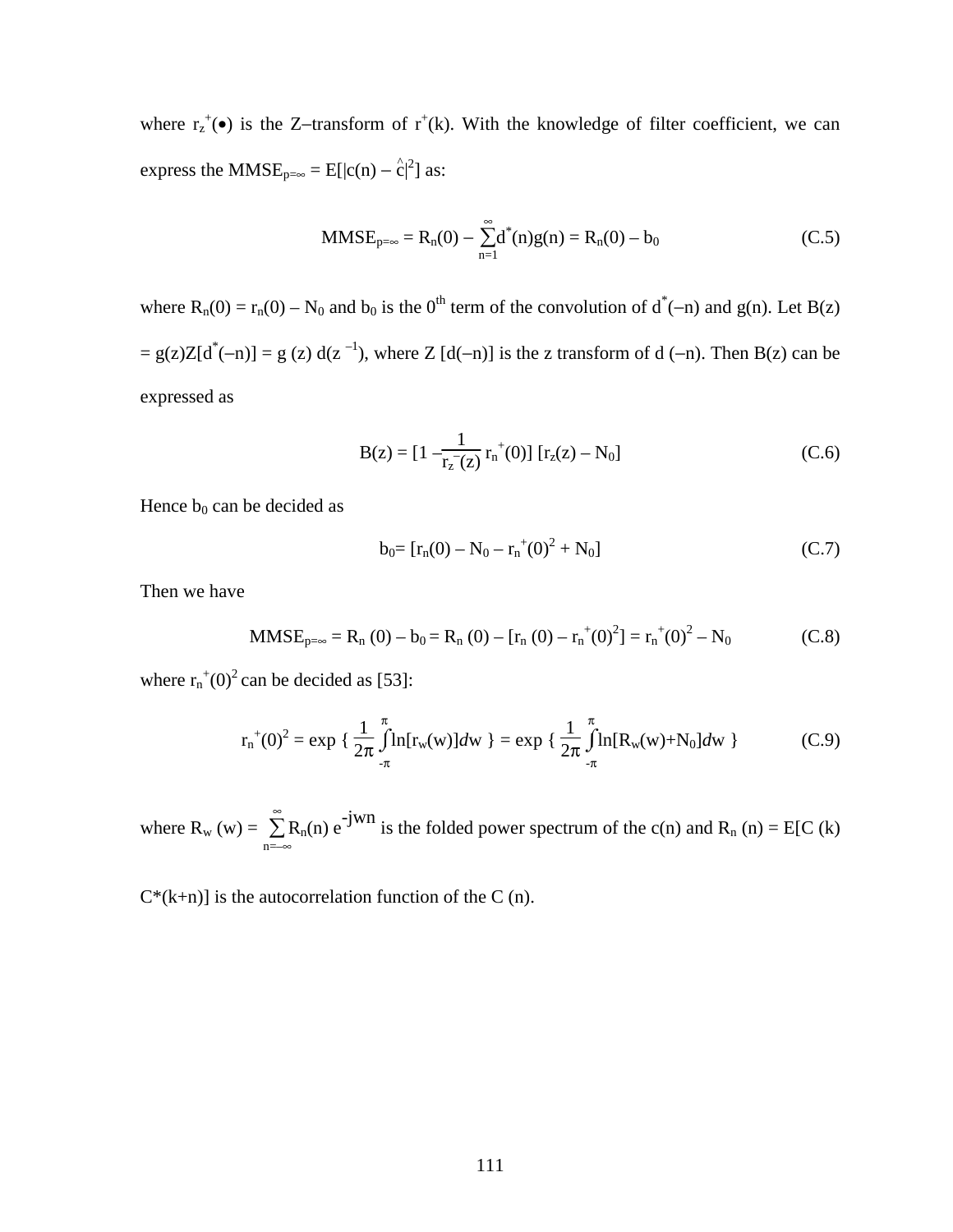### **APPENDIX D**

### **MMSE LRP FOR OFDM SYSTEMS**

It is discussed in the chapter 5 that  $J_{\text{min}}$  is upper-bounded by  $(5.15)$  if the correlation can be separated by the time and frequency correlation functions, i.e., r( $\Delta n$ ,  $\Delta k$ ) ≈  $R_t(\Delta nT_p) R_f(\Delta k \Delta f_s)$ . Based on this separation property, we derive the closed form solution of the optimal predictor  $d_0(i,m)$  in (5.13), and the asymptotical MMSE for the infinite past channel observations. In addition, we also prove that when the CSI is noiseless, it is sufficient to use just the past samples of the desired subcarrier to achieve the optimal MMSE performance.

#### **D.1 LRP of OFDM**

From the separation property, the correlation function can be expressed as:

$$
E[\tilde{H}^*[j,m]\tilde{H} [g,l] = r_t[j-g]r_f[m-l] + N_0\delta[j-g]\delta[m-l]
$$
 (D.1)

The optimal channel predictor for the CSI at the  $k<sup>th</sup>$  tone and the n<sup>th</sup> block based on the p previous observed samples and K subcarriers can be can be derived by orthogonaltiy principle as in  $(5.14)$ . By applying  $(D.1)$ , we can rewrite  $(5.14)$  as:

$$
r_t [g] r_f [k-l] = \sum_{j=1}^p \sum_{m=1}^K d(j,m) r_t [g-j] r_f [m-l] + N_0 d(g,l), g = 1...p, l = 1...K \ (D.2)
$$

Denote 
$$
\mathbf{r}_f
$$
 = 
$$
\begin{bmatrix}\nr_f[k-1] \\
r_f[k-2] \\
\vdots \\
r_f[k-K]\n\end{bmatrix},\n\underline{d}_f(j) = \begin{bmatrix}\nd(j, 1) \\
d(j, 2) \\
\vdots \\
d(j, K)\n\end{bmatrix},\n\text{ and } \underline{R}_f = \begin{bmatrix}\nr_f[0] & r_f[1] & \dots & r_f[K-1] \\
\vdots & \vdots & \ddots & \vdots \\
\vdots & \vdots & \ddots & \vdots \\
r_f^*[K-1] & \dots & r_f[0]\n\end{bmatrix}
$$

Eq. (D.2) can be expressed in vector form as: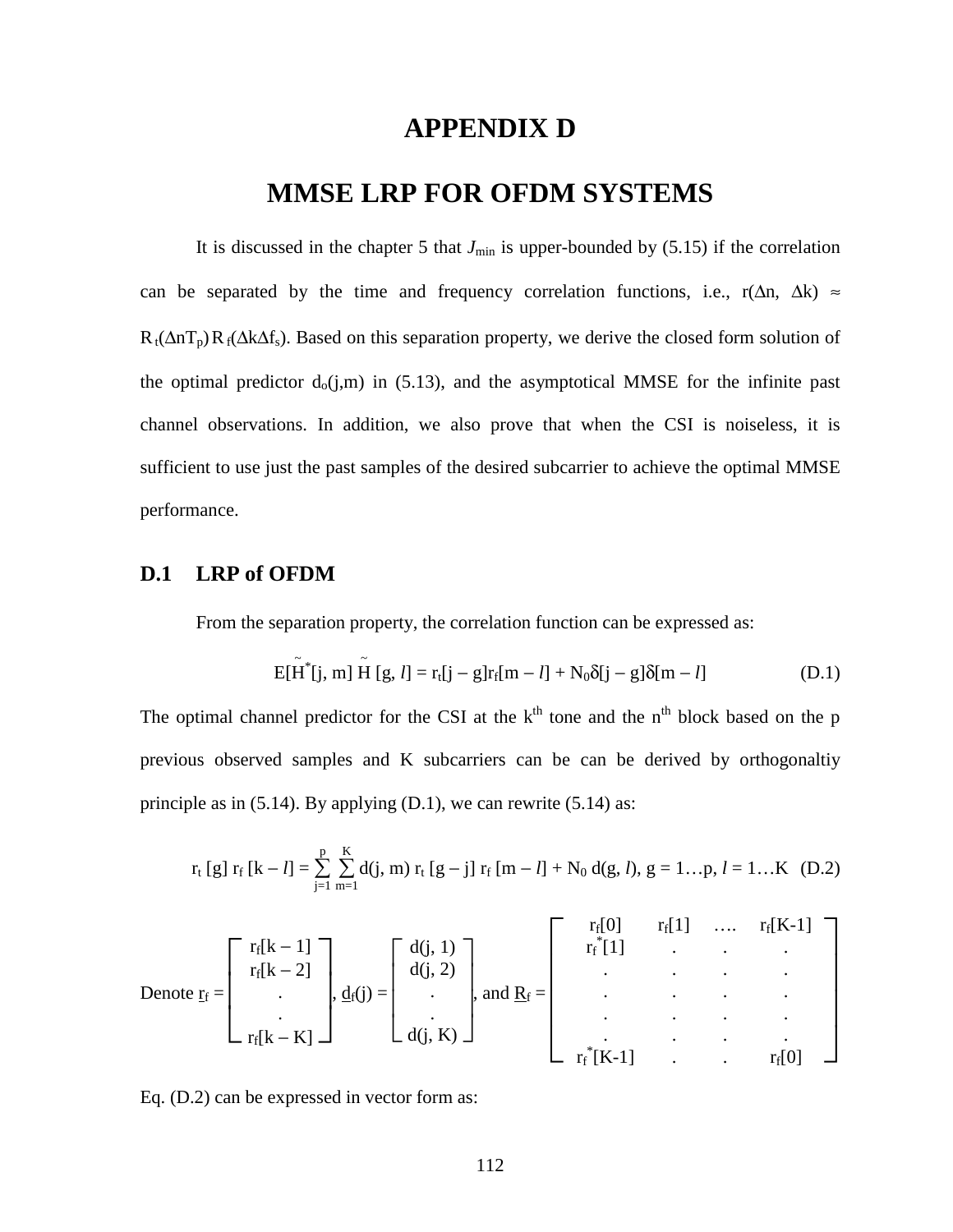$$
r_t [g] \underline{r}_f = \sum_{j=1}^p r_t [g-j] \underline{R}_f \underline{d}_f(j) + N_0 \underline{d}_f (g), g = 1...p
$$
 (D.3)

Let the eigendecomposition of  $R_f$  be

$$
\underline{\mathbf{R}}_{\text{f}} = \underline{\mathbf{U}}^H \underline{\mathbf{Q}} \underline{\mathbf{U}} \tag{D.4}
$$

where  $\underline{U}$  is a unitary matrix and  $\underline{O}$  is a diagonal matrix with diagonal element  $q_l$ . Substituting (D.4) for (D.3) gives

$$
r_{t}[g] Q^{-1} \underline{U} r_{f} = \sum_{j=1}^{p} r_{t}[g-j] \underline{U} d_{f}(j) + N_{0} Q^{-1} \underline{U} d_{f}(g)
$$
(D.5)

Denote  $\tilde{r}_f = Q^{-1} U r_f$ , and  $\tilde{d}_f(j) = U d_f(j)$ , then (D.5) can be rewritten as

$$
r_{t}[g]\tilde{\underline{r}}_{f} = \sum_{j=1}^{p} r_{t}[g-j]\tilde{\underline{d}}_{f}(j) + N_{0}Q^{-1}\tilde{\underline{d}}_{f}(g)
$$
 (D.6)

Equivalently, (D.6) can be written as:

$$
r_{t}[g]\tilde{r}_{f}[l] = \sum_{j=1}^{p} r_{t}[g-j]\tilde{d}(j,l) + \frac{N_{0}}{q_{l}}\tilde{d}(g,l), l = 1...K, g = 1...p
$$
 (D.7)

where  $\tilde{r}_f[l]$ ,  $\tilde{d}(j, l)$  are the *l*<sup>th</sup> elements of  $\tilde{r}_f$  and  $\tilde{d}_f(j)$ , respectively. And  $q_l$  is the *l*<sup>th</sup> diagonal element of Q. Denote

$$
\underline{\mathbf{r}}_{t} = \begin{bmatrix} \mathbf{r}_{t}[1] \\ \mathbf{r}_{t}[2] \\ \vdots \\ \mathbf{r}_{t}[p] \end{bmatrix}, \underline{\tilde{\mathbf{d}}}_{t}(l) = \begin{bmatrix} \tilde{\mathbf{d}}(1, l) \\ \tilde{\mathbf{d}}(2, l) \\ \vdots \\ \tilde{\mathbf{d}}(p, l) \end{bmatrix}, \underline{\mathbf{R}}_{t, l} = \begin{bmatrix} \mathbf{r}_{t}[0] + \frac{N_{0}}{d_{l}} & \mathbf{r}_{t}[1] & \dots & \mathbf{r}_{t}[p-1] \\ \vdots & \vdots & \ddots & \vdots \\ \vdots & \vdots & \ddots & \vdots \\ \mathbf{r}_{t}[p-1] & \dots & \mathbf{r}_{t}[0] + \frac{N_{0}}{d_{l}} \end{bmatrix}
$$

From (D.7), the filter coefficient  $\underline{\tilde{d}}_t(l)$  can be solved by: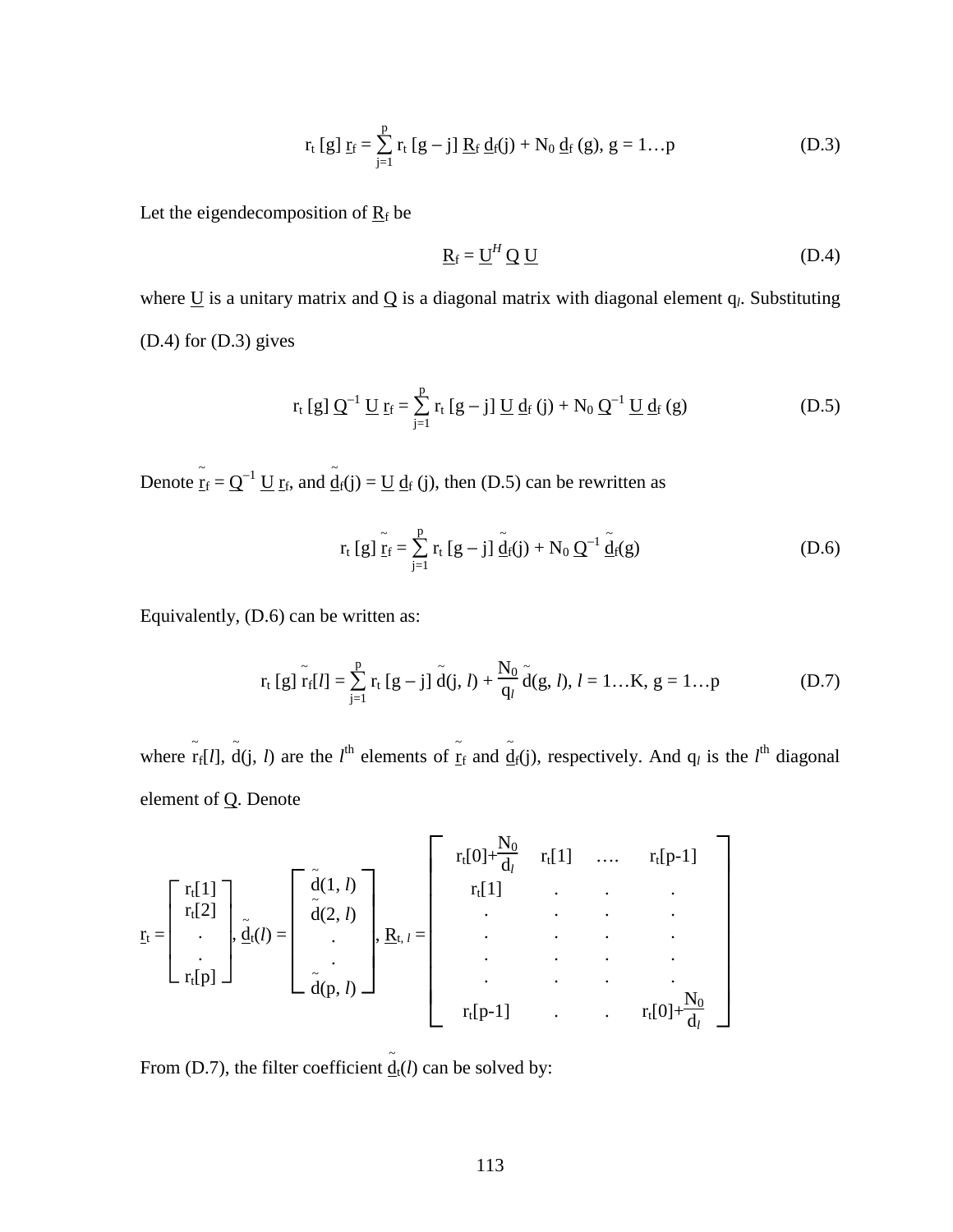$$
\tilde{\underline{\mathbf{d}}}_{t}(l) = \tilde{\mathbf{r}}_{f}[l] \underline{\mathbf{R}}_{t, l}^{-1} \underline{\mathbf{r}}_{t}
$$
 (D.8)

Let 
$$
\underline{\tilde{D}}_{Kxp} = \begin{bmatrix} \underline{\tilde{d}}_t^T(1) \\ \underline{\tilde{d}}_t^T(2) \\ \vdots \\ \underline{\tilde{d}}_t^T(K) \end{bmatrix}
$$
. Equivalently,  $\underline{\tilde{D}}_{Kxp}$  can be expressed as  $\underline{\tilde{D}}_{Kxp} = \underline{\tilde{d}}_t^T(K)$ .

 $\left[\begin{array}{cc} \tilde{d}_f(1) & \tilde{d}_f(2) & \dots & \tilde{d}_f(p) \end{array}\right]$ . The optimal coefficient d(j,m) can be found as

$$
\underline{D}_{Kxp} = \begin{bmatrix} d(1,1) & d(2,1) & \dots & d(p,1) \\ d(1,2) & \cdot & \cdot & \cdot \\ \cdot & \cdot & \cdot & \cdot \\ \cdot & \cdot & \cdot & \cdot \\ \cdot & \cdot & \cdot & \cdot \\ d(1,K) & \cdot & \cdot & d(p,K) \end{bmatrix} = \underline{U}^H \underline{\tilde{D}} \qquad (D.9)
$$

The average power of the predicted symbol  $E[|\hat{H} [n, k]|^2]$  is required to calculate the MMSE.

From (5.13), 
$$
E[|\hat{H}[n,k]|^2] = E[\sum_{j_1=1}^{p} \sum_{m_1=1}^{K} d^*(j_1, m_1) \tilde{H}[n-j_1, m_1] \sum_{j_2=1}^{p} \sum_{m_2=1}^{K} d(j_2, m_2) \tilde{H}^* [n-j_2, m_2]]
$$

$$
= \sum_{j_1=1}^p \sum_{m_1=1}^K d^*(j_1, m_1) \sum_{j_2=1}^p \sum_{m_2=1}^K d(j_2, m_2) E[\tilde{H}^* [n-j_2, m_2] \tilde{H} [n-j_1, m_1]]
$$

$$
= \sum_{j_1=1}^{p} \sum_{m_1=1}^{K} d^{*}(j_1, m_1) r_{t} [j_1] r_{f} [k-m_1] = tr[\underline{D}^{H} \underline{G}],
$$

|             |                  | $r_t(1)r_f(k-1)$ $r_t(2)r_f(k-1)$ , $r_t(p)r_f(k-1)$ |                             |  |
|-------------|------------------|------------------------------------------------------|-----------------------------|--|
|             | $r_t(1)r_f(k-2)$ |                                                      |                             |  |
| where $G =$ |                  |                                                      |                             |  |
|             |                  |                                                      |                             |  |
|             |                  |                                                      |                             |  |
|             |                  |                                                      |                             |  |
|             | $r_t(1)r_f(k-K)$ |                                                      | $r_t(p)r_f(k-K) \quad \Box$ |  |

Hence, the MMSE = E[|(H[n, k]– $\hat{H}[n, k]$ )|<sup>2</sup>] = 1 – tr [ $\underline{D}^H \underline{G}$ ].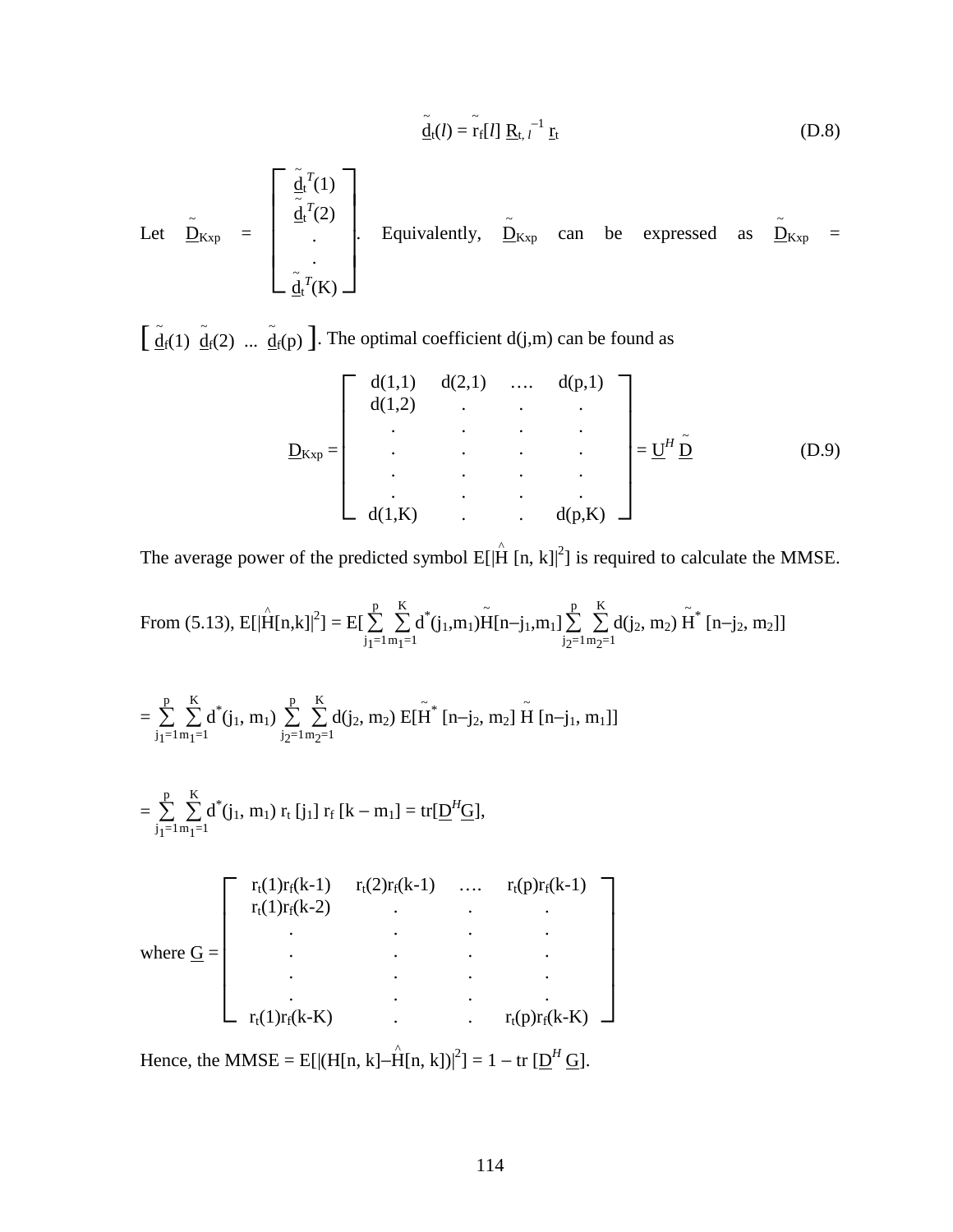### **D.2. MMSE for Infinite Past Observation**

If the parameter p goes to infinity, (D.7) can be rewritten as:

$$
r_{t}[g] = \sum_{j=1}^{\infty} r_{t}[g-j] \frac{\tilde{d}(j,l)}{\tilde{r}_{f}[l]} + \frac{N_{0}}{q_{l}} \frac{\tilde{d}(g,l)}{\tilde{r}_{f}[l]}, l = 1...K, g = 1...p
$$
 (D.10)

Notice the solution  $\frac{\tilde{d}(j, l)}{z}$ r ~ f[*l*] in (D.10) is equivalent to that solved in the single carrier prediction

investigated in the Appendix C with observation noise power  $\frac{N_0}{q_l}$ . Therefore,

$$
\sum_{j=1}^{\infty} \tilde{d}^*(j, l) r_t[j] = b_l \tilde{r}_f[l], l = 1...K
$$
 (D.11)

where 
$$
b_l = r_t[0] + \frac{N_0}{q_l} - r_l^+[0] = 1 + \frac{N_0}{q_l} - r_l^+[0]
$$
,  $r_l^+[0] = \exp\left\{\frac{1}{2\pi}\int_{-\pi}^{\pi} \ln[R_w(w) + \frac{N_0}{q_l}]dw\right\}$ , and  $R_w$ 

 $(w) = \sum$ n=−∞  $\sum_{r}^{\infty} r_t(n) e^{-jwn}$ 

Eq. (D.11) can be expressed in vector form as:

$$
\sum_{j=1}^{\infty} r_t[j] \tilde{\underline{d}}_f(j)^H = [\tilde{b}_1 \tilde{r}_f[1] \tilde{b}_2 \tilde{r}_f[2] \dots \tilde{b}_K \tilde{r}_f[K]] = \underline{v}^T
$$
 (D.12)

where  $\underline{v}^T = \sum$  $j=1$  $\sum_{i=1}^{\infty} r_t[j] \frac{d_f(j)}{d_f(j)}$  To calculate the MMSE, the average power of the predicted

symbol E[ $|\hat{H}$  [n, k]|<sup>2</sup>] can be expressed as E[ $|\hat{H}$  [n, k]|<sup>2</sup>] =  $\sum_{n=1}^{\infty}$  $j=1$  $\stackrel{\scriptscriptstyle \infty}{\sum}\stackrel{\scriptscriptstyle K}{\sum}$  $m=1$  $\sum K$  d<sup>\*</sup>(j, m)  $r_t$  [j]  $r_f$  [k – m], and it

can be written in vector form as  $E[|\hat{H}$  [n, k] $|^2] = \sum_{n=1}^{\infty}$  $j=1$  $\sum_{i=1}^{\infty} r_t[j] d_f(j)^H \underline{r}_f = \underline{v}^T \underline{U} \underline{r}_f$ . Hence

MMSE = E[|(H[n, k] - \hat{H}[n, k])|^2] = 1 - 
$$
\underline{v}^T \underline{U} \underline{r}_f
$$
 (D.13)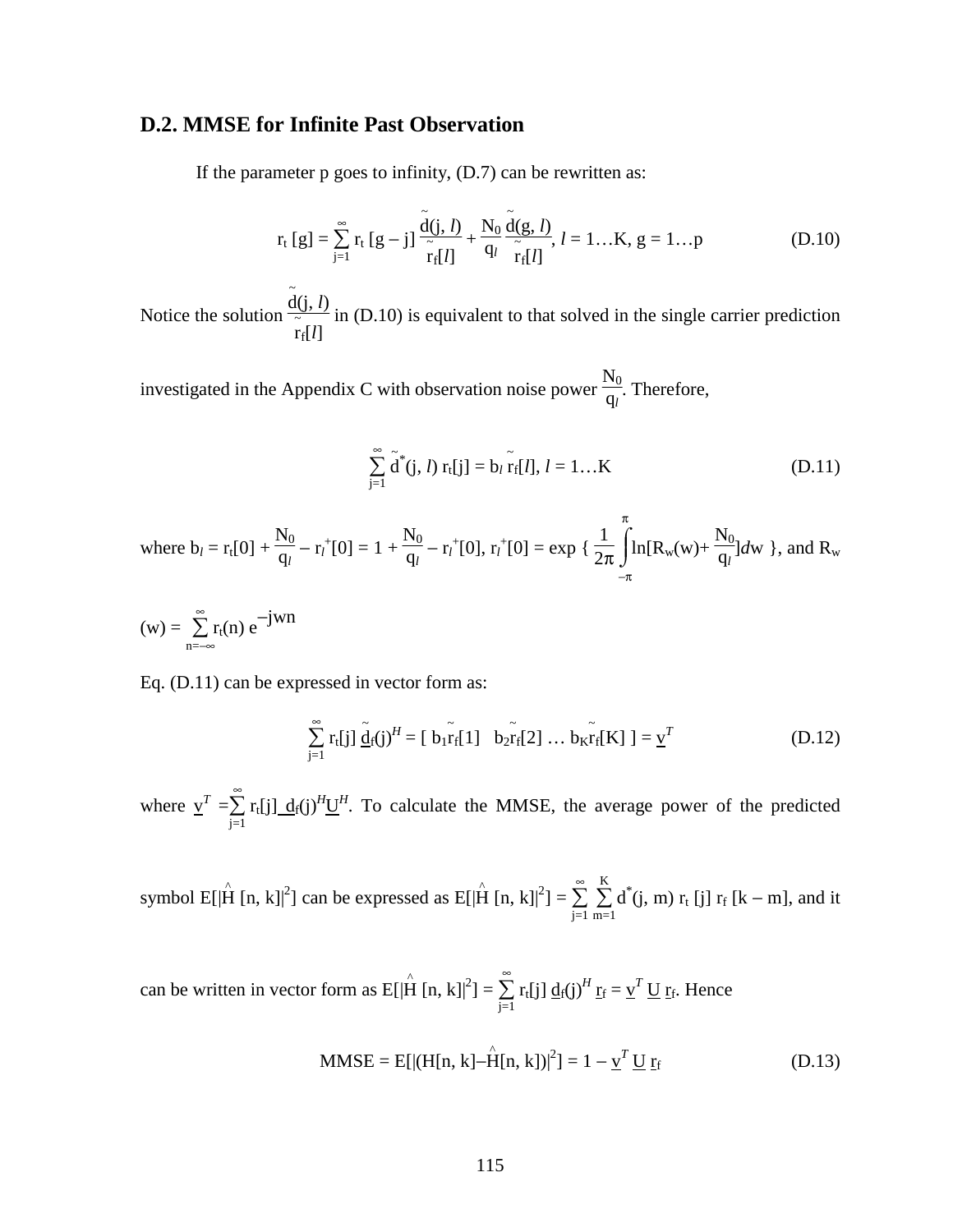### **D.3. Noiseless Observation**

In this section, we prove that when the CSI is noiseless, it is sufficient to use just the past samples of the desired subcarrier to achieve the optimal MMSE performance. For noiseless observation, the correlation function, (D.1) can be simplified as

$$
E[\tilde{H}^*[j, m] \tilde{H} [g, l] = r_t[j - g]r_f[m - l]
$$
 (D.14)

Denote  $H[n, k]$  the desired channel information. The observation can be decomposed as H  $[n-j, m] = {\tilde{H} [n-j, m] - E[●]\tilde{H} [n-j, k]} + E[●]\tilde{H} [n-j, k]}$  $= H_0$  [n-j, m] + E[•] $H$ [n-j, k], j = 1...p, m = 1...K. where  $E[\bullet] = E[\tilde{H} [n-j, m] \tilde{H}^* [n-j, k]] = r_t[0]r_f[k-m] = r_f[k-m]$ . It can be proved readily from (D.14) that  $H_0$  [n-j, m], j=1...p is orthogonal to  $H$  [n-g, k], g = 1...p and to desired symbol H[n, k], i.e.,

$$
E[\tilde{H}_o \ [n-j, m] \ \tilde{H}^* \ [n-g, k]] = 0, j = 1...p, g = 1...p, m = 1...K
$$
 (D.15)

$$
E[\tilde{H}_o [n-j, m] H^* [n, k]] = 0, j = 1...p, m = 1...K
$$
 (D.16)

Thus, from (5.13), the predicted symbol  $\hat{H}$  [n, k] can be expressed as  $\hat{H}$ [n, k] =  $\tilde{H}$  +  $\tilde{H}_0$ , where  $\tilde{H}$  is spanned by  $\tilde{H}$  [n-j, k], j=1...p, and  $\tilde{H}_0$  is spanned by  $\tilde{H}_0$  [n-j, m], j=1...p, m = 1...K. Notice that

$$
E[\tilde{H}_o\tilde{H}^*] = 0. \tag{D.17}
$$

The MSE = E[|(H[n, k]– $\hat{H}$ [n, k])|<sup>2</sup>] = E[|(H[n, k]– $\tilde{H}$ )|<sup>2</sup>] + | $\tilde{H}$ <sub>0</sub>|<sup>2</sup>. The second equality is based on (D.15−D.17). Consequently, to minimize the MSE, it is best to restrict attention to H~ spanned by  $\tilde{H}[n-j, k]$ ,  $j = 1...p$ .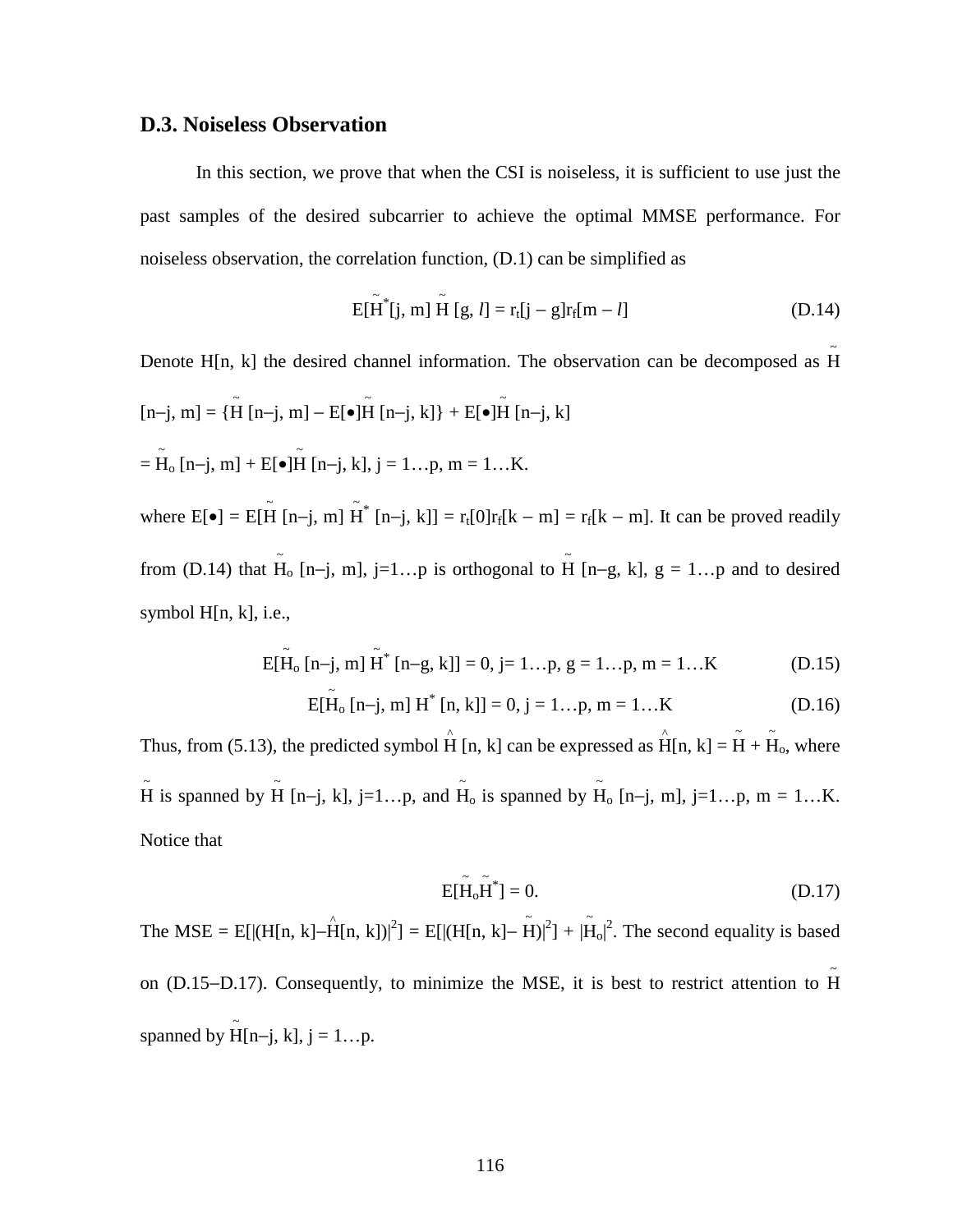### **BIBLIOGRAPHY**

- [1] F. Adachi, K. Ohno, A. Higashi, T. Dohi, and Y. Okumura, "Coherent Multicode DS-CDMA Mobile Access," *IEICE Transaction on Commun*., Vol. E79-B, pp. 1316-1324, Sep. 1996.
- [2] M. S. Alouini and A. J. Goldsmith, "Area Spectral Efficiency of Cellular Mobile Radio Systems," *IEEE Transactions on Vehicular Technology*, vol. 48, July 1999, pp. 1047 - 1066.
- [3] J. B. Anderson, J. Jensen, S. Holdt Jensen, F. Frederiksen, "Prediction of Future Fading Based on Past Measurements," *IEEE Signal Processing Mag*., vol. 17, No. 3, May 2000, pp. 62-75.
- [4] A. Arredondo, K.R. Dandekar, Guanghan Xu, "Vector Channel Modeling and Prediction for the Improvement of Downlink Received Power," *IEEE Trans. Commun*, vol. 50, no. 7, pp. 1121-1129, July 2002.
- [5] J. A. C. Bingham, "Multicarrier Modulation for Data Transmission: An idea whose time has come," *IEEE commun. Mag*., pp. 5-14, May 1990.
- [6] H. L. Bertone, *Radio Propagation for Modern Wireless Systems*, Prentice-Hall, 2000.
- [7] E. Biglier, G. Caire, and G. Taricco, "Coding and Modulation under Power Constraints," *IEEE Personal Commun*. Vol. 5, June 1998, pp. 32-39.
- [8] R. W. Chang, "Synthesis of Band Limited Orthogonal Signals for Multichannel Data Transmission," *Bell Syst, Tech. J*., Vol. 45, pp. 1775-196, Dec. 1996.
- [9] J. K. Cavers, "An Analysis of Pilot Symbol Assisted Modulation for Rayleigh Fading Channels," *IEEE Journal on Selected Areas in Communications*, vol. 7, pp. 1347-1355, Dec. 1989.
- [10] A. Czylwik, "Adaptive OFDM for Wideband Radio Channels," *Proc. IEEE GLOBECOM'96*, Nov. 1996, pp. 713-718.
- [11] J. Campello, "Practical Bit Loading for DMT," *Proc. IEEE ICC '99,* Vol. 2, 6-10 June, 1999.
- [12] K. Cho, D. Yoon, "On the General BER Expression of One- and Two-Dimensional Amplitude Modulations," *IEEE Trans. Commun*., vol. 50, pp. 1074-1080, July 2002.
- [13] T. M. Cover and J. A. Thomas, *Elements of information theory*, Wiley-Interscience; 1991.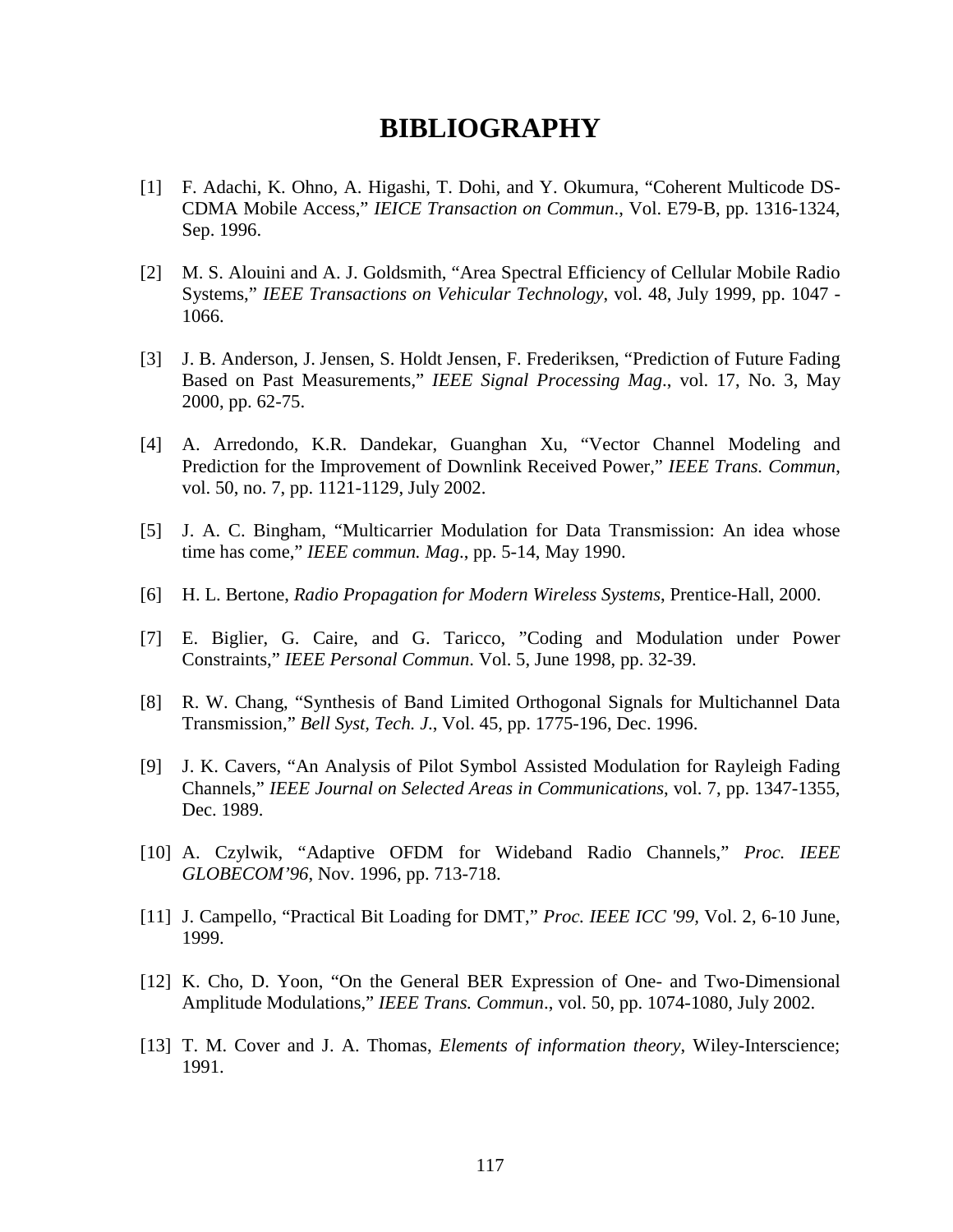- [14] B. J. Coi and L. Hanzo, "Optimum Mode-Switching Assisted Adaptive Modulation," *Proc. IEEE Globecom'01*, Nov. 6, 2001, pp. 3316-3320.
- [15] J. M. Cioffi, *Lecture Notes for Advanced Digital Communications*, Standford, Fall 1997.
- [16] A. Duel-Hallen, S. Hu and H. Hallen, "Long Range Prediction of Fading Signals: Enabling Adaptive Transmission for Mobile Radio Channels," *IEEE Signal Processing Mag.*, Vol. 17, No. 3, pp. 62 – 75, May 2000.
- [17] T. Ericson, "A Gaussian Channel with Slow Fading," *IEEE Trans. Inform. Theory*, vol. IT-16, pp. 353-355, May 1970
- [18] T. Eyceoz, A. Duel-Hallen, H. Hallen, "Deterministic Channel Modeling and Long Range Prediction of Fast Fading Mobile Radio Channels," *IEEE Commun. Lett.,* Vol. 2, No. 9, Sept. 1998, pp. 254 – 256.
- [19] T. Eyceoz, S. Hu, and A. Duel-Hallen, "Performance Analysis of Long Range Prediction for Fast Fading Channels," *Proc. of 33rd Annual Conf. on Inform. Sciences and System*s *CISS'99*, March 1999, Vol. II, pp. 656 - 661.
- [20] T. Ekman and G. Kubin, "Nonlinear Prediction of Mobile Radio Channels: Measurements and MARS Modeling Designs," *Proc. IEEE International Conference on Acustics, Speech and Signal Processing*, March 1999, pp. 2667-2670.
- [21] A. J. Goldsmith and S.G. Chua, "Variable-Rate Variable-power MOAM for Fading Channels", *IEEE Trans. Comm*, vol. 45, No 10, Oct 1997, pp1218-1230.
- [22] A. J. Goldsmith and S. G. Chua, "Adaptive Coded Modulation for Fading Channels," *IEEE Trans. Commun.*, Vol. 46, No. 5, May 1998, pp. 595 - 601.
- [23] A. J. Goldsmith and P. Varaiya, "Capacity of fading channel with channel side information," *IEEE Transactions Information Theory*, vol: 43, Nov. 1997 pp. 1986 – 1992.
- [24] D. L. Goeckel, "Adaptive Coding for Time-Varying Channels Using Outdated Channel Estimates," *IEEE Trans. Commun*., Vol. 47, No. 6, June 1999, pp. 845-855.
- [25] J. Hayes, "Adaptive Feedback Communications, " IEEE Communication Technology, vol. 16, pp. 29-34, Feb. 1968.
- [26] D. Hughes-Hartogs, Ensemble Modem Structure for Imperfect Transmission Media.
- [27] J. K. Hwang, J. H. Winters, "Sinusoidal Modeling and Prediction of Fast Fading Processes," *Proc. IEEE Globecom'98*, Nov. 1998, pp. 667-672.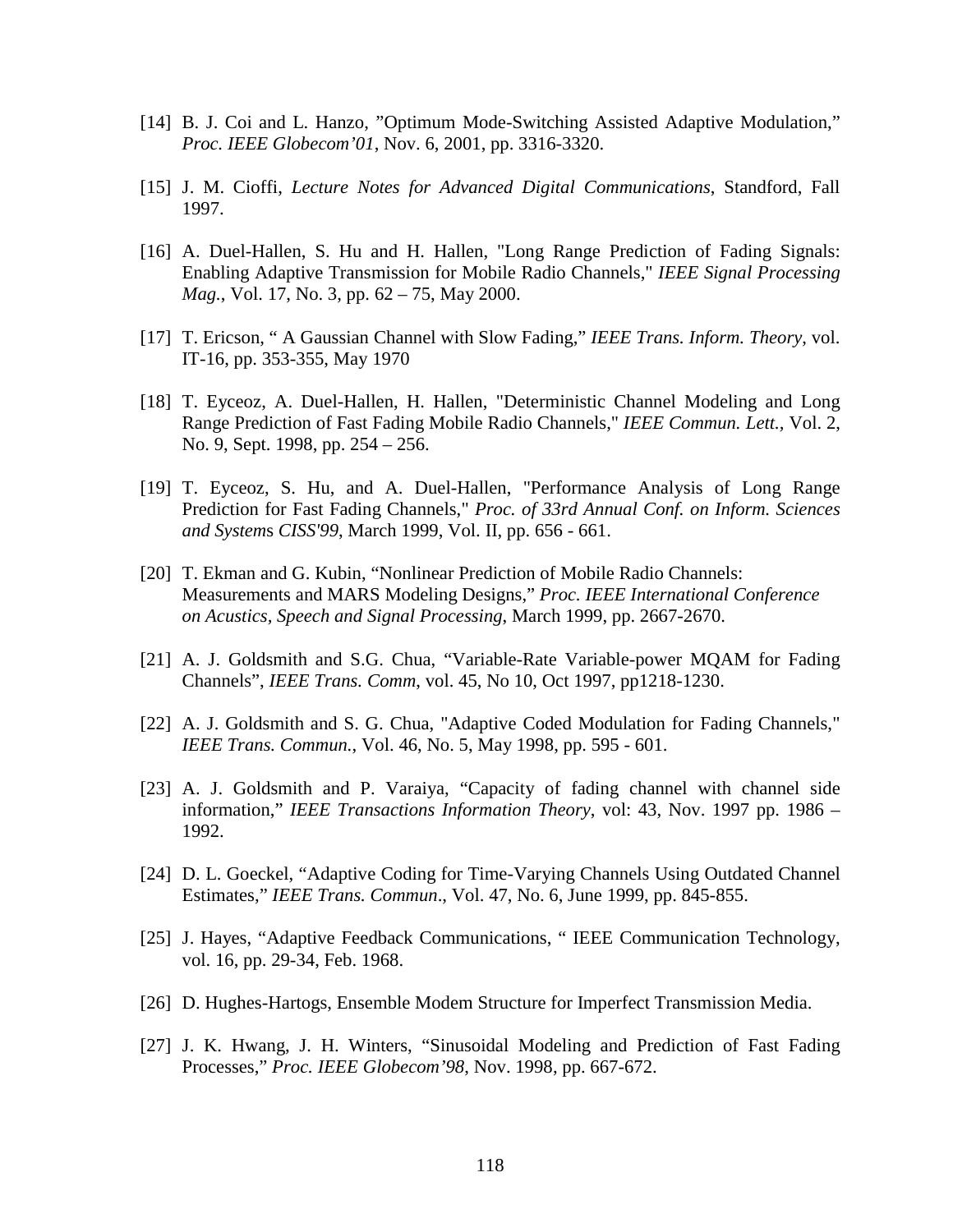- [28] S. Haykin, *Adaptive Filter Theory, 3rd edition*, Prentice-Hall, 1996.
- [29] S. Hu, H. Hallen, A. Duel-Hallen, "Physical channel modeling, adaptive prediction and transmitter diversity for flat fading mobile channel," IEEE SPAWC'99, pp. 387-390, May 1999.
- [30] S. Hu, T. Eyeceos, A. Duel-Hallen, and H. Hallen, "Transmitter Antenna Diversity and Adaptive Signaling Using Long Range Prediction for Fast Fading DS/CDMA Mobile Radio Channels," *IEEE WCNC'99* Sep. 1999, pp. 824-828.
- [31] S. Hu, A. Duel-Hallen, H. Hallen, "Long Range Prediction Makes Adaptive Modulation Feasible for Realistic Mobile Radio Channels," *Proc. of 34rd Annual Conf. on Inform. Sciences and System*s *CISS'2000*, Vol. I, pp. WP4-7 ~ WP4-13, March 2000.
- [32] S. Hu, A. Duel-Hallen, "Combined Adaptive Modulation and Transmitter Diversity Using Long Range Prediction for Flat Fading Mobile Radio Channels" *IEEE GLOBECOM'01*, vol. 2, Nov. 2001, pp. 1256-1261.
- [33] H. Hallen, S. Hu, M. Lei and A. Duel-Hallen, "A Physical Model for Wireless Channels to Understand and Test Long Range Prediction of Flat Fading," *Proc. of WIRELESS 2001*, Calgary, Canada, July 9-11, 2001.
- [34] H. Hallen, A. Duel-Hallen, S. Hu, T. S. Yang, M. Lei, "A Physical Model for Wireless Channels to Provide Insights for Long Range Prediction," *Proc. MILCOM'02*, vol. 1, pp.627-631, Oct. 7-10, 2002.
- [35] W. C. Jakes, *Microwave Mobile Communications*, Wiley, New York, 1974.
- [36] B. S. Krongold, "Computationally Efficient Optimal Power Allocation Algorithm for Multicarrier Communication Systems
- [37] C. Kose, and D. L. Goeckel, "On Power Adaptation in Adaptive Signaling Systems," *IEEE Trans. Commun*., vol. 48, Nov. 2000, pp. 1769-1773.
- [38] J. Lee, R. Arnott, K. Hamabe, and N. Takano, "Adaptive Modulation Switching Level Control in High Speed Downlink Packet Access Transmission," *3rd International Conference on 3G Mobile Communication Technologies*, May 2002, pp. 156-159.
- [39] Y. Li, L. J. Cimini, and N. R. Sollenberger, "Robust Channel Estimation for OFDM Systems with Rapid Dispersive Fading Channel*," IEEE Trans. Commun*., vol. 46, pp. 902-915, Apr. 1998.
- [40] S. Nanda, K. Balachandran, and S. Kumar, "Adaptive technique in wireless packet data serveice*," IEEE commun. Mag*., vol. 38, pp. 54-64, Jan. 2000.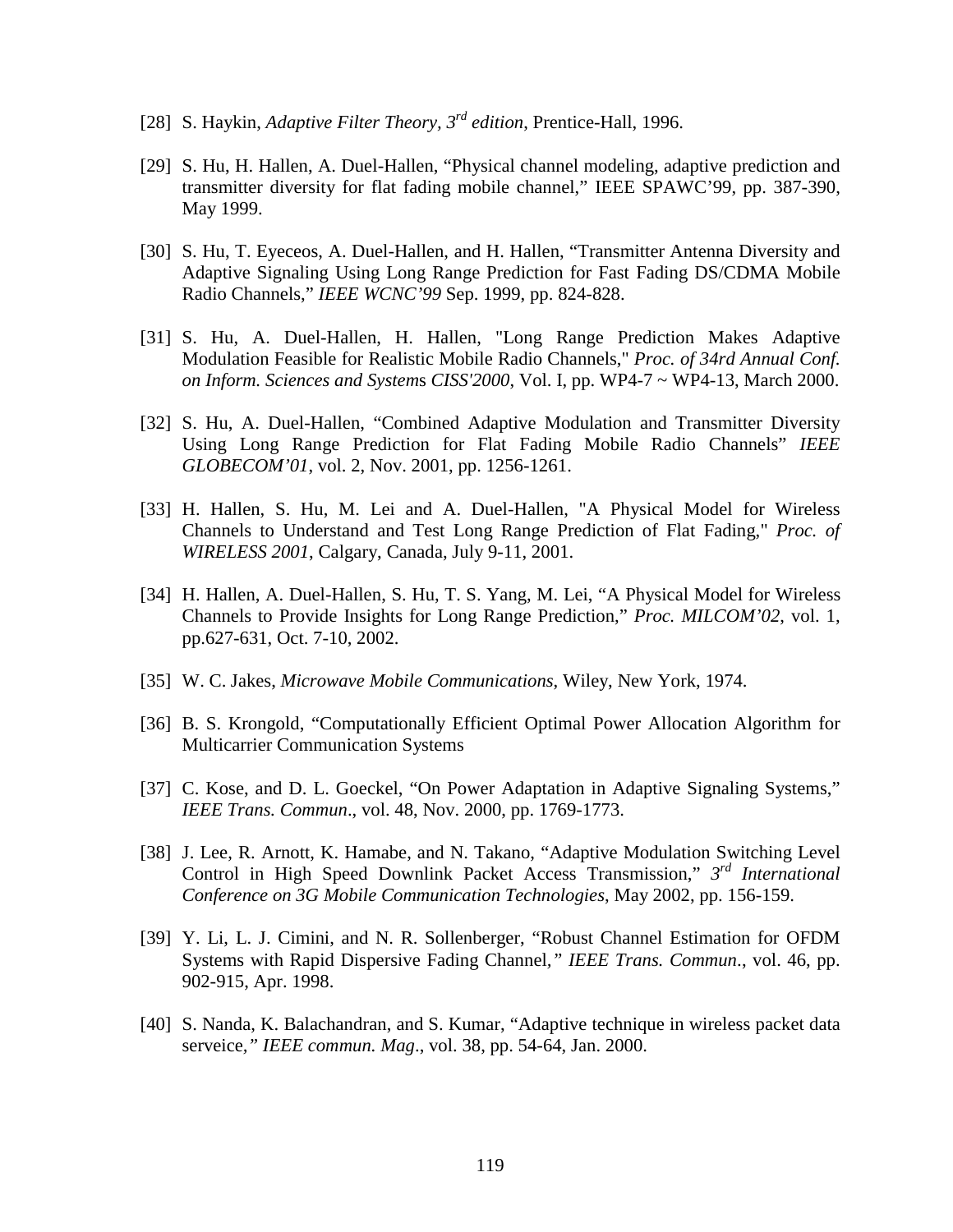- [41] T. Ottosson, A. Svensson, "On Schemes for Multirate support in DS-CDMA Systems," *Wireless Personal Communications*, vol. 6, pp. 265-287, March 1998.
- [42] P. Ormeci, X. Liu, D.L. Goeckel, and R. D. Wesel, "Adaptive Bit-interleaved coded Modulation," *IEEE Trans. Commun*. Vol. 49, Sep. 2001, pp. 1572-1582.
- [43] A. Papoulis, *Probability, Random Variables, and Stochastic Process*, 3rd edition, McGraw-Hill, 1991.
- [44] J. G. Proakis, "Advances in Equalization for Intersymbol interference," *Advances in Communcation Systems*, vol. 4 A. J Viterbi(ed.), 1975, Academic, New York.
- [45] J. G. Proakis, *Digital Communications*. Third Edition, McGraw-Hill, 1995.
- [46] J. G. Proakis, and D. G. Manolakis, *Digital Signal Processing: Principle, Algorithms, and Application*. Third Edition, Prentice Hall, 1996
- [47] T. Pollet, M. Van Bladel, M. Moeneclaey, "BER sensitivity of OFDM Systems to Carrier Frequency Offset and Wiener Phase Noise," *IEEE Trans. Commun.*, Vol. 43, No. 234, 2/3/4 1995, pp. 191-193.
- [48] M. F. Pop, and N.C. Beaulieu, "Limitations of Sum-of-Sinusoids Fading Channel Simulators," *IEEE Trans. Commun.*, vol. 49, No. 4, Apr. 2001, pp. 699-708.
- [49] X. Qiu, and K. Chawla, "On the Performance of Adaptive Modulation in Cellular Systems," *IEEE Trans. Commun*. Vol. 47, Hune 1999, pp. 884-895.
- [50] T. S. Rappaport, S. Y. Seidel, and K. Takamizawa, "Statistics Channel Model for Factory and Open Plan Building Radio Communication System design," *IEEE Trans. Commun*., Vol. 39, No. 5, May 1991.
- [51] T. S. Rappaport, *Wireless Communications: Principles and Practice*. Prentice-Hall, 1996.
- [52] B. R. Salzberg, "Performance of an efficient parallel data transmission system," *IEEE Trans. Comm*., Vol. 15, pp. 805-813, Dec. 1967.
- [53] J. Salz, "Optimum Mean-Square Decision Feedback Equalization," *Bell Syst. Tech. J*., Vol. 52 pp. 1341-1373,October.
- [54] G. L. Stuber, *Principles of Mobile Communcarion*, Kluwer Academic Publishers, 2000.
- [55] S. Sampei and T. Sunaga, "Rayleigh fading compensation for QAM in land mobile radio communications," *IEEE Trans. Vehicular Technology*, vol. 42, pp. 137-147, May 1993.